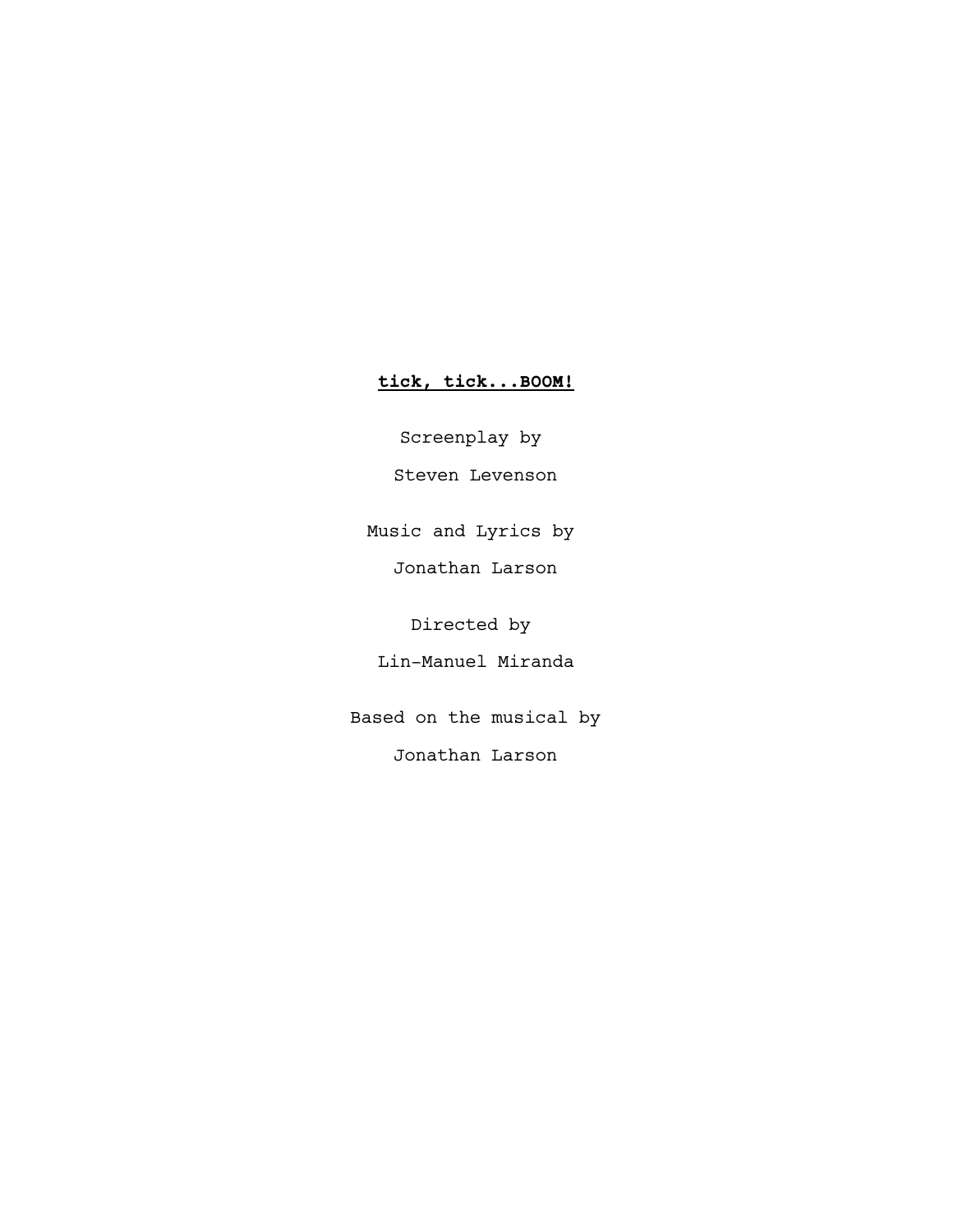INT. THEATER - NIGHT - 1992 - VIDEO

Grainy VHS footage of a darkened stage against a bare brick wall. JON (32) emerges from the wings, striding confidently to a microphone stand at the lip of the stage, met by a smattering of APPLAUSE.

> JON Hi. I'm Jon. I am a musical theater writer, one of the last of my species.

Some LAUGHTER from the Audience. Jon frowns.

JON (CONT'D) Lately, I've been hearing this... sound. Everywhere I go. Like a... tick. Tick. Tick.

We begin to hear it with him: TICK, TICK, TICK.

JON (CONT'D) Like a time bomb in some cheesy Bmovie or Saturday morning cartoon. The fuse has been lit.

The TICKING grows louder.

JON (CONT'D) The clock counts down the seconds as the flame gets closer, and closer, and closer, until all at once --

SMASH TO:

INT. MOONDANCE DINER - DAY - 1990 - VHS

More grainy footage from a shaky, handheld camcorder. Jon appears behind the counter of the diner, carrying a tray with an elaborate breakfast spread, a flower in his mouth, trumpeting his arrival -- making a complete idiot of himself for the amusement of SUSAN (30), seated at the counter, laughing, deeply in love.

Over the home video, we begin to hear her VOICE.

SUSAN (V.O.) This is Jonathan Larson's story.

She pulls the flower from his mouth and kisses him.

As we continue to hear her voice, a series of QUICK CUTS to archival footage --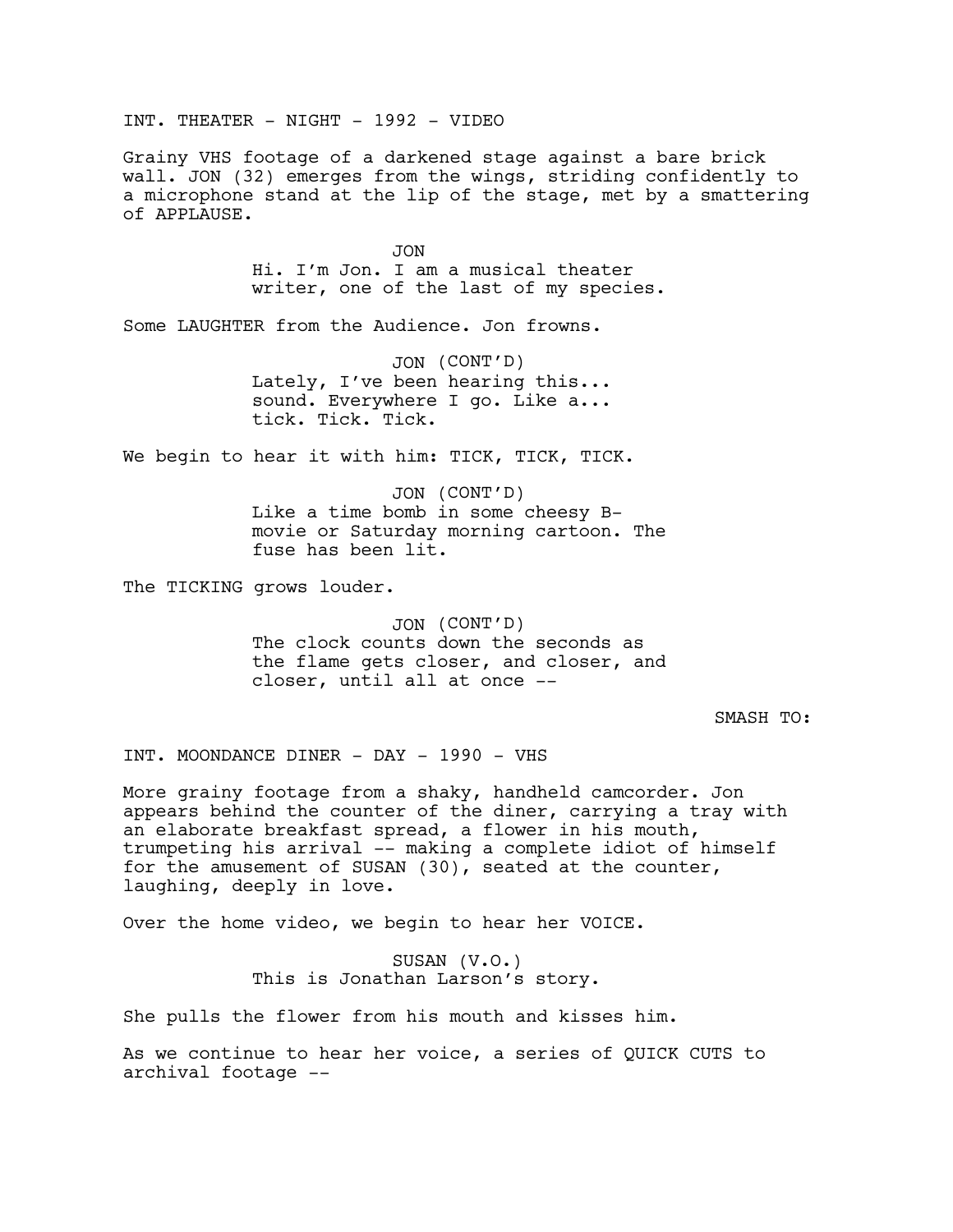- A CROWD wrapped around the block outside New York Theatre Workshop in 1996.

> SUSAN (V.O.) Before the Tony Awards.

- CLOSE ON a flyer affixed to the door of the theater: *"*All performances of *Rent* through the March 31 extension are SOLD OUT!"

> SUSAN (V.O.) Before the Pulitzer Prize. Before...

The CUTS come faster --

- Another, larger CROWD wrapped around the block outside of the Nederlander Theatre in 1996, *Rent* emblazoned on the marquee.

- Adam Pascal and Daphne Rubin-Vega on the cover of *Newsweek.* 

- On the stage of the Nederlander Theatre, ANTHONY RAPP, costumed as Mark Cohen, addresses the audience.

> ANTHONY RAPP *We dedicate this opening night and every performance to our friend, Jonathan Larson...*

- JULIE and AL LARSON stand and applaud, overcome by emotion, at the Tony Awards.

> SUSAN (V.O.) ... we lost him.

INT. MOONDANCE DINER - DAY - 1990 - VHS

Back to the diner, where Jon pops open a bottle of champagne.

SUSAN (V.O.) Everything you're about to see is true. Except for the parts Jonathan made up.

INT. THEATER - NIGHT - 1992

Jon grabs the microphone, crosses to a grand piano. He sits at the piano bench. A small BAND and two vocalists, KARESSA and ROGER (both early 30s), are arrayed behind him.

> JON The date is January 26th, 1990.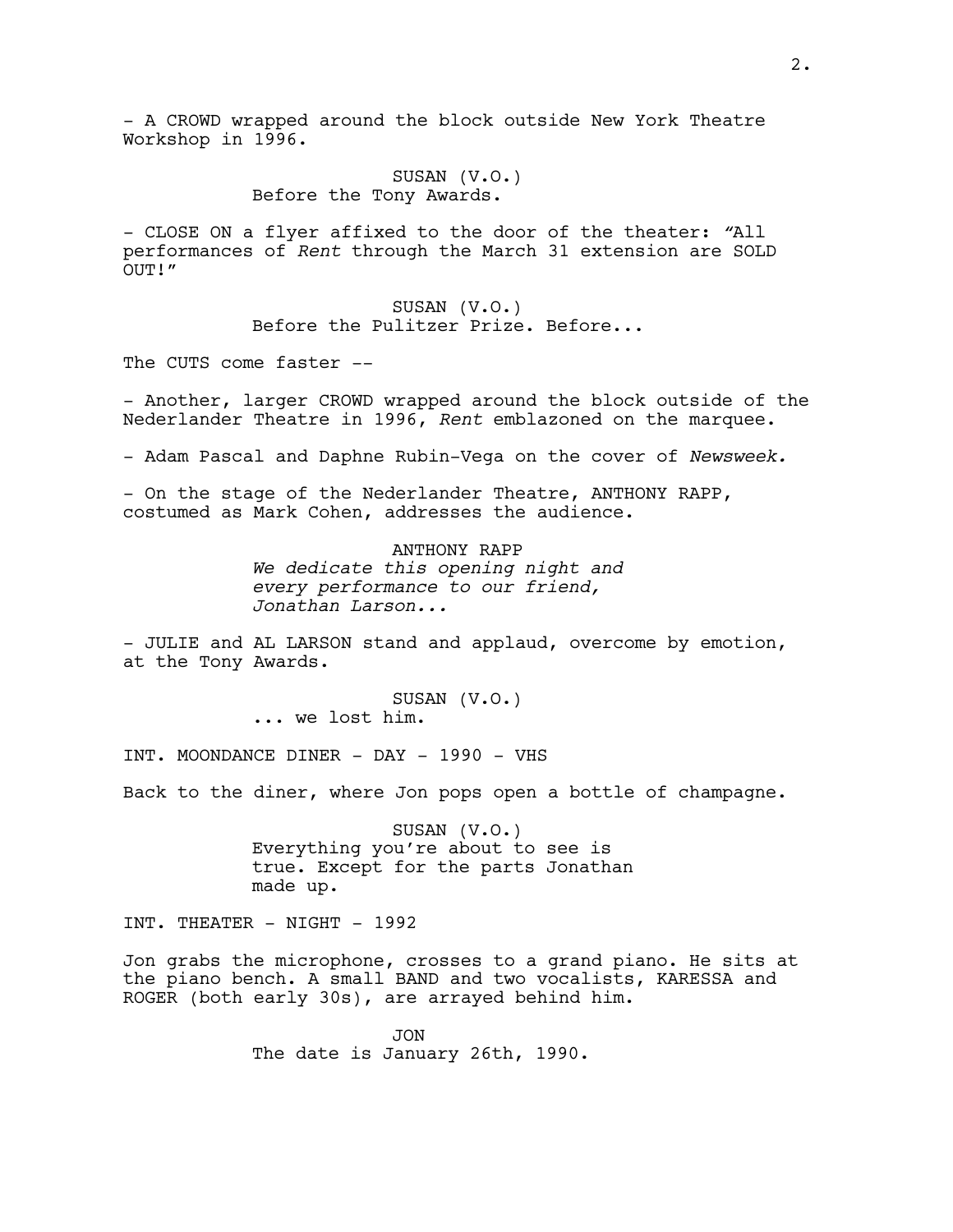NOTE: Throughout the film, we move back and forth between Jon in **1992**, performing the show, and the events he is narrating as they occur in **1990**.

INT. JON'S BEDROOM - DAY - 1990

Jon, at the keyboard, begins to find and play a CHORD PROGRESSION, out-of-time at first, slowly beginning to take shape, the CHORDS of **30/90.** 

> JON (V.O.) The setting: the barren, unfashionable no-man's land between SoHo and Greenwich Village.

EXT. DOWNTOWN STREET - MORNING - 1990

Jon bikes down the sidewalk outside of the Moondance Diner.

INT. THEATER - NIGHT - 1992

Jon plays the same CHORD PROGRESSION on the grand piano.

JON (V.O.) I have two keyboards...

INT. LIVING ROOM - CONTINUOUS - 1990

FLASH TO a boxy computer on a surprisingly well-organized desk.

JON (V.O.) ...a Macintosh computer...

FLASH TO Finster perched on the sofa.

JON (V.O.)

... a cat...

FLASH TO his copious music library.

JON (V.O.) ... an impressive collection of compact discs, cassettes, and records of other people's music...

FLASH TO his precariously overstuffed bookshelves.

JON (V.O.) ... bookshelves sagging under the weight of plays and novels I didn't write.

FLASH TO a type-written manuscript of *Superbia*.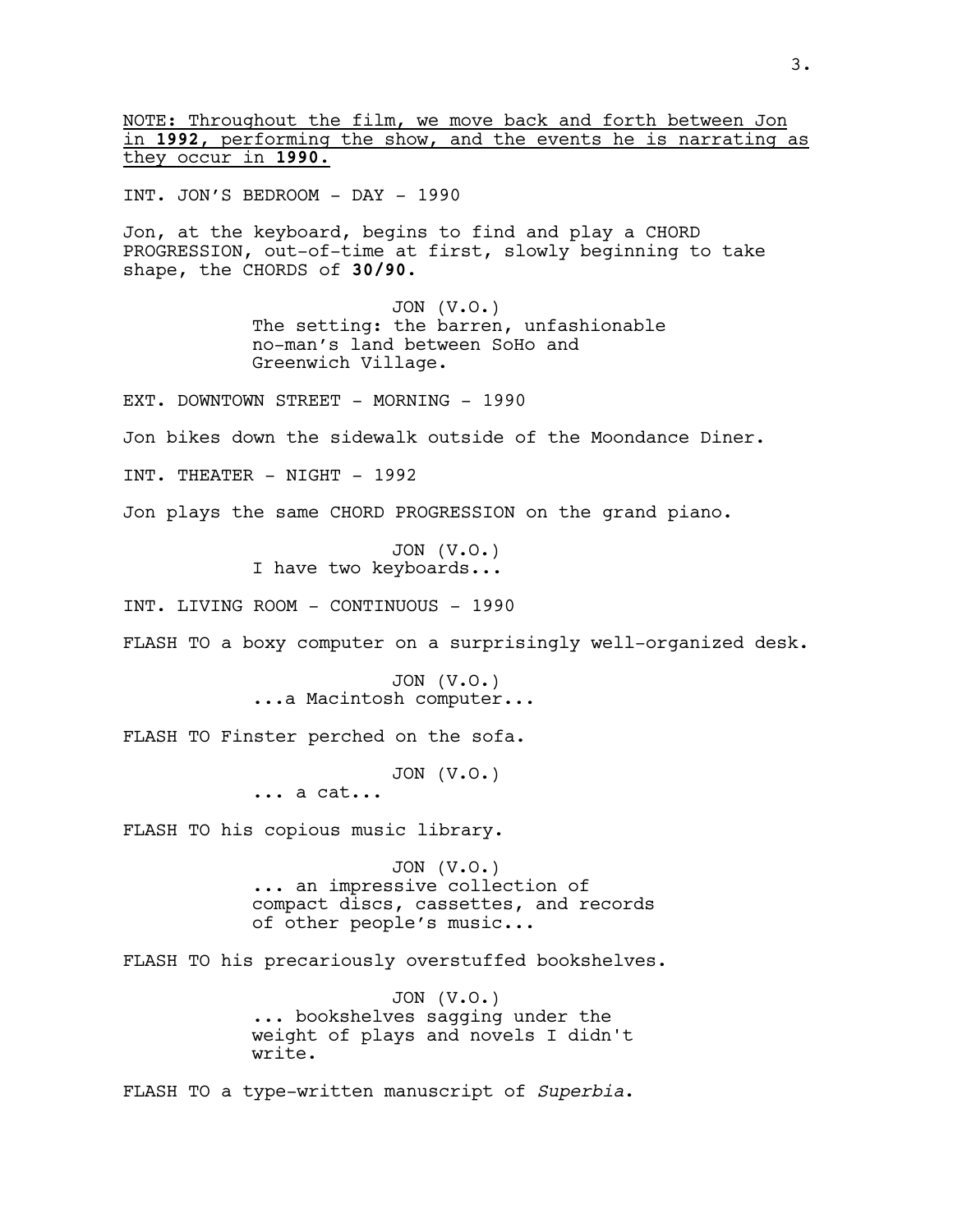JON (V.O.) I have an original dystopian rock musical that I have spent the last eight years of my life writing...

INT. JON'S BEDROOM - DAY - 1990

Jon sits on his bed, keyboard on his lap, completely, unbearably stuck.

> JON (V.O.) ... and rewriting. (a beat) And rewriting.

INT. THEATER - NIGHT - 1992

Back to Jon at the piano.

JON (V.O.) I have rejection letters from every major -- and minor -- producer, theater company, record label and film studio in existence. And in just over a week... I will be thirty years old.

As the CHORD PROGRESSION begins to pick up speed --

INT. LIVING ROOM - DAY - 1990

FLASH TO the cover of the *West Side Story* cast recording LP*.* 

JON (V.O.) Older than Stephen Sondheim when he had his first Broadway show.

FLASH TO the cassette cover of The Beatles' *Let It Be*.

JON (V.O.) Older than Paul McCartney when he wrote his *last* song with John Lennon.

FLASH TO an old home movie of little JON and JULIE.

JON (V.O.) By the time my parents were thirty, they already had two kids. They had careers with steady paychecks. A mortgage.

INT. THEATER - NIGHT - 1992 Back to Jon at the keyboard.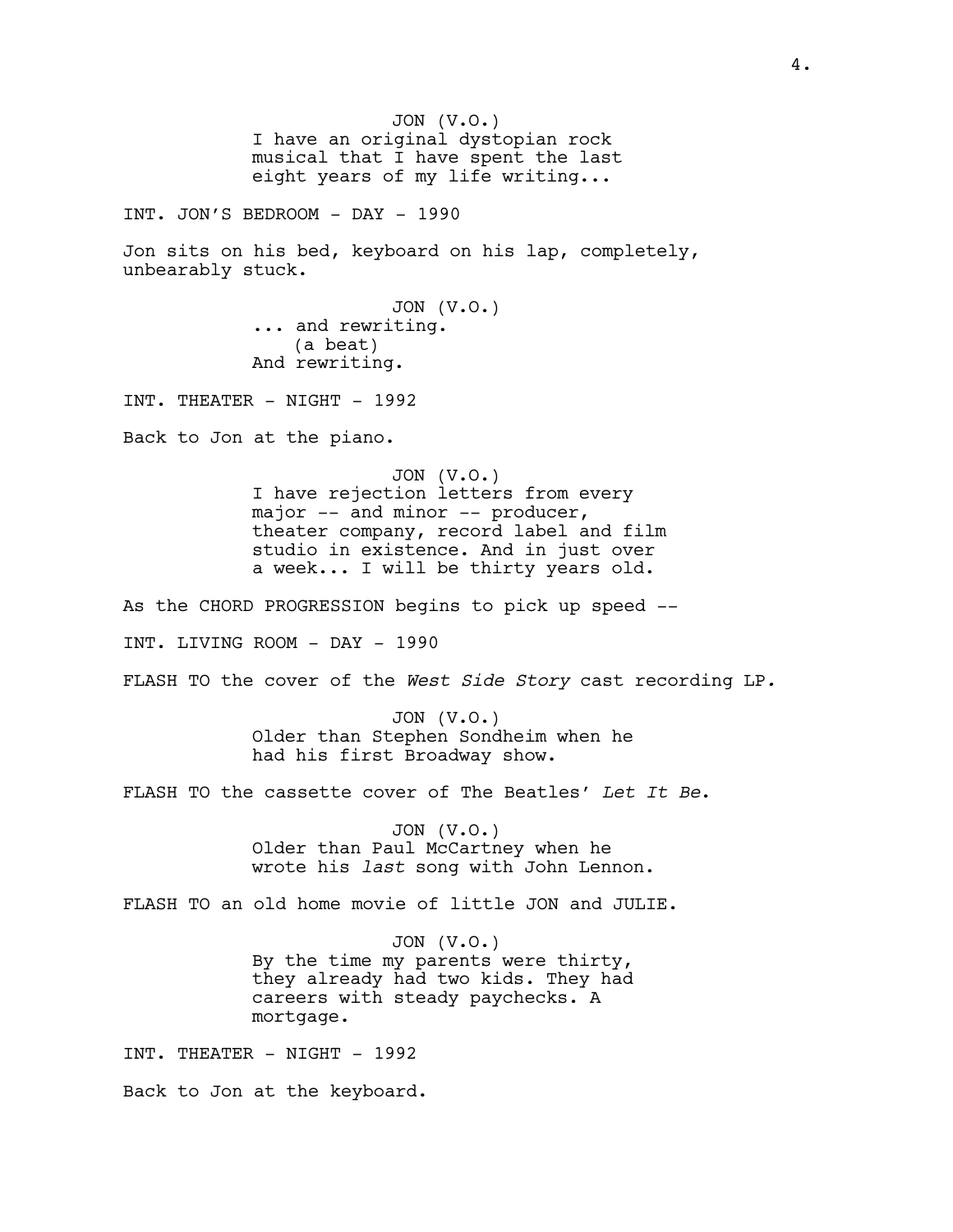JON

In eight days, my youth will be over forever. And what exactly do I have to show for myself?

He STOPS playing. He takes a breath in the silence.

JON (CONT'D)

Happy Birthday.

He SLAMS his fingers back on the keys -- resuming the chord progression, as he begins to sing.

> JON (CONT'D) STOP THE CLOCK -- TAKE TIME OUT TIME TO REGROUP BEFORE YOU LOSE THE BOUT

The Band comes in behind him, as the song picks up energy.

JON (CONT'D) FREEZE THE FRAME -- BACK IT UP TIME TO REFOCUS BEFORE THEY WRAP IT UP YEARS ARE GETTING SHORTER LINES ON YOUR FACE ARE GETTING LONGER FEEL LIKE YOU'RE TREADING WATER BUT THE RIPTIDE'S GETTING STRONGER DON'T PANIC, DON'T JUMP SHIP CAN'T FIGHT IT, LIKE TAXES AT LEAST IT HAPPENS ONLY ONCE IN YOUR LIFE THEY'RE SINGING, "HAPPY BIRTHDAY" YOU JUST WANNA LAY DOWN AND CRY NOT JUST ANOTHER BIRTHDAY, IT'S 30/90 WHY CAN'T YOU STAY 29? HELL, YOU STILL FEEL LIKE YOU'RE 22 TURN THIRTY 1990 BANG! YOU'RE DEAD WHAT CAN YOU DO? WHAT CAN YOU DO? WHAT CAN YOU DO?

As the Band continues to UNDERSCORE --

INT. MOONDANCE DINER - DAY - 1990

Lunch at the diner, bustling with patrons, Jon behind the counter. MICHAEL (30) hurries through the door.

> MICHAEL I made ten copies.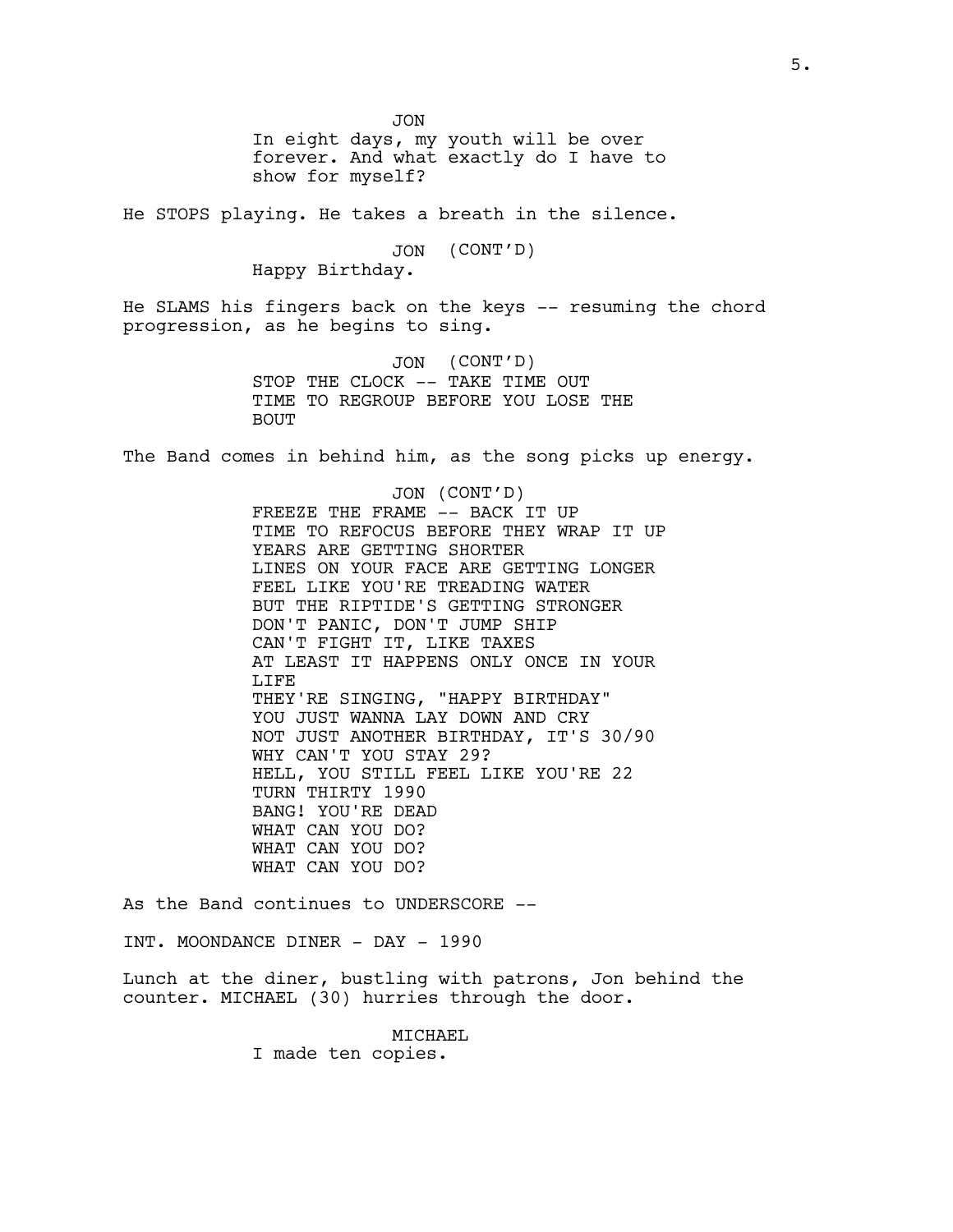He hands Jon a thick stack of photocopies, as Jon hands him a cup of coffee and a bag of take-out in exchange. Jon glances through the stack: sheet music and scripts for *Superbia.* 

> JON You are an angel on earth.

MICHAEL This is the last time. Seriously.

Michael reaches for his wallet. Jon shuts it down fast.

JON

No, thank you. No, no, no. I got you.

MICHAEL

I'm going to pay...

JON You're not going to pay. I don't want you to pay.

CAROLYN (33) comes by, carrying a tray full of dirty dishes, wrinkling her nose at the smell.

> CAROLYN Somebody needs to take out this trash.

FREDDY (25) comes over to Michael, carrying his own tray of dirty dishes, as Jon goes to handle the trash.

> FREDDY I heard you're moving out of Jon's place. End of an era. (sotto) We hear him sobbing in the fridge most mornings. It's very sad.

JON (to Carolyn) You're coming next Friday, right?

CAROLYN (feigning ignorance) What's next Friday?

Before Jon can answer --

MICHAEL AND FREDDY The *Superbia* workshop.

MICHAEL I'm surprised he hasn't mentioned it.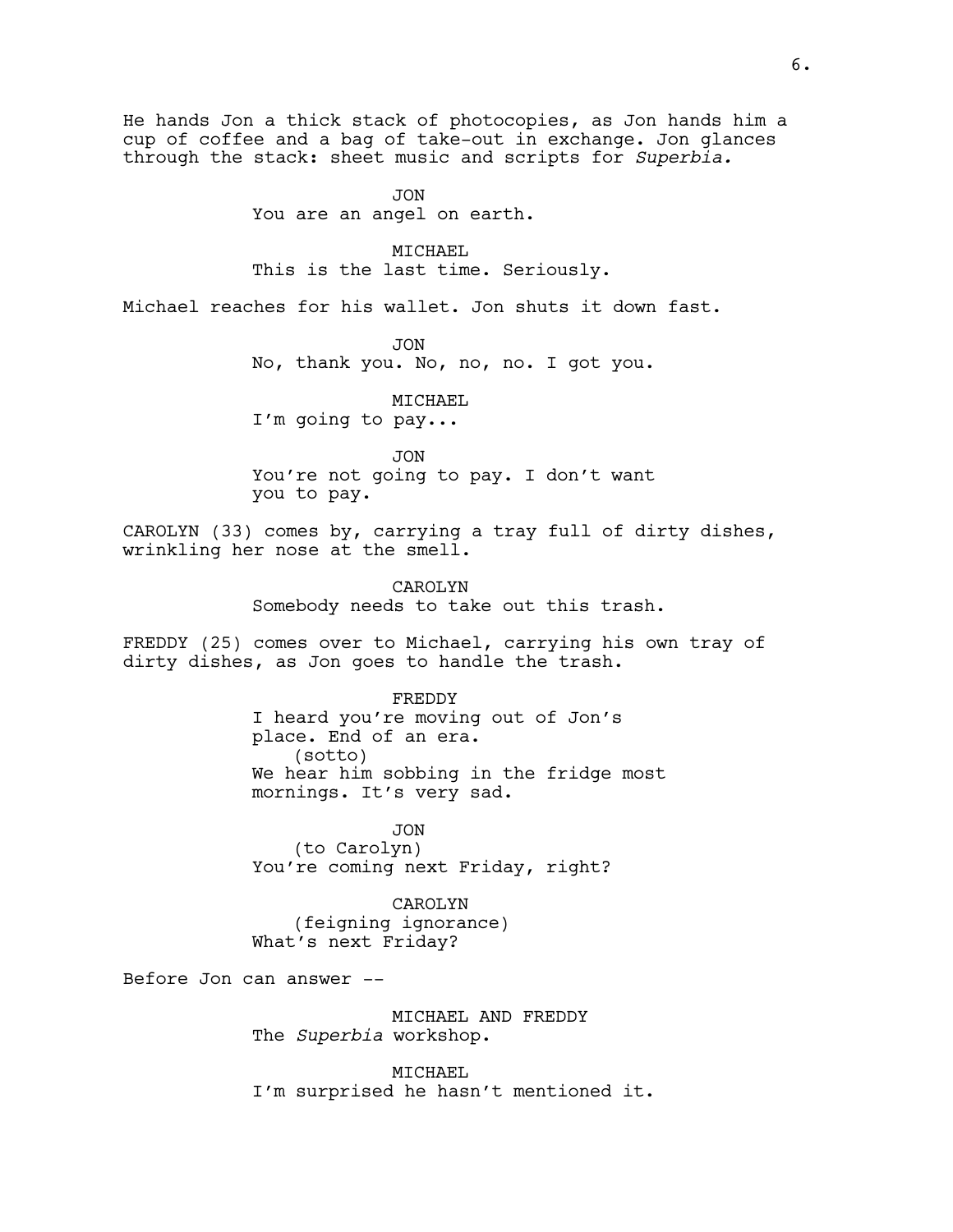# FREDDY

It sounds vaguely familiar...

JON

(defensive) This is the biggest break I've ever had. This is *that* moment. It's the first time people are going to see the show that aren't just us.

FREDDY

Well, it's good that you're not putting too much pressure on it or anything...

Carolyn and Michael laugh.

JON

No, but it's true, though. You get to a certain age and you stop being a writer that waits tables and you become... a waiter with a hobby.

MICHAEL

Boo Boo. You need to ask yourself: in this moment, are you letting yourself be led by fear or by love?

As Jon considers the question, he hefts the trash bag out of its bin. The bottom rips, sending some kind of unidentifiable liquid all over his shoes.

INT. THEATER - NIGHT - 1992

Roger launches into the next verse of the song.

ROGER CLEAR THE RUNWAY -- MAKE ANOTHER PASS TRY ONE MORE APPROACH BEFORE YOU'RE OUT OF GAS

JON FRIENDS ARE GETTING FATTER HAIRS ON YOUR HEAD ARE GETTING THINNER FEEL LIKE A CLEAN UP BATTER ON A TEAM THAT AIN'T A WINNER.

ROGER DON'T FREAK OUT, DON'T STRIKE OUT CAN'T FIGHT IT, LIKE CITY HALL

JON AT LEAST YOU'RE NOT ALONE YOUR FRIENDS ARE THERE TOO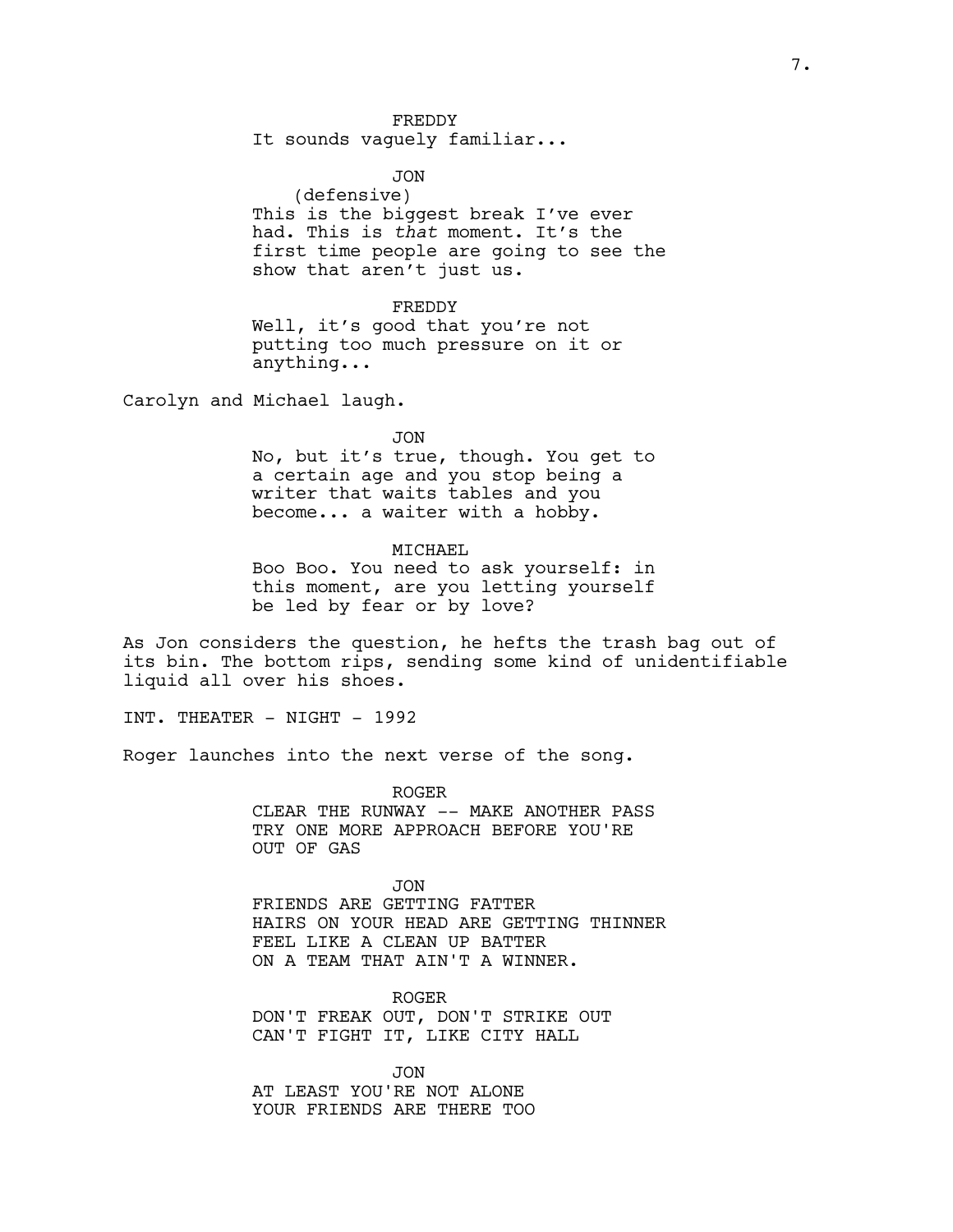INT. JON'S APARTMENT - DAY - 1990 Matching Jon and Roger in the concert, Jon and Michael sing together, as Jon helps stack boxes with Michael. JON THEY'RE SINGING, "HAPPY BIRTHDAY" JON (CONT'D) YOU JUST WISH YOU COULD RUN AWAY MICHAEL YOU JUST WISH YOU COULD RUN AWAY JON (CONT'D) WHO CARES ABOUT A BIRTHDAY? BUT --JON (CONT'D) 30/90, HEY MICHAEL 30/90, HEY JON (CONT'D) CAN'T YOU BE OPTIMISTIC? JON (CONT'D) YOU'RE NO LONGER THE INGENUE TURN THIRTY, 1990 MICHAEL YOU'RE NO LONGER THE INGENUE TURN THIRTY, 1990 JON (CONT'D) BOOM! YOU'RE PASSÉ JON (CONT'D) WHAT CAN YOU DO? WHAT CAN YOU DO? WHAT CAN YOU DO? MICHAEL WHAT CAN YOU DO? OOH As the Band continues to UNDERSCORE -- INT. STRAND BOOK STORE - DAY - 1990 Jon walks beside Susan through the dusty stacks, Susan staring at him in disbelief. SUSAN You just *quit*? JON I didn't *quit* quit. I gave my notice. SUSAN That's exactly -- it's the same thing. JON No. I still have two weeks left. Jon spies a beautiful book of expensive music manuscript paper. He picks it up.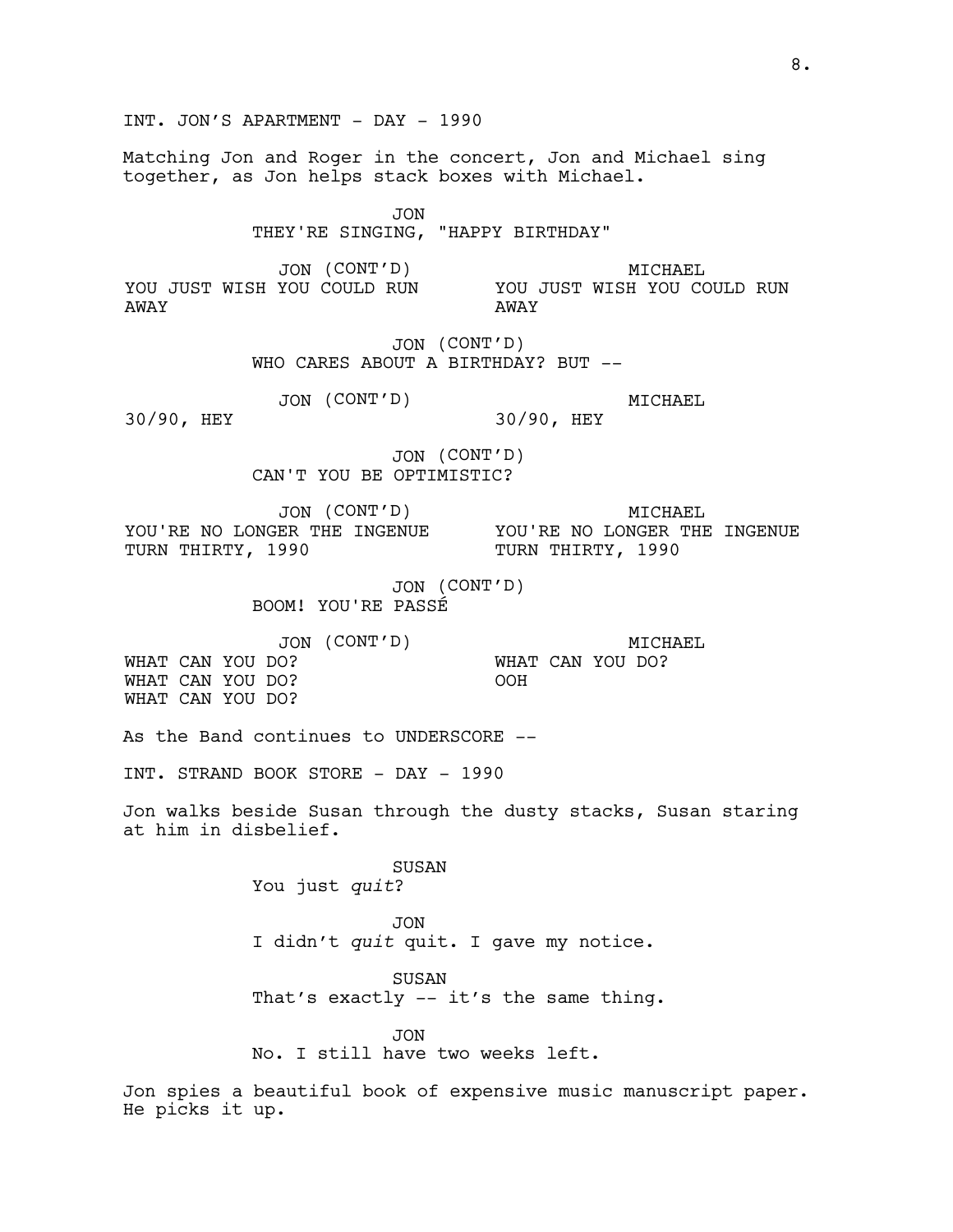JON (CONT'D) I'm allowing myself to be led by love.

SUSAN (perplexed) What?

JON Rosa has another client -- remember Craig Carnelia?

SUSAN

This is Rosa, your agent who hasn't returned your calls in a year?

JON

That's the one. She invited the entire theater industry to a workshop of Craig's musical last year. By intermission, some producer had already written him a check for ten thousand dollars.

SUSAN I wish you didn't have to think like that.

JON It's expensive to make art.

SUSAN No, it's expensive to make art *here*.

JON But worth every penny...

Susan nods to the book of manuscript paper.

SUSAN How are you going to pay for that?

Susan gently takes the book out of his hands. As Jon follows her down the aisle, the PATRONS around them join in singing.

JON PETER PAN AND TINKERBELL WHICH WAY TO NEVER NEVER LAND? EMERALD CITY'S GONE TO HELL SINCE THE WIZARD SUSAN AND PATRONS AH AH

> JON, SUSAN, AND PATRONS BLEW OFF HIS COMMAND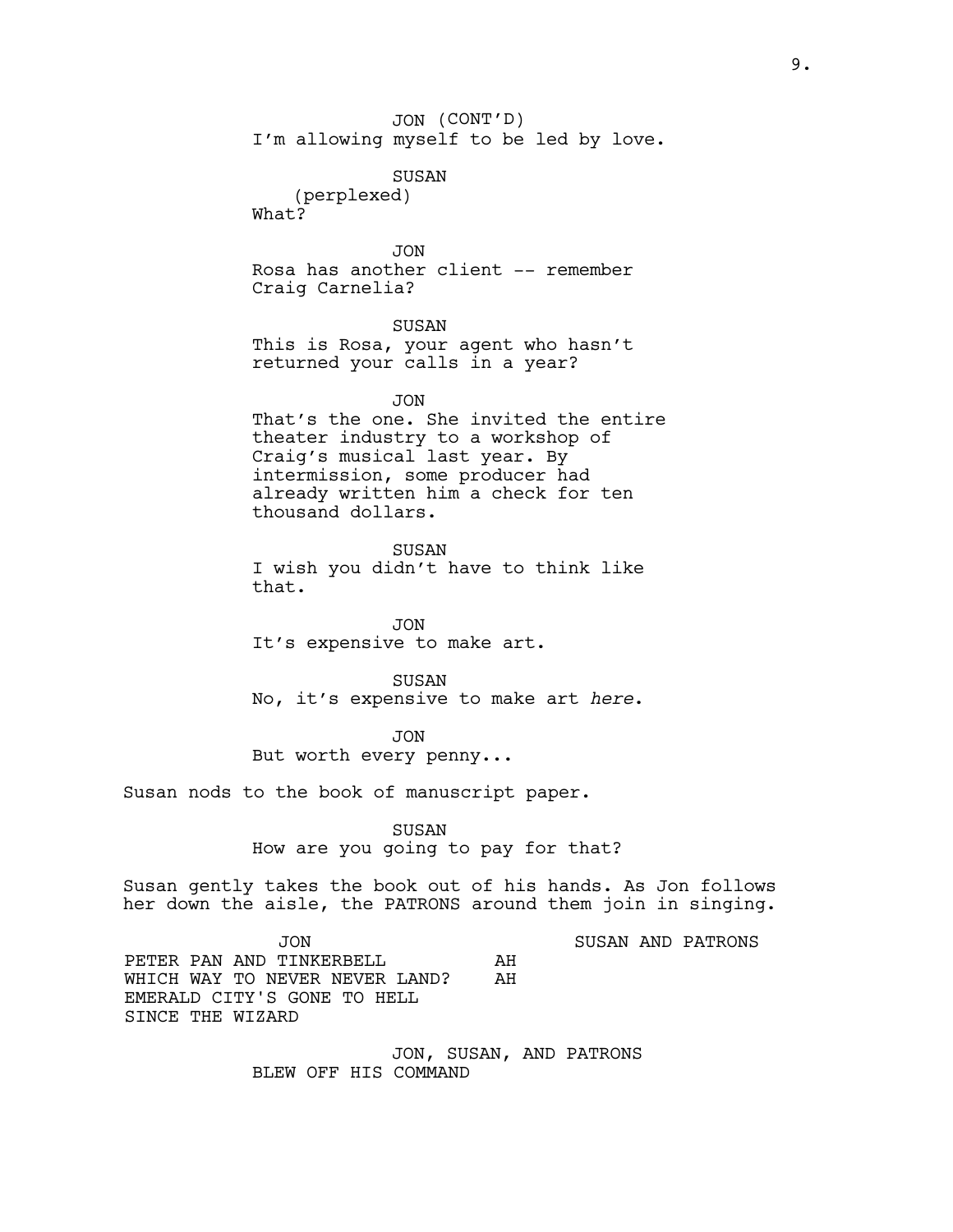JON ON THE STREETS YOU HEAR THE VOICES LOST CHILDREN, CROCODILES BUT YOU'RE NOT INTO...

INT. JON'S APARTMENT - DAY - 1990 - MOS

As Michael packs up his bedroom, Jon stares at the mounting pile of moving boxes.

> JON (V.O.) MAKING CHOICES

INT. YMCA LOCKER ROOM - NIGHT - 1990 - MOS

Jon, toweling off from the pool, stares at himself in the mirror, sucking in his gut.

> JON (V.O.) WICKED WITCHES

INT. YMCA POOL - NIGHT - 1990 - MOS

Jon swims laps in the otherwise empty pool.

JON (V.O.) POPPY FIELDS OR MEN BEHIND THE CURTAIN

INT. MOONDANCE DINER - DAY- 1990 - MOS

In the BUSTLING restaurant, Jon races to grab two plates of food from under the heat lamp.

> JON (V.O.) TIGER LILIES, RUBY SLIPPERS

INT. THEATER - NIGHT - 1992

Roger and Karessa come in.

ALL CLOCK IS TICKING, THAT'S FOR CERTAIN

JON

THEY'RE SINGING, "HAPPY BIRTHDAY"

JON (CONT'D) I JUST WISH IT ALL WERE A DREAM ROGER AND KARESSA HAPPY BIRTHDAY

> JON (CONT'D) IT FEELS MUCH MORE LIKE DOOMSDAY FUCK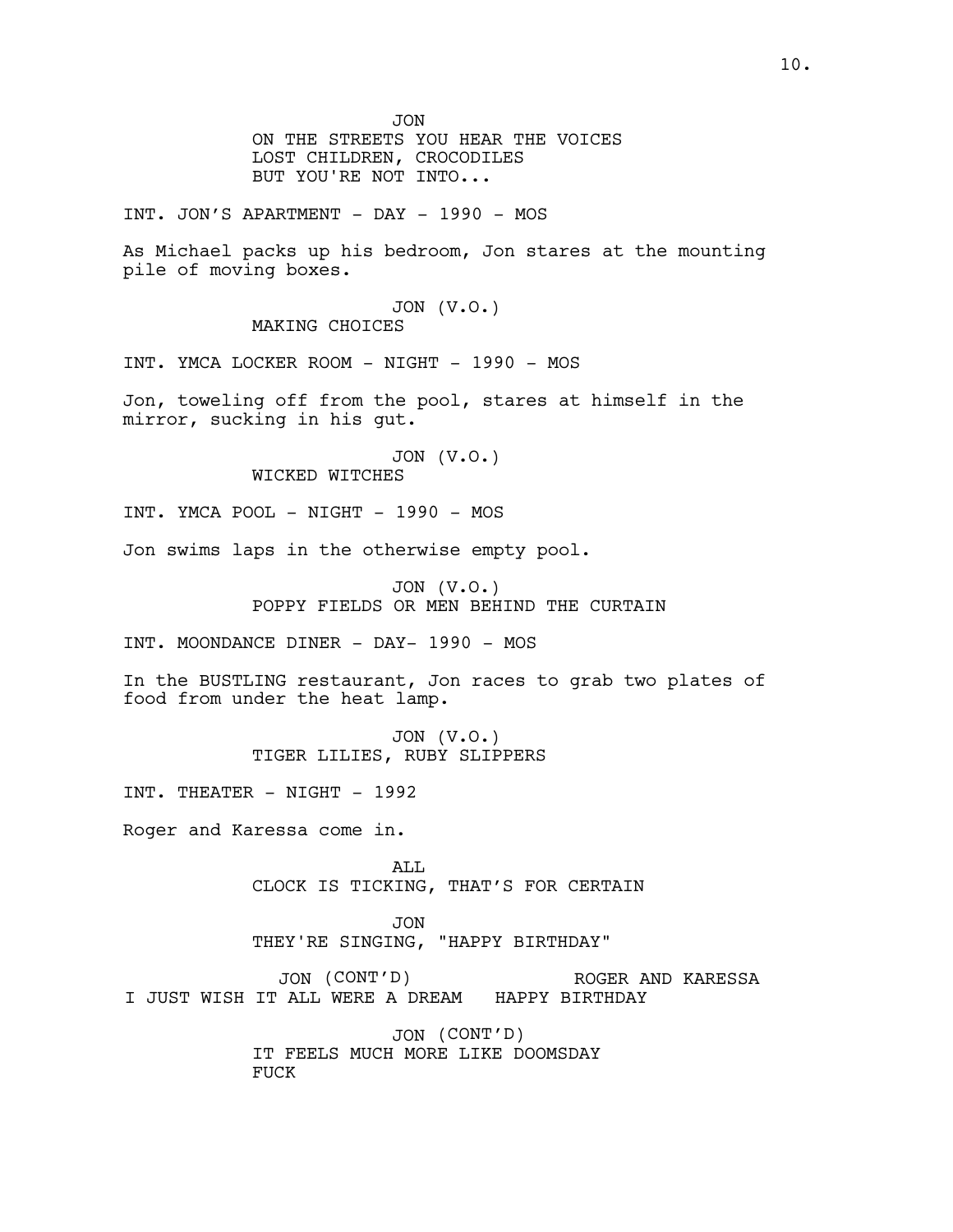30/90

ALL

# JON SEEMS LIKE I'M IN FOR A TWISTER JON (CONT'D) I DON'T SEE A RAINBOW, DO YOU? AH, AH ROGER AND KARESSA ALL TURN 30 IN THE 90S INT. JON'S BEDROOM - NIGHT - 1990 - MOS Jon lies in bed, wide awake, as Susan sleeps beside him. JON INTO MY HANDS NOW THE BALL HAS PASSED FLASH TO: EXT. TIMES SQUARE - NIGHT - 1990 - MOS Jon rides his bike through seedy, neon-glistening streets. JON I WANT THE SPOILS, BUT NOT TOO FAST FLASH TO:  $EXT. ROOF - NIGHT - 1990 - MOS$ Jon stands on his roof, staring out at the Hudson River. JON (V.O.) THE WORLD IS CALLING IT'S NOW OR NEVERLAND ROGER AND KARESSA (V.O.) AH AH FLASH TO: INT. JON'S BEDROOM - DAY - 1990 Jon pushes himself away from his computer, unable to stare at it for a moment longer. JON WHY CAN'T I STAY HERE FOREVER AND FLASH TO:

INT. MOONDANCE DINER - DAY - 1990 - MOS Freddy pirouettes through the packed diner.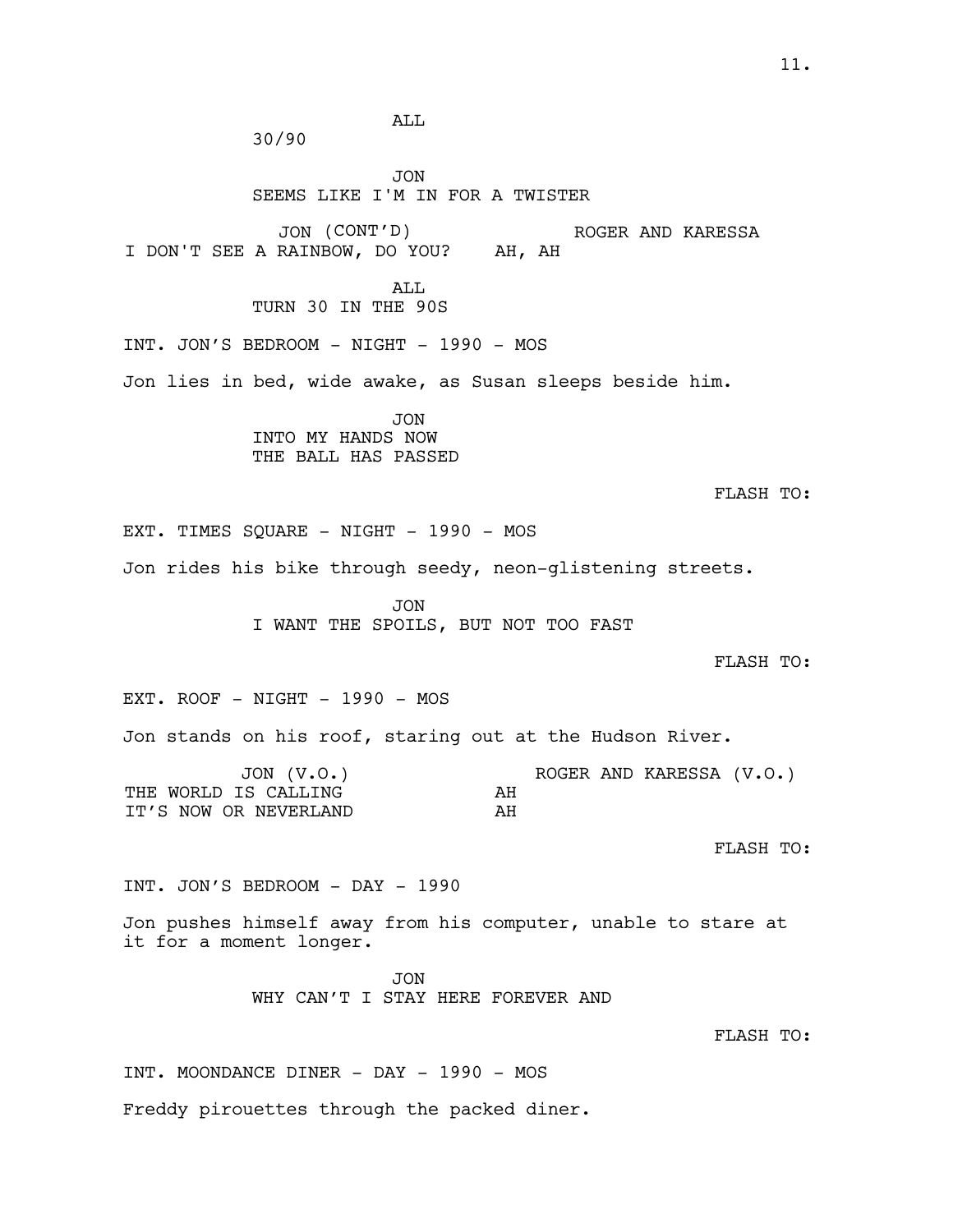JON (V.O.) 30/90 30/90

FLASH TO:

INT. SUBWAY - DAY - 1990 - MOS Jon scribbles notes to himself in a small spiral notebook. ROGER AND KARESSA (V.O.)

30/90 30/90 30, 30/90

BACK TO:

INT. THEATER - NIGHT - 1992

The song builds to a thunderous CRESCENDO.

JON WHAT CAN I DO?

ROGER AND KARESSA

30/90 30, 30/90

ALL WHAT CAN I DO?

APPLAUSE as the song ends.

JON Ladies and gentlemen, please give it up for our band, and for my very, very, very dear friends, Roger and Karessa, on vocals. (then) Friday night...

INT. LIVING ROOM - EVENING - 1990

Streamers and balloons fill the apartment as Michael stands by the answering machine, scrolling through messages, suitcase at his feet. After a BEEP --

> DEBORAH (V.O.) Hi Jonathan, it's Deborah. Susan just dropped off your music for tonight's dance recital --

Michael fast-forwards through the message, his impatience betraying some anxiety. Deborah's voice returns.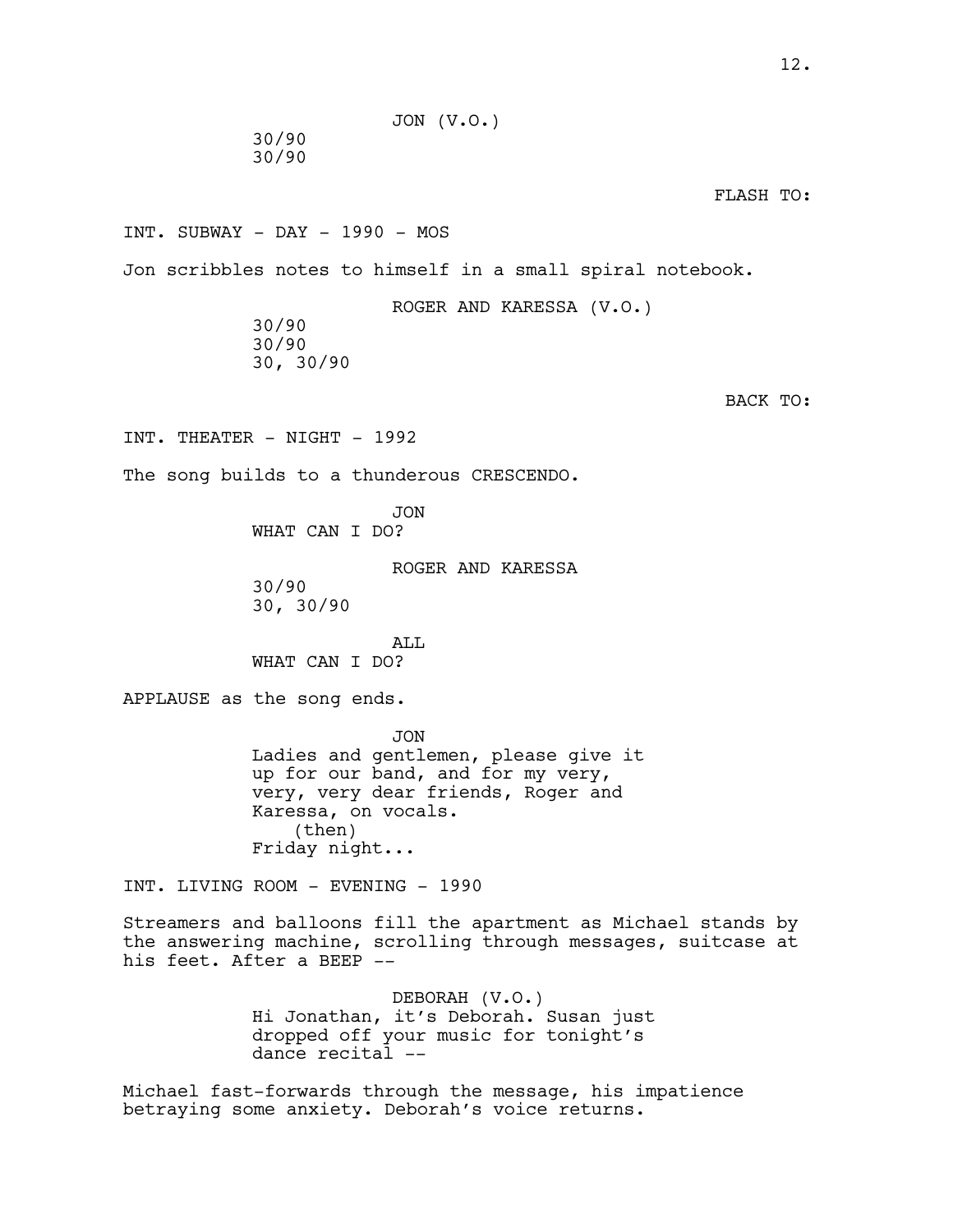DEBORAH (V.O.) -- but I can't get the speakers to work --

Jon enters, grocery bags in hand. Michael stops the message.

JON How was Philly?

MICHAEL I went from the airport to a conference room and then back to the airport three hours later.

JON

That sounds amazing.

INT. THEATER - NIGHT - 1992

Jon speaks at the microphone at the front of the stage.

JON Michael was an amazing actor. He was the lead in every play in high school, college. Then we moved to New York...

EXT. ROOF - NIGHT - FLASHBACK - 1988

Michael, frustrated, vents to Jon as they stand together, passing a joint.

MICHAEL

I am sick of waking up at five to get in line outside the Equity building and wait all day -- praying that the director actually agrees to even *see* anyone that's non-union. And then when I finally do get in the room, I sing six measures if I'm lucky before they cut me off and call me the wrong name - - Juan, Pedro, Carlos, *lo que sea*...

INT. THEATER - NIGHT - 1992

Jon, back at the microphone.

JON A week later, he got a job at a fancy advertising company, making high-five figures. Health care. Dental. He never looked back.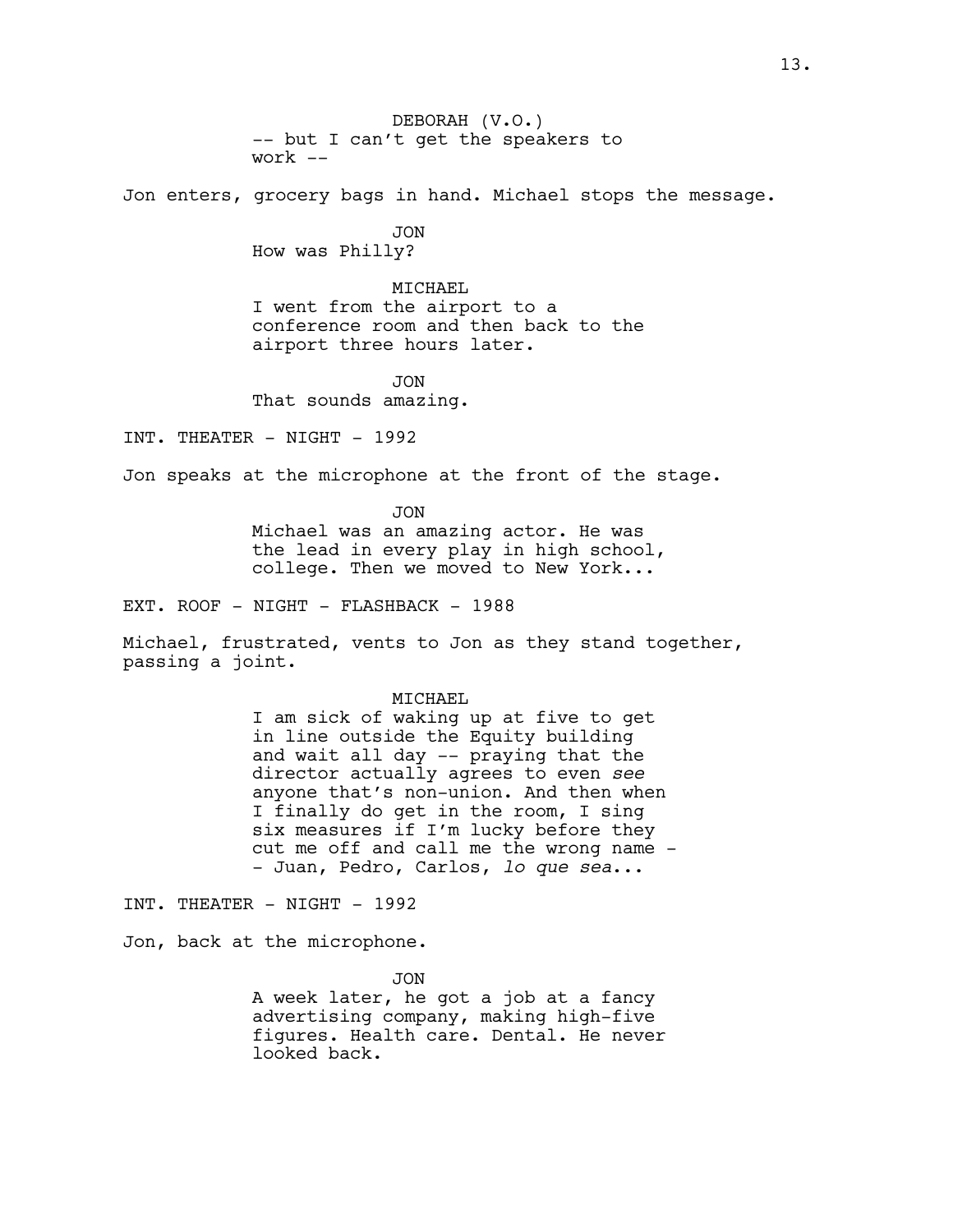INT. LIVING ROOM - EVENING - 1990 Back to the apartment. Jon pulls some top-shelf liquor from the bags, sets it on the table beside a vase of bodega flowers. MICHAEL You know, for someone who's broke, you could probably spend a little bit less on party planning. JON What's the point of having money if you can't spend it on the people you love? MICHAEL (laughing) Yeah, except you don't *have* any money. JON Oh, *right*... Michael sees a Con Edison bill on the table, picks it up. MTCHAEL This has been sitting here for a week. JON I'm on it. MICHAEL Yes, you seem very on it. Michael grabs his suitcase, takes it to his room to unpack. MICHAEL (CONT'D) Pretty soon you won't have me around to remind you to pay bills on time. JON (facetious) How will I ever survive? MICHAEL That's actually a very real question. Have you found a new roommate yet? JON I've been a little busy. My workshop is next week. MICHAEL

What workshop?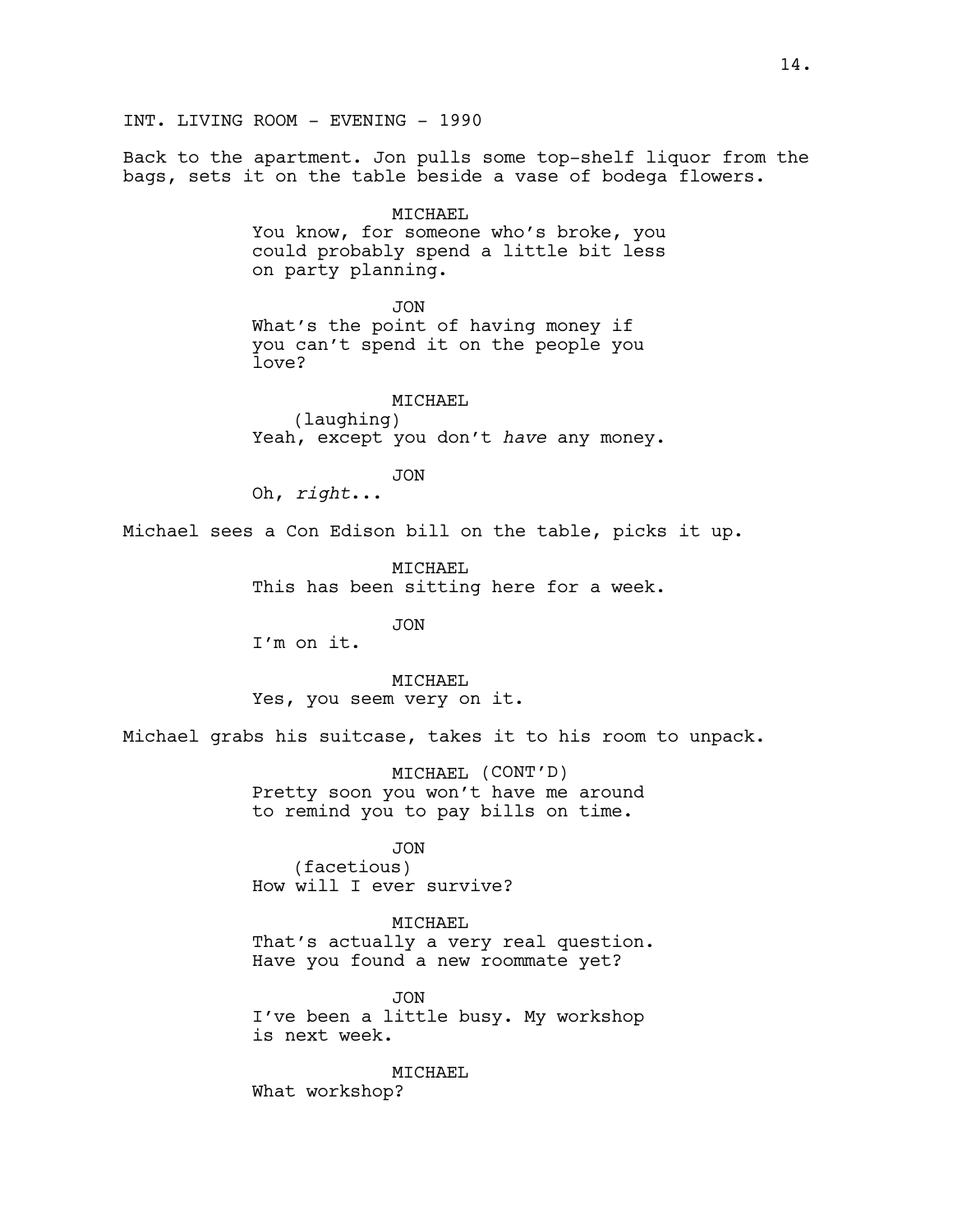JON

That was funny.

Jon reaches into his shirt pocket and pulls out his small spiral-ring notebook and a pencil. He scribbles on a blank page: "Fear or love?" He underlines the words. Michael calls from the bedroom.

> MICHAEL What time's the show tonight?

JON Curtain's at eight.

MICHAEL I've heard the dancing is amazing but the music sucks...

As we PRE-LAP a propulsive dance score --

INT. DANCE THEATER - NIGHT - 1990

Jon sits in the audience beside Michael, watching the show, an athletic piece for eight female DANCERS, moving to the score that Jon wrote. Jon's eyes are riveted on Susan.

#### JON (V.O.)

Susan grew up in a small town in the Midwest, went to college to study biology. She thought she'd become a doctor -- maybe teach. But then she fell in love with modern dance instead -- every parents' dream, right? She moved to New York without knowing a soul. Four years later, she's already danced with every major choreographer in the city -- Paul, Trisha, Merce.

INT. THEATER - NIGHT - 1992

Jon stands with the microphone.

JON

1990. This was the year she was finally going to join a company. Not just go from job to job -- actually have a home, an artistic family. And she was ready. This was her year. She knew it. Then she fractured her ankle during a dress rehearsal. Six months of rehab later... she's dancing again. It's just...

15.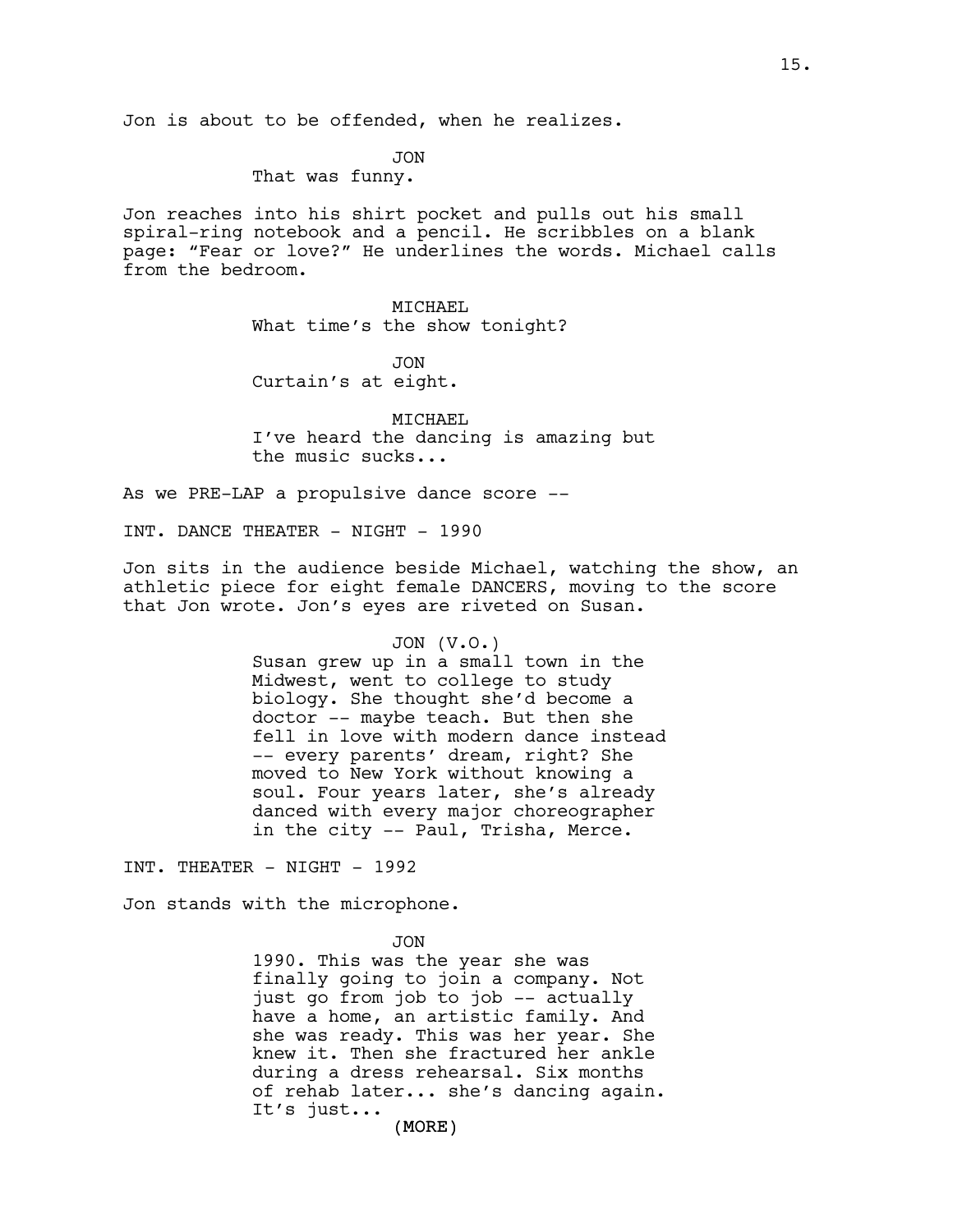(a beat) Susan is a real artist. She doesn't care about seeing her name in the *New York Times*. It doesn't matter to her if she's dancing in front of five people or five thousand.

INT. DANCE THEATER - NIGHT - 1990

know anymore.

Seated in the audience, Jon hears the sudden sound of TICKING underneath the SCORE.

> JON (V.O.) And then there's the matter of us...

As the Dancers hit a final pose and the stage lights fade out, Jon joins the rest of the Audience in applauding -- the CLAPPING and CHEERS drowning out the TICKING altogether.

INT. JON'S APARTMENT - NIGHT - 1990

A raucous cast party underway, the tiny living room jam-packed with FRIENDS. Wine and beer flow. Susan stands with Michael.

> SUSAN You know he can't afford any of this, right?

MTCHAEL Well, you know how much he loves making a fuss. Especially about you...

Susan smiles, something nagging at her.

INT. JON'S APARTMENT - LATER - NIGHT - 1990

Jon huddles with Freddy and Carolyn.

FREDDY After everything we've done for him, he walks away...

JON I'm leaving you my mix tapes. You can play them in remembrance of me.

Michael comes by, carrying two glasses of wine, one of which he hands to Carolyn.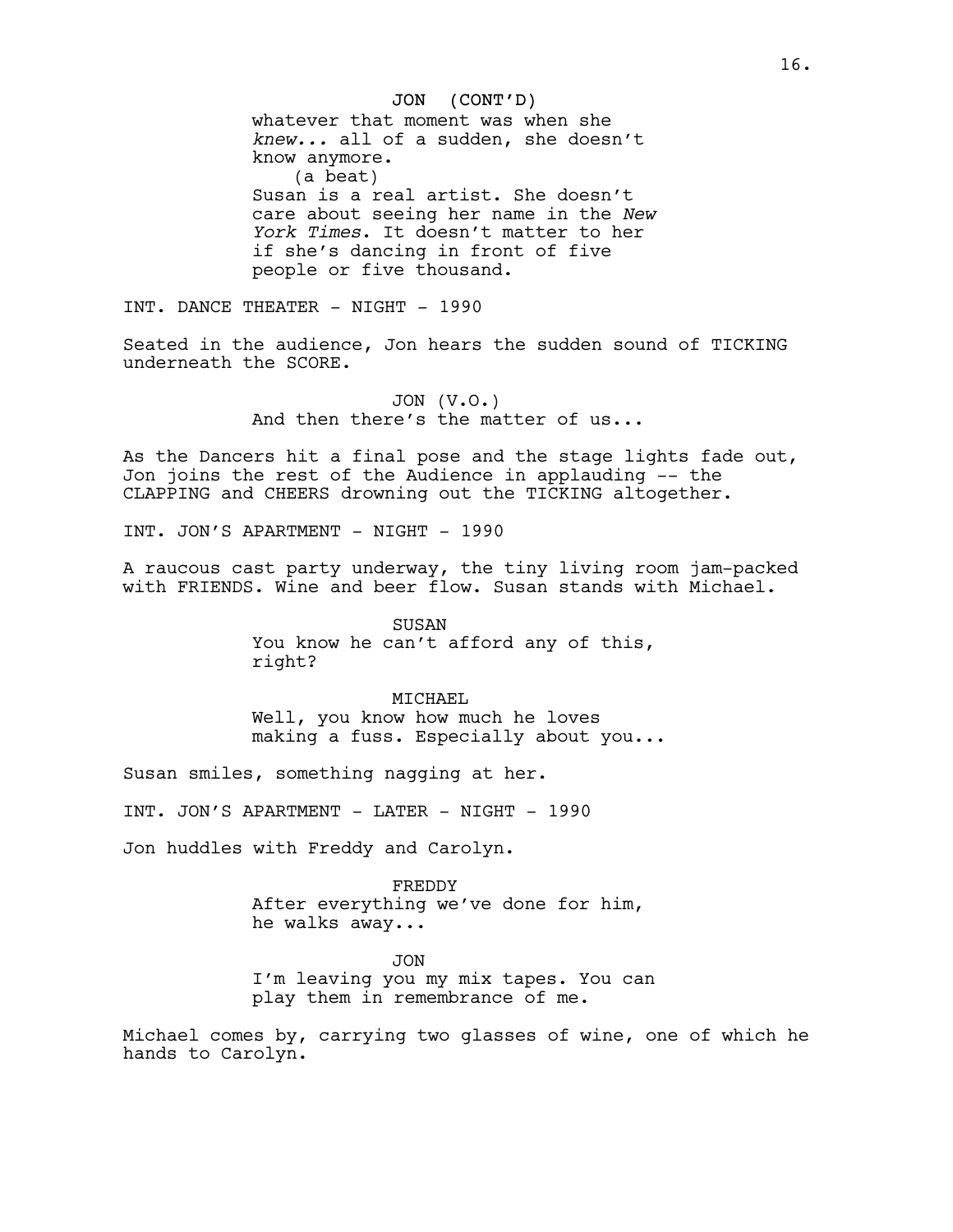#### MTCHAEL

Jonathan Larson's famous Moondance Diner mix tapes. Who doesn't love show tunes with their French Toast?

JON Actually, it's not just show tunes. It's a very eclectic mix.

CAROLYN

Someone's very touchy about the mix tapes.

# MICHAEL

Apparently.

#### FREDDY

I'm happy for you. I really am. I mean, I'm also extremely bitter and jealous and envious and hateful toward you right now, but... (he smiles) You're getting out.

JON And you're going to be next.

FREDDY I got a callback last week.

#### JON

That's great.

#### FREDDY

For a cruise.

CAROLYN What's wrong with a cruise?

#### FREDDY

Well it's an Arctic cruise. So pretty much everything -- every single thing is wrong...

# JON

How are you feeling?

Freddy takes a breath, chooses his words carefully, doesn't want to be overly optimistic.

# FREDDY

It's been a really good week. T-Cell count is good. My doctor feels... cautiously optimistic.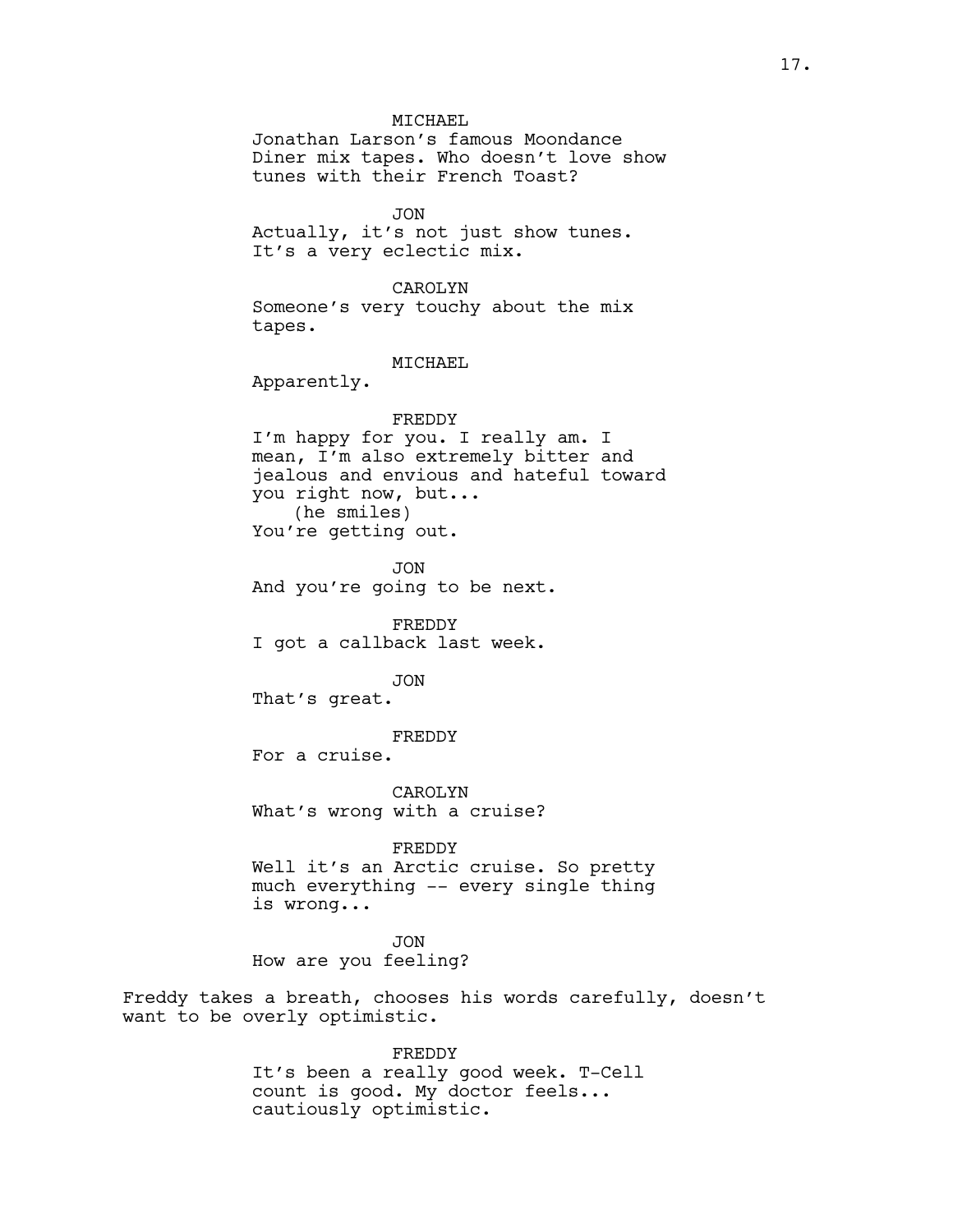JON You look great.

FREDDY Oh my God, thank you, I know.

They all laugh.

INT. JON'S APARTMENT - LATER - 1990

The party has gotten louder, more packed, as Roger introduces Jon to SCOTT (27), a banker.

> ROGER (to Jon) Scott and I used to sing madrigals together in high school.

SCOTT I hated singing. I just did it for the pussy...

ROGER I ran into Scott in SoHo. He really, really wanted to come with me.

SCOTT I never get the chance to go to artist parties, you know? It sucks. The drugs there are always the best.

ROGER Scott's in finance.

JON

Shocking.

SCOTT What do you do?

JON I'm the future of musical theater, Scott. Welcome. I'm going to grab another drink.

As Jon goes, Scott turns to Roger, laughs.

SCOTT That guy's hilarious.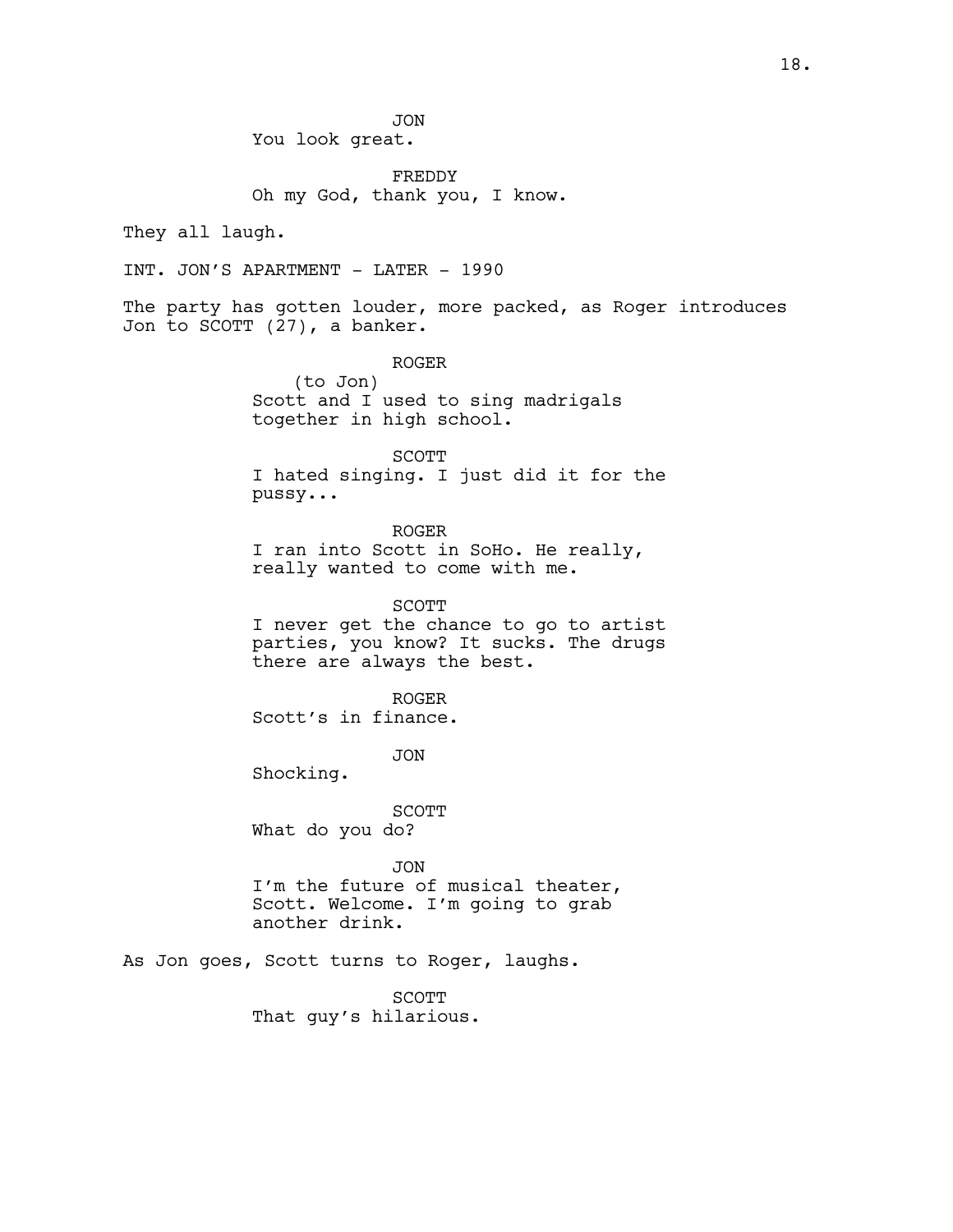The party has begun to thin out. Jon, drunker, stands with a small group of PALS -- scattered on the sagging sofas -- giving an impromptu performance of **BOHO DAYS**, a cappella, clapping along to the rhythm, as he directs his audience's attention to the various sections of the apartment.

> JON THIS IS THE LIFE, BO BO, BO BO BO THIS IS THE LIFE, BO BO, BO BO BO SHOWER'S IN THE KITCHEN THERE MIGHT BE SOME SOAP DISHES IN THE SINK BRUSH YOUR TEETH, IF YOU CAN COPE TOILET'S IN THE CLOSET YOU BETTER HOPE THERE'S A LIGHT BULB IN THERE

DONNA (early 30s) calls from the dark, dark bathroom.

DONNA

Not today!

JON

BO BO BO

As Jon calls out names, he points to the PEOPLE named. They cheer for themselves.

> JON (CONT'D) REVOLVING DOOR ROOMMATES PRICK UP YOUR EARS FOURTEEN PEOPLE IN JUST FOUR YEARS ANN AND MAX AND JONATHAN AND CAROLYN AND KERRI DAVID, TIM -- NO TIM WAS JUST A GUEST FROM JUNE TO JANUARY

> > MICHAEL

(laughs) I remember Tim...

JON MARGARET, LISA, DAVID, SUSIE, STEPHEN, JOE AND SAM AND ELSA, THE BILL COLLECTOR'S DREAM WHO IS STILL ON THE LAM DON'T FORGET THE NEIGHBORS MICHELLE AND GAY

MICHELLE and GAY (middle-aged artists) take a little bow.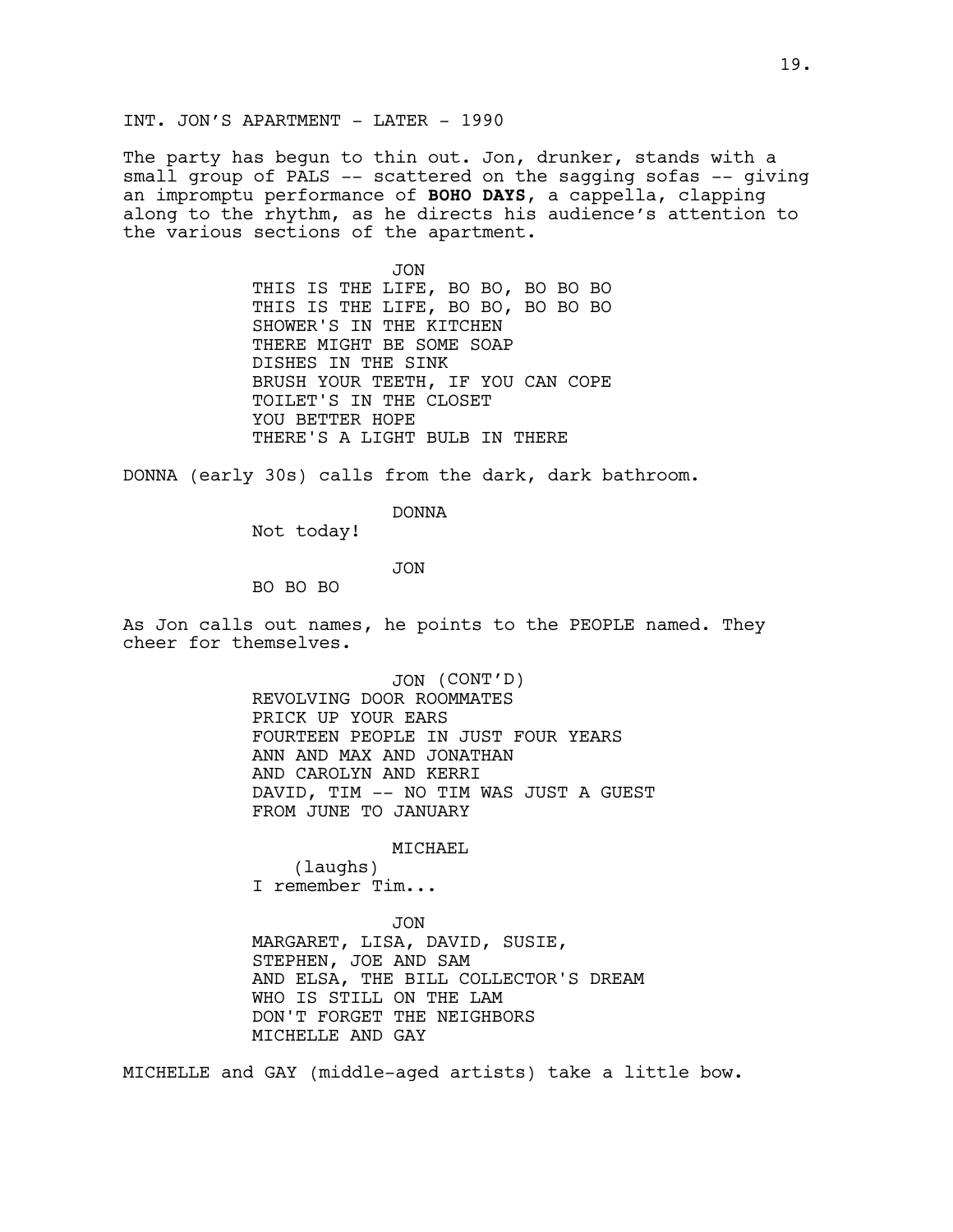JON (CONT'D) MORE LIKE A FAMILY THAN A FAMILY, HEY THE TIME IS FLYING AND EVERYTHING IS DYING I THOUGHT BY NOW I'D HAVE A DOG, A KID, AND WIFE THE SHIP IS SORT OF SINKING SO LET'S START DRINKING BEFORE WE START THINKING IS THIS A LIFE? THIS IS THE LIFE, BO BO, BO BO BO

Roger joins in harmony.

JON & ROGER THIS IS THE LIFE, BO BO, BO BO BO

The room JOINS in.

ALL. THIS IS THE LIFE, BO BO, BO BO BO BOHEMIA

JON

BOHEMIA!

CHEERS and WHISTLES erupt.

SCOTT That was freaking *amazing. Whoooo!*

EXT. ROOF - MINUTES LATER - 1990

Susan stands on the roof, lost in thought, staring at the water, wearing a coat. Jon comes out to find her.

> JON Hey. Everyone's leaving.

SUSAN I just needed some fresh air.

JON It's freezing up here.

SUSAN Where's your coat?

JON Somewhere at the bottom of a very large pile.

Jon looks out toward the flickering lights on the water.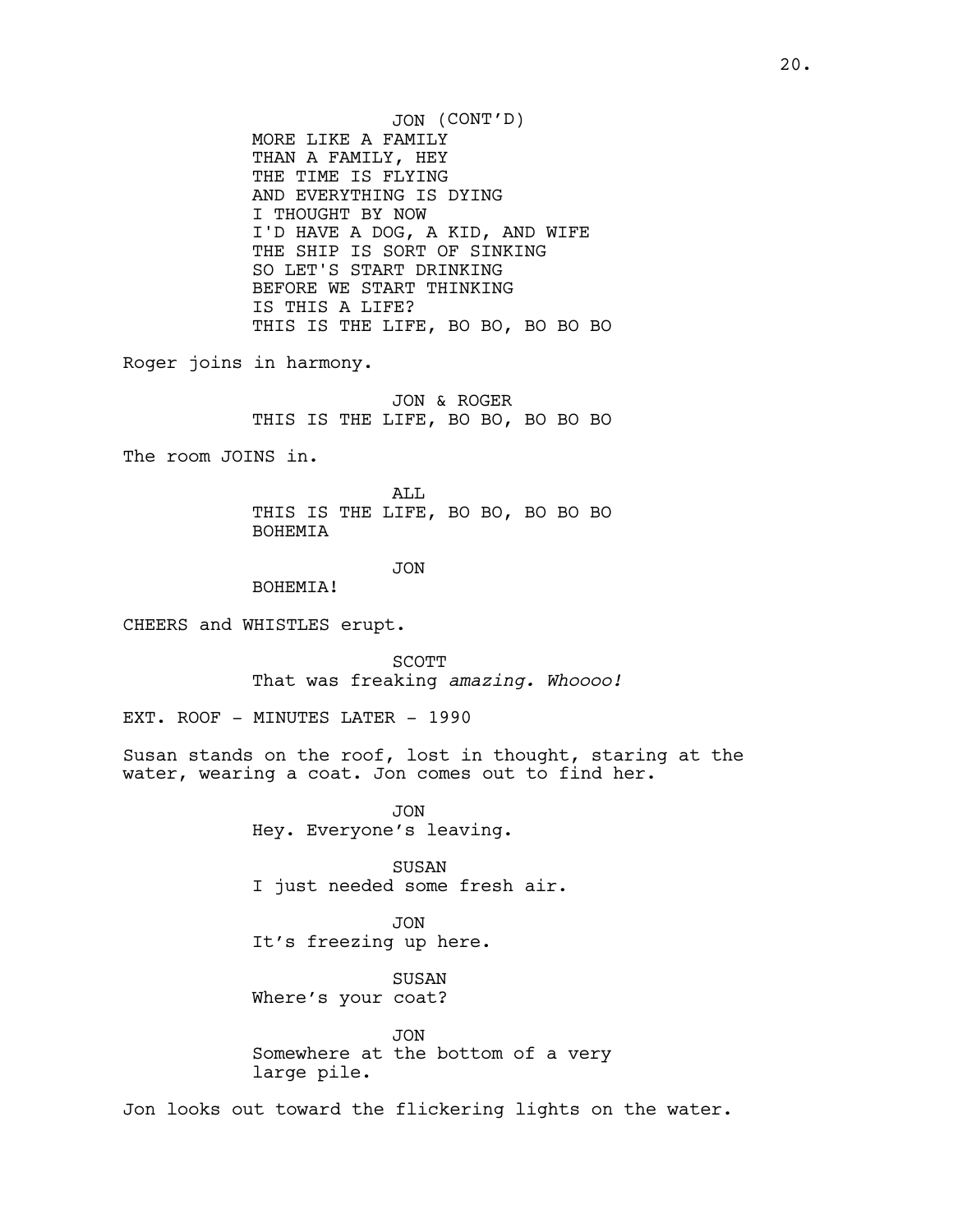JON (CONT'D)

Pretty.

SUSAN That's the prison barge.

JON (laughs, remembering) Right...

## SUSAN

You know, I heard Jacob's Pillow is hiring new teachers for their dance school...

JON

Oh yeah?

#### SUSAN

You work a couple hours a week and then the rest of the time is yours. Free studio space whenever you want.

JON

Hey, can we talk about how amazing you were tonight?

#### SUSAN

Thank you.

JON

No, but truly, though.

SUSAN

I was thinking of maybe applying. To the Jacob's Pillow job. (off his confusion)

We went last summer, remember? We saw the new Mark Morris...

JON

The place in the Berkshires? You're going to move to the Berkshires?

## SUSAN

And not have to work thirty hours a week doing word processing to pay the rent? Why not? I might actually be able to get back in shape...

JON

Okay. Great. Yeah. All right. Let's do it. Let's move.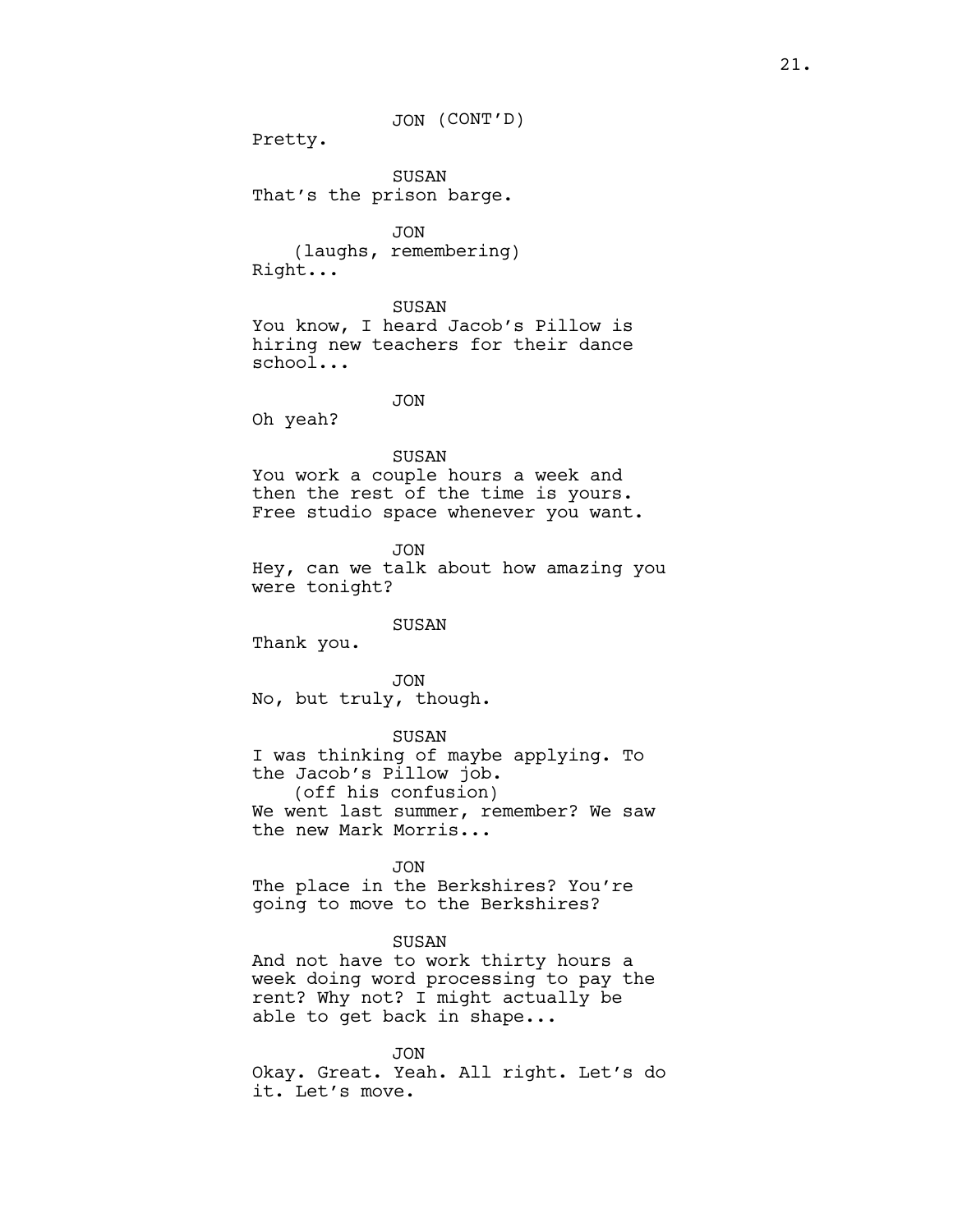I'm being serious.

JON

Hey, *I'm* being serious. We can live in a log cabin and gather acorns, hunt squirrels...

#### SUSAN

What are you even talking about? It's the Berkshires. People have vacation houses there. You've *been*  there.

JON (they laugh) Can we go inside now? I'm just, I'm sorry, I'm scared I'm beginning to lose sensation in my extremities.

Susan laughs, takes off her coat, revealing the green velvet dress she's wearing underneath.

> SUSAN You are such a baby. Take this.

As Susan hands him the coat, he stops as he notices the dress.

JON

Hold on.

SUSAN (feigns nonchalance) Oh. You like it?

SUSAN (CONT'D) I thought you were in such a hurry to get back...

INT. JON'S BEDROOM - MINUTES LATER - 1990

Jon slams on his clock radio and an R&B rendition of **GREEN GREEN DRESS** begins to play, as he and Susan fall into bed together, clothes beginning to come off.

INT. LIVING ROOM - CONTINUOUS - 1990

Michael, in the room next door, hears them through the thin walls, throws on a pair of headphones, tries to drown it out.

INT. JON'S BEDROOM - CONTINUOUS - 1990

Jon and Susan entwined in bed, Jon sliding the green, green dress off.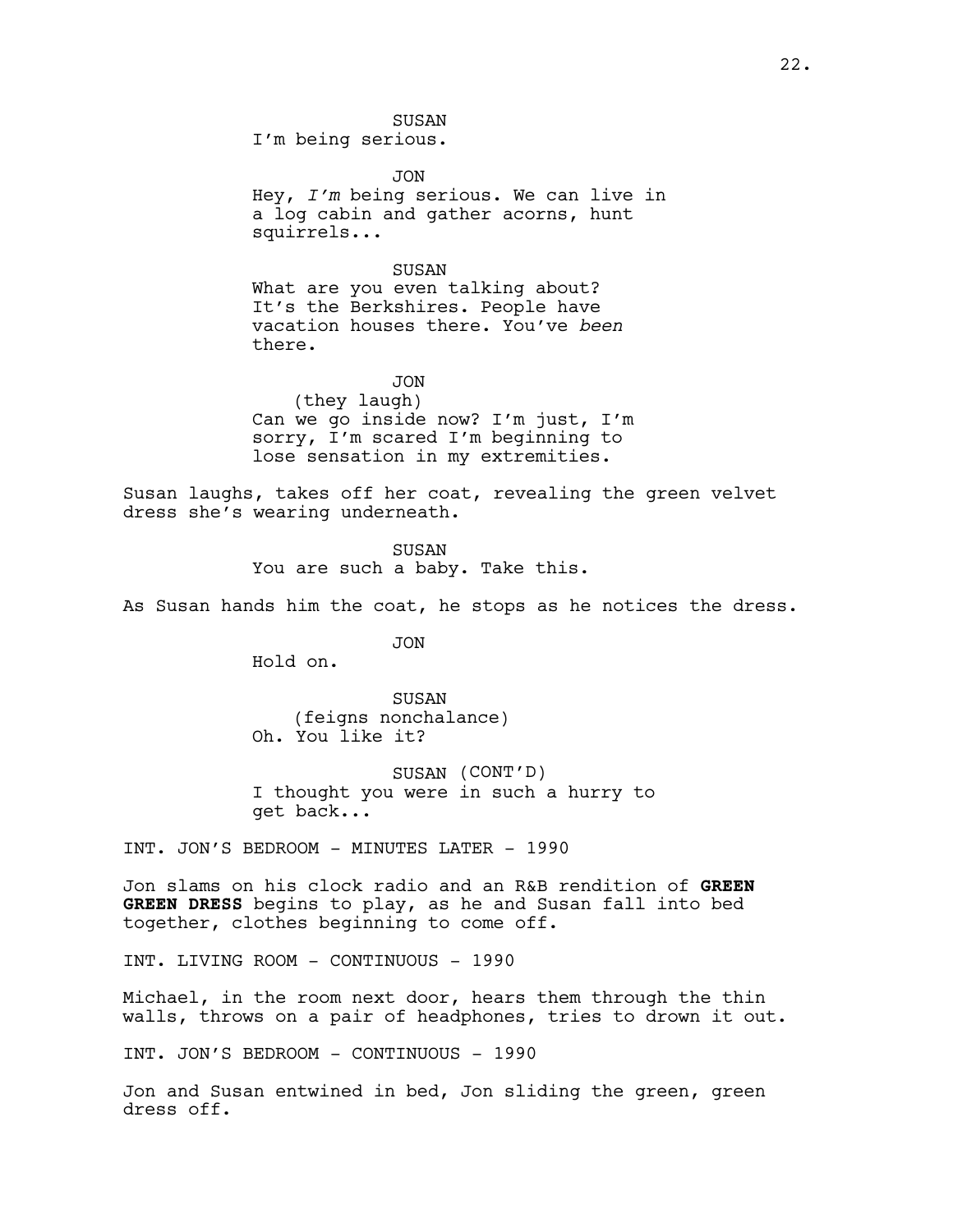SUSAN That job in the Berkshires? JON (distracted) It sounds amazing... SUSAN I already applied for it. JON Oh yeah? SUSAN I got it. Now he's paying attention. SUSAN (CONT'D) It doesn't start until June. JON Oh. So it's just for the summer? SUSAN It's permanent. He stares at her, agog. SUSAN (CONT'D) Jon? INT./EXT. MICHAEL'S BMW - DAY - 1990 Michael drives Jon in his BMW through traffic. MICHAEL Whoa. The Berkshires. That is... very far from Midtown. JON Why is she doing this now? And she wants me to come with her... MICHAEL What did you say? JON I said: "Oh." What was I supposed to say? I didn't know *what* to say. I mean, I can't leave New York...

> MICHAEL Tell her to move in with you.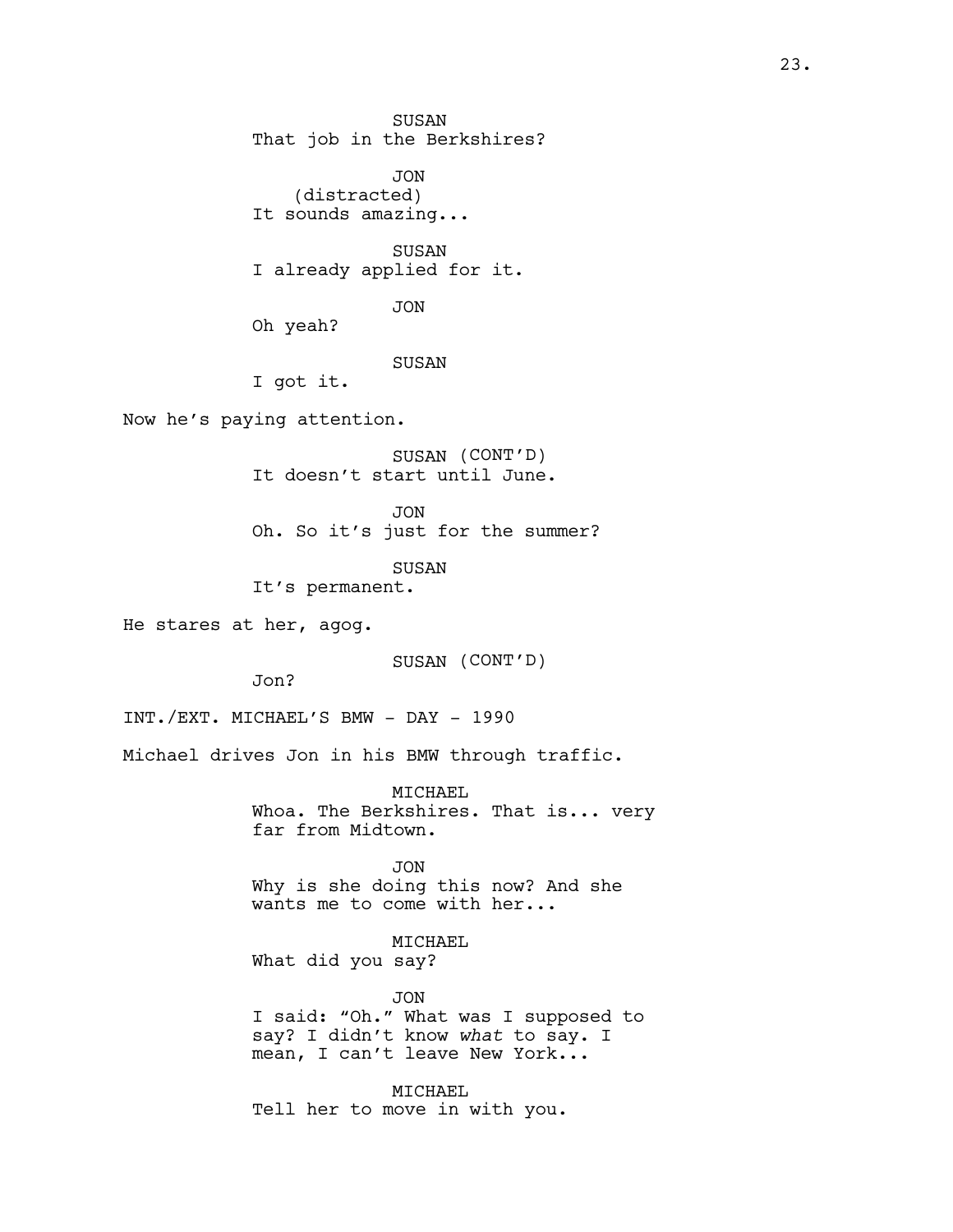JON Move in where?

MICHAEL You need a new roommate right? Two birds, one stone. You're welcome.

Jon changes the subject.

JON What happened to that guy you were seeing? David? I thought you guys were great together.

Michael shrugs, pretending indifference.

MICHAEL It didn't work out. (moving on) There's a focus group at the office this week, looking for a few more people. How about I sign you up?

JON So you can lure me to the dark side...

MICHAEL So I can introduce you to my colleagues and show them how brilliant you are.

JON I don't want a job in advertising.

MICHAEL I don't want you to have a job in advertising. But jingle-writing...

Jon is about to object, but Michael barrels over him.

MICHAEL (CONT'D) You come up with jingles all the time for fun, Jon. You make up songs about the cereal we're eating. You could get paid for those.

JON When *Superbia* gets produced, I'll get paid for my music anyway.

MICHAEL (nods, equivocal) That's true...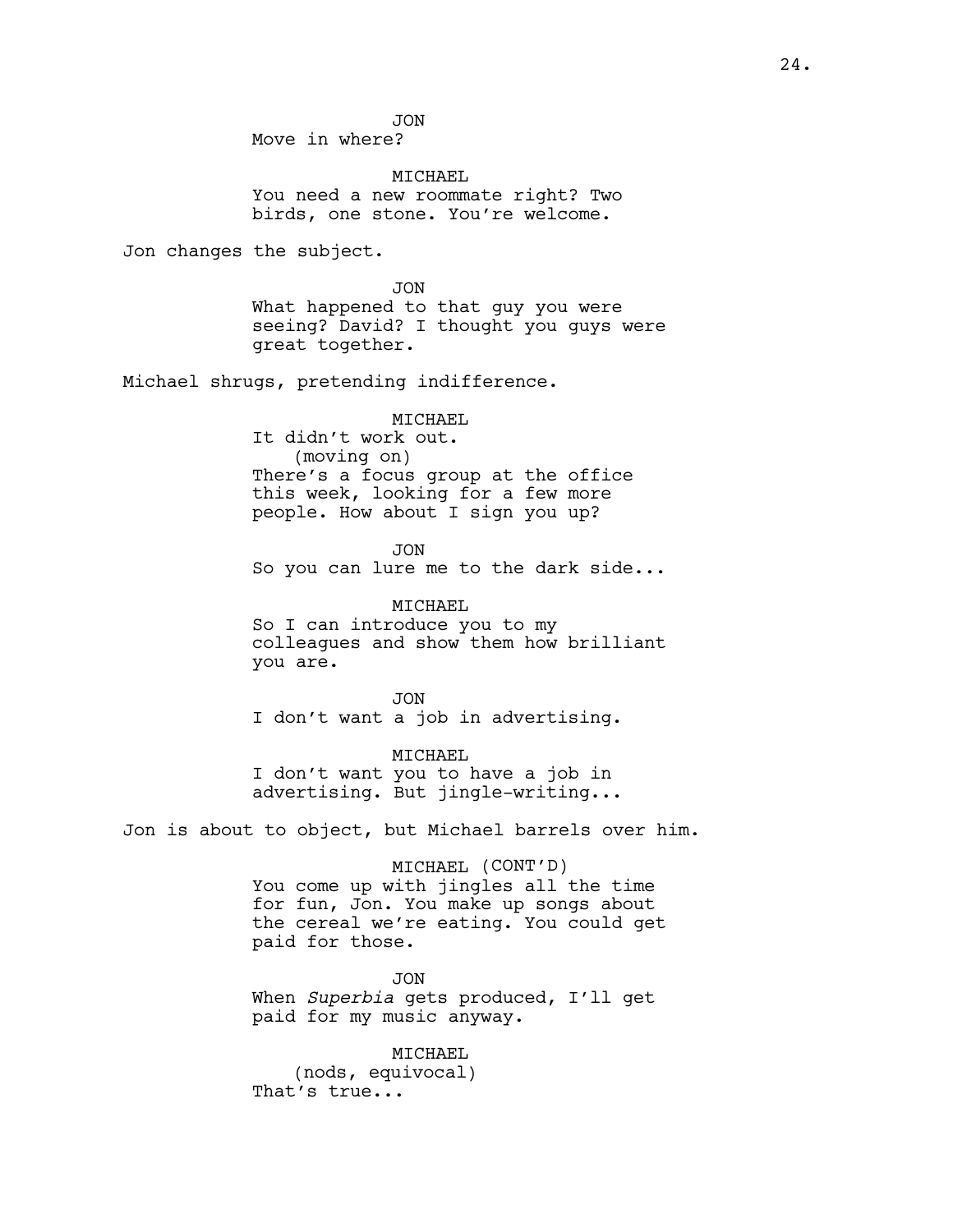They pull into the courtyard of a luxury condo building.

MICHAEL (CONT'D) And we are here. Home, sweet home.

Jon stares out the window at the gleaming glass high-rise.

INT. THEATER - NIGHT - 1992

Jon speaks into the microphone.

JON

Oh. My. God.

EXT. VICTORY TOWERS - DAY - 1990

Jon steps out, taking in the marble fountain in the center of the courtyard, as the MUSICAL INTRO to **NO MORE** begins.

> JON (V.O.) Michael tosses the keys to the parking attendant -- what apartment building has a *parking attendant*?

Michael hands Jon a moving box from the back seat, grabs another one, and shuts the door. As Jon follows him through the glass revolving doors...

INT. VICTORY TOWERS LOBBY - CONTINUOUS - 1990

A white lobby, austere like an art gallery. A heavy-set, mustachioed DOORMAN (40s) nods from his desk, as Michael leads Jon toward the elevators.

> JON (V.O.) Fresh flowers in the lobby. An old white lady with a tiny dog. Is this real life?

EXT. GREENWICH STREET - NIGHT - 1990

Michael and Jon trudge through snow, hefting massive sacks of laundry, as Michael sings to him.

MICHAEL

NO MORE WALKING THIRTEEN BLOCKS WITH THIRTY POUNDS OF LAUNDRY IN THE FREEZING DEAD OF WINTER

INT. JON'S APARTMENT - STAIRWELL - NIGHT - 1990

Laundry bags in hand, Jon schleps up the grimy, uneven steps behind Michael.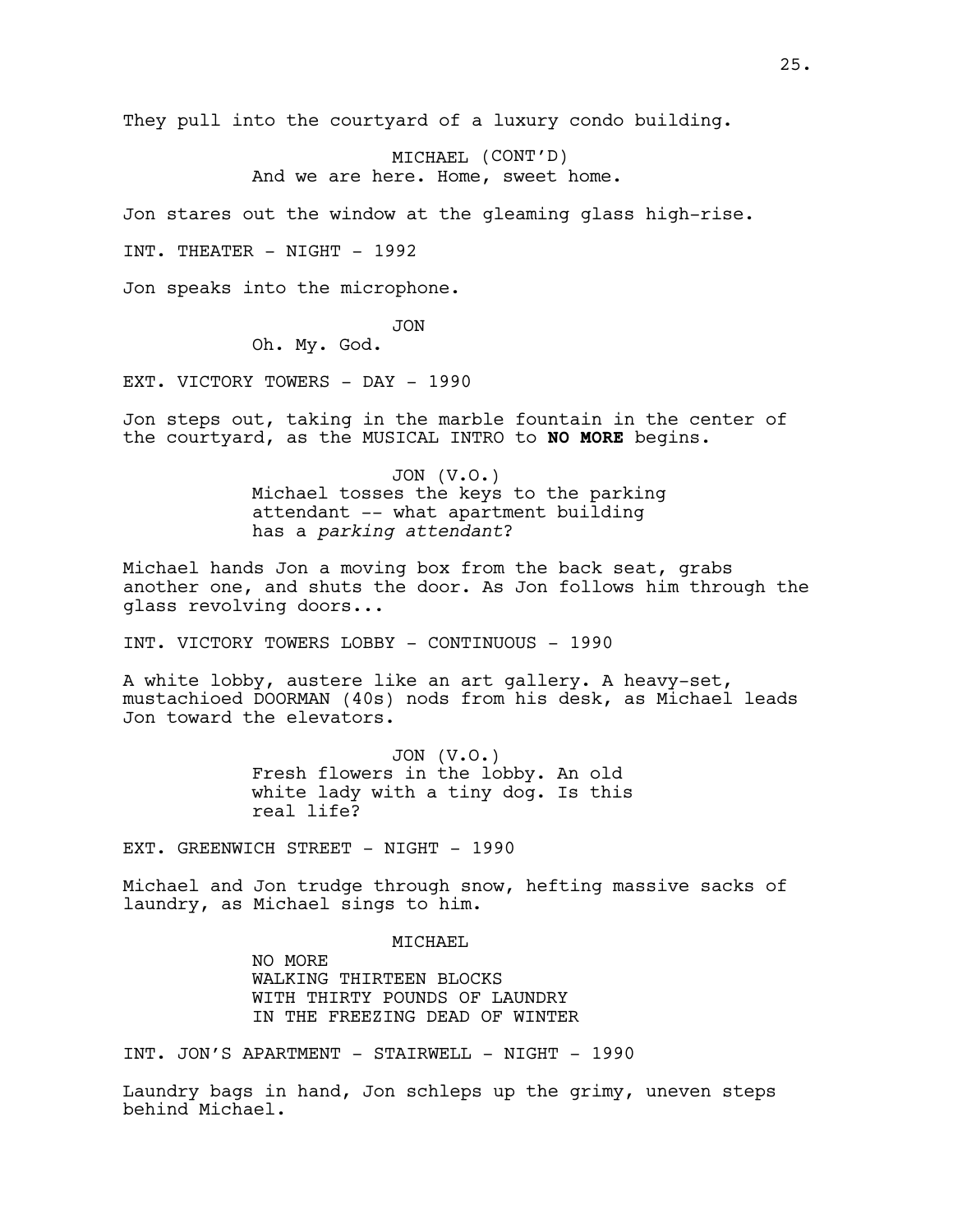MICHAEL

NO MORE WALKING UP SIX FLIGHTS OF STAIRS OR THROWING DOWN THE KEY BECAUSE THERE IS NO BUZZER

Michael gestures to exposed wires dangling from the ceiling.

MICHAEL (CONT'D) NO MORE FAULTY WIRING NO MORE CROOKED FLOORS NO MORE SPITTING OUT MY ULTRA BRITE ON TOP OF DIRTY DISHES IN THE ONE AND ONLY SINK

As they reach their apartment, Michael turns the key and pushes open the door to --

INT. MICHAEL'S APARTMENT - DAY - 1990

Michael leads Jon into his gleaming new apartment.

MICHAEL HELLO TO MY WALK IN CLOSETS TIDY AS PARK AVENUE HELLO, MY BUTCHER BLOCK TABLE I COULD GET USED -- I COULD GET USED I COULD GET USED TO YOU

INT. JON'S APARTMENT - NIGHT - 1990

Michael and Jon inspect a SLEEPING STRANGER (20s), a man passed out on the floor of their apartment.

MICHAEL

NO MORE CLIMBING OVER SLEEPING PEOPLE BEFORE YOU GET OUT THE DOOR OF YOUR OWN BUILDING

Michael and Jon share a look -- do you know who that is? Neither has any idea.

Michael and Jon plop down on chairs in the living room, staring nervously at the glowing, unvented gas wall heater.

NO MORE

MICHAEL (CONT'D)

JON

NO MORE

MICHAEL (CONT'D) NOXIOUS FUMES FROM GAS HEATERS THAT ARE ILLEGAL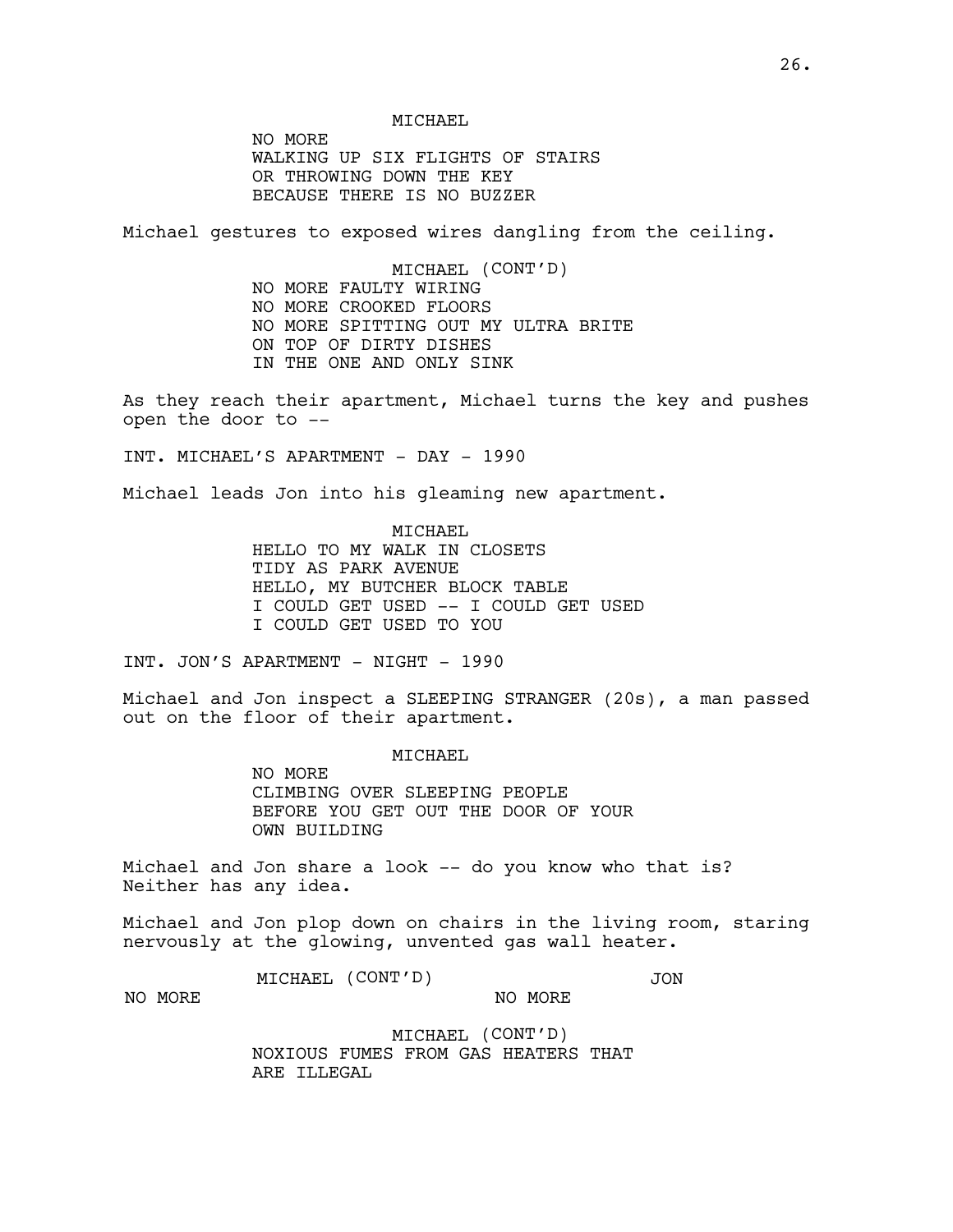JON

OR WILL BLOW UP WHILE YOU ARE SLEEPING

MICHAEL

NO MORE

They look up to see water dripping from the discolored ceiling.

JON

LEAKY CEILING

MICHAEL

NO MORE

They look down to see a disconcerting aperture in the floor.

JON HOLES IN THE FLOOR

MICHAEL AND JON

NO MORE

INT. JON'S APARTMENT - KITCHEN - NIGHT - 1990

Jon and Michael take in the claw-foot tub in the kitchen.

JON

TAKING A SHOWER IN THE KITCHEN WHILE YOUR ROOMMATE'S EATING BREAKFAST

Michael and Jon stand in the tub together.

MICHAEL AND JON AND YOU'RE GETTING WATER ON HIS CORNFLAKES

They pull the shower curtain closed.

INT. MICHAEL'S APARTMENT - LIVING ROOM - DAY - 1990

They walk across the immaculate floors to the kitchen.

MICHAEL AND JON HELLO, TO SHINY NEW PARQUET WOOD FLOORS AS WAXED AS A WEALTHY GIRL'S LEGS HELLO, DEAR MISTER DISHWASHER

MICHAEL

I COULD GET USED

JON I COULD GET USED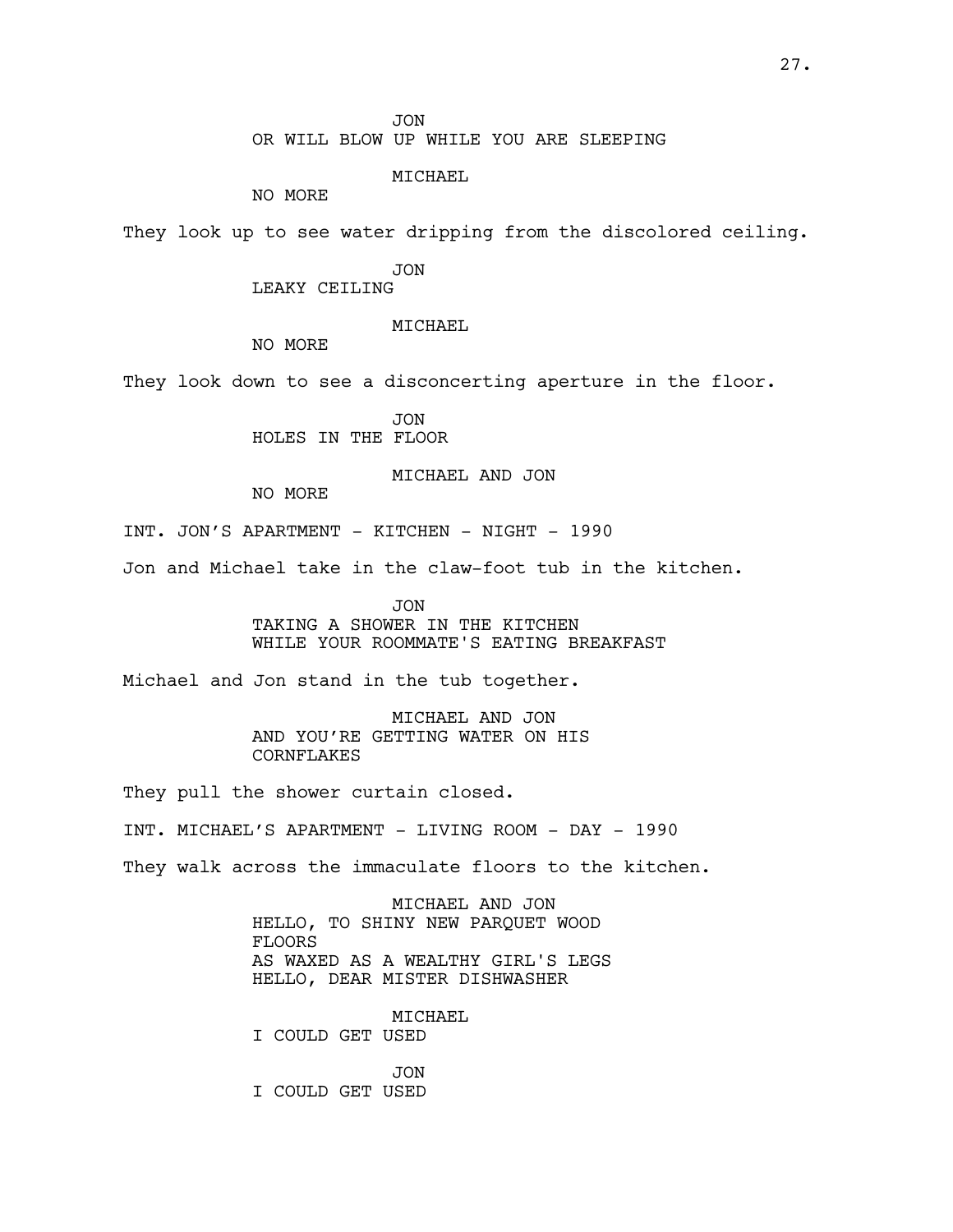MICHAEL

I COULD GET USED

JON I COULD GET USED

MICHAEL AND JON I COULD GET USED TO YOU

INT. JON'S APARTMENT - NIGHT - 1990

Jon pops open the fridge. An unidentifiable, mold-covered piece of once-food sits on the shelf.

> JON NO MORE EXOTIC

Michael slides the dead bolt into place on the door, as SIRENS sound from outside the apartment.

> MTCHAEL NO MORE NEUROTIC

MICHAEL AND JON NO MORE ANYTHING BUT PLEASANTLY ROBOTIC

INT. MICHAEL'S APARTMENT - LIVING ROOM - DAY

Michael flips a switch and all of the blinds in the apartment open at once, letting in a burst of mid-day sunshine.

> MICHAEL WE'RE MOVING ON UP

JON WE'RE MOVING ON UP

# MICHAEL

TO THE EAST SIDE

JON TO THE EAST SIDE

MICHAEL AND JON TO A DELUXE APARTMENT IN THE SKY

INT. VICTORY TOWERS LOBBY - DAY - 1990

Fully immersed in the fantasy, Michael and Jon, in tuxedos, stroll in, Michael handing the Doorman a \$20 bill with a wink.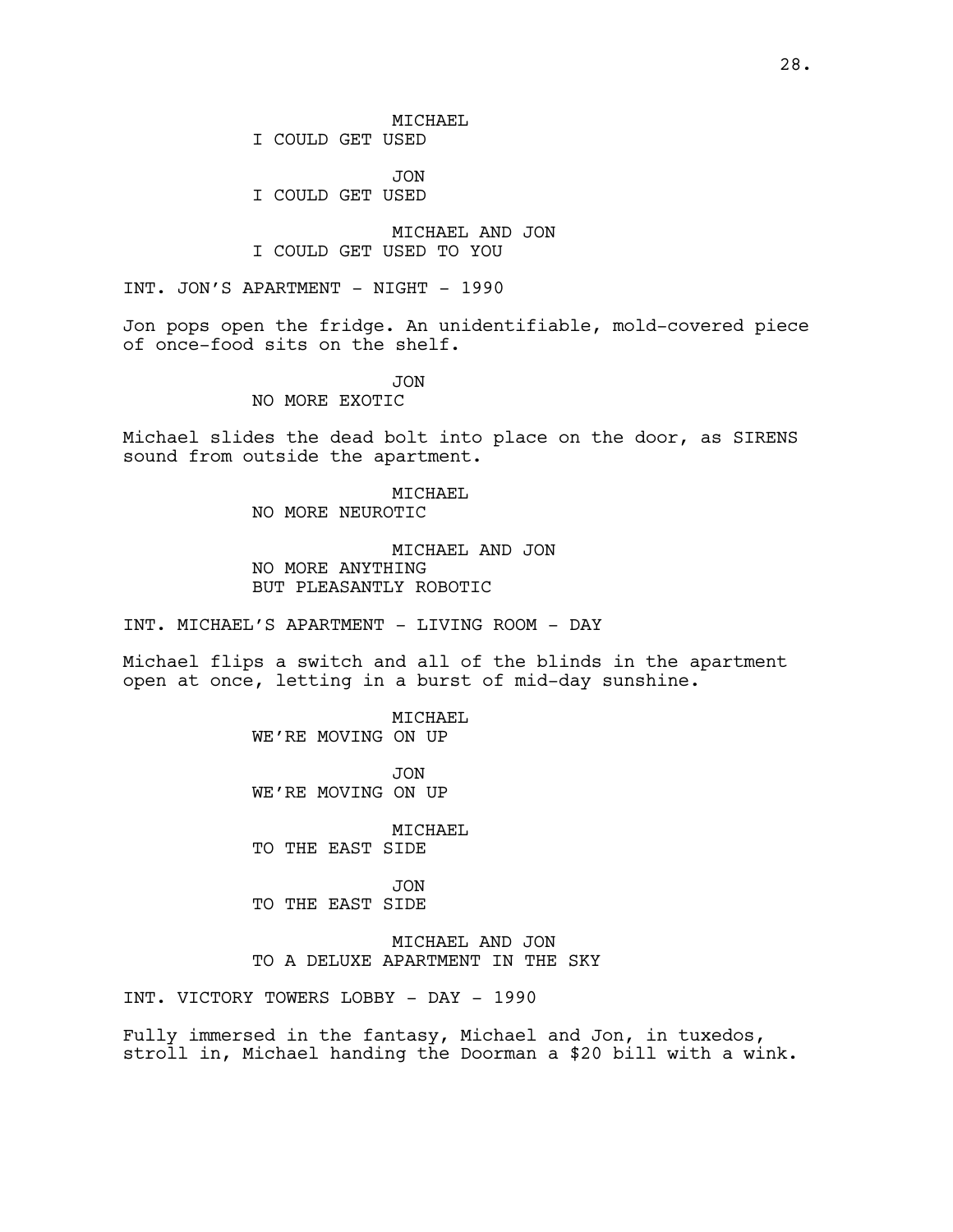MICHAEL AND JON HELLO, TO DEAR MISTER DOORMAN WHO LOOKS LIKE CAPTAIN KANGAROO HELLO DEAR FELLOW, AND HOW DO YOU DO?

A full party is underway in the lobby -- beautiful PEOPLE, SUPERMODELS male and female, dancing.

#### MICHAEL

I COULD GET USED

JON

I COULD GET USED

#### MICHAEL

EVEN SEDUCED

# JON

EVEN SEDUCED

MICHAEL AND JON I COULD GET USED TO YOU, OH --

The beautiful people follow Michael and Jon to the elevator.

INT. VICTORY TOWERS - ELEVATORS - DAY - 1990

Michael and Jon stand in the packed elevator, surrounded by the beautiful people.

# MICHAEL

-- I COULD GET USED

JON I COULD GET USED

#### MICHAEL

EVEN SEDUCED

# JON

EVEN SEDUCED

MICHAEL AND JON I COULD GET USED TO YOU

As the elevator doors shut with a DING --

MATCH CUT TO:

INT. SUBWAY - DAY - 1990

Jon stands in the same position, jammed into a PACKED subway car. He watches as the subway doors, sliding shut, are stopped by a would-be PASSENGER trying to squeeze onto the train.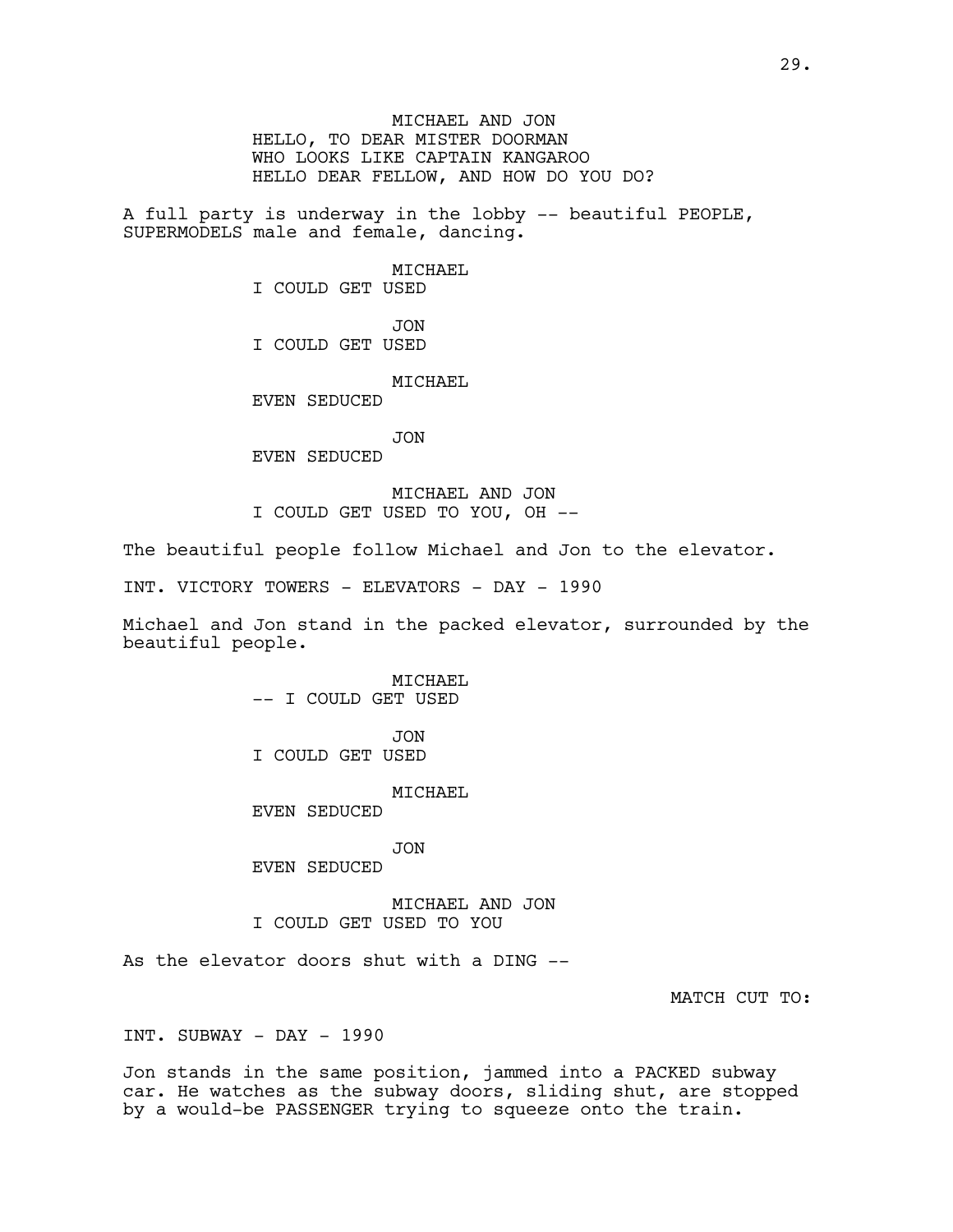ANNOUNCER (V.O.) Stand clear of the closing doors or we're not going anywhere. I swear to God. I'm talking to you in the back.

IRA (PRE-LAP) You still don't have the song...

INT. MOONDANCE DINER - MINUTES LATER - 1990

Jon sits at a table across from IRA WEITZMAN, cups of coffee and a script of *Superbia* between them.

> JON This has never happened to me before. I usually write a song in a day. Last week, I wrote a song about sugar in three hours.

IRA (puzzled) A song about sugar?

Jon sings a bit of **SUGAR** a cappella.

JON SUGAR, SHE'S REFINED FOR A SMALL PRICE SHE BLOWS MY MIND

IRA Why would you do that?

JON It was an exercise.

IRA

In what?

JON I like to see if I can write a song about anything.

#### IRA

Why don't you try to see if you can write a song for your musical that's being presented to an audience in six days instead?

INT. THEATER - NIGHT - 1992

Back to Jon on stage.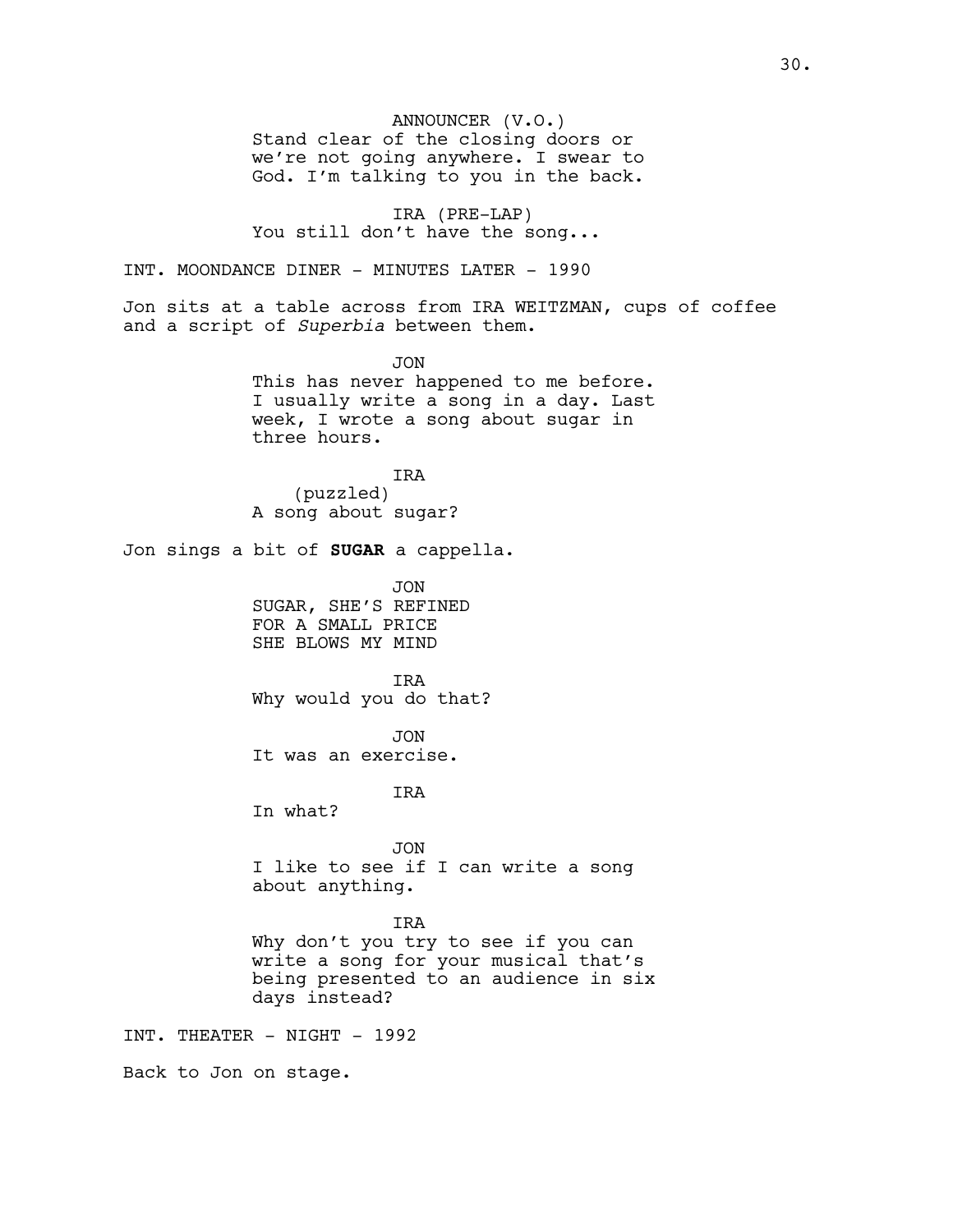JON Ira Weitzman. Head of Musical Theater at Playwrights Horizons. The first and, so far, *only* actual theater person to offer to put on a workshop of *Superbia*. INT. MOONDANCE DINER - DAY - 1990 Back to Jon and Ira at the Diner. JON I'm starting to think that maybe I don't need it... IRA You do. JON You know, you're the only person who's ever said that. Just so you know. IRA You're telling me, in the five years you've been writing this musical -- INT. THEATER - NIGHT - 1992 Jon stands at the lip of the stage. JON Eight years, actually. INT. LIFE CAFE - DAY - 1990 The scene RESUMES where it stopped, Ira in mid-sentence. IRA -- no one else has told you that you're missing a song for Elizabeth in the second act? JON No. JON (V.O.) Okay. I'm lying. INT. THEATER - NIGHT - 1992 Back to Jon with the mic at the front of the stage.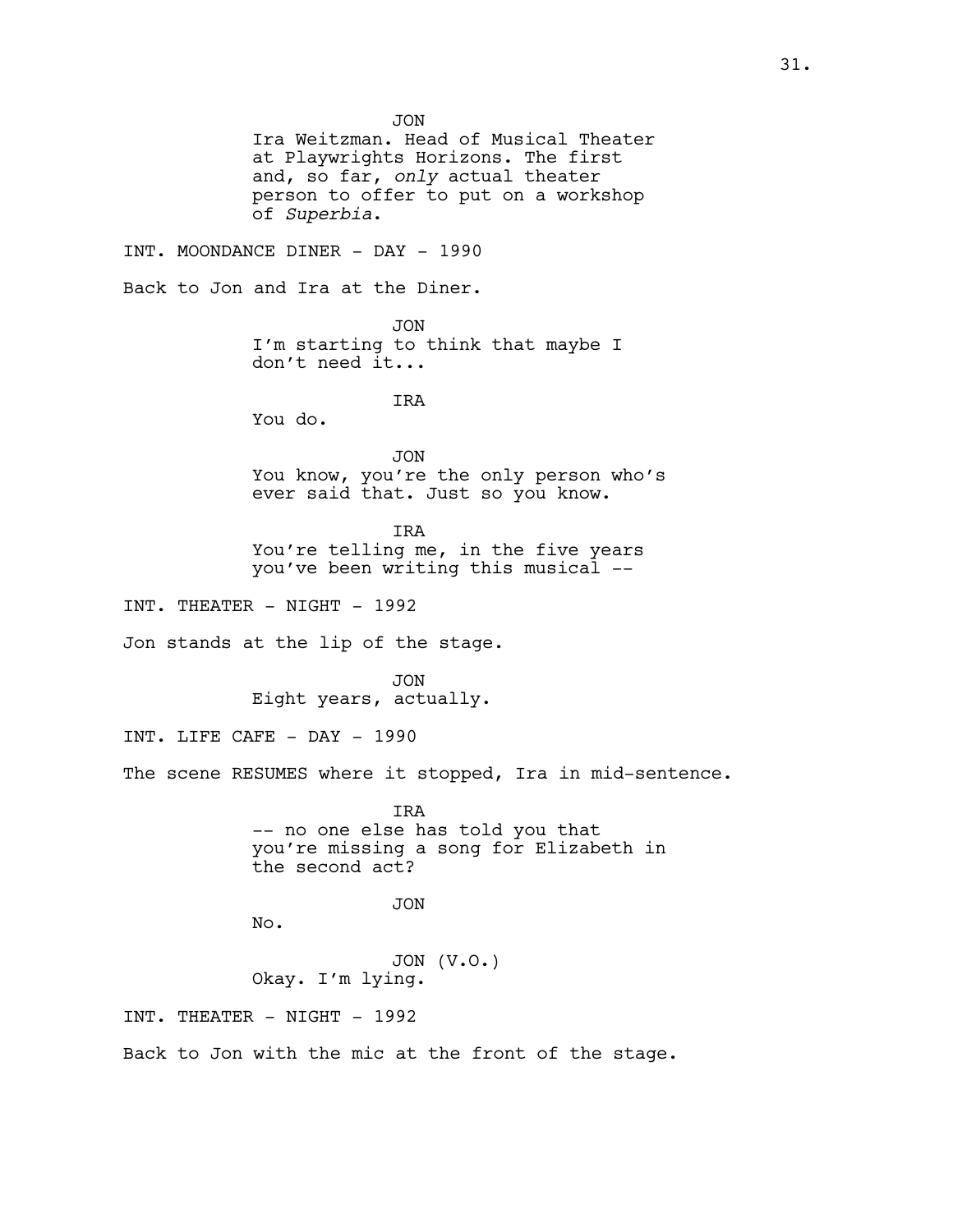JON One person did say that. (then) For years, I was part of this musical theater writing workshop...

INT. REHEARSAL STUDIO - NIGHT - 1988

A dozen aspiring musical WRITERS sit in rows of folding chairs, as Jon sits at a piano and sings a section of **LCD READOUT**.

> JON LIQUID CRYSTAL DIGITAL READOUT FLOATING ON A SEA OF GRAY HELP ME FALL ASLEEP I'M TIRED IT'S NEARLY THE BREAK OF DAY

## JON (V.O.)

Once a week, we would gather -- the few surviving members of our dwindling tribe -- to watch one of us present what we were working on to a panel of, well, real writers...

JON LIQUID CRYSTAL DIGITAL READOUT DIVIDING THE DAY AWAY

#### JON (V.O.)

The theater legends who'd created the Broadway shows we'd grown up dragging our parents into the city to see.

JON COUNTING SLOWLY, MEASURING MOMENTS IF YOU COULD TALK, WHAT WOULD YOU SAY?

Seated on the other side of the room, we PAN slowly over WALTER BLOOM (50s), a successful musical theater writer, stone-faced, watching Jon perform.

> JON (V.O.) The panel would change every week. The night I presented, people began to buzz as soon as we walked through the door -- "Is it really him?" It was.

PANNING past Bloom, we LAND on STEPHEN SONDHEIM (58).

JON (V.O.) Stephen. Sondheim.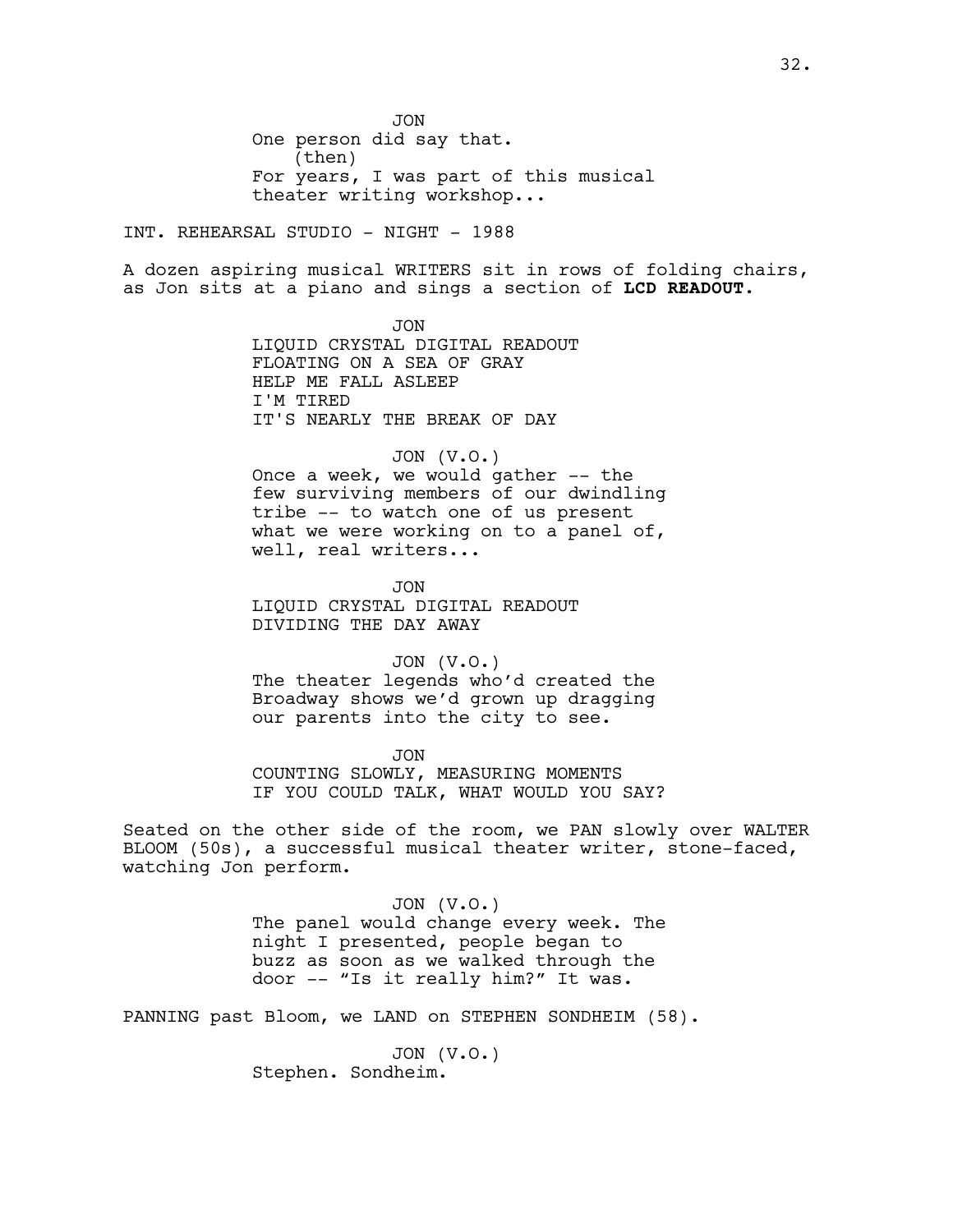Four folding chairs are now arranged at the front of the room. Jon sits, on display, listening to Bloom critique his work.

#### WALTER BLOOM

Okay. I'll start: I'm lost. I don't know what the show is. Is it social commentary? Is it science fiction? And the music... it's the same thing. Is it rock? Is it Broadway? Is it both? Neither?

(turns to Sondheim) Steve? What do you think?

#### SONDHEIM

I have to say, I disagree pretty strongly, Walter. I think this is a musical that knows exactly what it is.

WALTER BLOOM Yes. Of course. Yes. Absolutely.

#### SONDHEIM

(to Jon) The world you've created is really original. It's fascinating. The problem is that it's not terribly easy to follow the emotional thread. The details distract us from connecting with the characters. Does that make sense?

Walter nods, as though this is what he said, too.

WALTER BLOOM Yes, we're on the same page here. That's exactly how I felt. We're saying the same thing. Just differently. But the music... I'm sorry, the music just wasn't there.

SONDHEIM I actually thought the songs were swell.

WALTER BLOOM As did I. The individual songs.

# SONDHEIM

I particularly liked the one the young man sings at the end of the first act. First-rate lyric. And tune.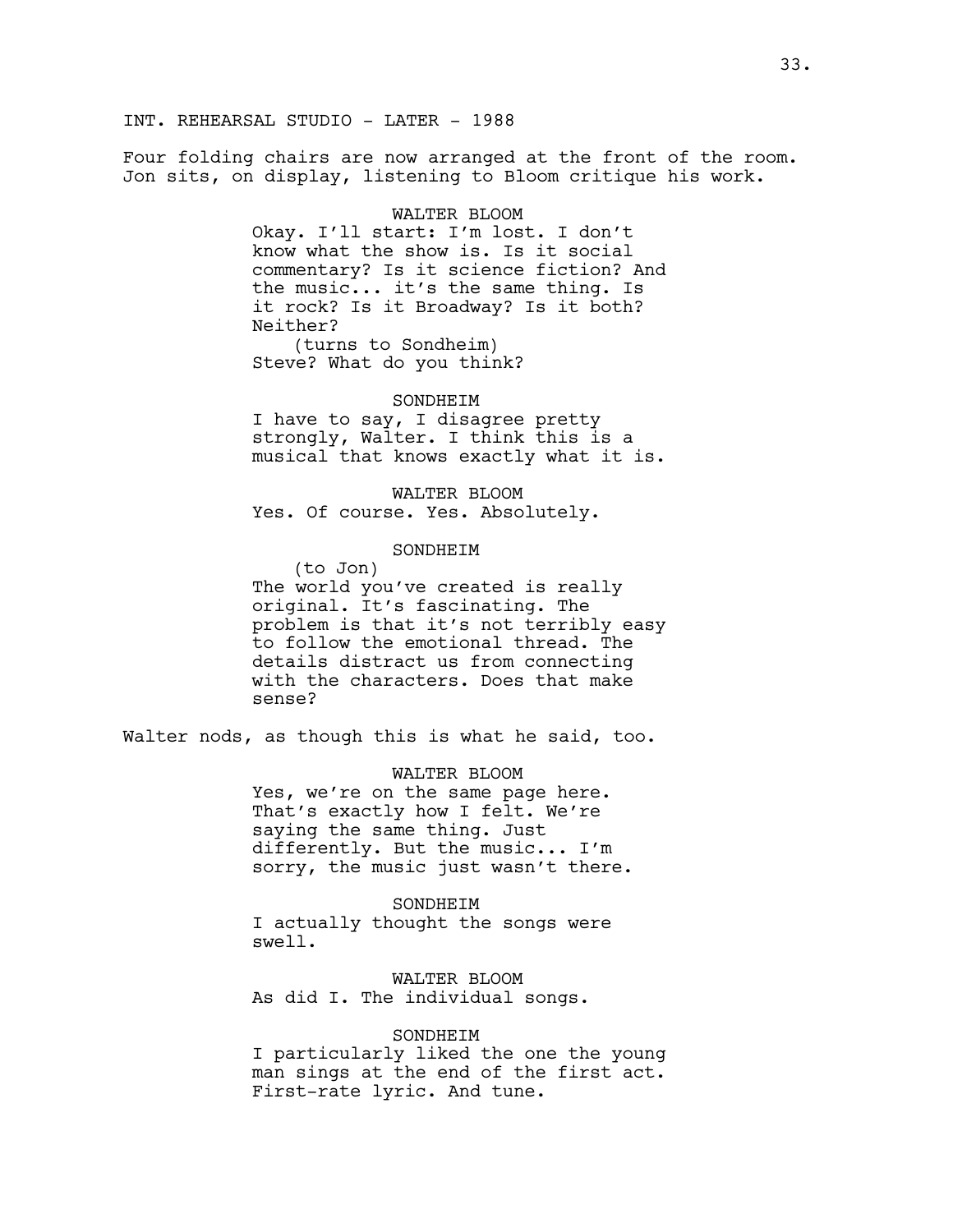The aspiring composers in the room share stupefied glances.

JON (V.O.) *"*First-rate lyric. And tune.*"*

INT. THEATER - NIGHT - 1992

Jon beams at the audience.

JON Those five words were enough to keep me going for the next two years.

SONDHEIM (PRE-LAP) You're missing a song.

INT. REHEARSAL STUDIO - LATER - NIGHT - 1988

At the end of class, the other writers finish clearing out, as Jon packs up his things. Sondheim approaches.

> SONDHEIM (forgetting the name) For the young woman...

> > JON

Elizabeth.

#### SONDHEIM

Elizabeth. It's the turning point of the show. Your protagonist is either going in this direction or that direction. Somebody needs to wake him up, shake some sense into him.

WALTER BLOOM You know, it's funny.

We WIDEN to find Walter, seated, listening in on the conversation.

#### WALTER

I was going to say the exact same thing.

JON (PRE-LAP) Can we talk about musicians?

INT. MOONDANCE DINER - DAY - 1990

Back to the Diner, as Ira frowns, not sure what he means.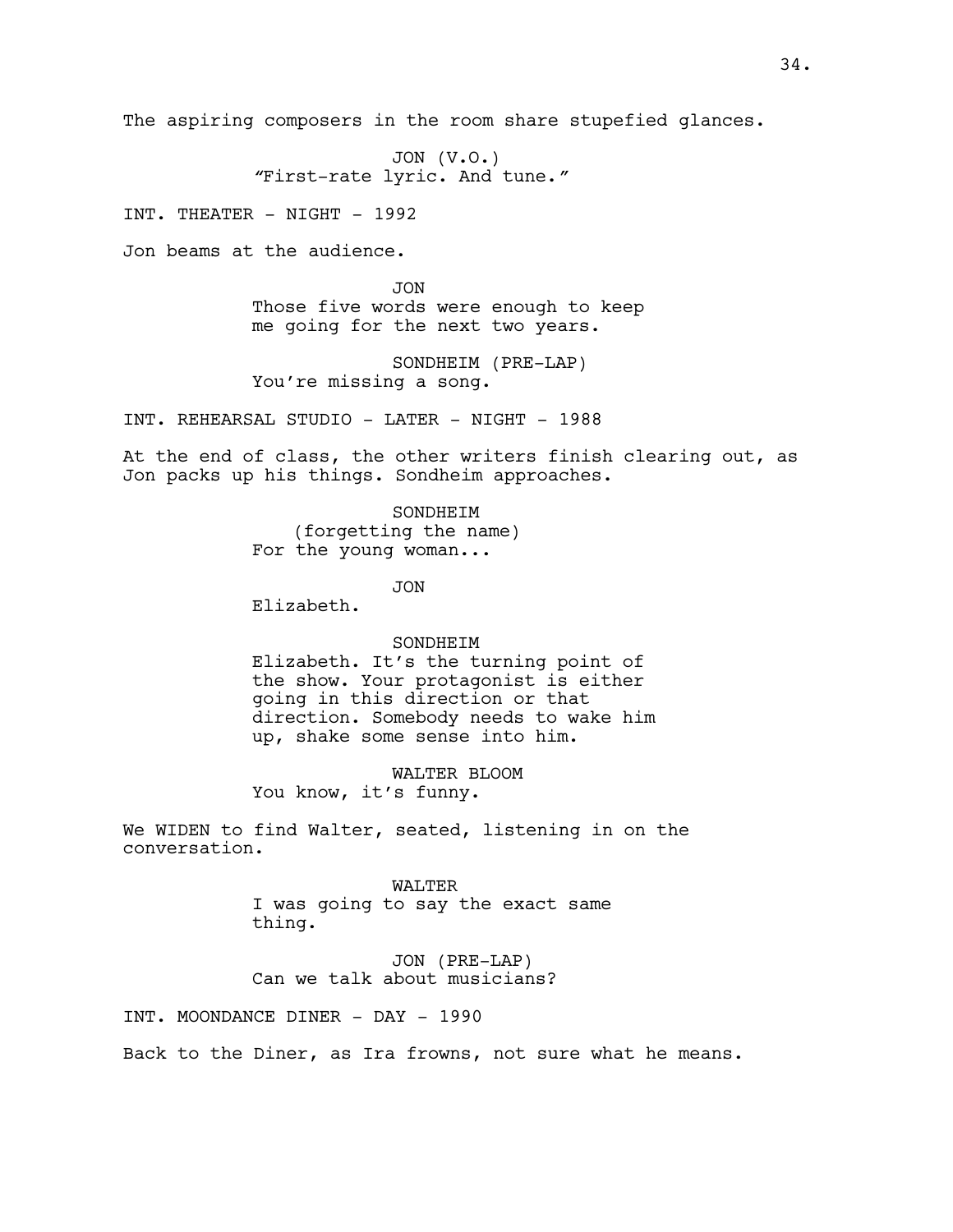JON Because if it's only four, I need to figure out how to divide the bass parts -- IRA Jon. This is a reading. You'll have a piano. JON I wrote a rock score. At the very least, I need drums, a synth, guitar -- IRA A great song should sound great without *any* instruments. JON You're right. Let's do it a cappella. Or, you know what? Let's just skip the songs. We can get the audience in and out in half an hour. Ira sighs -- things always escalate the same way with Jon. IRA I will look at the budget and try to dig up money for another musician. JON Two more *and* piano is the absolute bare minimum for this. **TRA** Have you spoken to Rosa? As Jon takes in the question -- FLASH TO: INT. JON'S APARTMENT - NIGHT - FLASHBACK - 1990 Jon paces, on the phone. JON Hey Rosa. This is Jonathan Larson, your client. I've left multiple messages with your secretary -- INT. MOONDANCE DINER - DAY - 1990 Back to the Diner.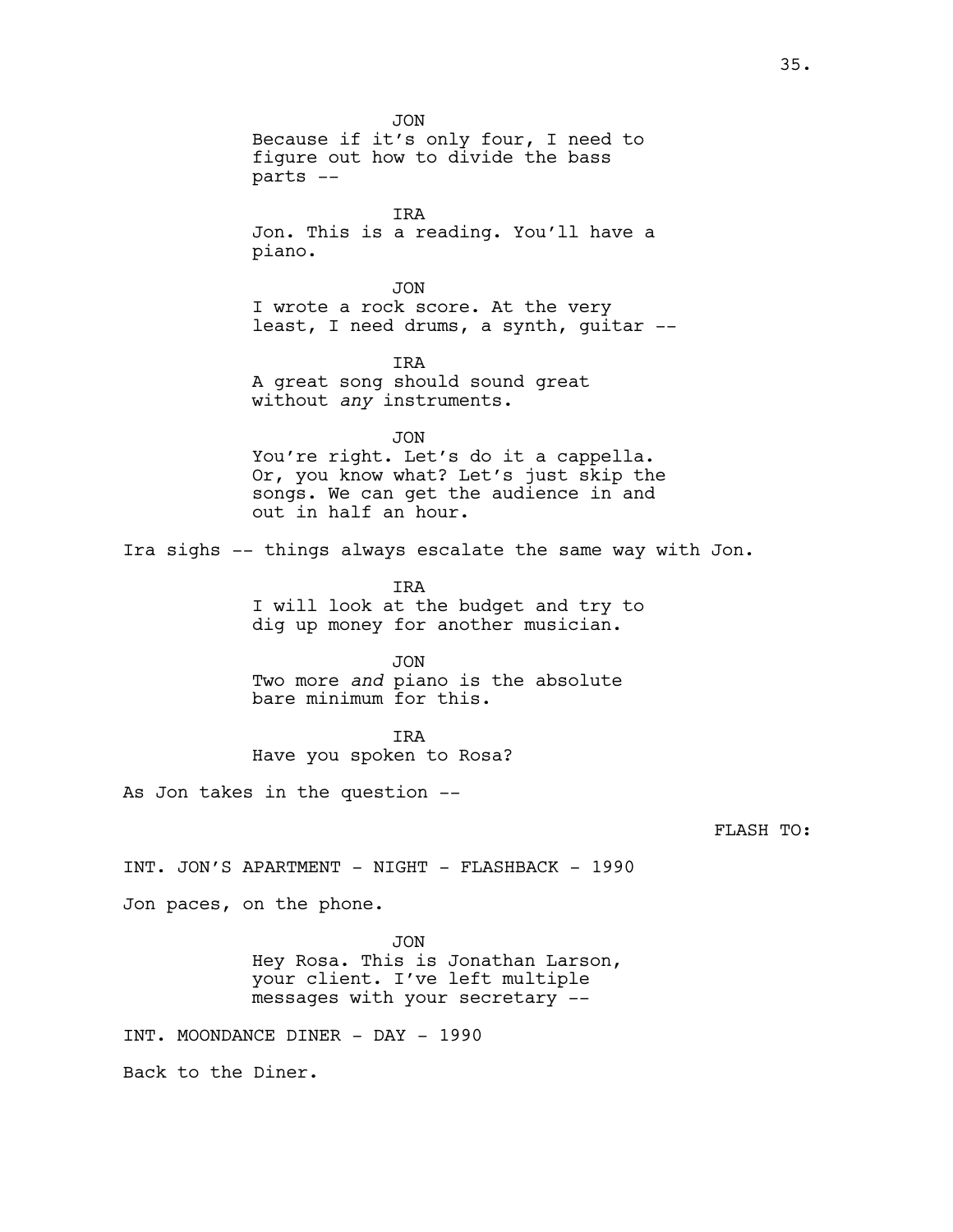IRA Rosa Stevens is still your agent, right? JON Oh yeah, no, we talk constantly. IRA Has she sent out invites for the presentation yet? We haven't gotten a lot of RSVPs. Jon's stomach sinks. IRA (CONT'D) It's fine. Nobody has more contacts in the industry than Rosa. I'm sure she'll get some good people there for you... (stands to go) I'll see you Monday. First day of rehearsal. And finish the song already, please... INT. JON'S APARTMENT - NIGHT - 1990 - MONTAGE - Jon stares at his computer screen. On it, a completely blank Word document titled: "New Song." - Jon stands in the kitchen, on the telephone. JON (ON PHONE) I'm calling to leave a message for Mr. Sondheim. This is Jonathan Larson. - Jon sits in front of the television -- Jesse Helms on the evening news. He takes out his pad from his shirt pocket, writes: "The boss is wrong as rain." - Another phone call in the kitchen. JON (ON PHONE) (CONT'D) Hi there, this is a message for Joe Papp. - Another phone call in the kitchen. JON (ON PHONE) (CONT'D) Bernie Gersten. - Another phone call.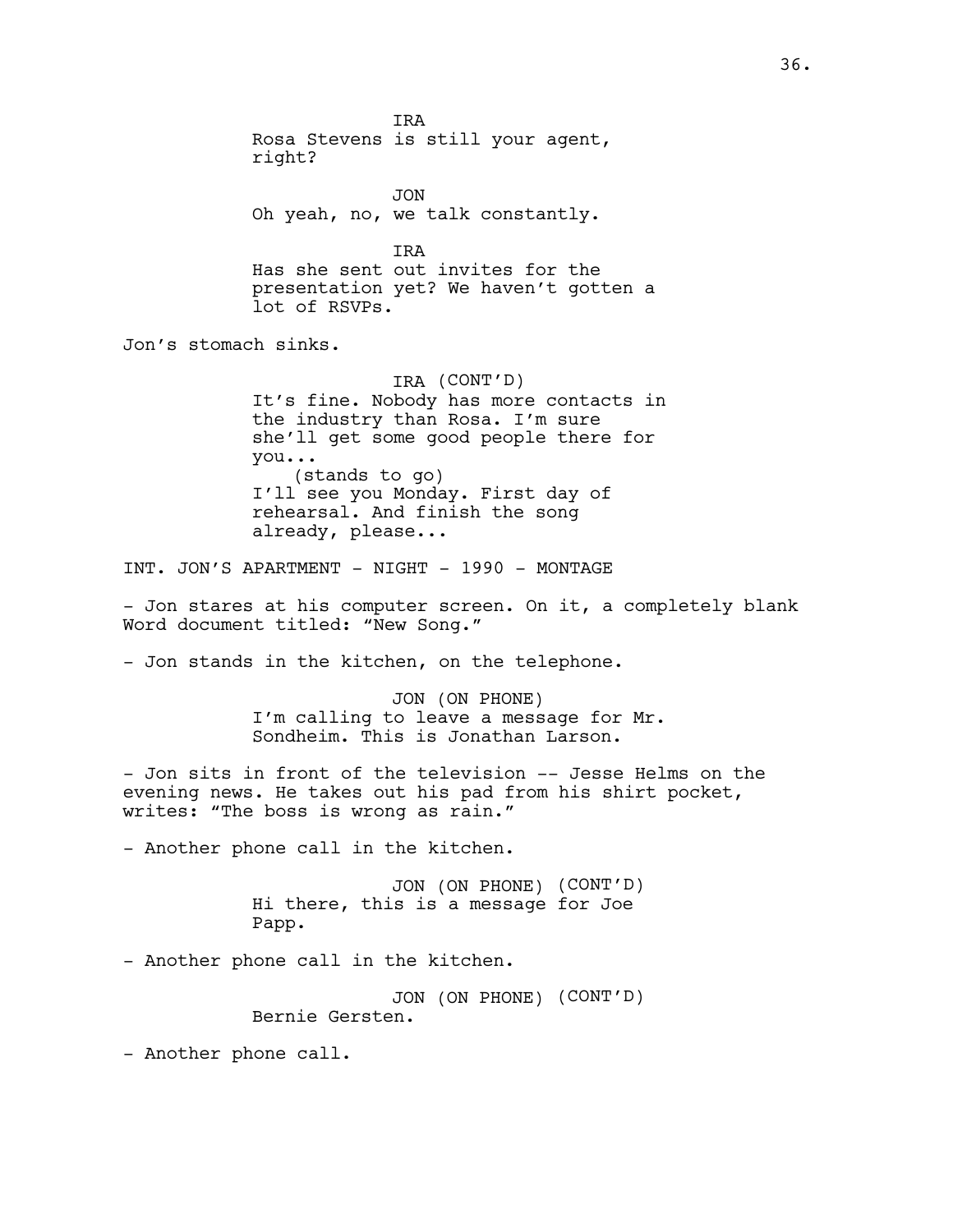JON (ON PHONE) (CONT'D) The artistic director of the Shubert Organization. - Another phone call. JON (ON PHONE) (CONT'D) La MaMa. - Another phone call. JON (ON PHONE) (CONT'D) Larson. L-A-R-S-O-N. - Another phone call. JON (ON PHONE) (CONT'D) No, not Parson. - Another call. JON (ON PHONE) (CONT'D) It's something that's never been done before -- - Another call. JON (ON PHONE) (CONT'D) It's going to be quite the event. - Another call. JON (ON PHONE) (CONT'D) It has tremendous commercial possibility. - Another call. JON (ON PHONE) (CONT'D) We're filling up fast, so I just wanted to make sure you got your spot. - Another call. JON (ON PHONE) (CONT'D) I know that his time is limited... - Another call. JON (ON PHONE) (CONT'D) It would be such a treat... - Another call.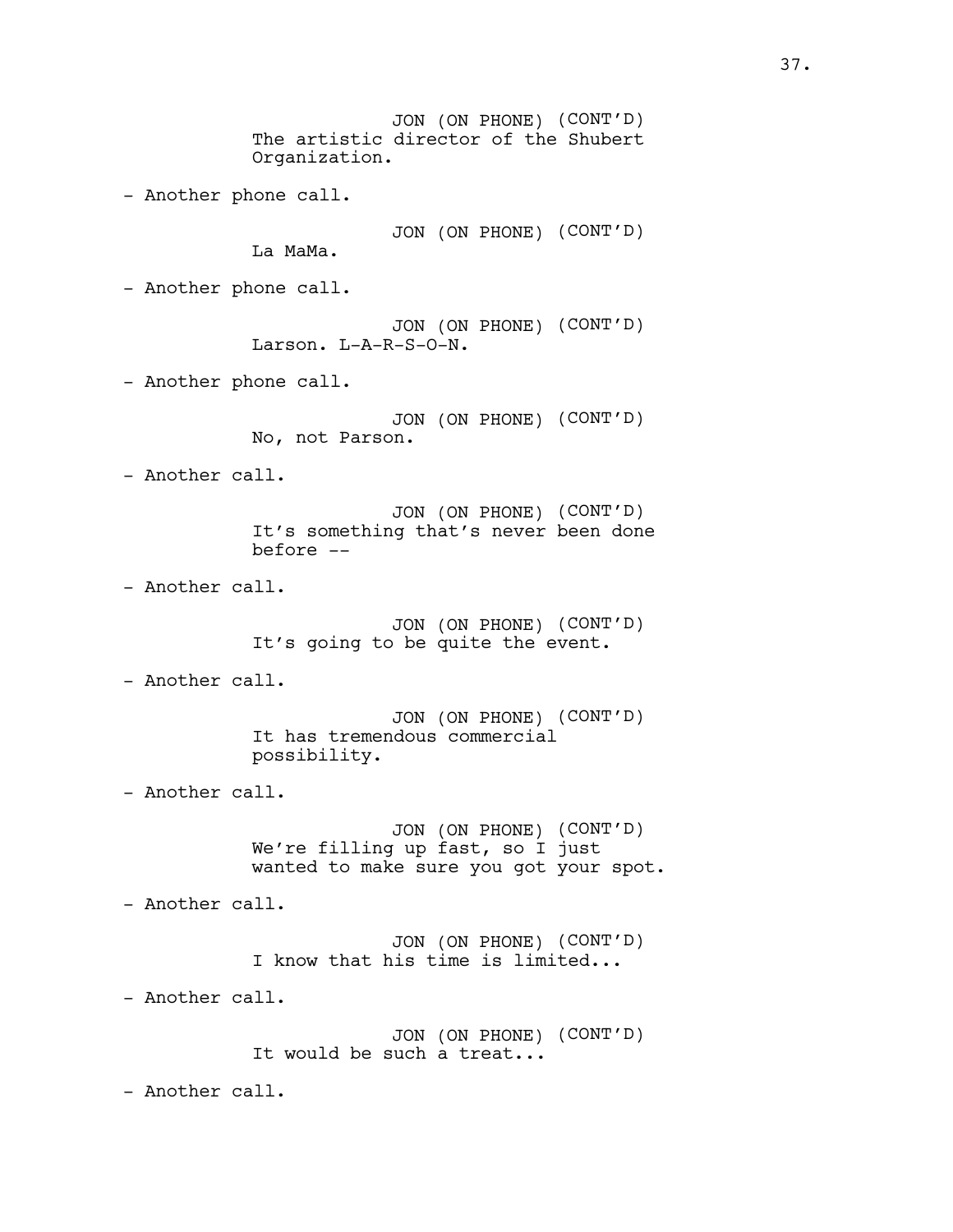JON (ON PHONE) (CONT'D) Zero pressure. - Another call. JON (ON PHONE) (CONT'D) So can I count you in? - Another call. JON (ON PHONE) (CONT'D) There will be a seat reserved for him. - Another call. JON (ON PHONE) (CONT'D) *Superbia* at Playwrights Horizons. 10am. - Another call. JON (ON PHONE) (CONT'D) Friday at 10am. - Another call. JON (ON PHONE) (CONT'D) I'm so excited about Friday. - Another call. JON (ON PHONE) (CONT'D) I wouldn't want you to miss it. - Another call. JON (ON PHONE) (CONT'D) That's all the information I can give you. - He sits in the living room, staring at the still very much blank document on the screen. - Jon watches a VHS copy of *Sunday In The Park With George* with Mandy Patinkin and Bernadette Peters, taped from PBS, Michael next to him, Susan lying on his shoulder, watching. MICHAEL They should put every Sondheim musical on PBS. JON

*Sunday*'s a pretty good start...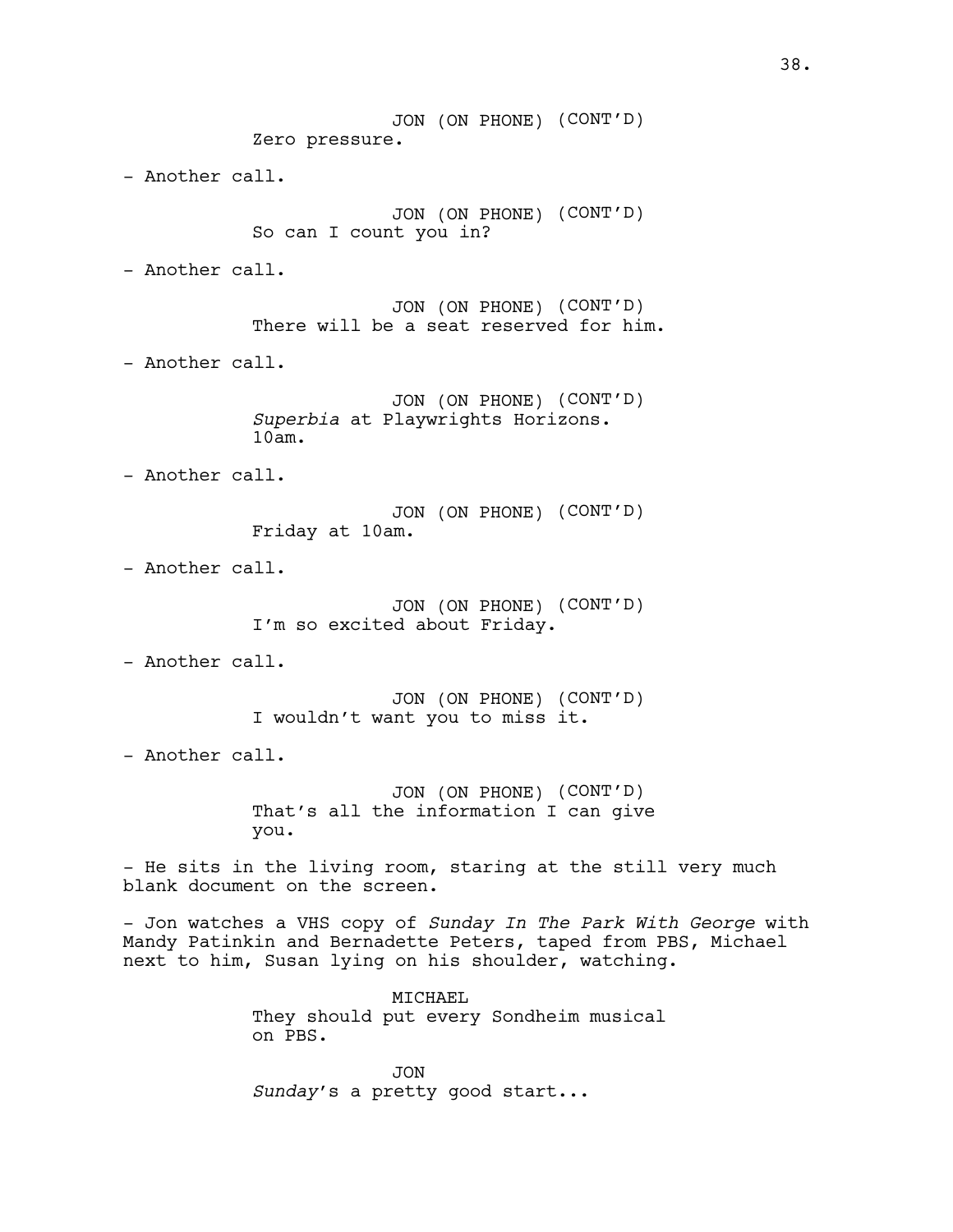JON He does love her.

MICHAEL Yeah but he can't express it.

JON Well, that's his problem.

MICHAEL

Men. (marvels) Bernadette in that corset, though.

Jon stares at the screen, astonished by the stagecraft.

JON How'd he do that?

- Jon goes through the mail –- bills and more bills (a few marked POST-DUE) and a Victoria's Secret catalogue.

> MICHAEL Did you crack it yet?

JON I'm getting very close.

MICHAEL

Call me if you need inspiration.

JON No. Don't go. Hang out. You can sleep in your old room.

MICHAEL Write the song, Boo Boo.

- Jon, at the keyboard. Susan comes to kiss him goodnight.

SUSAN They want my answer by Wednesday. On the job? So if we could maybe talk about it before then...

JON Can we talk about it tomorrow? I just really need to finish this song. Okay?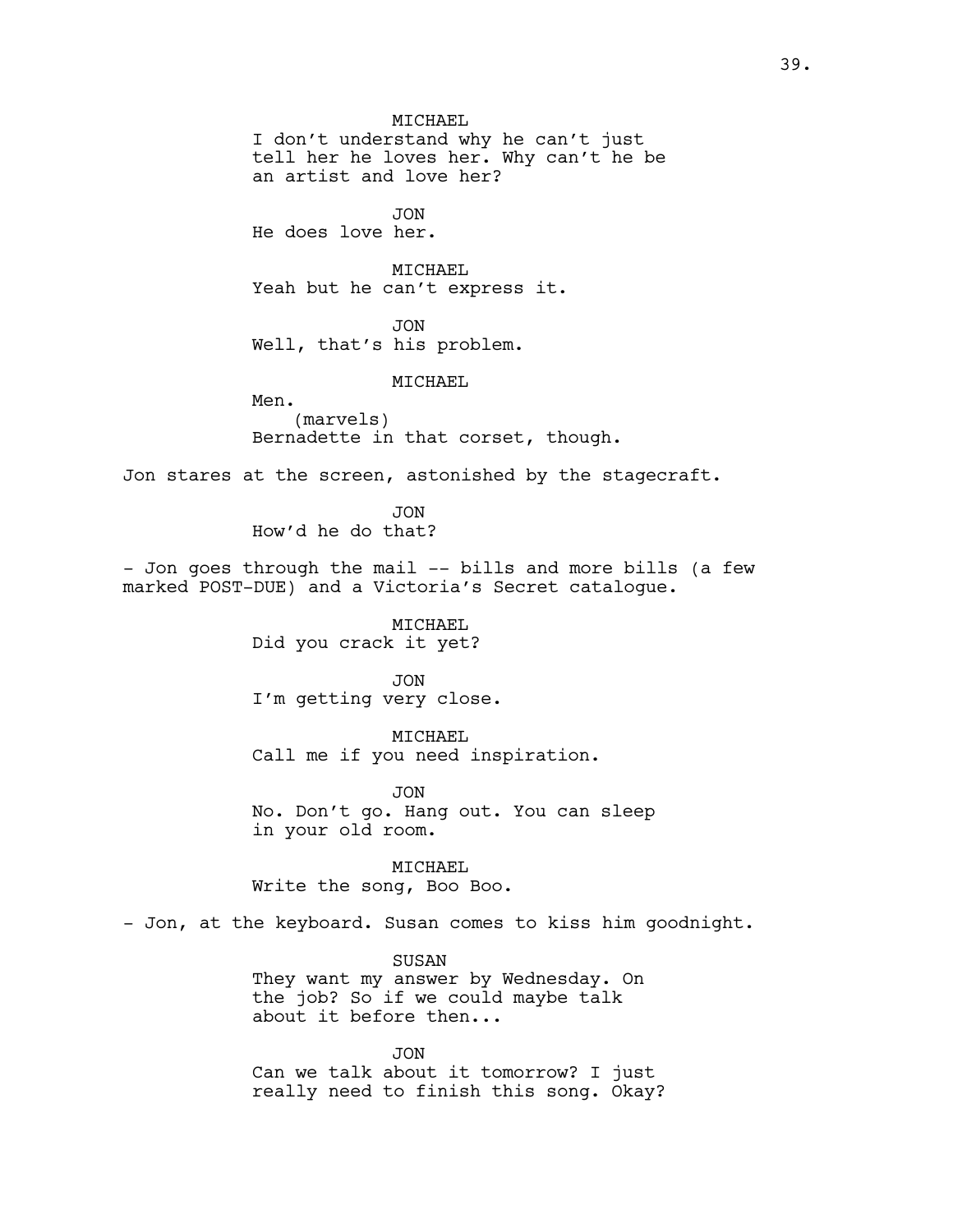SUSAN

Sure.

JON Are you sure you're sure?

SUSAN

I'm sure.

JON You don't seem sure...

SUSAN Goodnight, Jonathan.

- Jon stares at the computer screen. On the "New Song" document, he's written "You're" and that's it. He changes it to "Your." He looks at it. He changes it back to "You're." He looks at it.

INT. THEATER - NIGHT - 1992

The instrumental introduction of **JOHNNY CAN'T DECIDE** begins. Jon sits at the piano, begins to sing.

> JON BREAK OF DAY, THE DAWN IS HERE

INT. LIVING ROOM - DAWN - 1990

Jon sits at the computer, head in his hands, the sun just beginning to rise in the window.

> JON (V.O.) JOHNNY'S UP AND PACING COMPROMISE, OR PERSEVERE? HIS MIND IS RACING

INT. THEATER - NIGHT - 1992

Jon sings from the piano.

JON JOHNNY HAS NO GUIDE - JOHNNY WANTS TO HIDE CAN HE MAKE A MARK, IF HE GIVES UP HIS SPARK? JOHNNY CAN'T DECIDE

EXT. CITY STREET - DAY - 1990

Susan dances against a graffiti-tagged wall, as Jon watches, beaming.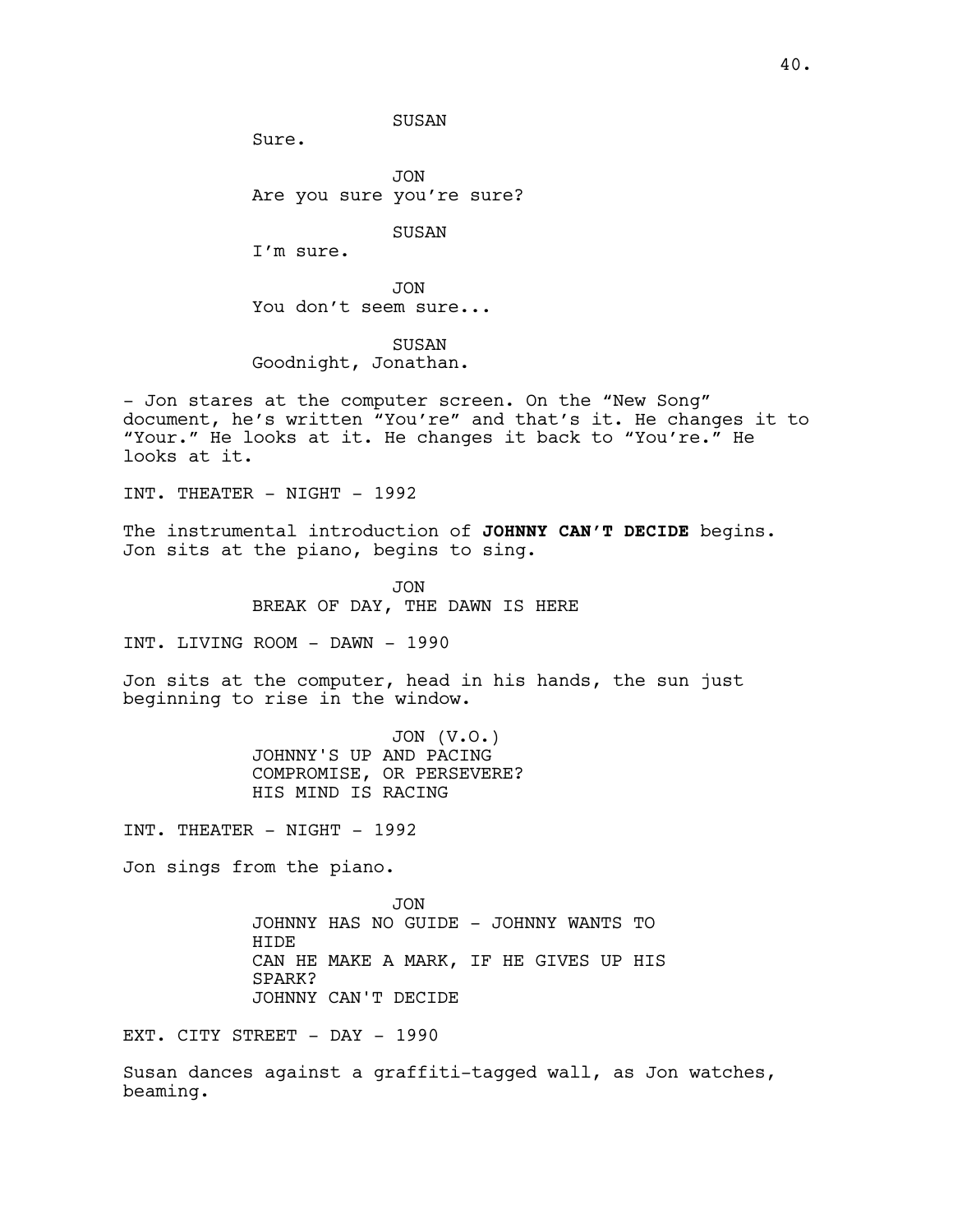JON (V.O.) SUSAN LONGS TO LIVE BY THE SEA, SHE'S THROUGH WITH COMPETITION SUSAN WANTS A LIFE WITH ME JOHNNY'S GOT A TOUGH DECISION

INT. THEATER - NIGHT - 1992

Jon sings from the piano.

JON JOHNNY HAS NO GUIDE

Karessa joins.

JON AND KARESSA JOHNNY WANTS TO HIDE CAN HE SETTLE DOWN -- AND STILL NOT DROWN?

JON

DROWN

JON AND KARESSA JOHNNY CAN'T DECIDE

INT. MICHAEL'S OFFICE - DAY - 1990

Michael sits alone at his desk, phone to his ear, the consternation on his face belying the lyrics.

> JON (V.O.) MICHAEL'S GONNA HAVE IT ALL HIS LUCK WILL NEVER END

INT. THEATER - NIGHT - 1992

Jon sings from the piano.

JON JOHNNY'S BACKED AGAINST THE WALL CAN HE BEND HIS DREAMS JUST LIKE HIS FRIEND?

INT. JON'S APARTMENT - DAY - 1990

Jon sits at the kitchen table, looking enviously at the listings in the Theater section of the *Times*.

> JON (V.O.) JOHNNY SEES THAT SUSAN'S RIGHT

JON AND KARESSA (V.O.) AMBITION EATS RIGHT THROUGH YOU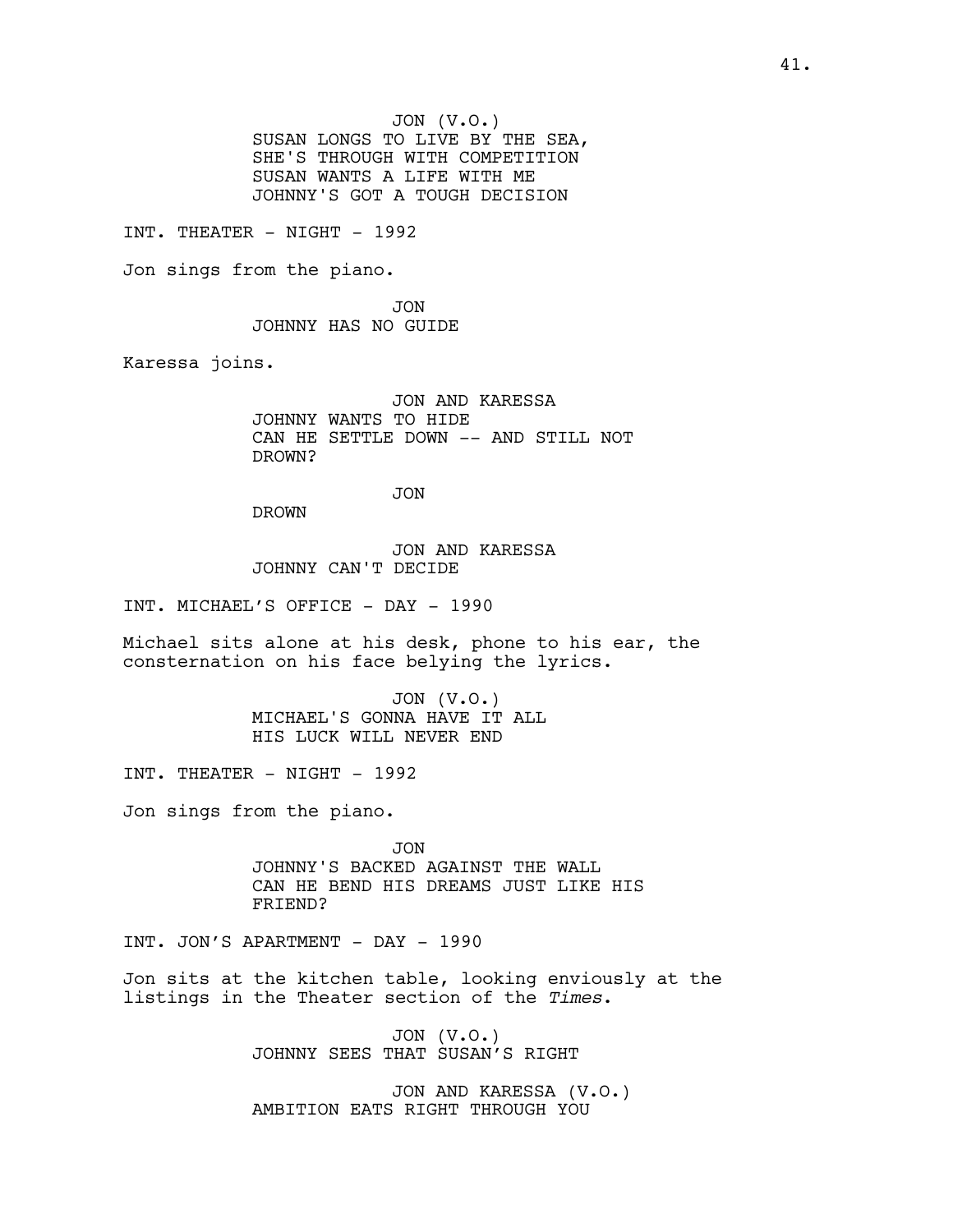INT. THEATER - NIGHT - 1992

Roger joins back-up vocals.

JON AND ROGER MICHAEL DOESN'T SEE WHY JOHNNY HOLDS ON TIGHT TO THE THINGS THAT

ALL. JOHNNY FEELS ARE TRUE

EXT. JON'S APARTMENT BUILDING - DAY - 1990

Jon unlocks his bike from a street sign.

ROGER AND KARESSA (V.O.) JOHNNY HAS NO GUIDE JOHNNY HAS NO GUIDE

Jon rides away.

INT. THEATER - NIGHT - 1992

All three sing.

ALL (V.O.) HOW CAN YOU SOAR IF YOU'RE NAILED TO THE FLOOR?

EXT. DOWNTOWN STREET - DAY - 1990

Jon rides past Duarte Square Park. He stops at a red light, peers in.

> ALL (V.O.) JOHNNY CAN'T DECIDE JOHNNY HAS NO GUIDE JOHNNY HAS NO GUIDE JOHNNY WANTS TO HIDE JOHNNY WANTS TO HIDE HOW DO YOU KNOW WHEN IT'S TIME TO LET GO?

Jon's eyes land on some ACT UP posters wheat-pasted on a plywood construction barrier: "Silence = Death." He takes out his spiral notebook, writes: "Why does it take a disaster for anything to change?"

INT. THEATER - NIGHT - 1992

The song becomes a round between the three vocalists.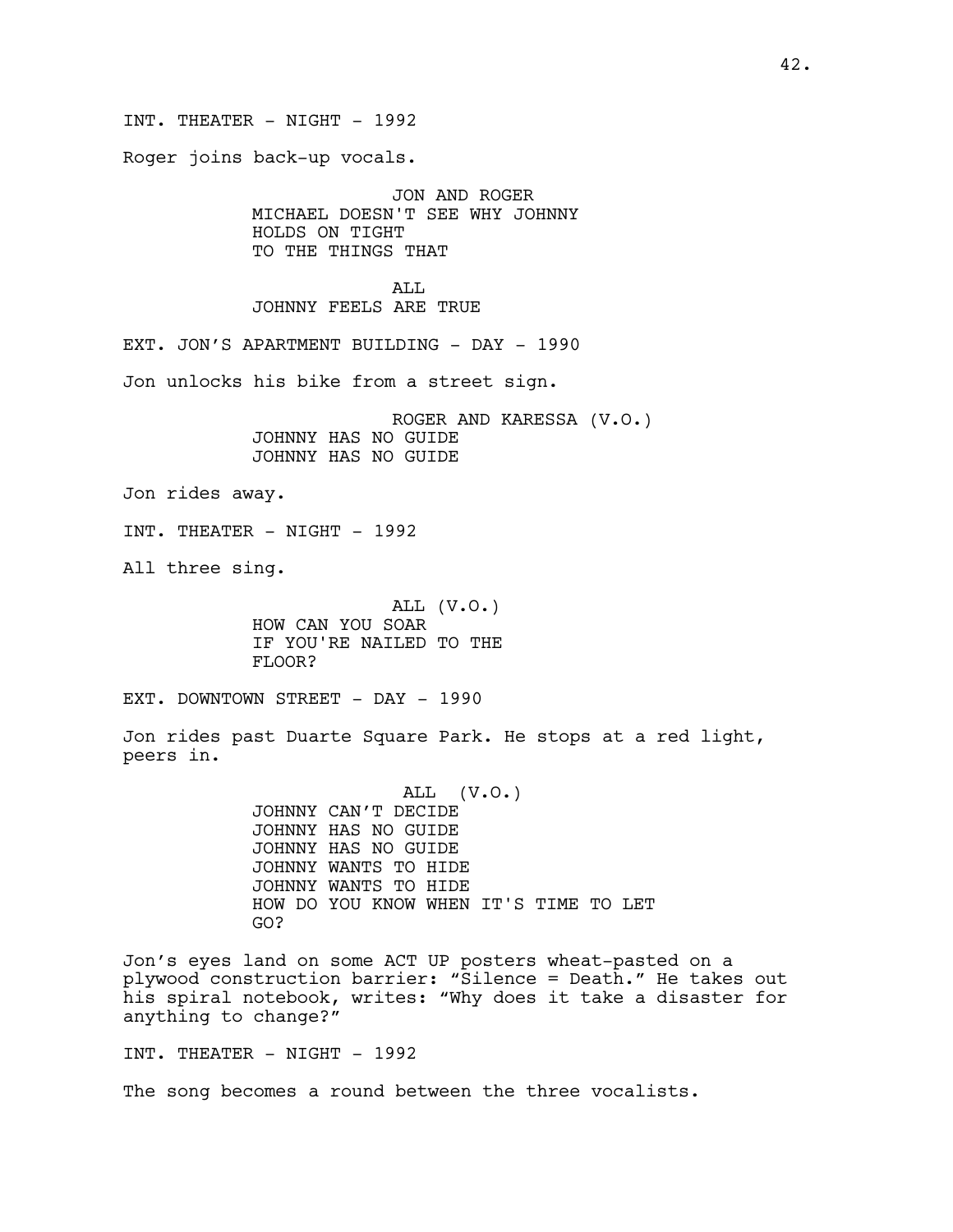ALL. JOHNNY CAN'T DECIDE JOHNNY CAN'T DECIDE JOHNNY CAN'T DECIDE DECIDE, DECIDE, DECIDE, DECIDE

Jon leans toward the microphone, takes a breath --

EXT. DOWNTOWN STREET - DAY - 1990

Jon locks his bike to a street sign outside the Moondance Diner. He looks up, sees his own reflection in the glass door of the restaurant.

INT. THEATER - NIGHT - 1992

The MUSIC cuts out. Jon sings alone, a cappella.

JON JOHNNY CAN'T DECIDE

CAROLYN (PRE-LAP) Freddy is in the emergency room.

INT. MOONDANCE DINER - DAY - 1990

A handful of early bird customers eat breakfast. Behind the counter, Carolyn talks quietly to Jon, stressed, anxious.

JON

What?

CAROLYN He woke up Saturday with a fever. He couldn't stop shivering...

JON He told me last week his T-cell count -- the doctors said it was exactly where they wanted it to be.

CAROLYN I guess it changed.

They sit there, taking this in, understanding what it means.

JON

Shit.

A long beat.

JON (CONT'D) He's going to be fine.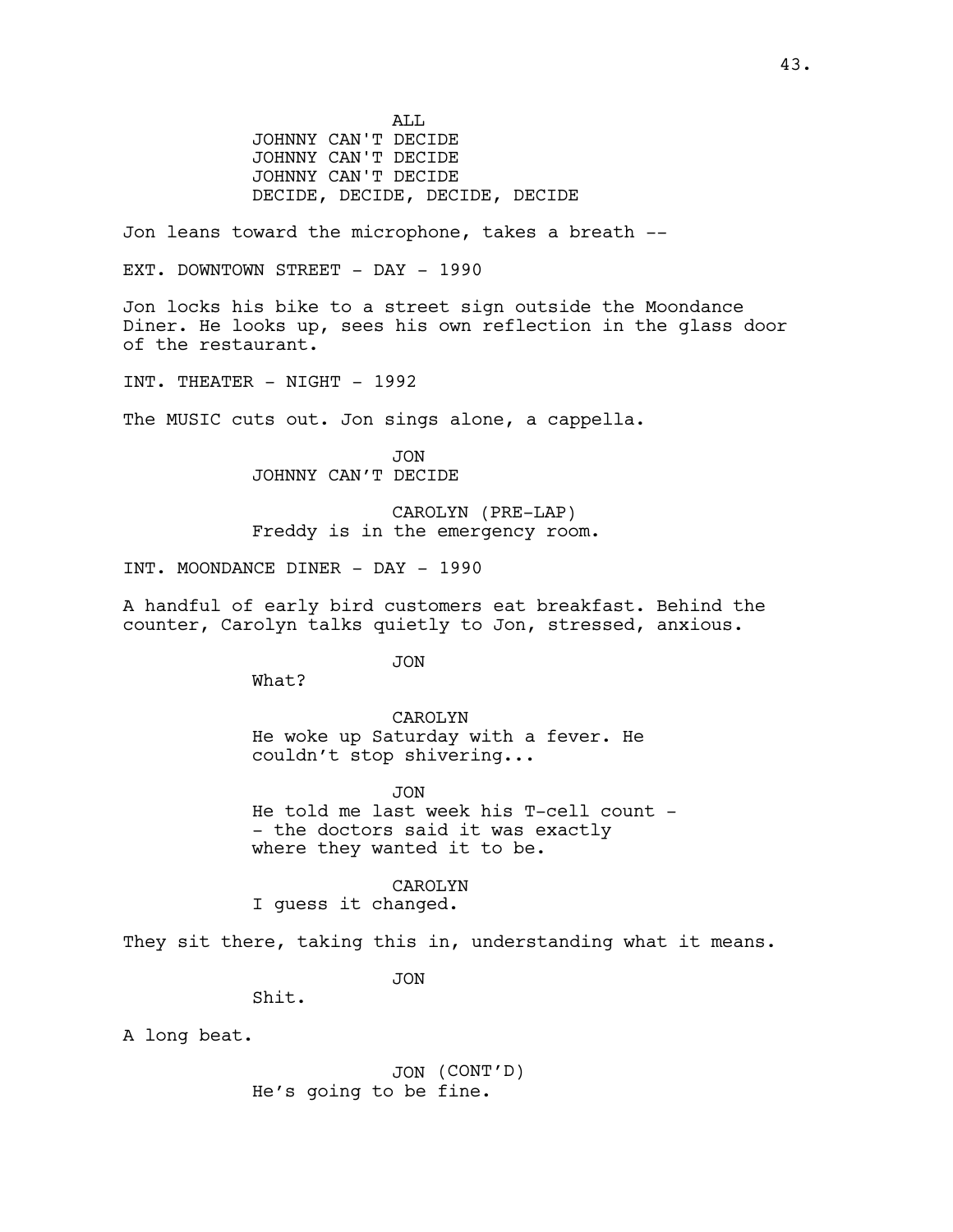## CAROLYN

Yeah.

JON I mean, you know how stubborn he is. He's a pain in the ass.

#### CAROLYN

You're right.

JON Frankly? We should be pissed at him. For leaving us understaffed at Sunday brunch.

#### CAROLYN

Right?

They both try to smile at this.

INT. THEATER - NIGHT - 1992

Jon sits at the piano, speaking his inner monologue.

JON

Freddy -- shit. I should go to the hospital. When am I going to go to the hospital? I need to write. I need to talk to Susan. I need to see Freddy. I should call Susan.

INT. MOONDANCE DINER - DAY - 1990 Jon stands at the counter, thoughts tumbling through his mind.

> JON (V.O.) Why can't I write this song? How can you possibly think about your show when your friend is in the hospital? What am I doing here? I need to leave, I need to turn around, walk out the door and *go*.

Just as the bell on the door RINGS as a CUSTOMER enters -- INT. THEATER - NIGHT - 1992 Jon hits a high-pitched piano key.

> JON But it's 9:30 on a Sunday morning at the Moondance Diner. I'm not going anywhere.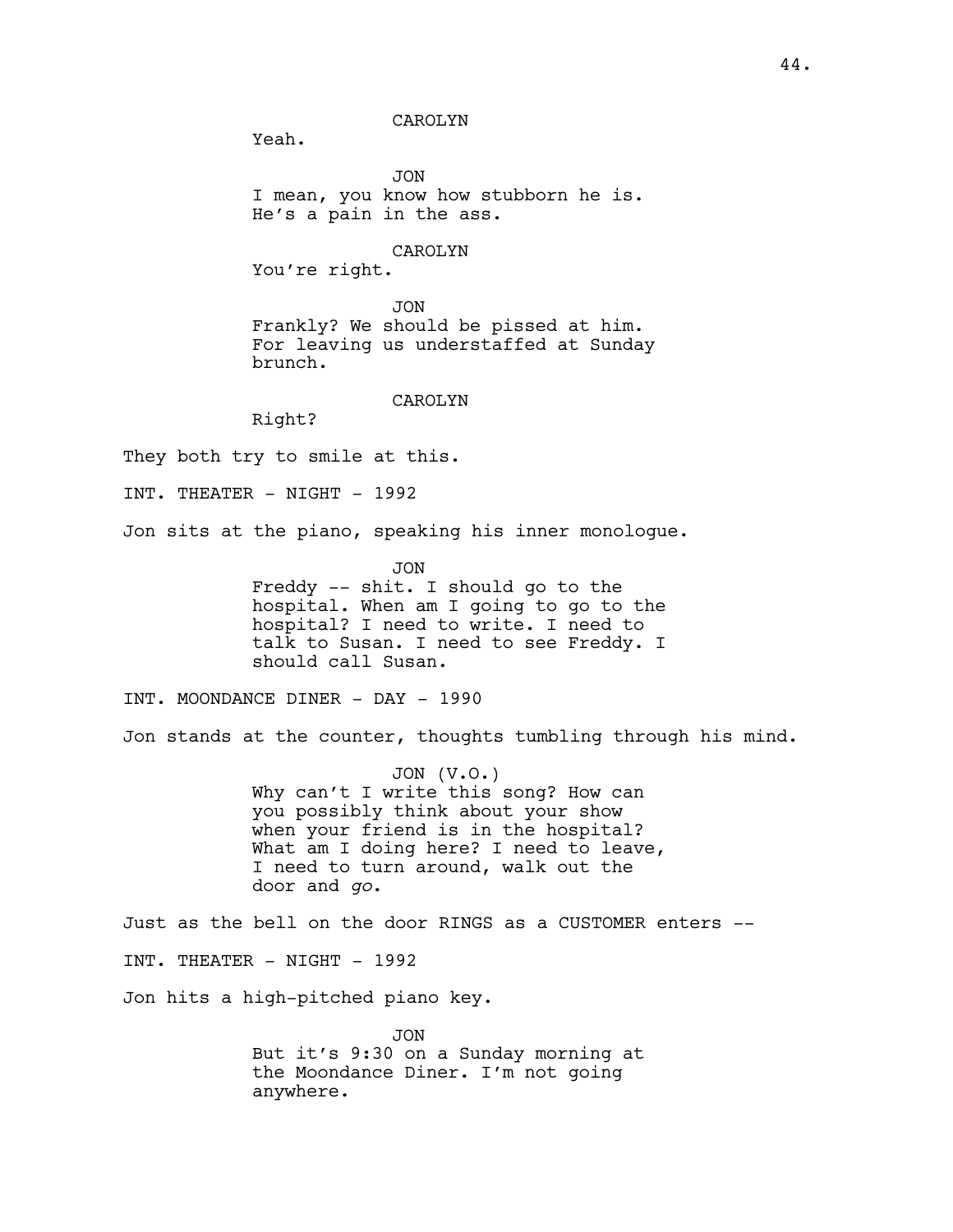The madness of Sunday brunch in full bloom. The diner is now PACKED, with a line of PATRONS waiting at the door, and the PHONE behind the counter RINGING and RINGING. A SERIES OF QUICK SCENES --

- Jon takes down an order at a two-top.

PATRON #1 Do you have that wonderful Jewish bread?

PATRON #2 Holly bread, dear. They call it holly bread.

- PHIL, a sweating cook, yells at Jon over the din.

PHIL

Someone needs to pick up those goddamn eggs...

- Jon reads a name from a pad to Patrons waiting at the door.

JON

Harrington. (a beat) Is there a Harrington?

- Jon finally picks up the RINGING telephone.

JON (CONT'D) Moondance, what do you want? (then) That was a Ghostbusters reference. (a beat) Do we take reservations? No, we do not take reservations. We're a diner.

- Carolyn races into the kitchen, searching for the right plate under the hot lights.

> CAROLYN Where's my rye bread?

- An agonizingly slow-talking older man, RICHARD (70s, hard of hearing), talks to Jon, who jots down his information on a pad.

JON

Name please?

RICHARD

Richard.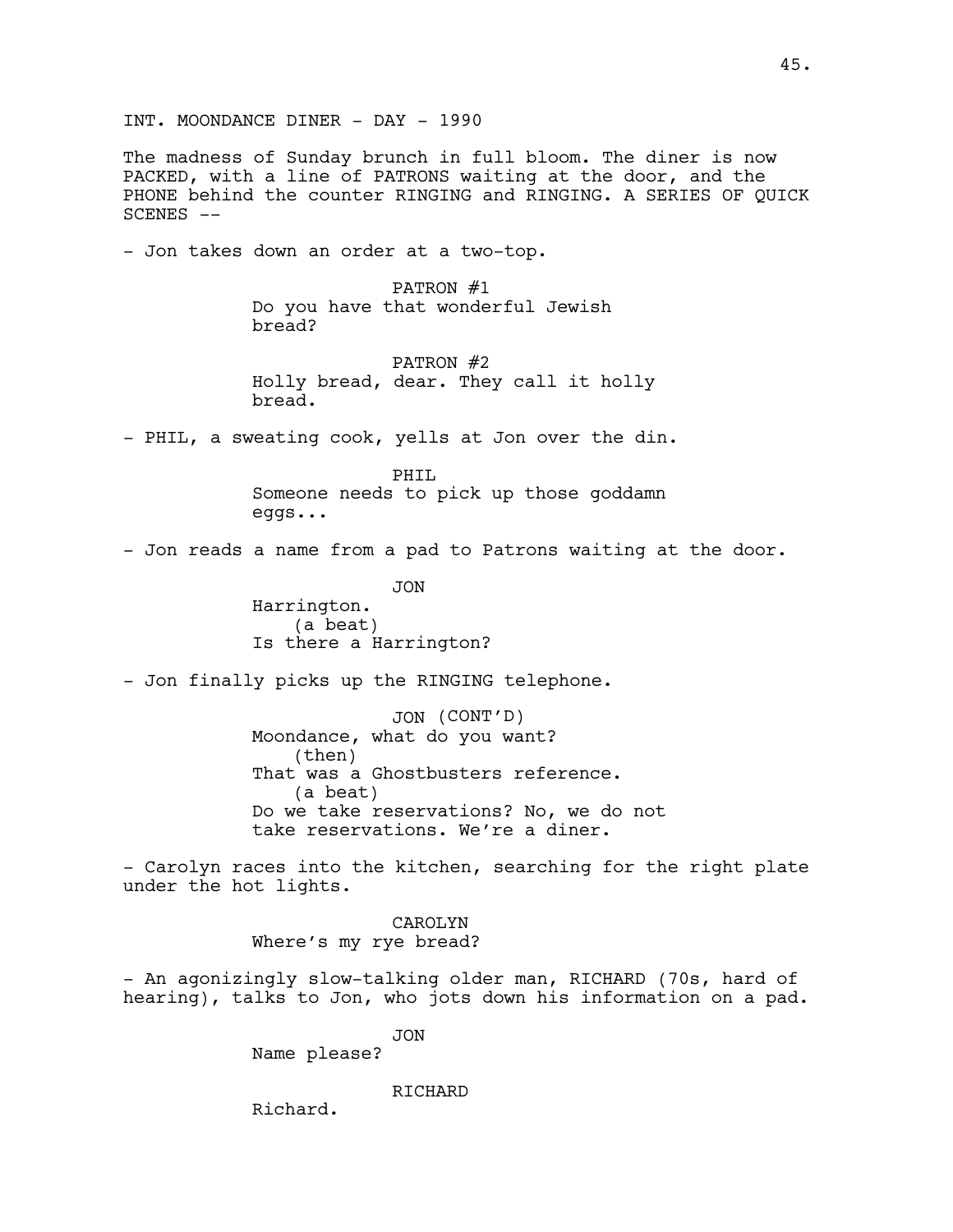JON

For how many?

RICHARD

Caplan.

JON How many in your party?

RICHARD With a C. "C" as in "cat."

JON How many in your party -- ?

RICHARD It's not a math test.

INT. THEATER - NIGHT - 1992

Jon sits at the piano, his arm poised in the air to conduct the rest of the band.

JON

ORDER.

He conducts the KEYBOARDIST, who plays a series of notes.

INT. MOONDANCE DINER - DAY - 1990

As Jon sets down his plate, a belligerent lawyer, JEREMY (40s), looks at it disgustedly, then up at Jon.

JON

Thank you for your patience.

JEREMY I said an omelet with *no yolks.* This is why you're just a waiter.

INT. THEATER - NIGHT - 1992

Jon once more conducts the Keyboardist.

JON

TENSION.

INT. MOONDANCE DINER - DAY - 1992

Carolyn, carrying a huge tray of plates, hurries out of the kitchen as a BUSBOY hurries in.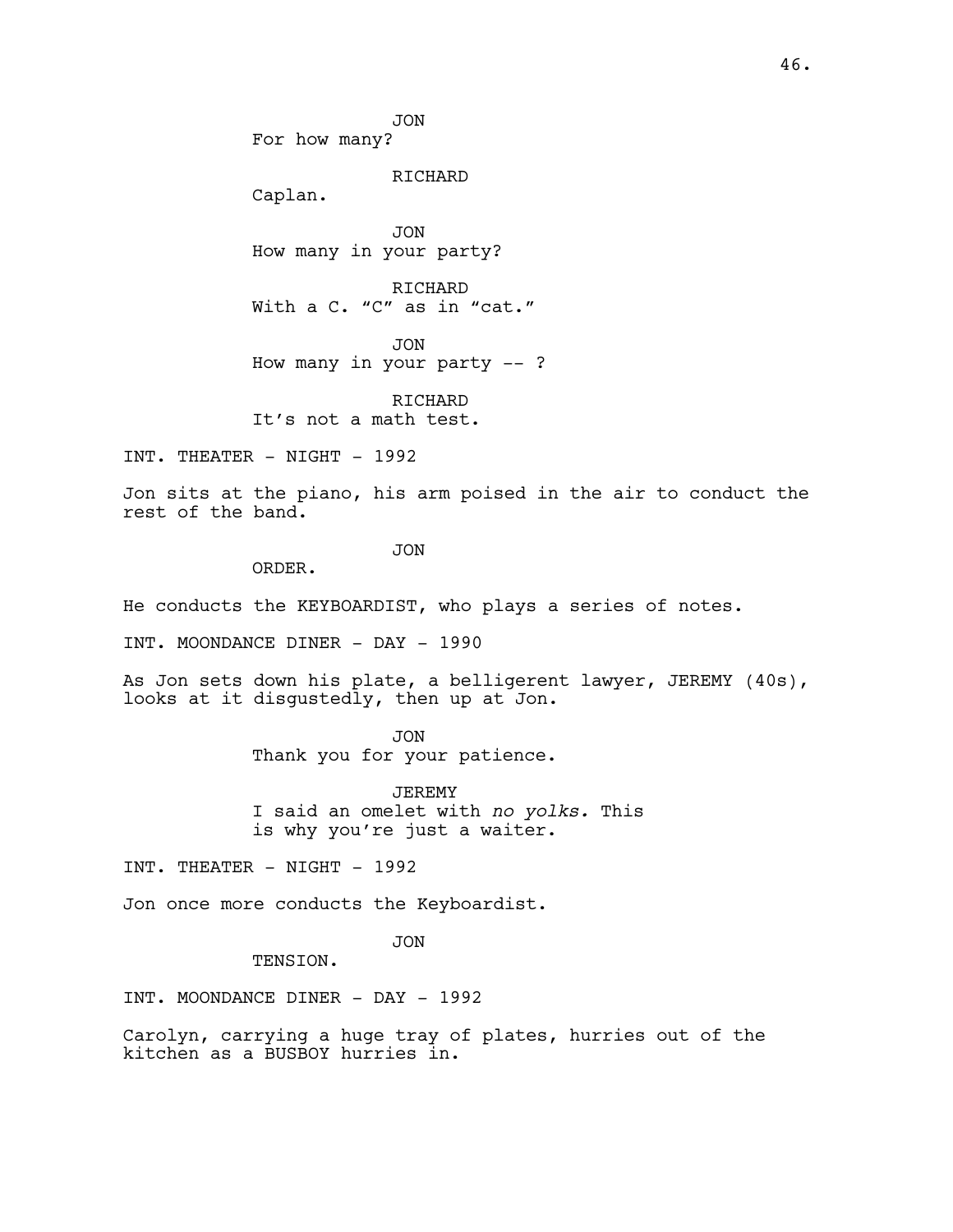CAROLYN Major vomit situation in the Ladies Room.

Two already DRUNK WOMEN (30s) at the bar call over to Jon.

DRUNK WOMAN #1 Can we get two more mimosas please?

DRUNK WOMAN #2 She got a new job. So you need to put some Baileys in this coffee or some vodka in this orange juice...

DRUNK WOMAN #1

Something...

INT. THEATER - NIGHT - 1992

Jon conducts.

### JON

BALANCE.

The Keyboardist plays a new series of notes.

INT. MOONDANCE DINER - DAY - 1990

Jon tallies up a check at the register, the clamor around him unbearable, as the PHONE keeps RINGING and RINGING and RINGING...

INT. THEATER - NIGHT - 1992

Jon raises his arms to conduct the band. An intake of breath --

JON

Brunch.

INT. MOONDANCE DINER - DAY - 1990

Everything suddenly FREEZES, except for Jon, who looks upon the scene coolly, with a certain aesthetic distance, as though gazing upon a blank canvas.

Carolyn, the Bus Boy, and Patrons, though frozen in place, all join him in a hushed, reverent tone, singing **SUNDAY**. Jon moves through the diner, observing the still scene.

> ALL SUNDAY IN THE BLUE, SILVER CHROMIUM DINER ON THE GREEN, PURPLE, YELLOW, RED STOOLS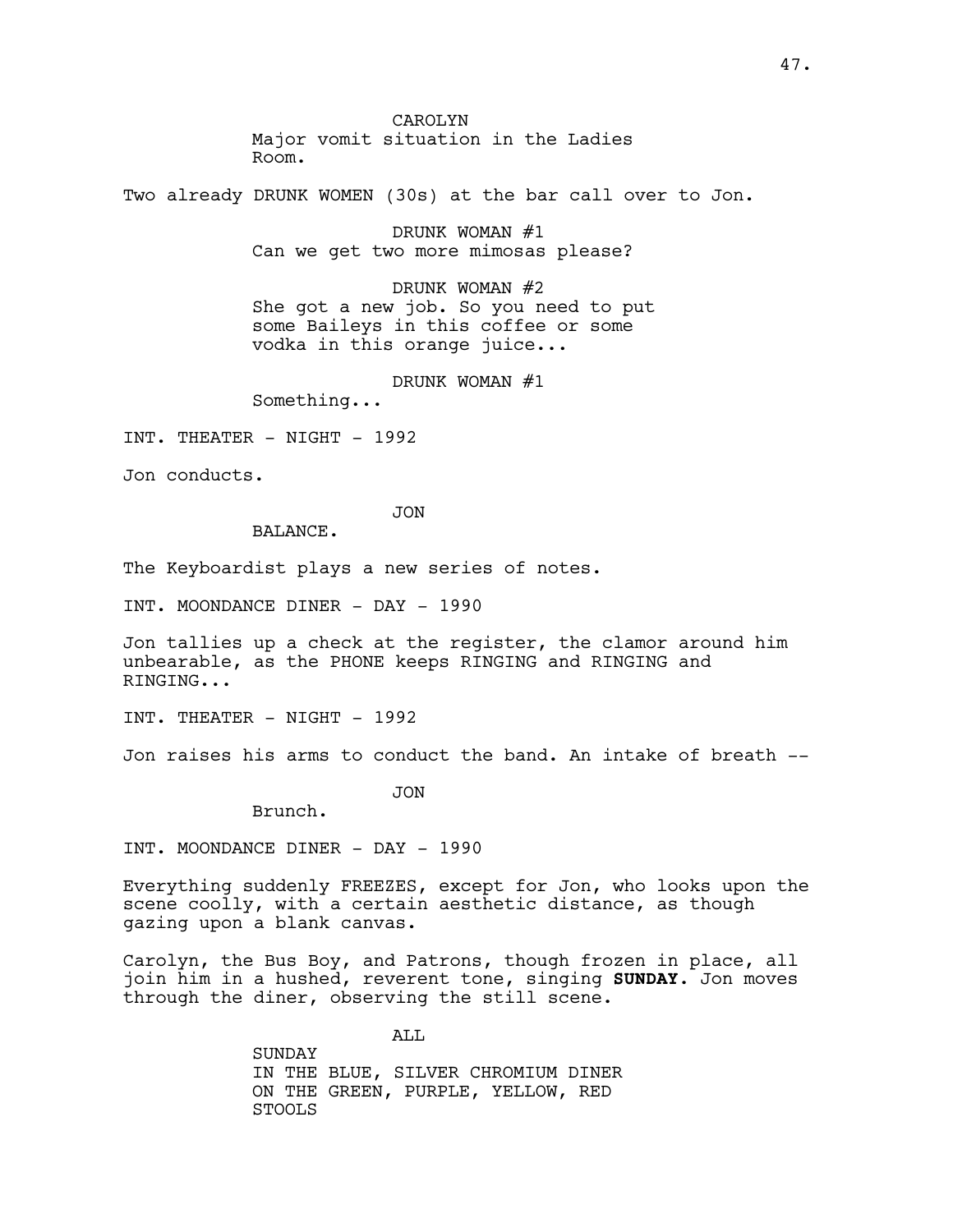JON

SIT THE FOOLS WHO SHOULD EAT AT HOME INSTEAD, THEY PAY ON

# ALL

### SUNDAY

Jon continues to move through the diner, sculpting each person he passes into a pose, gradually forming a tableau vivant a la Seurat's pointillist masterpiece, *A Sunday Afternoon on the Island of La Grand Jette*. They are compliant clay in his hands.

> ALL (CONT'D) FOR A COOL ORANGE JUICE OR A BAGEL ON THE SOFT, GREEN CYLINDRICAL STOOLS

JON SIT THE FOOLS DRINKING CINNAMON COFFEE OR DECAFFEINATED TEA

## ALL

FOREVER

The front wall of the diner slowly comes down.

ALL (CONT'D) IN THE BLUE, SILVER CHROMIUM DINER DRIPS THE GREEN, ORANGE, VIOLET DROOL FROM THE FOOLS WHO'D PAY LESS AT HOME DRINKING COFFEE **LIGHT** AND DARK

JON AND PHIL AND CHOLESTEROL

JON AND BUMS, BUMS, BUMS, BUMS, BUMS, BUMS, BUMS, BUMS, BUMS, BUMS

An ensemble of HOMELESS PEOPLE gathers outside, standing at attention, forming their own tableau.

> HOMELESS PEOPLE PEOPLE SCREAMING FOR THEIR TOAST

CAROLYN IN A SMALL, SOHO CAFE

The LINE COOKS step out of the kitchen en masse.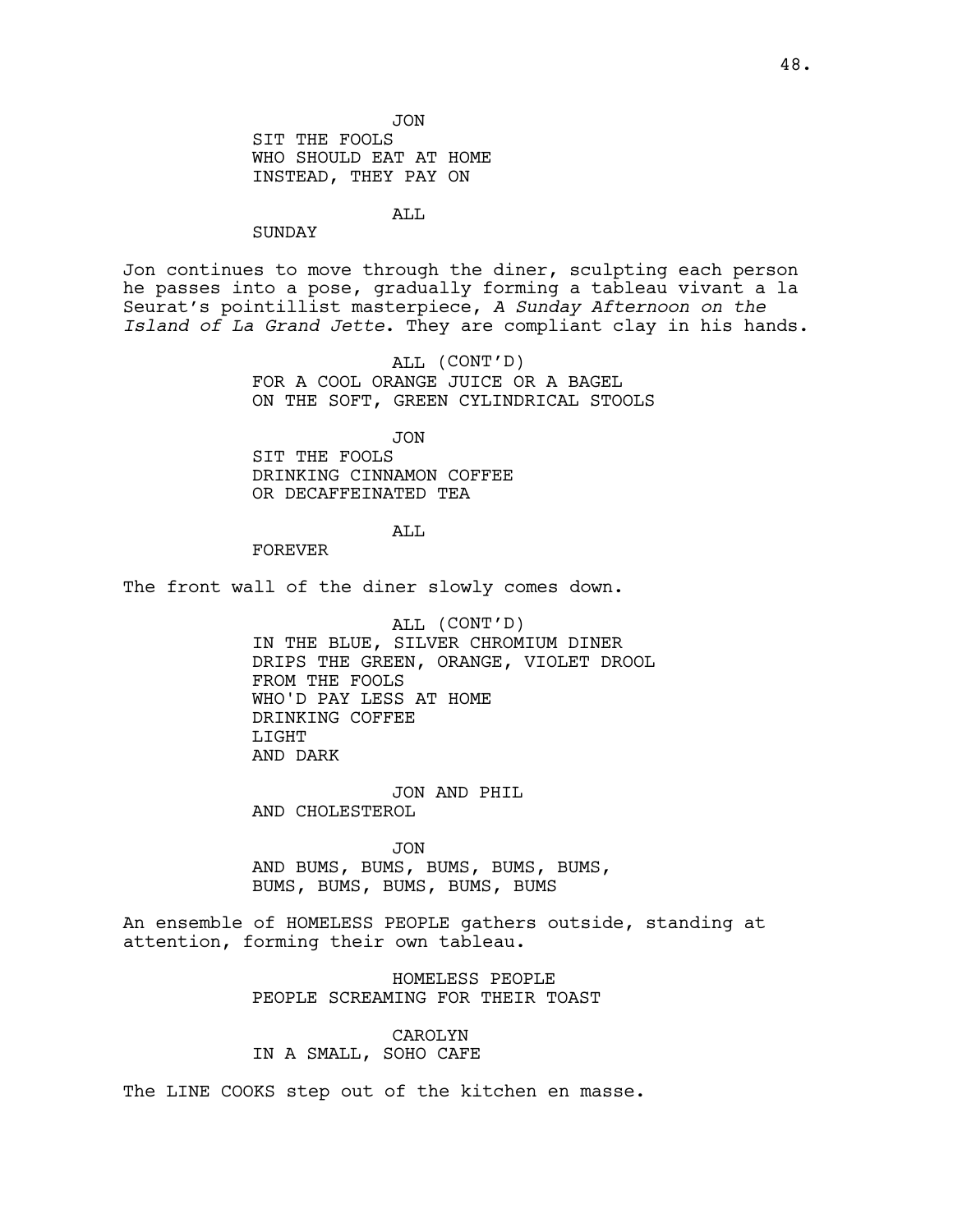# LINE COOKS ON AN ISLAND IN

Everyone now joins together, creating a soaring, multi-part harmony, as Jon finishes arranging them into *La Grand Jette.* 

ALL

TWO RIVERS

One last finishing touch, as Jon pulls a healthy Freddy out of the kitchen and adds him to the tableau.

> ALL (CONT'D) ON AN ORDINARY SUNDAY SUNDAY SUNDAY SUNDAY

> > JON

BRUNCH

INT. THEATER - NIGHT - 1992

Jon walks from the piano to the microphone at the lip of the stage. As he does, DRUMS come in underneath, a hip-hop BEAT.

JON

Monday morning. My first day of rehearsals for the *Superbia* workshop, which is still -- in case you'd forgotten -- missing its crucial Act Two musical number. I make my way there through the land of the dead: the Theater District.

EXT. TIMES SQUARE - DAY - 1990

Jon walks through a pre-Giuliani, pre-*Lion King* Times Square, past shuttered Broadway houses and seedy sex shops. Jon passes a beat-boxing BUSKER, with a pink baseball cap on the ground. Jon drops the change he has into the hat. As Jon continues on his way, the Busker launches into **PLAY GAME.** 

> (MORE) BUSKER WALK THROUGH TIMES SOUARE WHAT DO YOU SEE? UGLINESS WHERE ARCHITECTURE USED TO BE GLAMOUR AND STYLE ARE REPLACED BY GAUD LIKE THE SIXTY DOLLAR SPECTACLE IT'S A FRAUD THAT'S THE PLAY GAME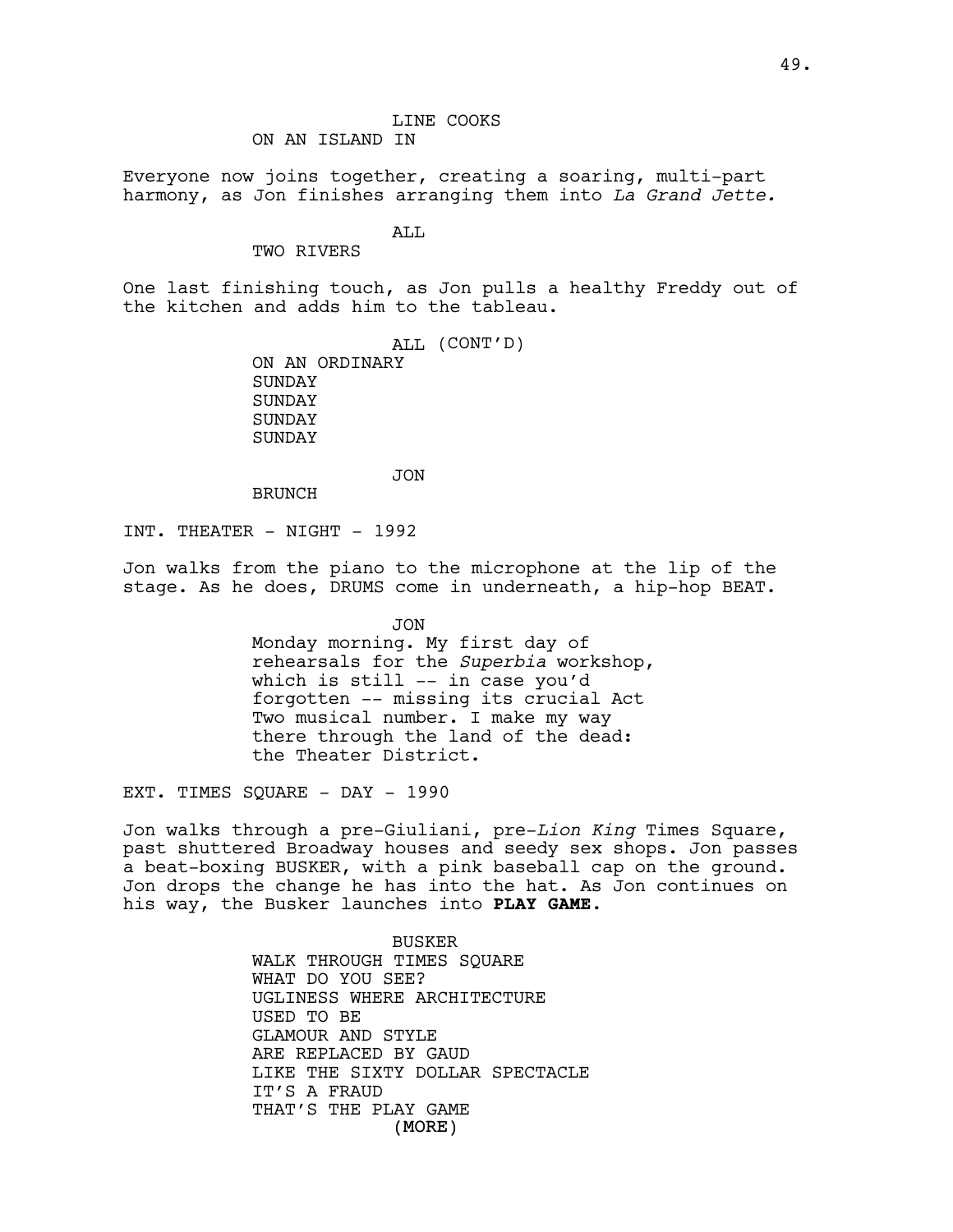BUSKER (CONT'D) WHY DO I WANT TO PLAY THE PLAY GAME THAT'S THE PLAY GAME MUST BE INSANE TO PLAY THE PLAY GAME

We FOLLOW the BUSKER through a sequence that plays like a hiphop music video circa 1990. The Busker, rapping, sounds exactly the way that Jon imagines *he* sounds, rapping.

> BUSKER (CONT'D) EVEN OFF BROADWAY THERE'S NO GUARANTEE THAT SOME MBA WON'T DECIDE WHAT YOU SEE JUST LIKE AMERICA LACKING INNOVATION JUST GETTING BY ON GLITZ AND REPUTATION JUST LIKE AMERICA ON THE DECLINE UNCONCERNED WITH PRODUCT JUST THE BOTTOM LINE YOU WANNA WRITE A PLAY? ARE YOU OUT OF YOUR MIND? THAT'S LIKE TRYING TO DRIVE A MACK **TRUCK** IF YOU'RE BLIND WRITE FOR THE MOVIES WRITE FOR T.V. SO WHAT IF IT'S CRAP AT LEAST YOU WON'T WRITE FOR FREE MAKE THOUSANDS OF DOLLARS FOR A FIRST DRAFT AND YOUR LIFE WON'T DEPEND ON WHETHER FRANK RICH LAUGHED SO JUST FORGET SHAKESPEARE BECKETT, MOLIERE THAT'S THE PLAY GAME --

INT. THEATER - NIGHT - 1992

Jon, wearing an identical pink hat turned to the side, raps with a mic, hopelessly Caucasian.

> JON THAT'S THE PLAY GAME WHY DO I WANT TO PLAY THE PLAY GAME THAT'S THE PLAY GAME MUST BE INSANE TO PLAY THE PLAY GAME

INT. REHEARSAL STUDIO HALLWAY - DAY - 1990

Jon moves down a hallway filled with ACTORS, SINGERS, and DANCERS.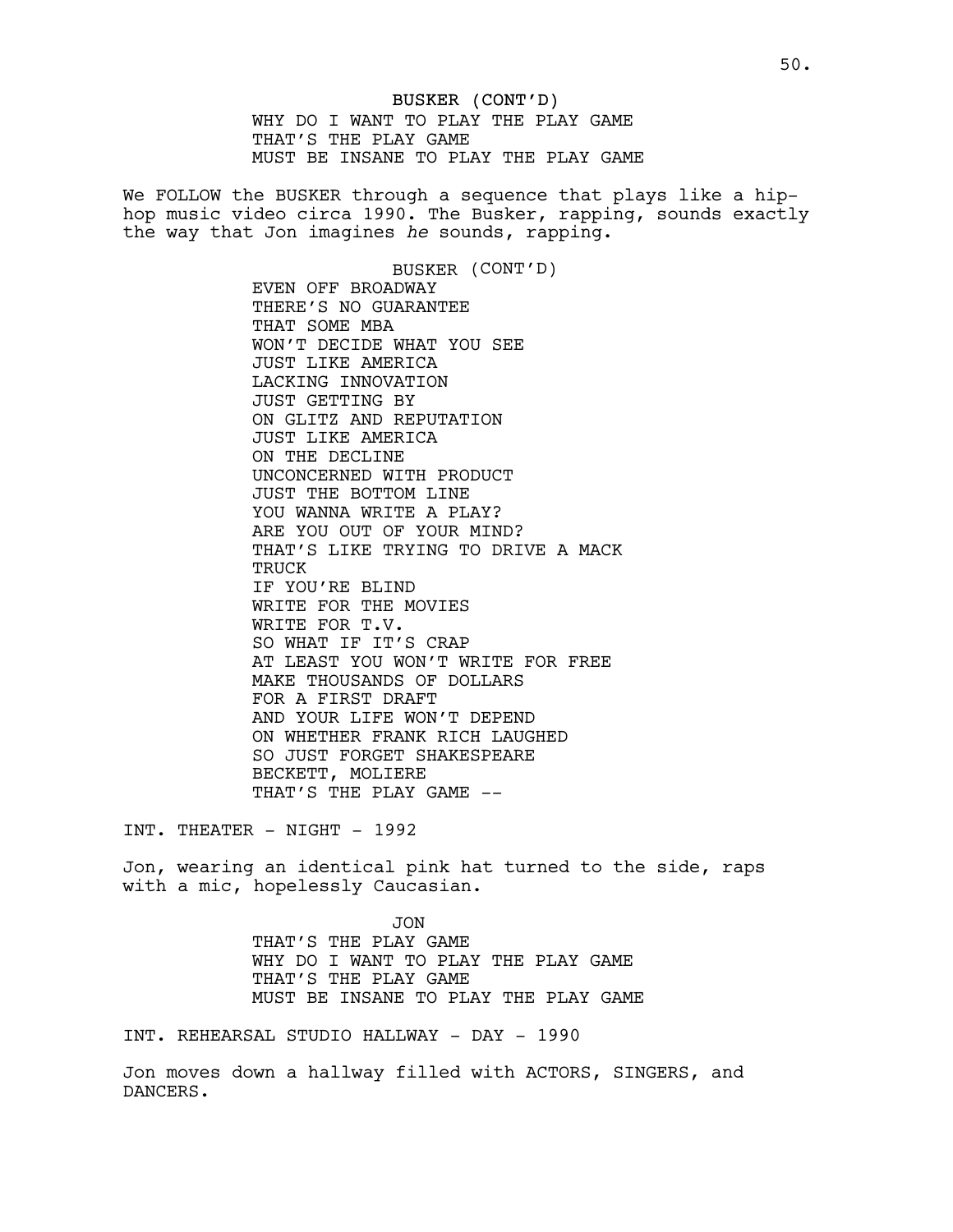Without noticing him, Jon passes the Busker, who holds a headshot and resume and stands in a line of other Actors, waiting to check in with a CASTING DIRECTOR.

> BUSKER THAT'S THE PLAY GAME THAT'S THE PLAY GAME THAT'S THE PLAY GAME WHY DO I CARE?

Finally, the Busker reaches the front of the line, nods to the Casting Director. On the door, a sign: *Cats*, National Tour.

> BUSKER (CONT'D) I'll be reading for the role of Old Deuteronomy.

INT. REHEARSAL STUDIO - MINUTES LATER - 1990

In a small rehearsal room, Jon stands in a circle with the large CAST of *Superbia --* including Roger, Karessa, Cristin, and Gerard -- as Ira Weitzman says a brief word.

IRA

On behalf of Playwrights Horizons, I just want to welcome everyone and thank you all for taking part in this very exciting new musical by a very exciting young writer, Jonathan Larson. He's not even *thirty*.

The Cast claps, amazed by this. Ira looks to Jon to say something. Jon steps forward, confident, at ease.

> JON Thank you, Ira. This is the first real workshop that this musical has ever had. So, now you guys are part of the family. Does anyone have any questions before we get going?

A beat. One actress, LAUREN (20s), finally raises his hand, timidly.

LAUREN

Can you, um... can you explain it, maybe?

JON

Explain what?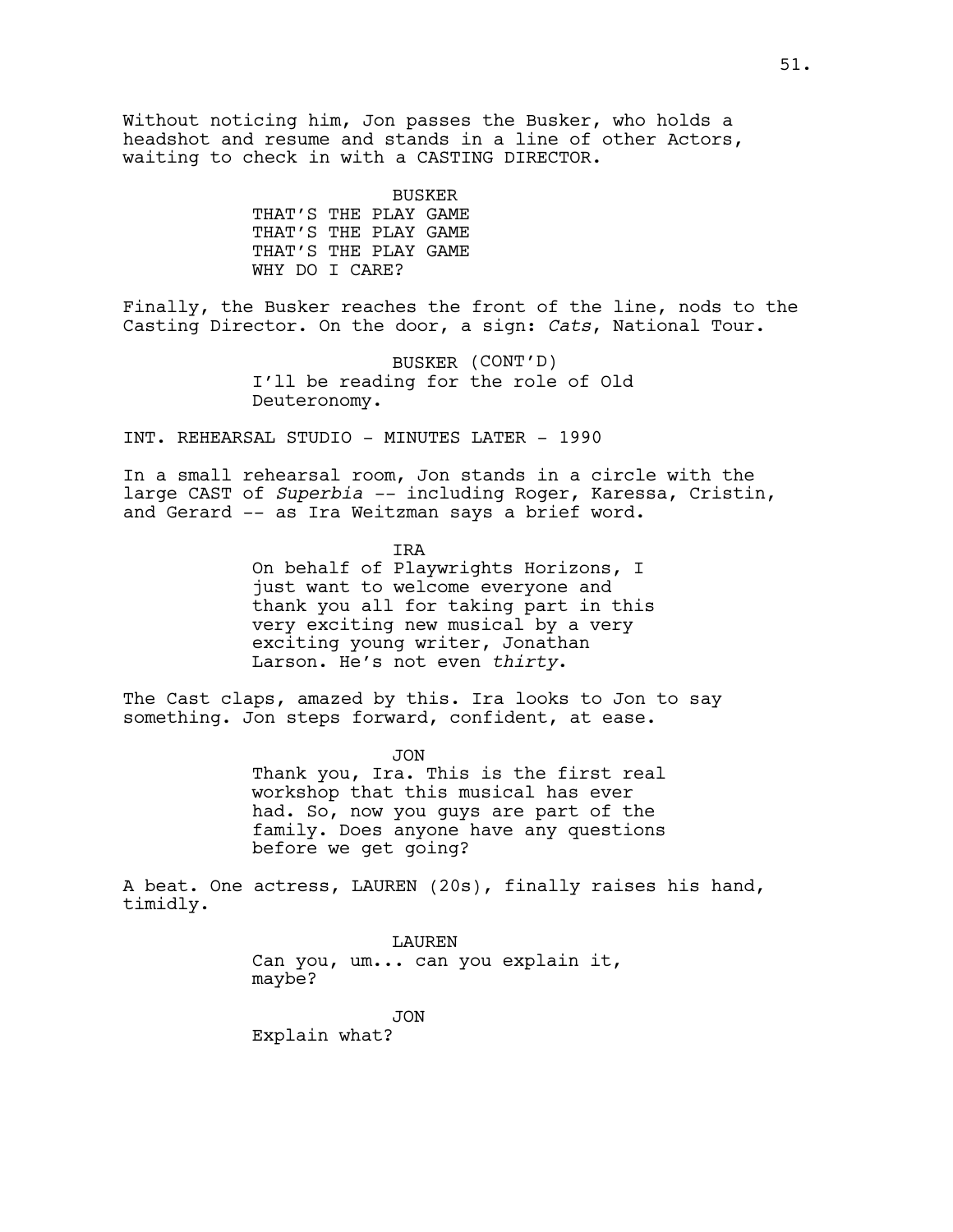LAUREN

Just... the musical. The story. It's... a little bit confusing... in certain places.

Others nod at the suggestion. Lauren clarifies.

LAUREN (CONT'D) Not in a bad way.

INT. THEATER - NIGHT - 1992

Jon stands at the microphone.

#### JON

*Superbia*. A satire set in the future on a poisoned planet Earth, where the vast majority of humanity spends their lives staring at the screens of their media transmitters, watching the tiny elite of the rich and powerful who film their own fabulous lives like TV shows. A world where human emotion has been outlawed. This will be the first musical for the MTV generation, this will be  $-$ 

INT. REHEARSAL STUDIO - DAY - 1990

Back to Jon and the circle of actors.

GERARD

Is it supposed to be about aliens? I didn't know if it was supposed to be aliens...

JON No, not aliens. But...it is set in the future. It's set in the future.

INT. REHEARSAL STUDIO - LATER - 1990

Cristin and Roger stand around the piano. Jon, at the piano, plays **SEXTET**. He cues Cristin to begin singing.

> CRISTIN THE COLOR-SCHEME FOR THE DAY IS BLACK-RED-BLACK THE DRUG, OF COURSE, WILL BE THE KILOWATT THE TREND TODAY IS TO SAY THE ADJECTIVE "FUN" A LOT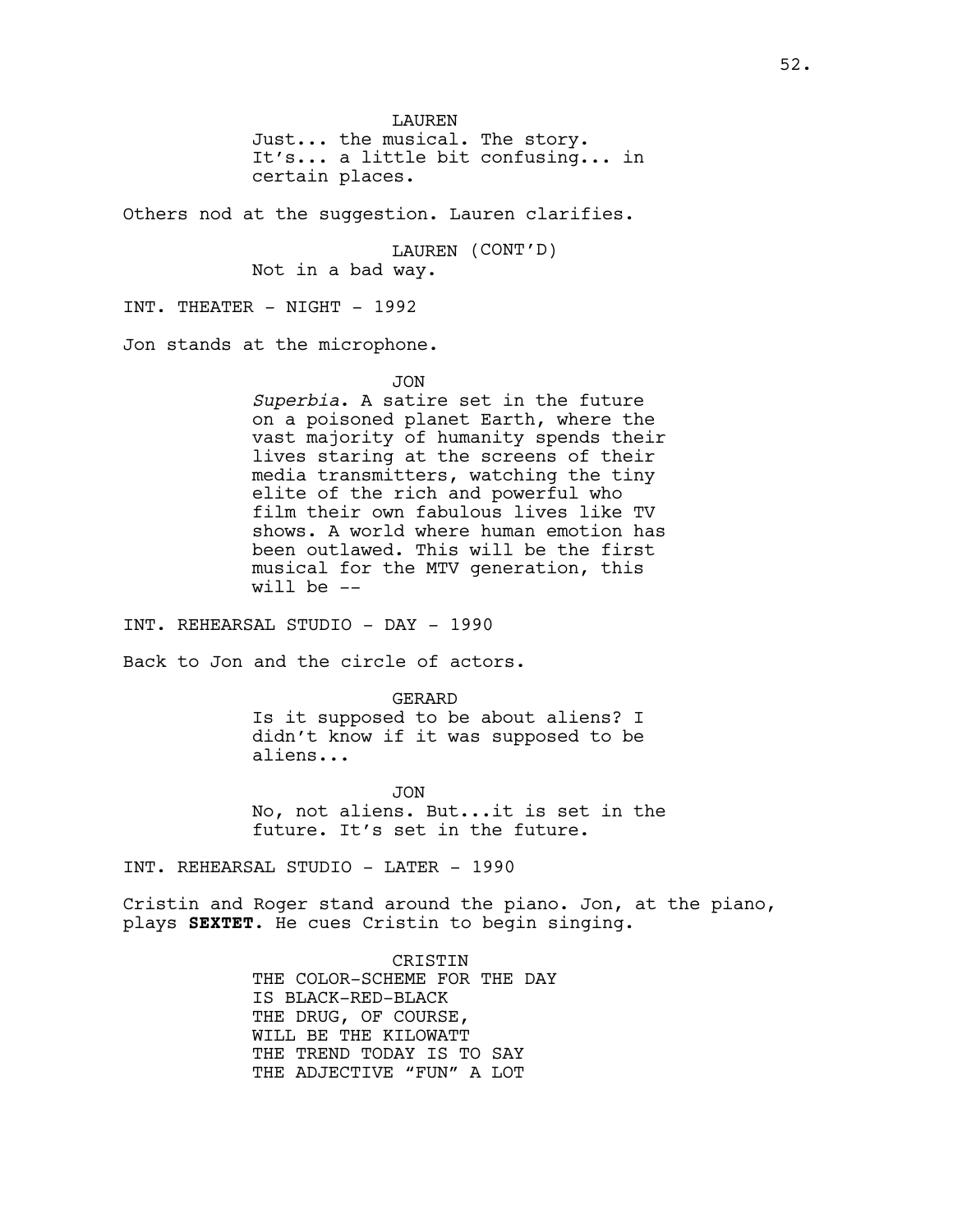JON It's perfect. Keep going.

CRISTIN STUDD STAR, YOU HAVE RECEIVED TWO NOMINATIONS "FACE OF THE YEAR" AND "BEST HAIR" PREPARE A SPEECH FOR YOUR PHOTO OPPORTUNITY YOUR AGENT TIM PURSENT WILL BE THERE

As the song continues to UNDERSCORE --

INT. REHEARSAL STUDIO - NIGHT - 1990

Jon huddles with Ira at the end of the day.

IRA

You told me you needed a drummer --

JON No, I told you, I needed a band.

**TRA** It's a hundred dollars for every extra musician...

JON And your annual operating budget is... half a million dollars?

IRA

So far we're up to twelve RSVPs, Jon. You don't need a band with an audience of twelve people -- you'll outnumber them. (then) If you want more musicians, you're going to have to find the money for it somewhere else. I'm sorry.

JON Thank you for everything.

INT. HOSPITAL - NIGHT - 1990

Jon and Carolyn sit, wearing surgical masks, beside Freddy - asleep in his hospital bed, hooked up to a battery of machines. Jon writes in his notepad, "Why aren't we fighting?"

> (MORE) JON (V.O.) I went to three friends' funerals last year. The oldest one was twenty-seven.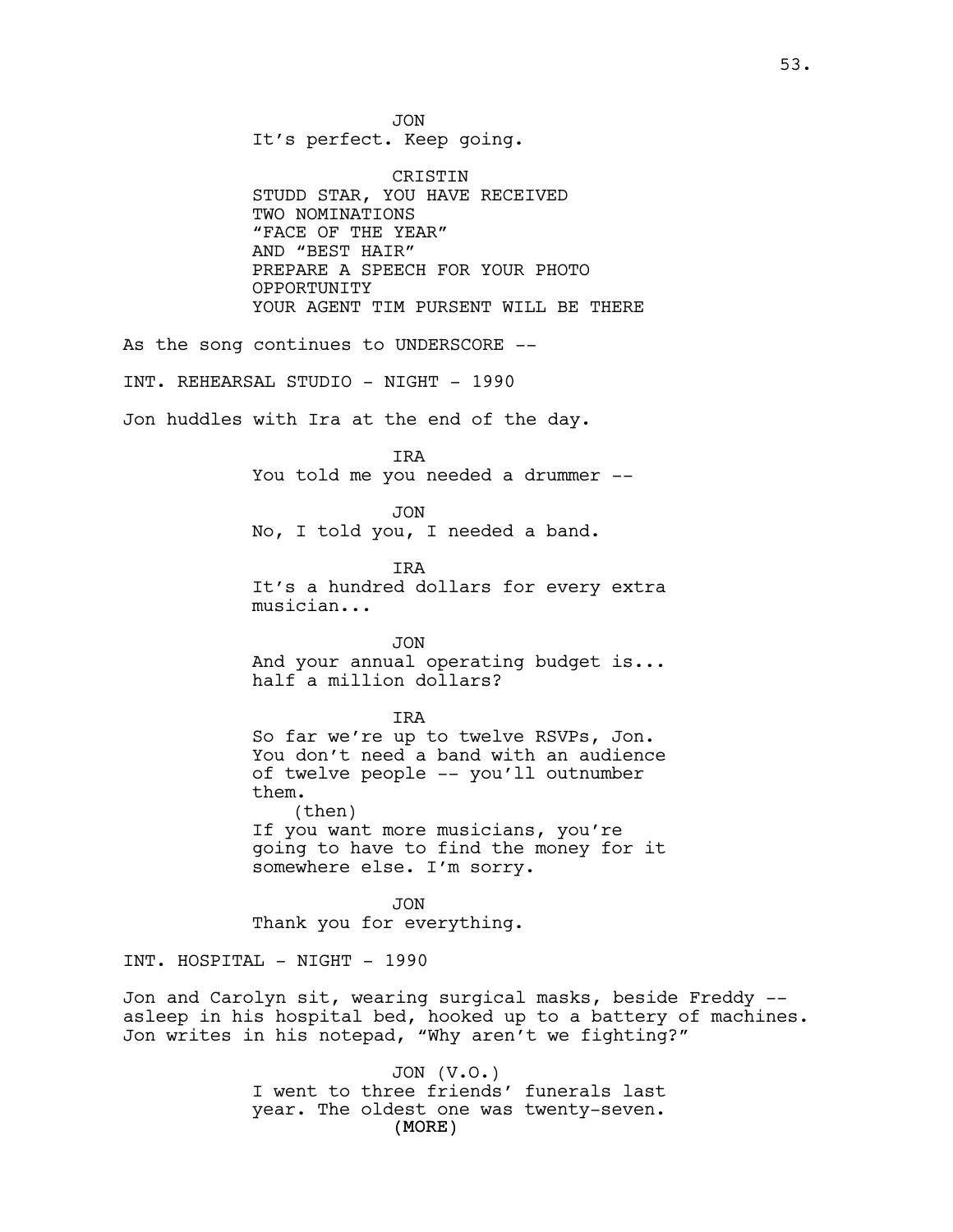JON (V.O.) (CONT'D) Pam. Gordon. Allie. Freddy's not even... he turned twenty-five two weeks ago. And nobody is doing enough. *I'm* not doing enough. There's not enough time. Or maybe I'm just wasting my time...

INT. JON'S BEDROOM - NIGHT - 1990

Jon, wiped out, comes home to find Susan in bed. He crawls in next to her. She pulls him close.

> JON (V.O.) And what about Susan's time? When am I going to talk to Susan? What am I going to say? I don't know what to say. So Susan waits. And time keeps on ticking.

INT. JON'S APARTMENT - NIGHT - 1990

Jon sits in front of his computer.

JON (V.O.) Tick, tick, tick. I have three days left until the workshop. Three days left to write this song. And if this song doesn't work, the show doesn't work, and then it's all been a waste of time -- who gives a *shit* about a song?

INT. JON'S APARTMENT - DAY - 1990

Jon stands in Michael's bedroom, empty, appearing even smaller without furniture. The apartment feels lonelier than ever.

> JON (V.O.) I miss Michael. I want to talk to Michael. I don't have time to talk to Michael.

INT. REHEARSAL STUDIO - DAY - 1990

Jon, sitting behind the rehearsal Pianist, watches the Cast perform "Sextet."

> JON (whispers, to Pianist) Make sure you're not speeding up.

The door opens and Jon turns to see Susan enter. He turns back to Pianist.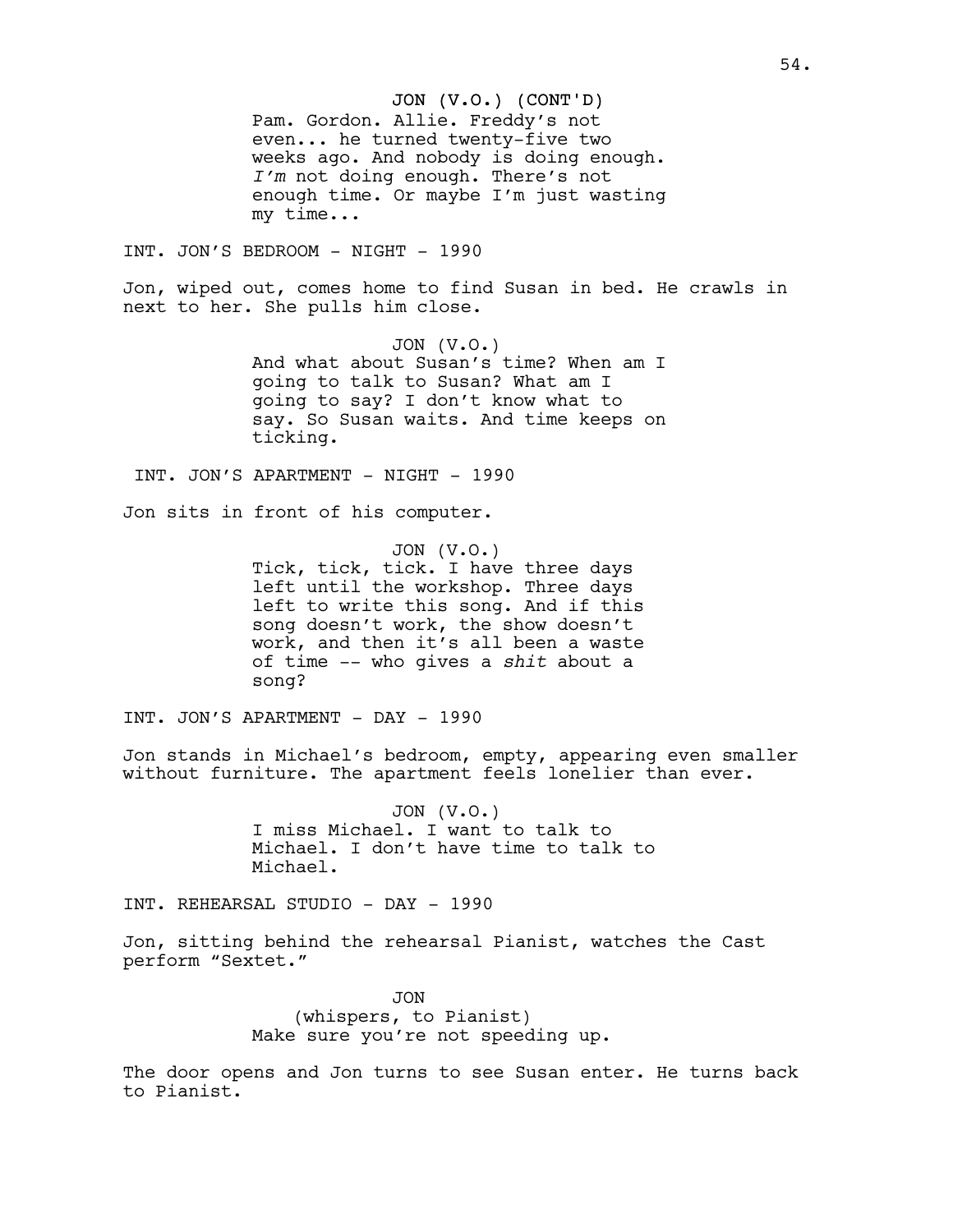JON (CONT'D) I'm missing the consonants here. Susan approaches him, whispering. SUSAN It sounds great. JON Why didn't you tell me you were coming? SUSAN I guess, I thought it might be a nice surprise... JON No, yeah, it is. SUSAN It's Tuesday. (off his blank look) I have to give them my decision on the job by tomorrow. Do you have a break coming up so we can talk? JON The actors have a break. I don't have any breaks. SUSAN Well, I don't know what I'm going to do. JON Can you ask for an extension? I'm sorry, I just -- can we talk about it tonight? (back to the Pianist) Let's add this whole section to the work list. Add the whole song. Jon turns back to finish the conversation, but Susan is already gone. INT. REHEARSAL STUDIO - DAY - 1990 Jon watches Cristin and Roger perform, scripts in hand. CRISTIN A NOMINATION

ROGER

A NOMINATION?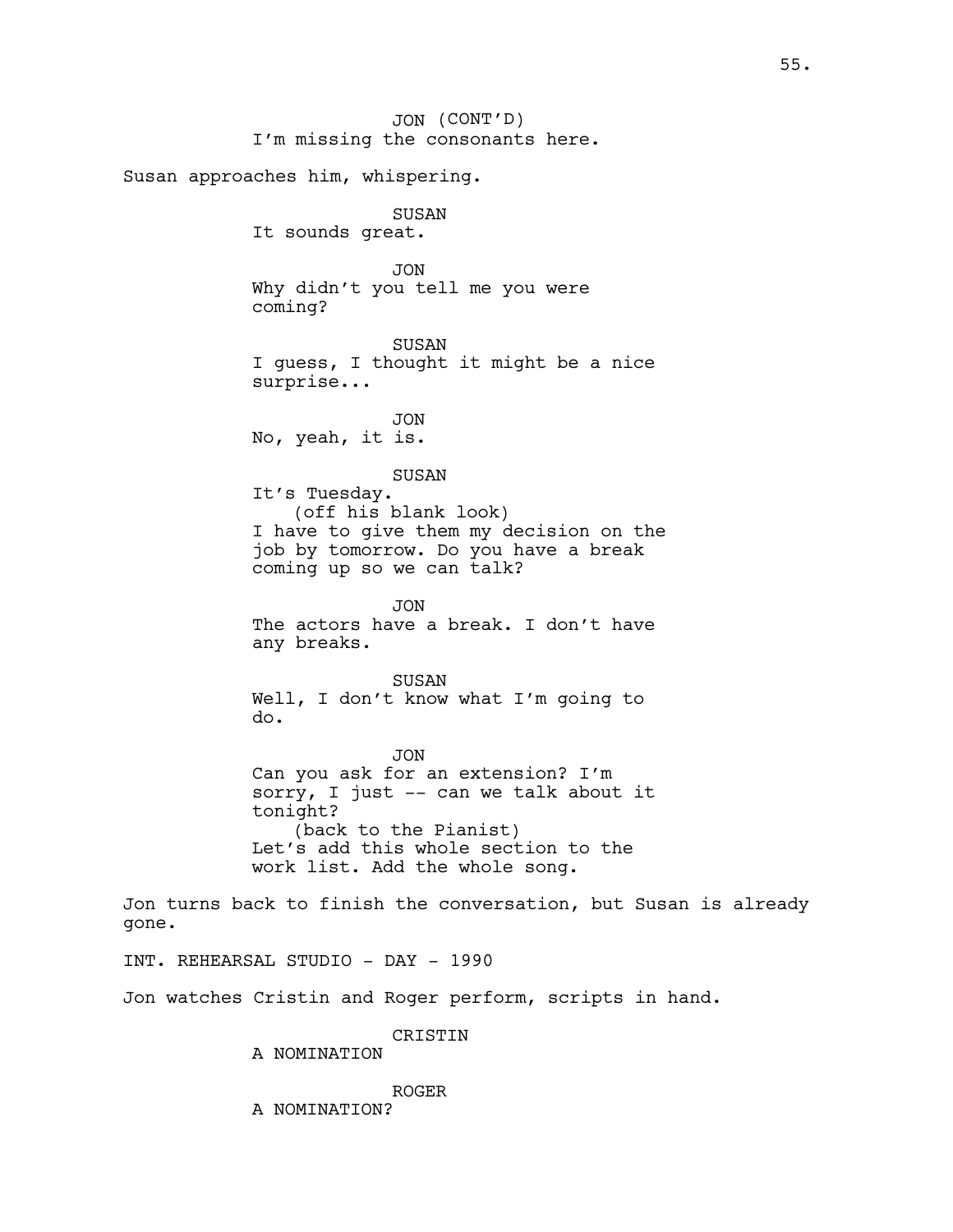**CRISTIN** 

NOMINATION FOR A FACE AWARD

ROGER

A FACE AWARD?

CRISTIN

LET'S PLUG IN

ROGER DOES THIS MEAN THAT I'LL BE ON THE AIR?

CRISTIN YOU ALREADY WERE LAST NIGHT, WHAT A SIGHT YOU WERE

ROGER

I WAS?

#### CRISTIN

YOU WERE YOU PLAYED WITH MY LASER YOU THOUGHT IT WAS A RAZOR I'M POSITIVE THAT'S WHAT CAUSED SUCH A SCENE

ROGER WE CAN GET ON THE AIR MY MUSIC BOX ON THE AIR WHERE? WHO? WHAT DOES THIS MEAN?

ROGER & CRISTIN EVERYONE WHO EVER HAS, OR EVER WILL BE ANYONE WILL BE THERE THE SOPHISTICATED, EFFERVESCENT, CHARISMATIC, INCANDESCENT, DEBONAIR THE EVENT OF THE CENTURY THE QUINTESSENTIAL SOCIAL ADVENTURE WE CANNOT AFFORD TO LET YOU MISS YOUR DEBUT THE 31ST ANNUAL FACE AWARD PRESENTATION CEREMONY LIVE, VIA SATELLITE, IN COLOR FROM THE MARVELOUS GLAMORAMA EVERYONE WILL BE THERE

The chilly staccato PIANO part continues to UNDERSCORE as --

INT. STRAND BOOK STORE - DUSK - 1990

Jon stands at the counter, as a buyer, MOLLY (50s) goes through the milk crate of old books (Sontag, Neruda, Cage) and records (Dylan, Sex Pistols, *Carmina Burana*) that Jon has dumped there.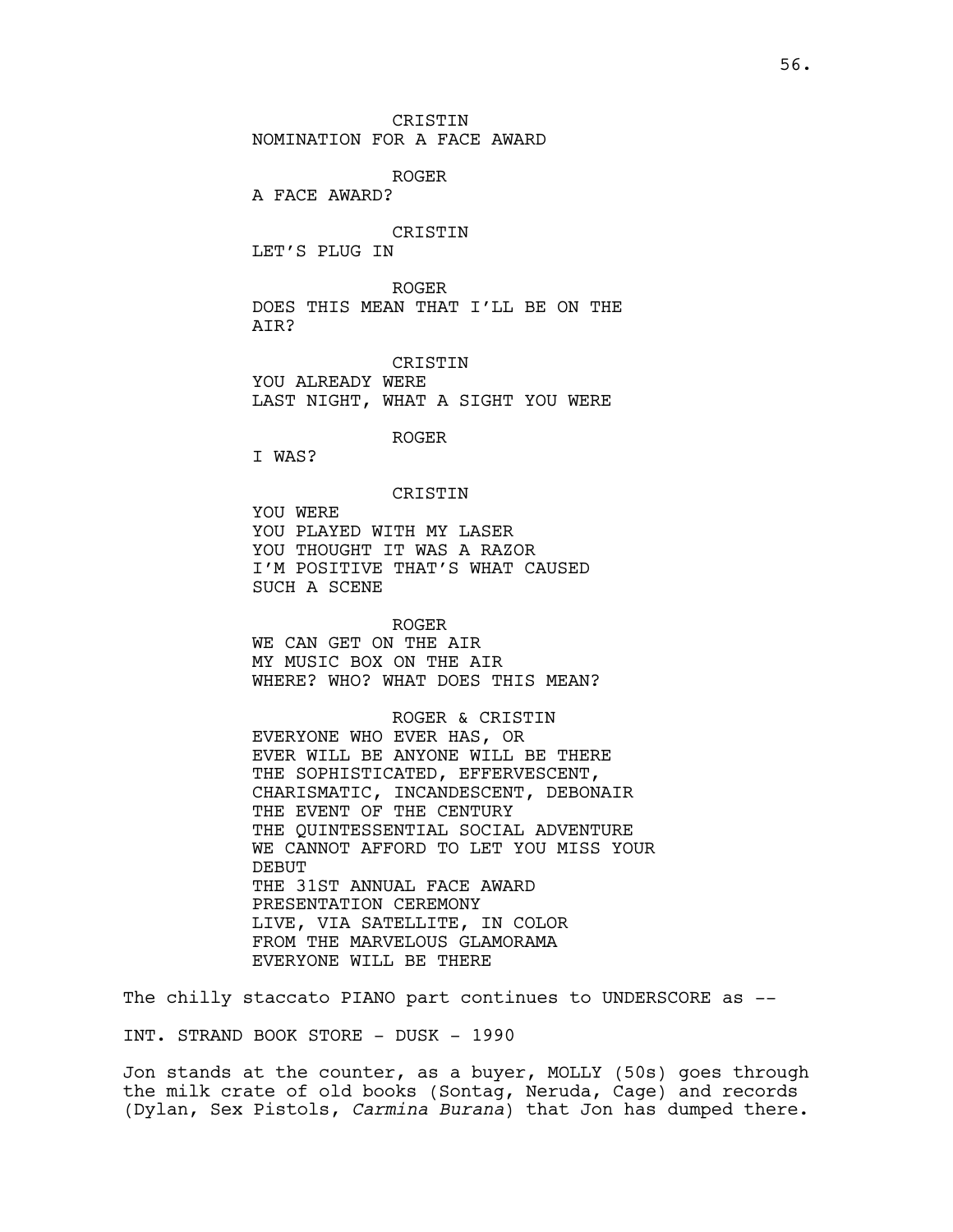**MOLLY** I can give you fifty for everything.

JON You're going to sell it for five times that.

MOLLY Fifty's the best I can do.

JON (a beat, then) Cash?

MOLLY

Great.

She hands him the money. He stands there, staring at his things, conflicted, then grabs the *Godspell* LP and goes.

> MOLLY (CONT'D) Oh no. He's keeping the *Godspell*.

INT. JON'S APARTMENT / INT. MICHAEL'S APARTMENT - NIGHT - 1990

Jon, barely listening, talks on the phone to Michael as he scribbles and erases rewrites in his script. Michael sits in his half-furnished apartment, surrounded by moving boxes.

> MICHAEL I'd love to take you to lunch, celebrate your birthday.

JON I can't this week.

MICHAEL I could really use your advice on some things...

Jon isn't listening at all.

JON Can I call you back later? I'm right in the middle of something here...

MICHAEL Oh, that focus group I mentioned. They're still looking for one more person to sign up. It's Thursday at eleven. I know money's tight for you right now...

Jon begins to pay attention.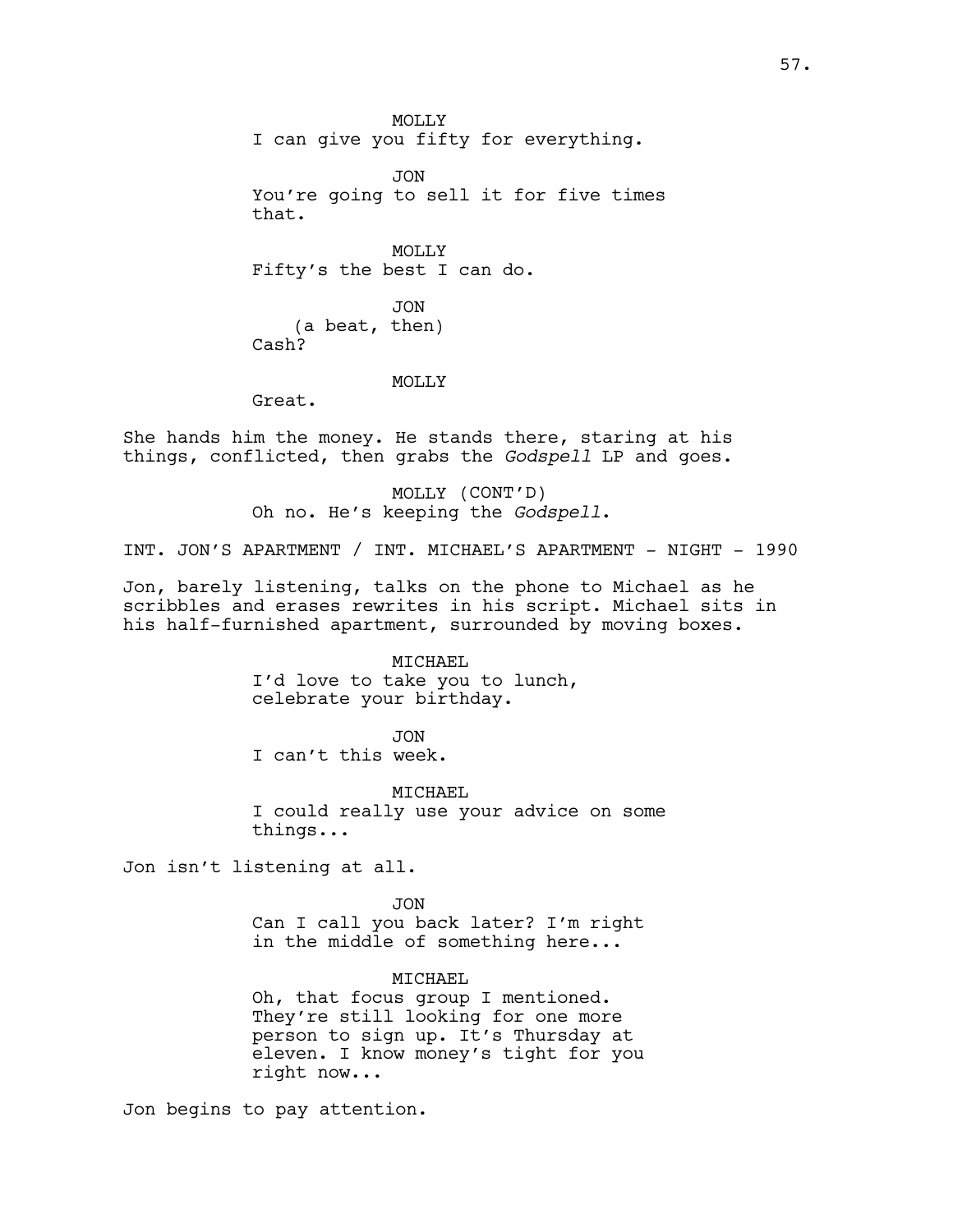MICHAEL (CONT'D) You know what? Never mind --

JON How much does it pay?

MICHAEL It's only seventy-five bucks, but...

JON

I'll be there.

INT. YMCA POOL - NIGHT - 1990

Jon dives into the pool, the shock of cold water almost enough to stop his racing thoughts.

INT. REHEARSAL STUDIO - NIGHT - 1990

Jon, his expression unreadable, watches the Cast perform "Sextet" full-out, with a SYNTH PLAYER now added to the Pianist and Drummer. Ira listens, in awe, blown away by how much better it sounds with the Synth.

> FULL CAST EVERYONE WHO EVER HAS, OR EVER WILL BE ANYONE WILL BE THERE

Ira whispers to Jon.

IRA You were right.

JON

I know.

(MORE) FULL CAST NEVER IN THE HISTORY OF ENTERTAINMENT WILL THERE BE AN AFFAIR – QUITE LIKE IT THE EVENT OF THE CENTURY THE QUINTESSENTIAL SOCIAL ADVENTURE WE CANNOT AFFORD TO MISS THIS NIGHT OF BLISS THE 31ST ANNUAL FACE AWARD PRESENTATION CEREMONY LIVE, VIA SATELLITE, IN COLOR IT'S AN 18 HOUR FUNCTION WITH COMMERCIAL INTERRUPTION FROM THE MARVELOUS, GLORIOUS, SLAM BANG GLAMORAMA EVERYONE WHO'S ANYONE KNOWS EVERYONE WHO'S ANYONE KNOWS EVERYONE WHO'S ANYONE KNOWS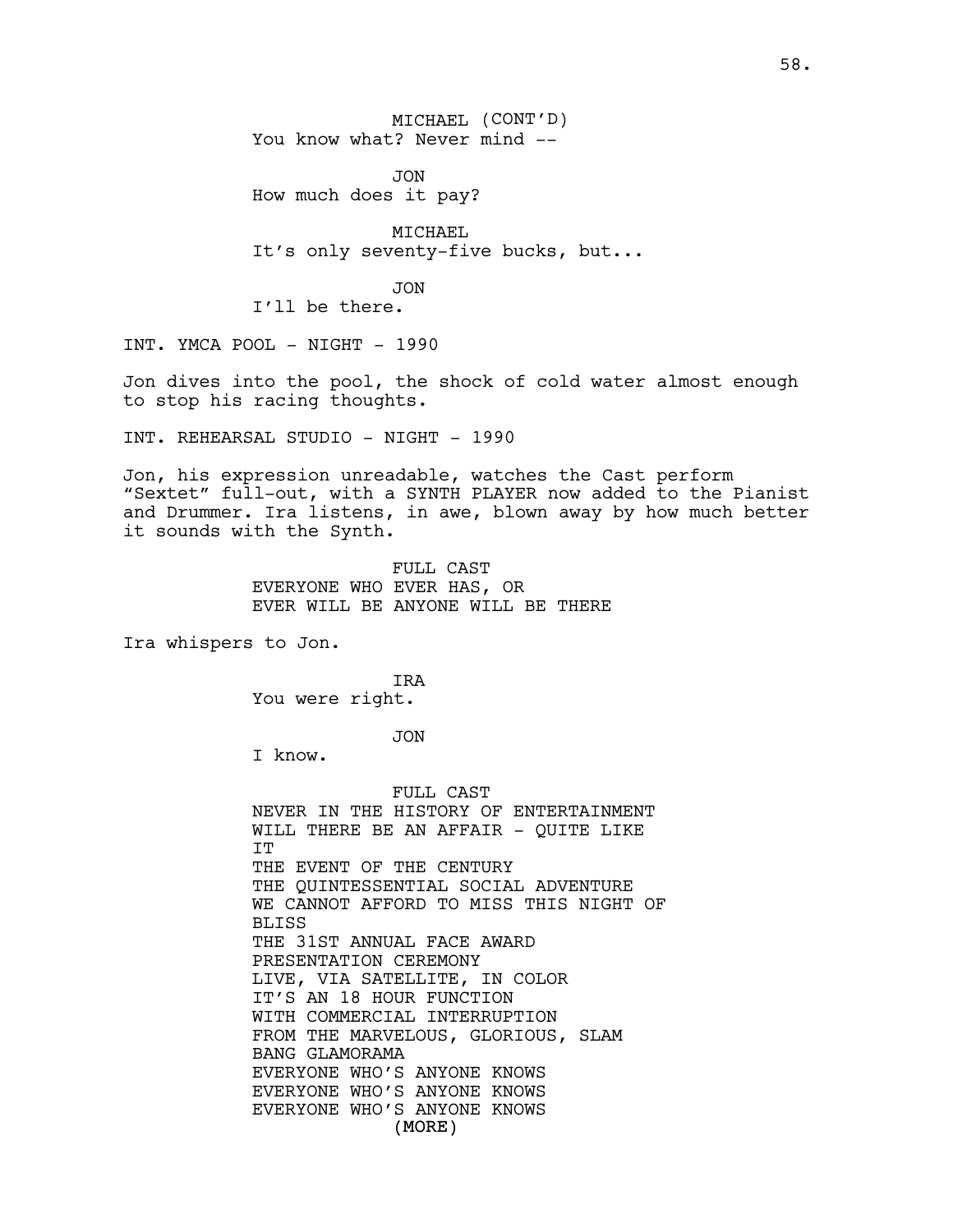FULL CAST (CONT'D) EVERYONE WHO'S ANYONE KNOWS EVERYONE WHO'S ANYONE KNOWS EVERYONE WILL BE THERE!

As they hit the final note, they look to Jon for his reaction. He stands there for a moment, feeling the pressure, saying nothing.

INT. REHEARSAL STUDIO - NIGHT - 1990

On a break, Jon sits with his head in his hands, as stressed as he's ever been. Karessa passes.

> KARESSA Can I hear it yet? (off his blank look) The new song...

> > JON

Any day now.

KARESSA You're killing me, Larson...

As she goes, Jon's smile withers.

INT. JON'S APARTMENT - NIGHT - 1990

Jon sits at the keyboard, picking out various NOTES, searching for the right melody. The phone RINGS. He ignores it, picks at a sequence of NOTES on the keyboard -- G, B flat, A flat, G. The machine picks up with Jon's outgoing MESSAGE.

JON (V.O.)

*Speak*.

SUSAN (on the machine) Hey, it's me. Just pick up the phone. (then) I know you're screening your calls. Every light is on in your apartment right now.

Jon stands, peers out the window, sees Susan at the pay phone across the street, looking up at him.

INT. JON'S APARTMENT - MINUTES LATER - 1990

Jon lets Susan into the apartment.

JON You could have called first.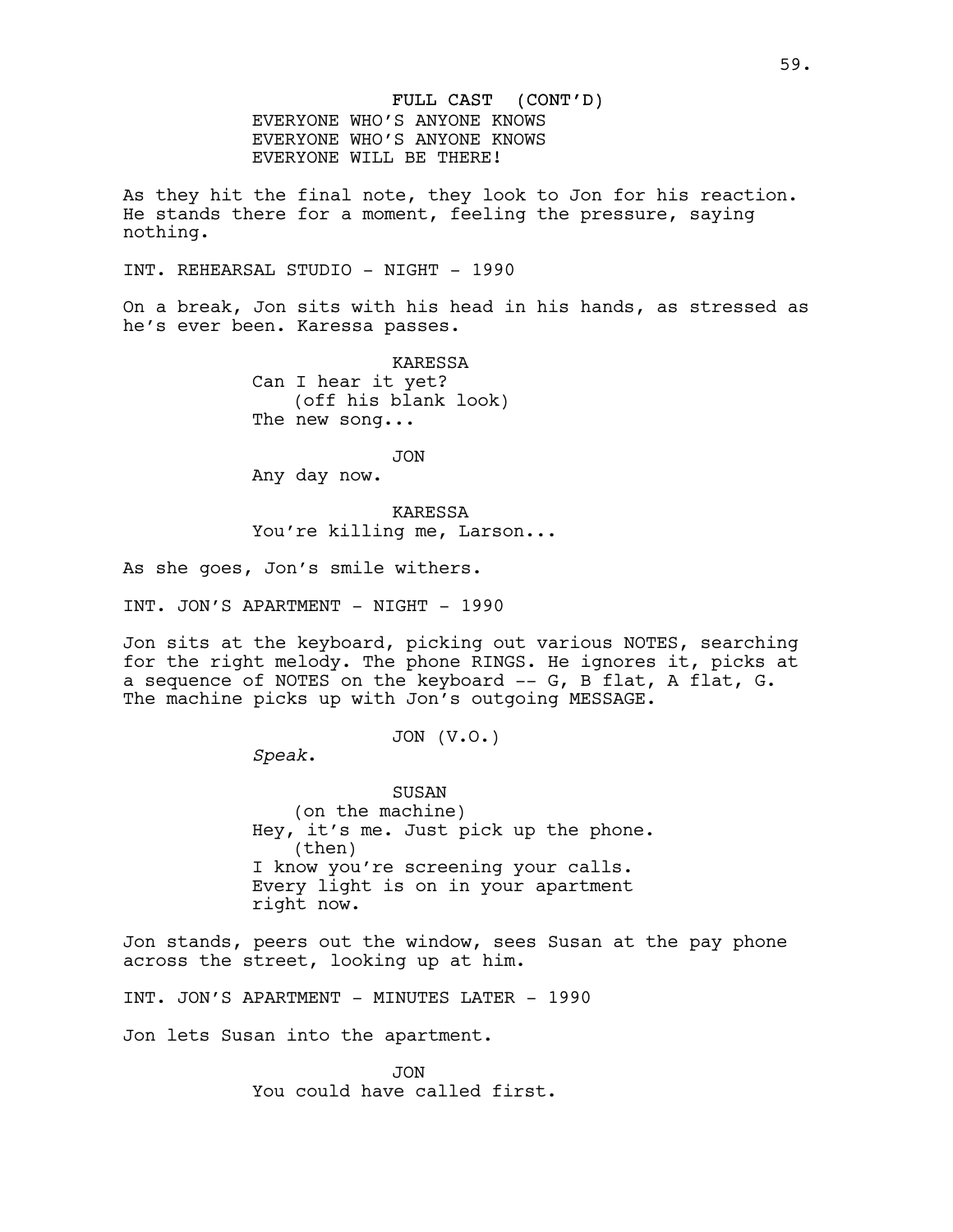SUSAN I just did. It's great to see you, too.

JON I didn't mean it like that.

Susan takes in the apartment for the first time: dirty dishes, take-out boxes, old drafts of scripts, overflowing litter box.

SUSAN

Jesus, Jonathan.

He says nothing.

SUSAN (CONT'D) I need you to talk to me.

JON I'm writing, Susan.

SUSAN You're going to write the great

American musical in the next ten minutes?

JON Thank you for being so supportive of my work.

SUSAN

Oh, because you're such a champion of mine.

JON What is that supposed to mean?

SUSAN What do you think it means?

As we PRE-LAP the sound of a drum ROLL...

INT. THEATER - NIGHT - 1992

Karessa and Jon pull their stools to the lip of the stage.

JON And now, ladies and gentlemen, we present you with: scenes from a modern romance. As told in song!

The CRASH of a cymbal, as the MUSIC for **THERAPY** creeps in, the zippy, playful tone in stark contrast to Jon and Susan's argument.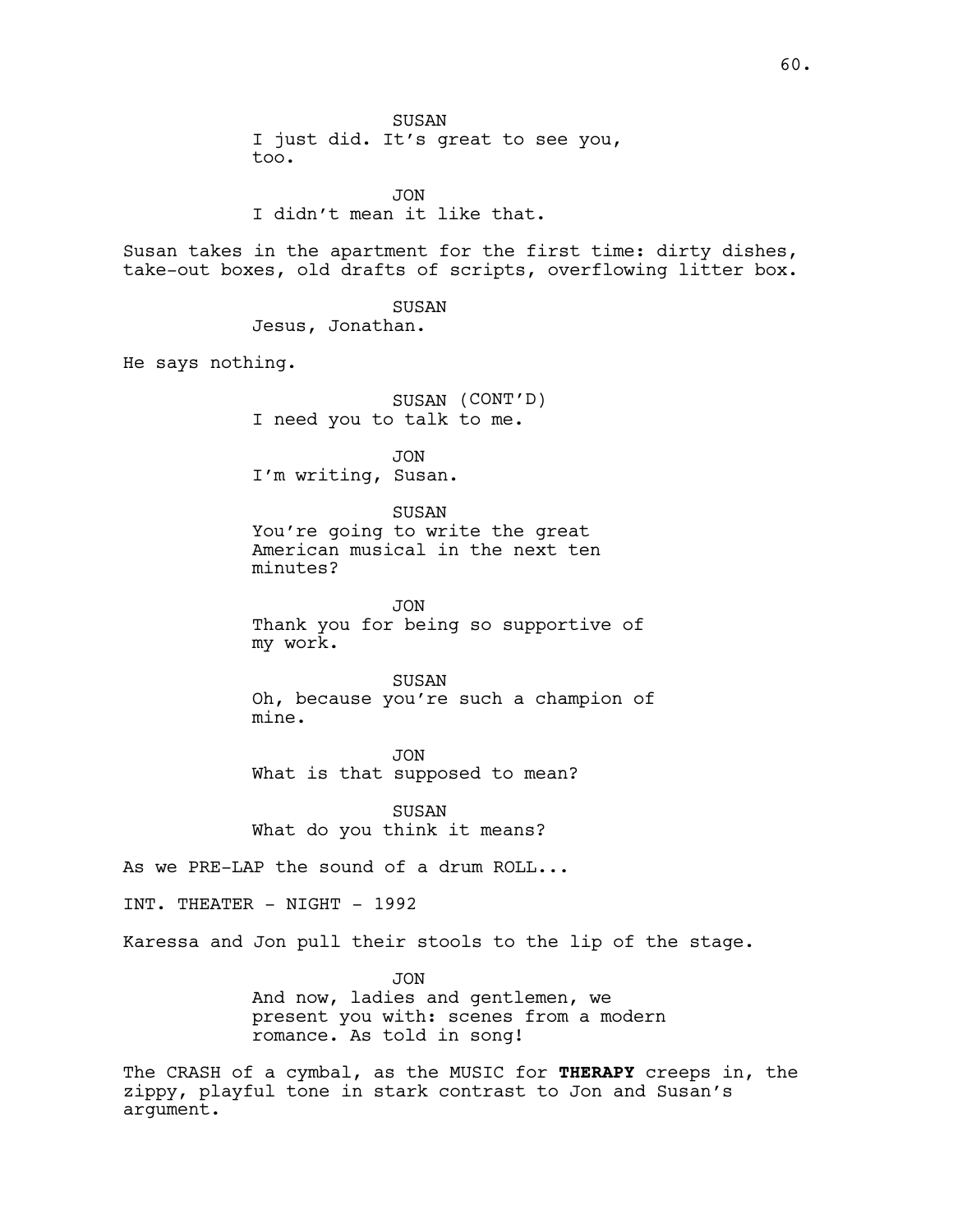We INTERCUT throughout between the THEATER and the APARTMENT, the two in jagged juxtaposition.

- BACK TO APARTMENT

SUSAN I'm sorry -- I'm not allowed to talk about my needs. What needs?

JON Did I say that?

SUSAN You didn't have to say it. It's implied.

JON How is it implied?

SUSAN You're the artist. I'm the girlfriend.

- BACK TO THEATER

JON I FEEL BAD THAT YOU FEEL BAD ABOUT ME FEELING BAD, ABOUT YOU FEELING BAD ABOUT WHAT I SAID, ABOUT WHAT YOU SAID ABOUT ME NOT BEING ABLE TO SHARE A FEELING

- BACK TO APARTMENT

JON (CONT'D) Can we talk about this later? Please?

SUSAN When, Jonathan? When is later?

JON

Not tonight.

- BACK TO THEATER

KARESSA IF I THOUGHT THAT WHAT YOU THOUGHT WAS THAT I HADN'T THOUGHT ABOUT SHARING MY THOUGHTS THEN MY REACTION TO YOUR REACTION TO MY REACTION WOULD HAVE BEEN MORE REVEALING

- BACK TO APARTMENT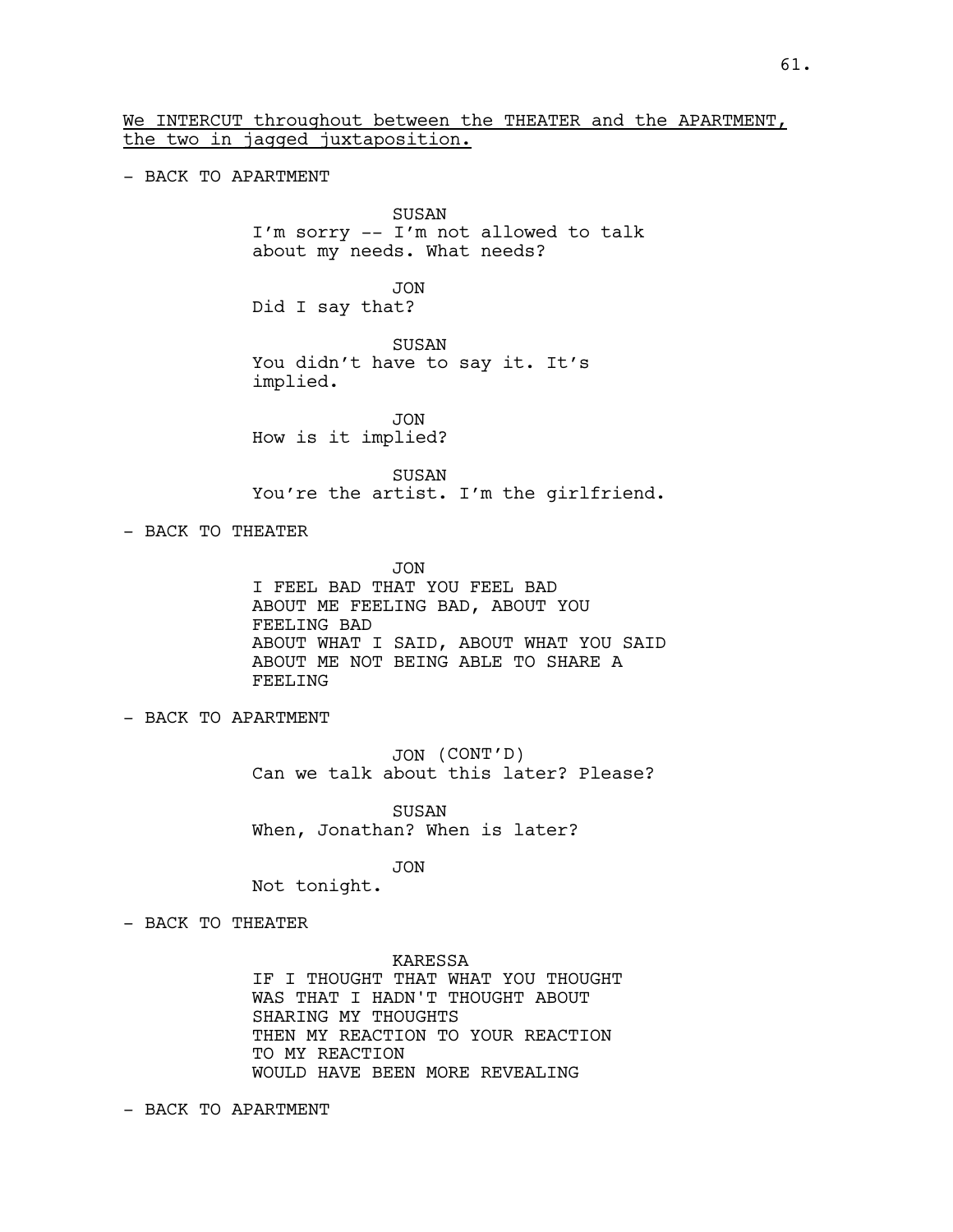JON

I have been rehearsing all day. I have been up since four this morning. I have been trying to write a song for a week and I am *nowhere.* 

- BACK TO THEATER

JON (CONT'D) I WAS AFRAID THAT YOU'D BE AFRAID IF I TOLD YOU THAT I WAS AFRAID OF INTIMACY

- BACK TO APARTMENT

SUSAN I've been telling you for months how unhappy I am.

- BACK TO THEATER

JON IF YOU DON'T HAVE A PROBLEM WITH MY PROBLEM MAYBE THE PROBLEM IS SIMPLY CO-DEPENDENCY

- BACK TO APARTMENT

JON (CONT'D) Everyone is unhappy in New York. That's what New York *is*.

- BACK TO THEATER

JON (CONT'D) I WAS WRONG TO

KARESSA SAY YOU WERE WRONG TO

JON SAY I WAS WRONG ABOUT

KARESSA

YOU BEING WRONG

JON WHEN YOU RANG TO SAY THAT

KARESSA THE RING WAS THE WRONG THING TO BRING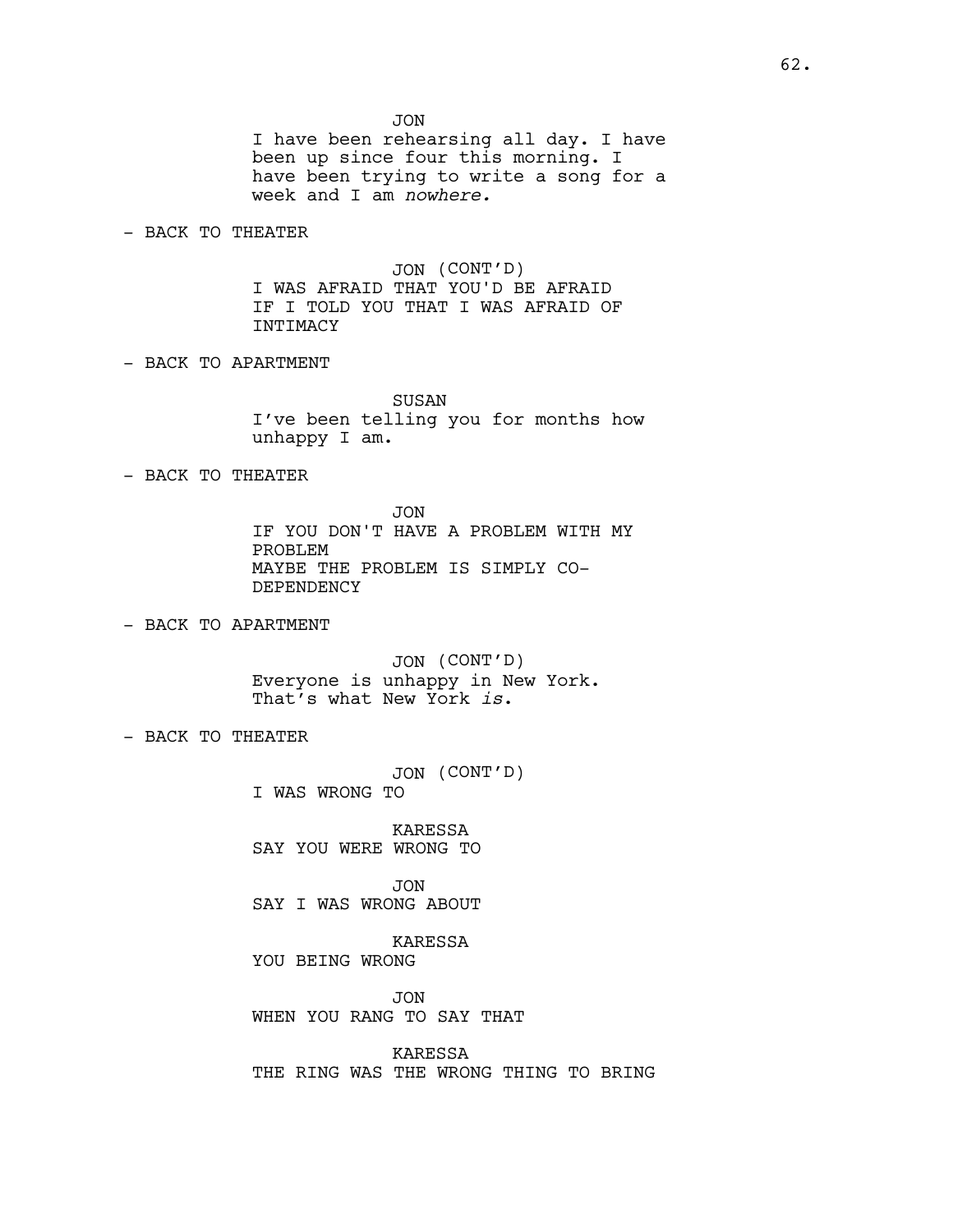IF I MEANT WHAT I SAID WHEN I SAID "RINGS BORE ME"

- BACK TO APARTMENT

SUSAN

I don't know how to get through to you anymore. You keep shutting me out. You put up these fences --

JON

I'm not shutting you out.

SUSAN You're a million miles away, all the time.

JON Actually, I'm right here.

SUSAN Are you, Jonathan? Actually?

- BACK TO THEATER

JON AND KARESSA I'M NOT MAD THAT YOU GOT MAD THAT I GOT MAD WHEN YOU SAID I SHOULD GO DROP DEAD

JON IF I WERE YOU AND I'D DONE WHAT I'D DONE I'D DO WHAT YOU DID WHEN I GAVE YOU THE RING HAVING SAID WHAT I SAID

- BACK TO APARTMENT

JON (CONT'D) You're right, I've been distracted, but I promise, after the workshop -- I just have to get to after the workshop...

SUSAN Everything is *after the workshop.*  (then) What if the workshop happens and nothing changes? No producer with a big check. You don't go straight to Broadway.

(MORE)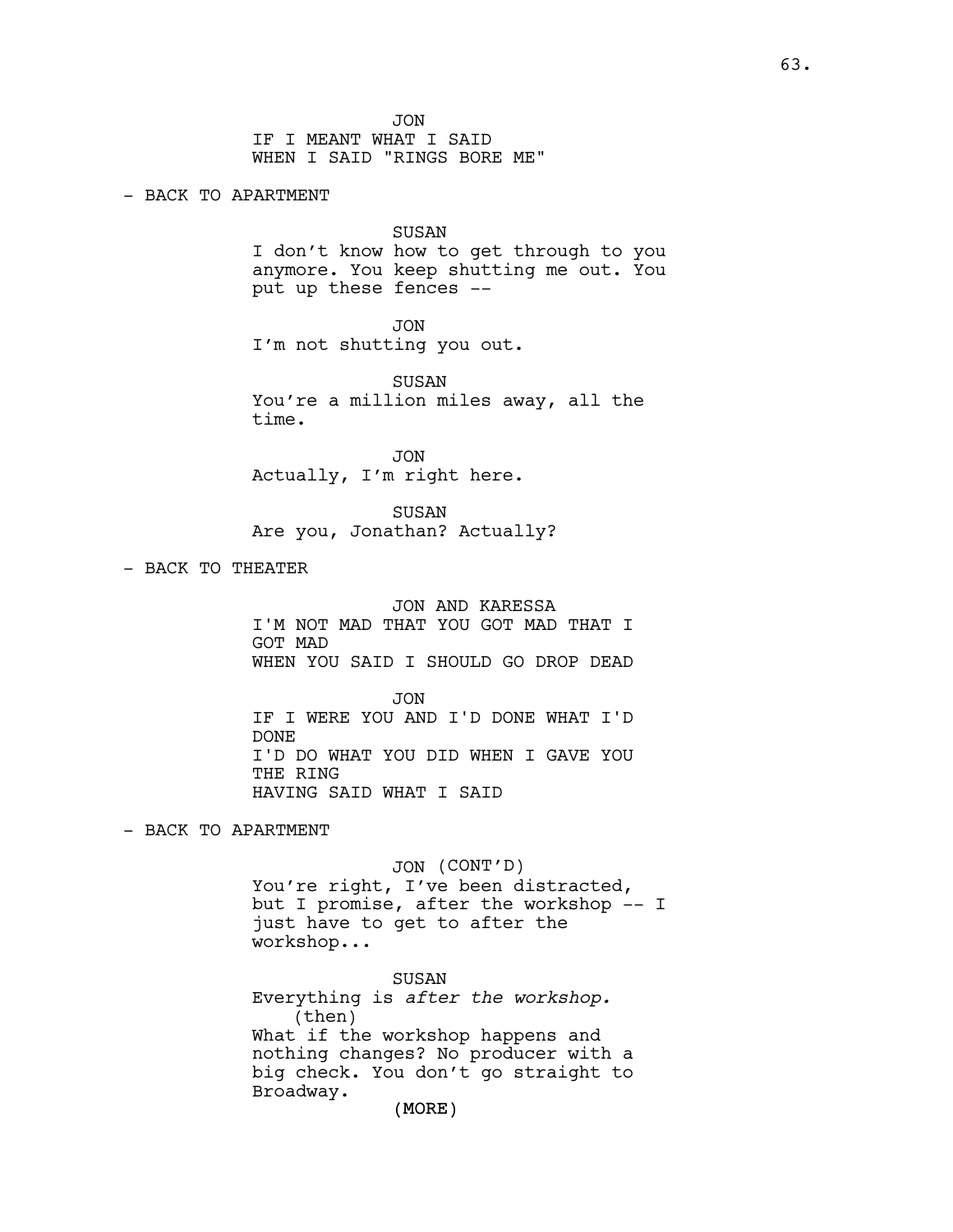## SUSAN (CONT'D)

You're still a waiter, you're still living in this apartment, you're still broke. What then, Jonathan? And what about me?

- BACK TO THEATER

JON I FEEL BAD, THAT YOU FEEL BAD I FEEL BADLY ABOUT YOU ABOUT ME FEELING BAD, ABOUT YOU FEELING BADLY ABOUT ME FEELING BAD ABOUT WHAT I SAID, ABOUT WHAT YOU SAID ABOUT ME NOT BEING ABLE TO SHARE A FEELING KARESSA FEEL BADLY ABOUT YOU

- BACK TO APARTMENT

JON (CONT'D) I can't move to the Berkshires. I can't leave my career behind.

Susan looks at him, incredulous.

SUSAN You think I don't know that?

JON Then what are we even...? What do you want?

She laughs, sadly.

SUSAN I guess I just wanted you to tell me not to go.

- BACK TO THEATER

| <b>JON</b>                      | KARESSA                         |
|---------------------------------|---------------------------------|
|                                 |                                 |
| T THOUGHT YOU THOUGHT I REACTED | IF I THOUGHT THAT WHAT YOU      |
| SHALLOWLY                       | THOUGHT                         |
| WHEN I REACTED TO YOU           | WAS THAT I HADN'T THOUGHT ABOUT |
|                                 | SHARING MY THOUGHTS             |
|                                 | THEN MY REACTION TO YOUR        |
|                                 | REACTION                        |
|                                 | TO MY REACTION                  |
|                                 | WOULD HAVE BEEN MORE REVEALING  |

- BACK TO APARTMENT

JON (CONT'D) Of course I don't want you to go.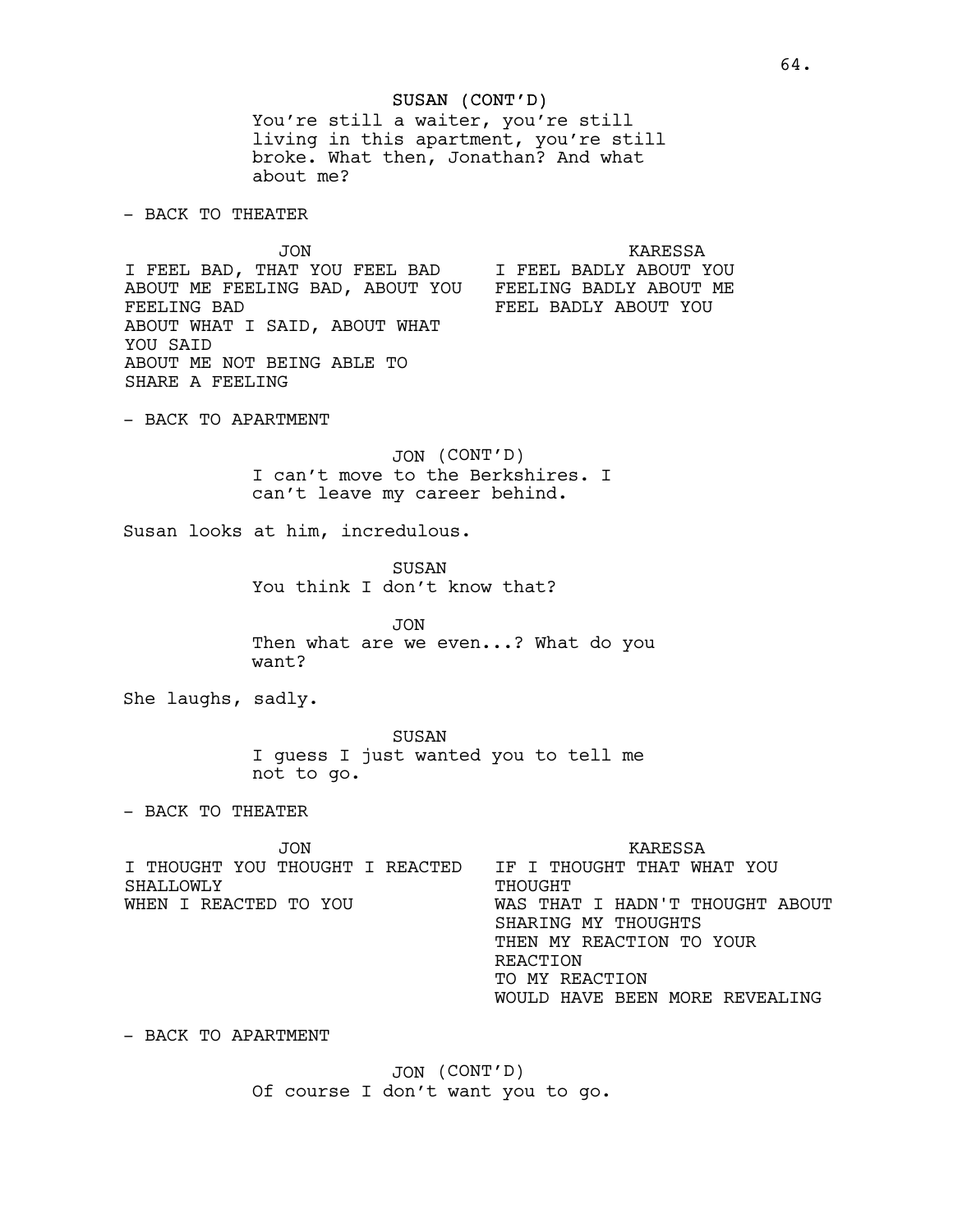SUSAN

Really?

JON

Obviously.

SUSAN Because this is the first time you've said it.

Jon throws his arms around her. He holds her. And for a moment, it seems as if all the anger and resentment and hurt have simply vanished. And then, Susan realizes, with horror --

SUSAN (CONT'D)

Oh my God.

- BACK TO THEATER

JON BUT NOW IT'S OUT IN THE OPEN

- BACK TO APARTMENT

SUSAN You're thinking about how to turn this into a song, aren't you?

- BACK TO THEATER

KARESSA NOW IT'S OFF OUR CHEST

- BACK TO APARTMENT

JON (it's true) No. What?

SUSAN You know what, Jonathan? I'm done.

She goes to the door, Jon following lamely behind her.

JON Susan. Susan, wait.

SUSAN I hope you have an amazing workshop.

JON Susan. Hold on, Susan.

- BACK TO THEATER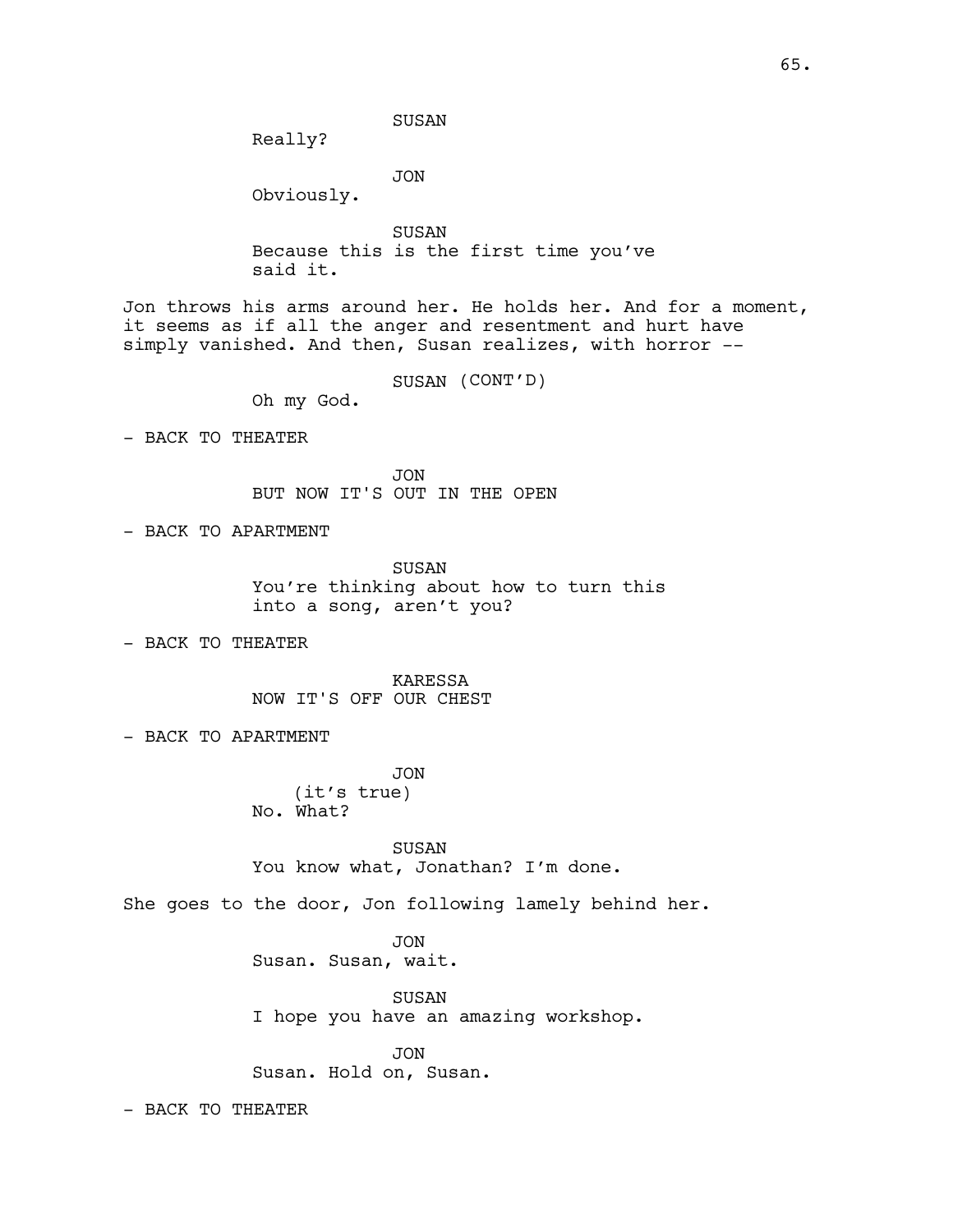JON AND KARESSA NOW IT'S FOUR AM AND WE HAVE THERAPY TOMORROW

- BACK TO APARTMENT

Susan storms out, SLAMMING the door behind her.

- BACK TO THEATER

JON AND KARESSA (CONT'D) IT'S TOO LATE TO SCREW

- BACK TO APARTMENT

*Shit.* 

Jon lets out his frustration by yelling at the wall.

JON

- BACK TO THEATER

# JON AND KARESSA SO LET'S JUST GET SOME REST

The song BUTTONS and the Audience APPLAUDS wildly, a good time had by all.

INT. OFFICE CONFERENCE ROOM - DAY - 1990

A table in a sleek corporate conference room. Already assembled there, dressed in impeccable business attire and wearing nametags are: PEGGY (20s), TODD (40s), and KIM (50s). At the front of the room, JUDY (30s), standing beside a large easel pad, checks the time.

> JUDY We're just waiting on one more person...

Looking the worse for wear after a night without sleep and dressed in a hastily assembled outfit of jeans and a t-shirt, Jon appears at the door.

> JON Hi, I'm Jonathan --

JUDY Yes. Mr. Larson. You're Michael's friend.

JON How are you?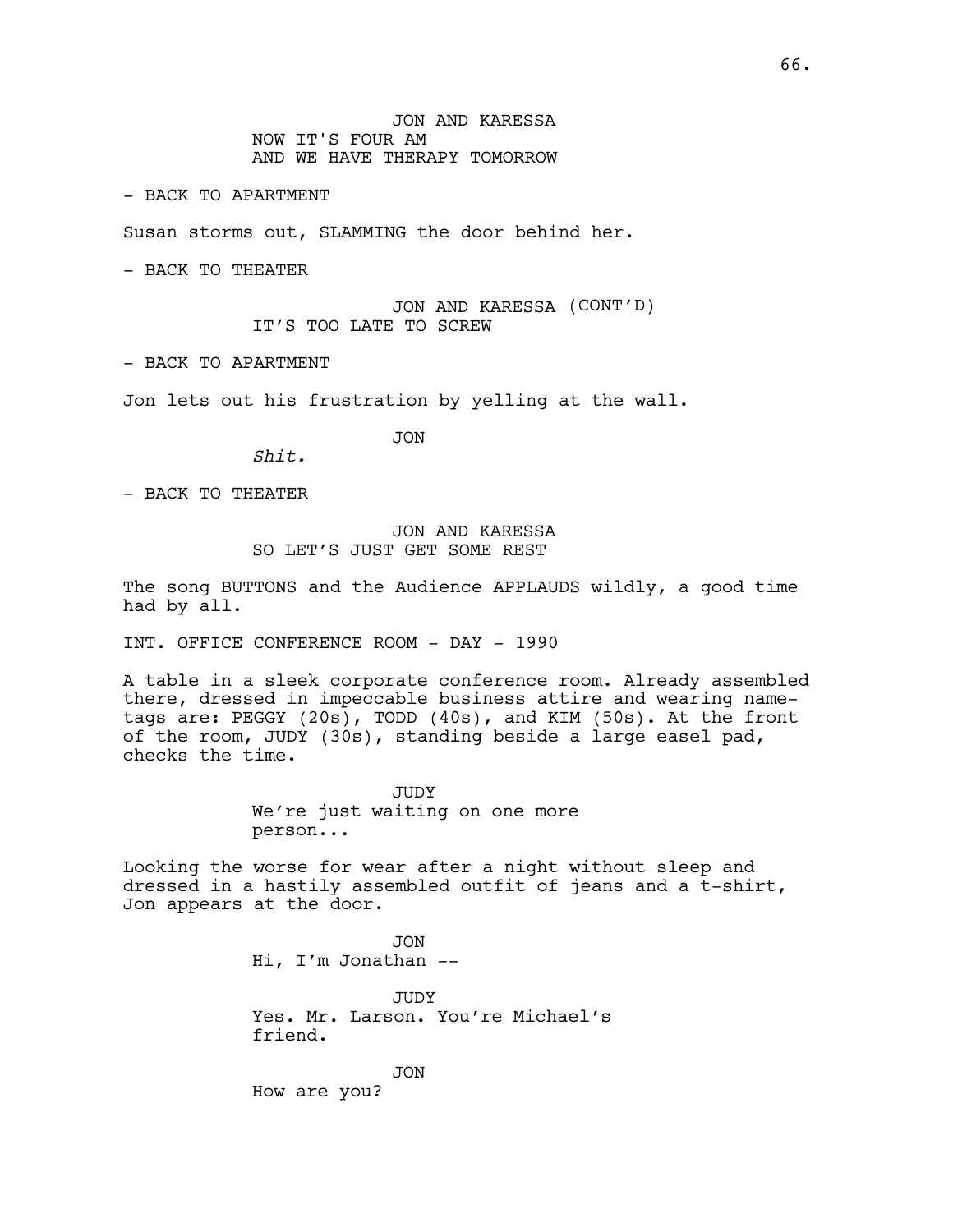JUDY

You're late.

JON Okay, sorry about that.

She holds open the door, gesturing for him to take a seat. Jon nods to the others and sits. Kim smiles at him.

**KTM** 

Welcome.

As Judy stands in front of the table beside a large easel pad, Jon leans over to Peggy, whispering.

> JON Did she say anything about when we get paid?

She ignores him, doesn't want to be associated with the late guy.

JUDY

So. Now that we're all here... why don't we begin with a quick brainstorming session? Just to get those creative juices flowing.

JON (V.O.) Two hours of this.

INT. THEATER - NIGHT - 1992

Jon stands at the front of the stage at the mic.

JON For one extra musician.

INT. OFFICE CONFERENCE ROOM - DAY - 1990

JUDY

So why don't we just start by throwing out some ideas that come to mind when I say the word "America"?

PEGGY George Washington.

JUDY

Excellent.

Judy writes the ideas on the pad as they are called out.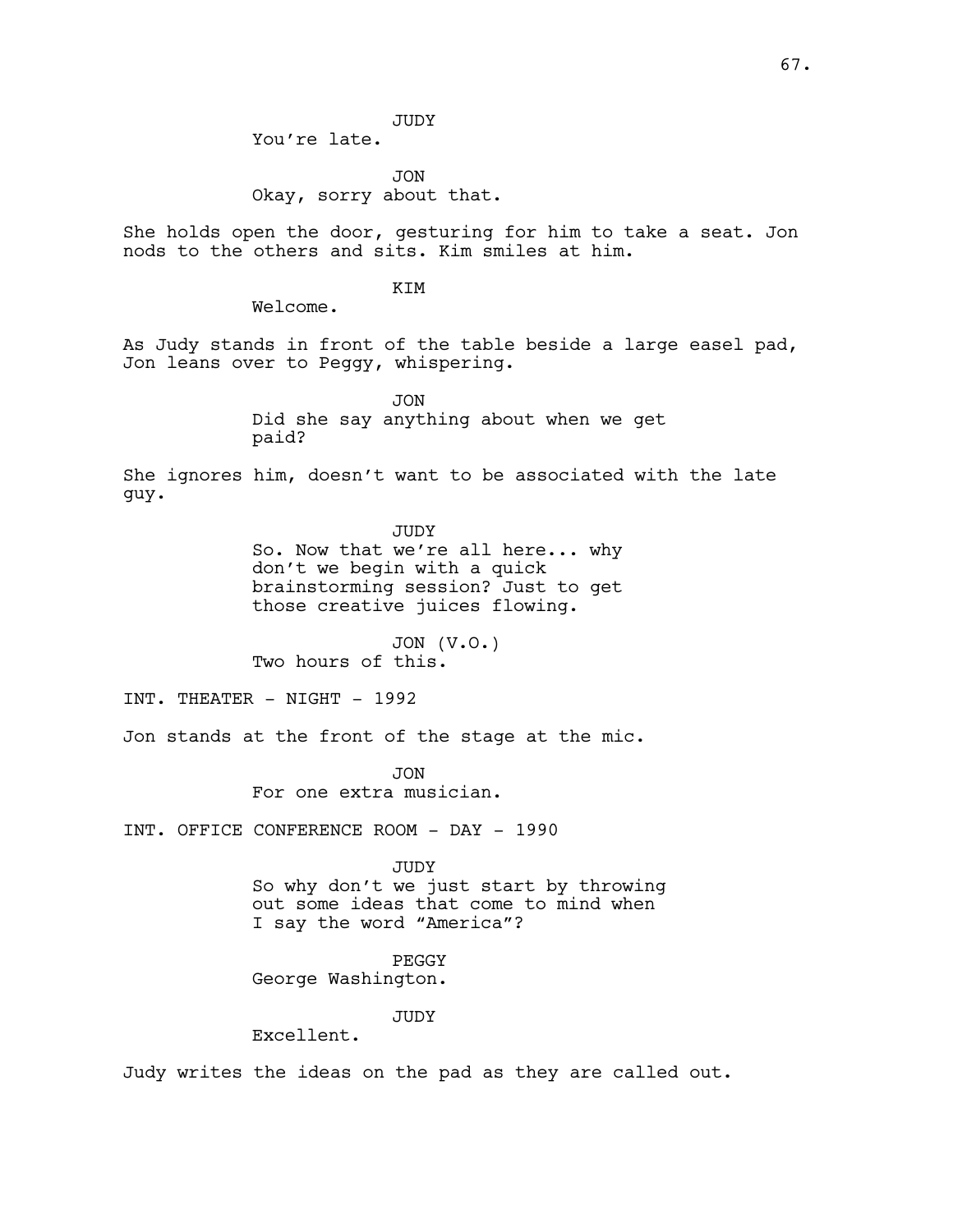68.

TODD Abraham Lincoln.

JON (V.O.) (in his head) Empire, racism, genocide, Vietnam... (out loud) Grover Cleveland.

A slight pause. Judy nods, writes this on the pad.

**KTM** The Constitution?

JUDY

Yes.

# JON

Magna Carta.

Another slight pause. Judy nods, writes down the suggestion. Jon suddenly realizes that he's losing.

> PEGGY The Bill of Rights.

TODD The right thing to do.

KIM The right stuff.

JON An open road at sunset. The wind in your hair. Nothing in your way but the horizon.

Judy turns to look at him. A beat. Unclear what she's thinking. Finally --

> JUDY That is beautiful, Mr. Larson.

Jon can't help but swell with the compliment.

INT. CONFERENCE ROOM - MINUTES LATER - 1990

A series of QUICK SHOTS of people at the table, one by one, as they give rapid-fire answers.

PEGGY

The sun.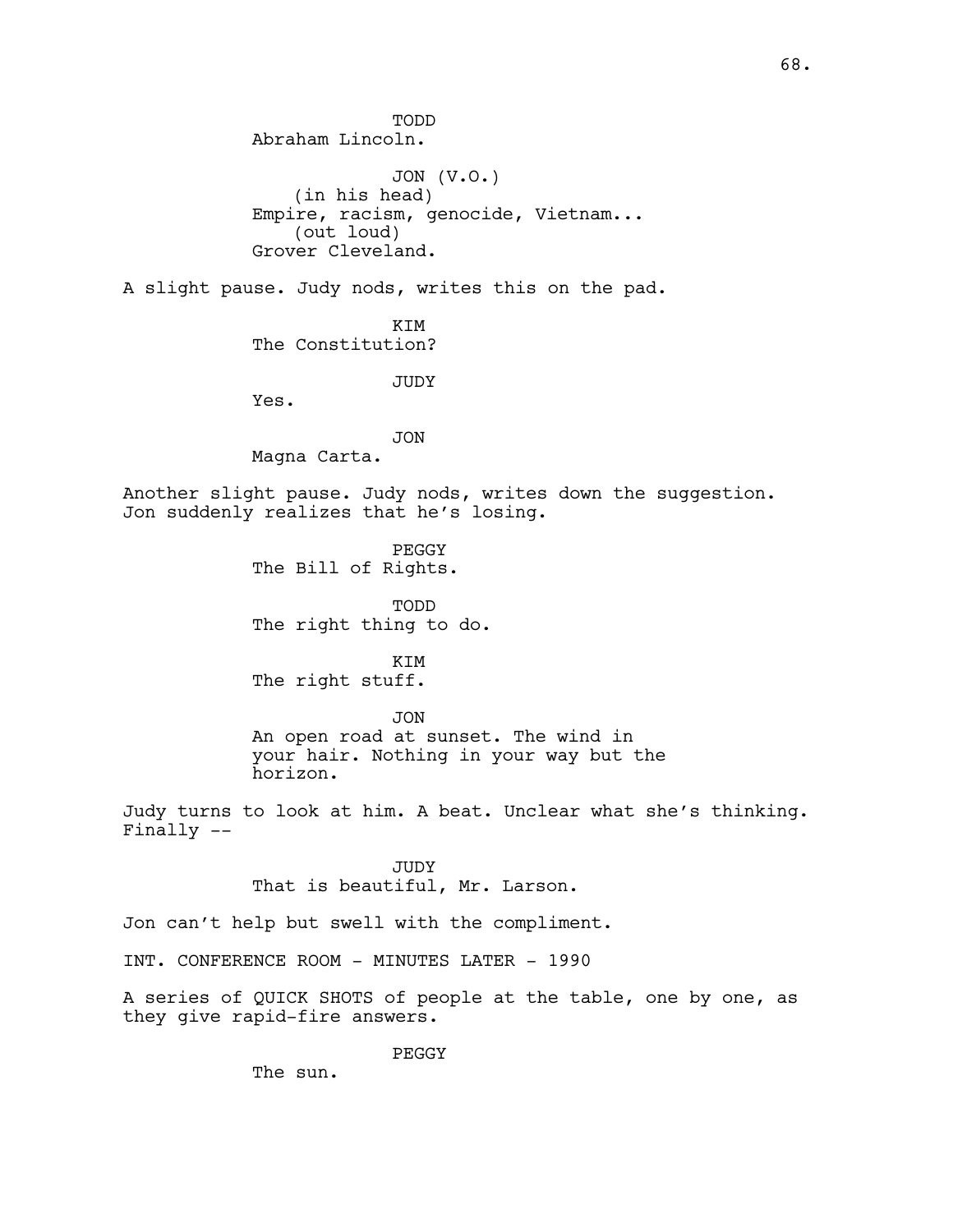69.

TODD Sunrise. JON The dawn of a new day. JUDY That is incredible. PEGGY A window looking out on a field. KIM Aww. I think of cute little bunnies and cute little squirrelys. JON The beating heart of the nation. JUDY (savoring this) Mmm. Absolutely. Jon watches as Judy picks up her clipboard, circles his name. JON (V.O.) I could get used to this. INT. THEATER - NIGHT - 1992 Jon begins to daydream at the microphone. JON I could get *paid* for this. I could get health care, a 401K, a BMW, a luxury apartment on Central Park West -- no, no, no -- *East*. I could actually be *rewarded* for my creativity, instead of rejected and ignored. INT. CONFERENCE ROOM - MINUTES LATER - 1990 Jon smiles to himself, as Judy tears off the current sheet on the easel pad, a new, blank sheet underneath. JON (V.O.) This could be the rest of my life. JUDY Now that we have all of those fabulous ideas of yours in our heads, we are going to turn to our real task.

(MORE)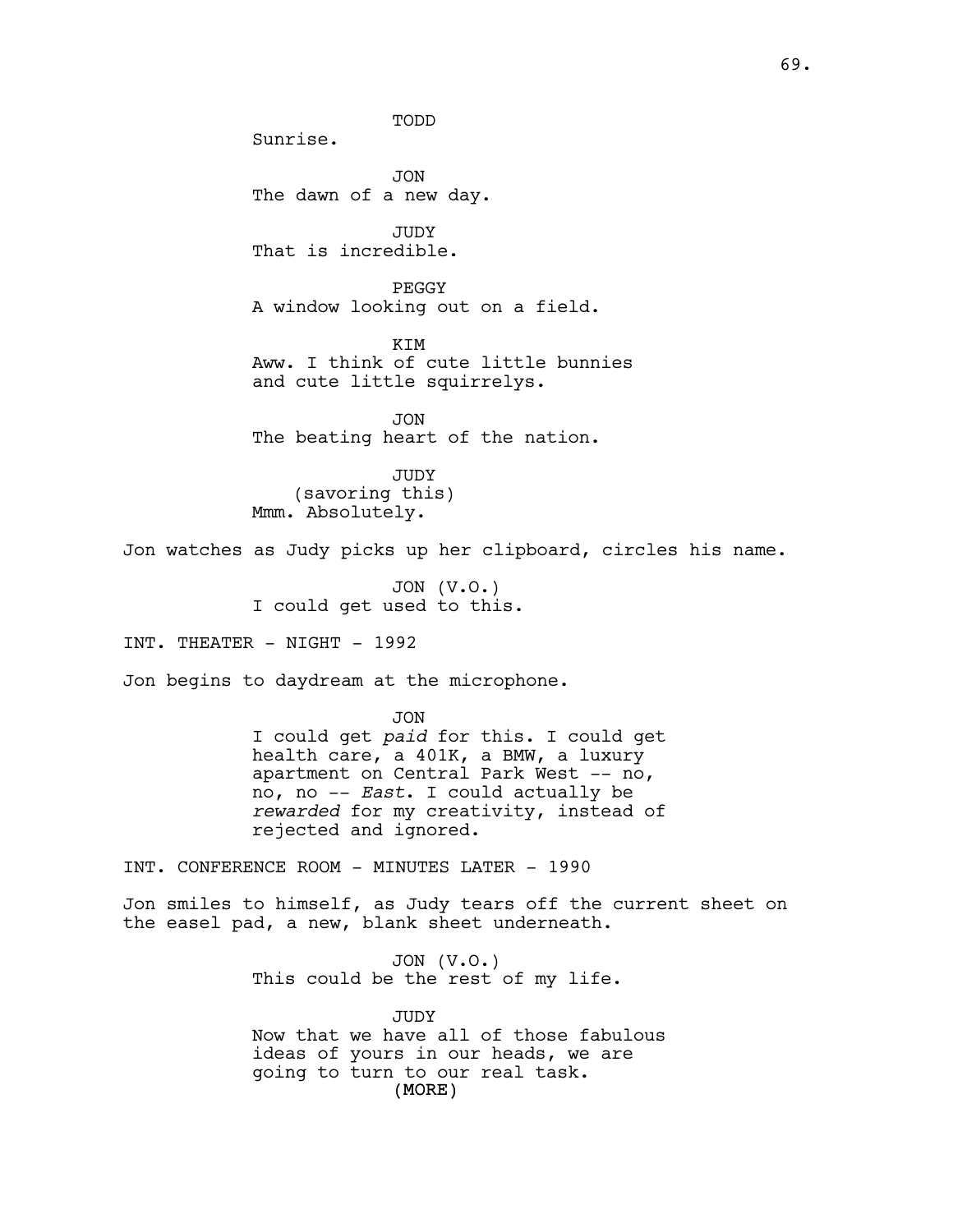## JUDY (CONT'D)

We are here to develop the name for a revolutionary consumer product that is just about to hit your shelves.

KIM

Oh wow.

JUDY This is where we're going to need that incredible imagination of yours, Mr. Larson. (then) The product we are looking at is a tasteless, odorless chemical compound that will be used as a fat substitute in cooking. It's been tested successfully on a number of mammals...

Jon begins to get a queasy feeling about this.

JUDY (CONT'D) Now there are some side effects associated with the product that I've been instructed to tell you about...

Jon realizes with a shudder:

JON (V.O.) This could be the rest of my life.

Judy finishes reading the long list of side effects.

JUDY ... and finally, in a small number of users, there were reports of toxic shock syndrome, resulting in brief hospitalization.

She plasters the wide smile back on.

JUDY (CONT'D) There are no bad ideas.

Jon suddenly notices the large wall clock above her for the first time -- TICK, TICK, TICK. His breathing gets shallower.

> PEGGY Free Oil.

> > JUDY

Love it.

KIM

Oil Free.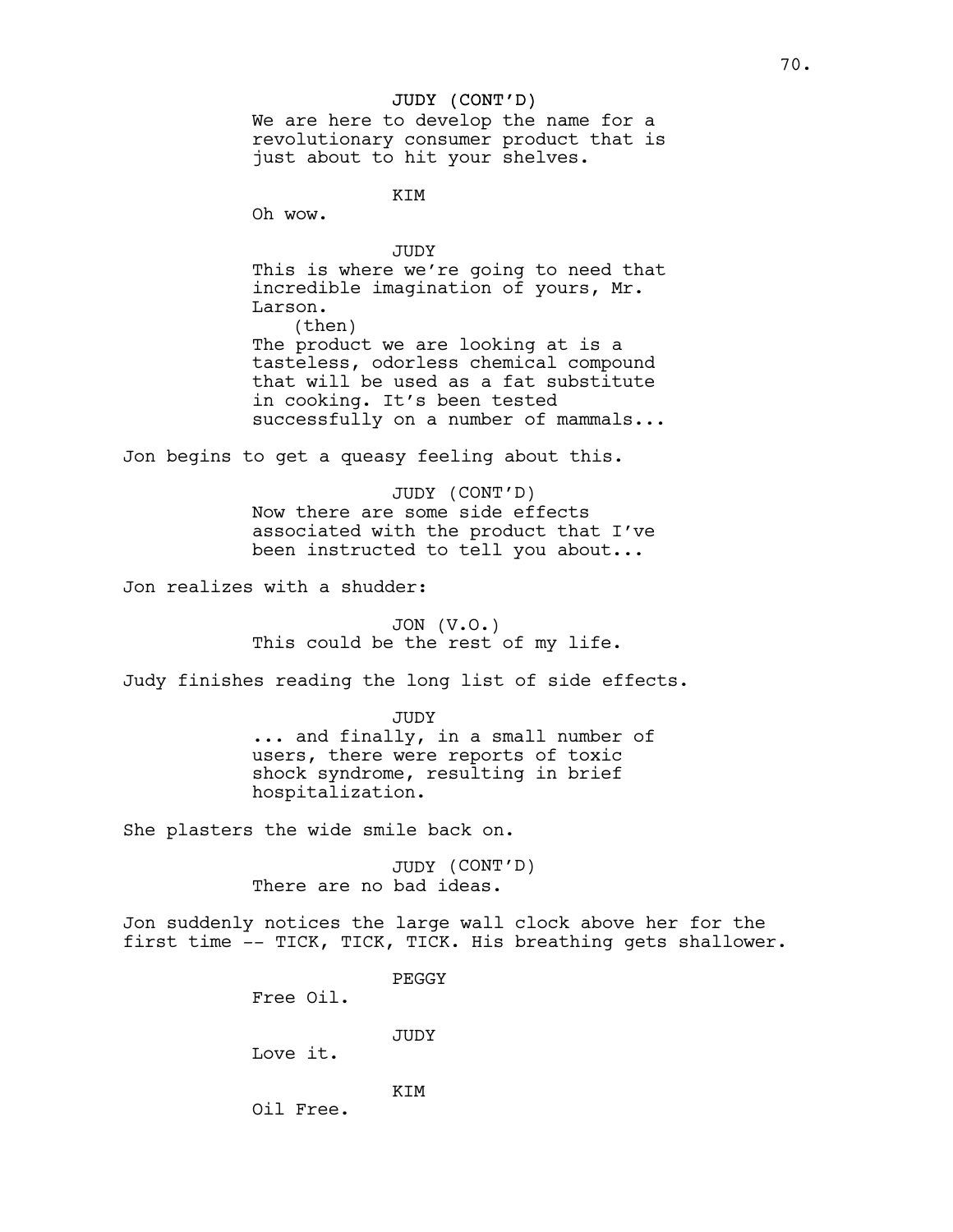JON That's the same thing she just said.

KIM (defensive) I switched the words around, though.

JUDY (a look to Jon) That's perfectly fine, Kim, thank you.

Jon stares at the clock, as the ideas come furiously from everyone else. He seems to be able to feel brain cells dying.

> PEGGY The American Dream.

KIM Dreams of Freedom.

TODD

Nutra Oil.

JUDY That's not bad, Todd.

Finally, Jon interjects, loudly, enthusiastically.

JON I've got it. I have it. I know exactly what it should be.

Everyone looks to him expectantly. He emphasizes each syllable.

JON (CONT'D) "Chubstitute."

EXT. MIDTOWN STREET - NIGHT - 1990

Michael and Jon walk down a busy sidewalk toward the subway, the street teeming with rush hour traffic, Michael furious.

> MICHAEL "Chubstitute." JON It was a joke. MICHAEL It's not funny. JON Maybe not to you...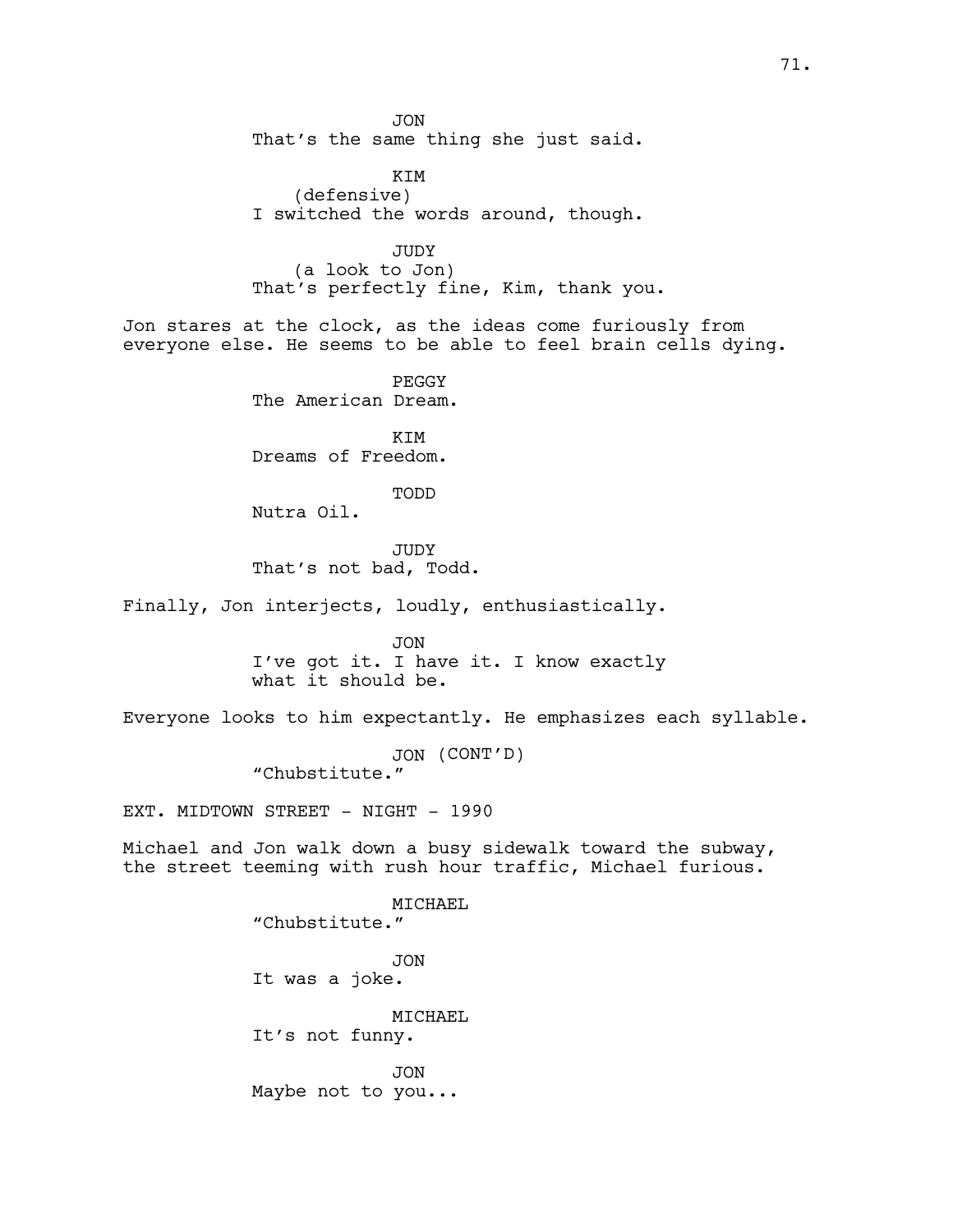MICHAEL I recommended you, Jon. I put my name on the line for you.

JON Tell them I had a stroke.

MICHAEL

(exploding) It isn't *funny*.

Jon goes silent, surprised by his response, as Michael stops there on the sidewalk, turns to him.

> MICHAEL (CONT'D) This is my life.

JON It's not your life. It's advertising. It's figuring out how to trick people into buying shit they don't want.

MICHAEL Actually, it's a lot more complicated than that.

JON I don't understand how you can take any of this seriously.

MICHAEL Because they pay me to.

JON Money isn't everything.

MICHAEL Well, it doesn't hurt.

JON Are you sure about that?

MICHAEL What are you doing with your life that's so noble?

JON

Making art.

MICHAEL Oh, that's what the world needs. More *art*.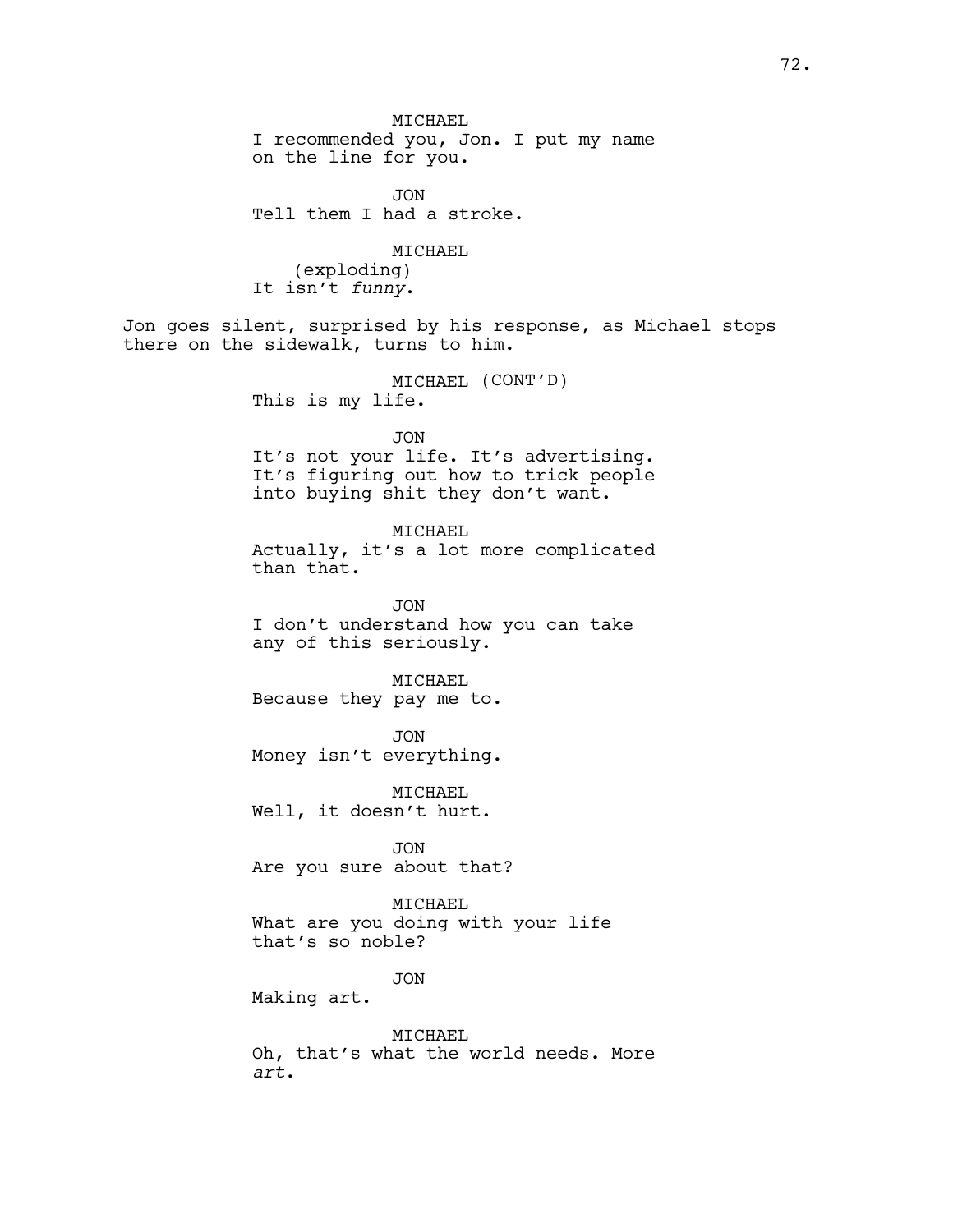JON Actually yes, and at least I'm not helping perpetuate a system that is destroying --

### MICHAEL

Oh spare me the self-righteousness, Jon. You're writing musicals in your living room, not saving the rain forest.

JON

Wow. I wish I could be more like you and spend my life caring about driving the right car and wearing the right suits and living in a doorman building...

## MICHAEL

Why shouldn't I care about those things? Not everyone has the *options* you do, Jon. All the things you take for granted.

# JON

Like what?

#### MICHAEL

Like, a life with a person you love. Do you know what I would give to have that? And you turn your nose up at it.

JON

If that's what you want, what's stopping you?

#### MICHAEL

What's stopping me? How about Jesse Helms and the Moral Majority? How about the people that run this country? I can't get married. I can't have kids. Half of our friends are dying, and the other half are scared to death they're next. So, yes, I'm sorry for buying a nice car, Jon. I'm sorry for living in an apartment with central heating. I'm sorry for enjoying my life while I still have time. (stops himself) I have to go.

He heads off in the opposite direction.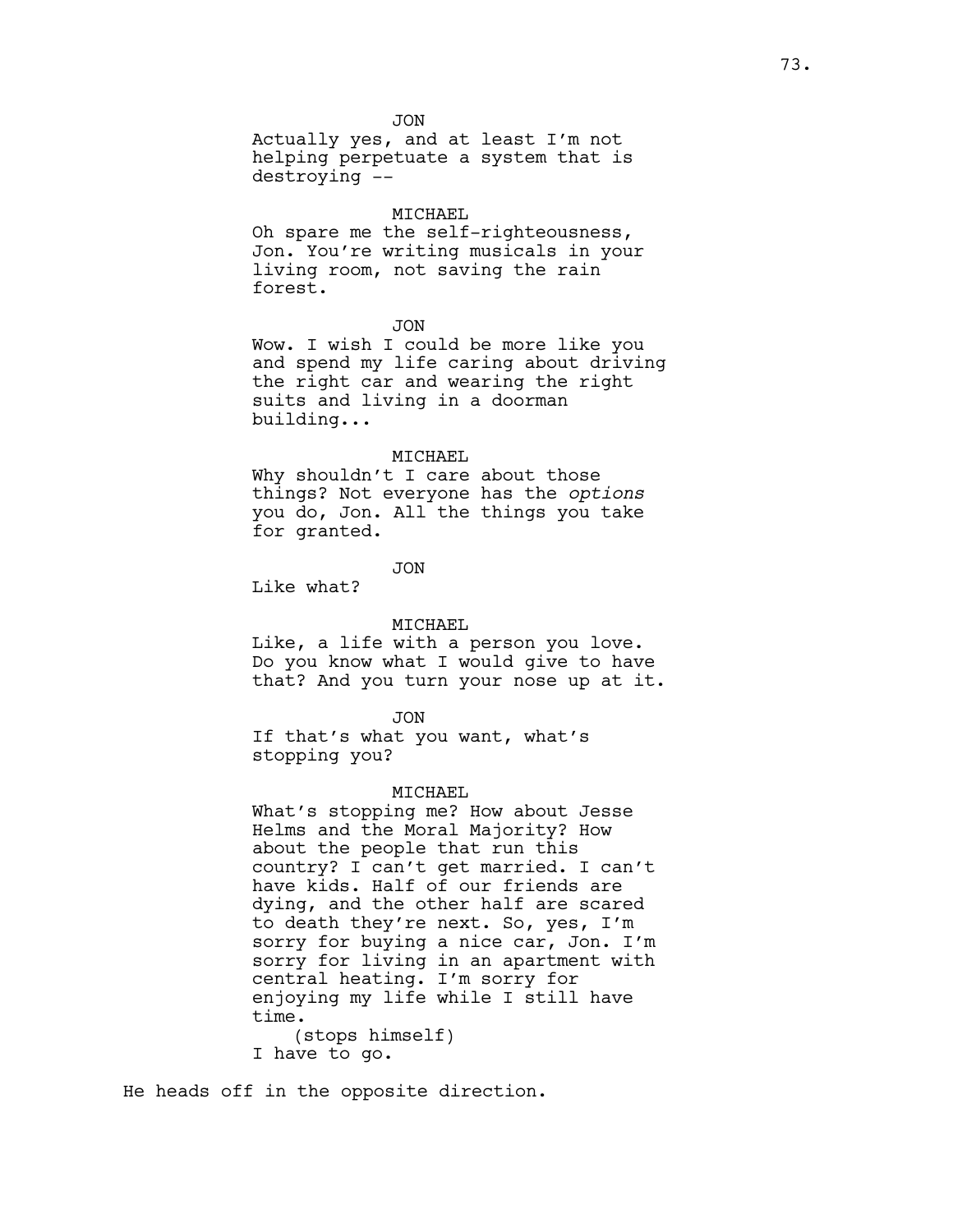JON You're not taking the subway?

MICHAEL

I'd rather walk.

JON Michael. Michael.

But Michael just keeps going. As Jon watches him disappear down the sidewalk, there it is again -- TICK, TICK, TICK.

INT. JON'S APARTMENT - NIGHT - 1990

Jon arrives home at the apartment to find the phone RINGING. He picks it up.

JON

Hello?

INT. ROSA STEVENS' OFFICE - NIGHT - 1990

ROSA STEVENS (50s, old school, salty) sits at her cluttered desk, smoking a cigarette, as she talks on the phone to him.

> ROSA (ON PHONE) Jonny, darling, it's Rosa.

INTERCUT throughout between Jon and Rosa.

JON (ON PHONE) (stunned) Rosa Stevens?

ROSA (ON PHONE) Are we excited for tomorrow?

JON (ON PHONE) Tomorrow? The presentation? You remembered the presentation?

ROSA (ON PHONE) Remembered it? I've got every producer in town coming. So it better be good.

Wonderful. More pressure.

JON (ON PHONE) Yes, it's... it's going to be great.

ROSA (ON PHONE) Let's see if we can't get a bidding war started on this musical of yours, what do you say?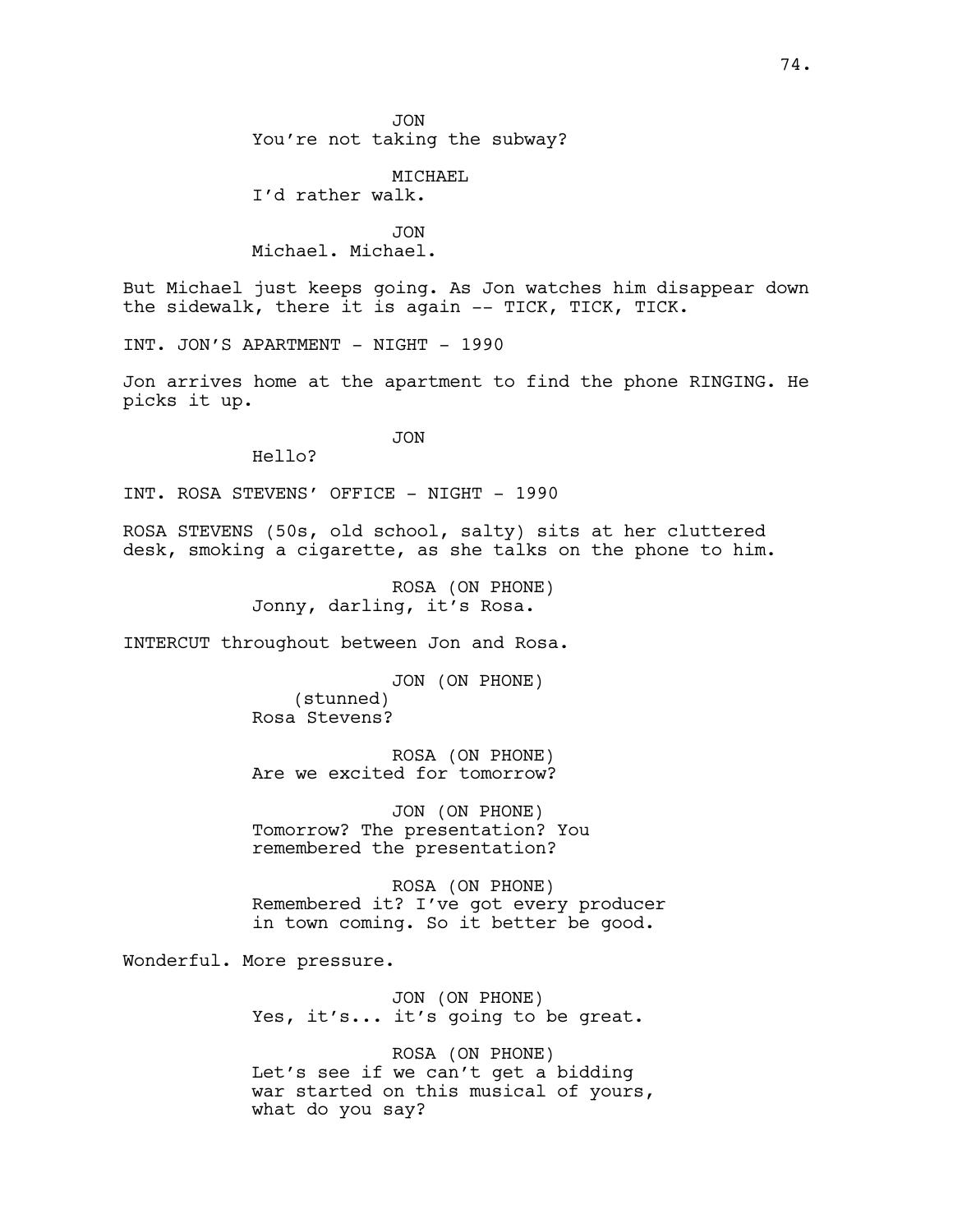JON (ON PHONE) That's... that would be... yes.

ROSA (ON PHONE) Okay, doll. (shouts, to Assistant) Let's get Hal Prince on the phone.

JON (ON PHONE)

Rosa?

She's gone. Jon hangs up the phone, takes a deep breath, feeling a new determination.

INT. JON'S APARTMENT - NIGHT - 1990

A SERIES OF SHOTS as Jon prepares to get to work.

- Jon takes a garbage bag, goes through the apartment, picking up the debris.

- Jon empties Finster's litter box, shirt pulled over his nose to block the smell.

> JON (to Finster) I'm so sorry.

- Jon vacuums.

- Jon pours fresh grounds into the coffee machine.

- Jon stands in the bathroom, considering the Victoria's Secret catalogue, when Finster pokes his head in the door. Jon guiltily sets down the catalogue, begins to exit.

> JON (CONT'D) Okay, I'm going, I'm going...

- Jon presses the switch and his Macintosh computer HUMS to life.

- Jon flicks on his keyboard.

- Jon pours himself a cup of steaming hot coffee.

INT. JON'S APARTMENT - LATER - 1990

In the freshly cleaned living room, Jon sits at the keyboard. He takes a breath, focusing. His hands hover over the keys, ready to get to work, when all at once the LIGHTS cut out.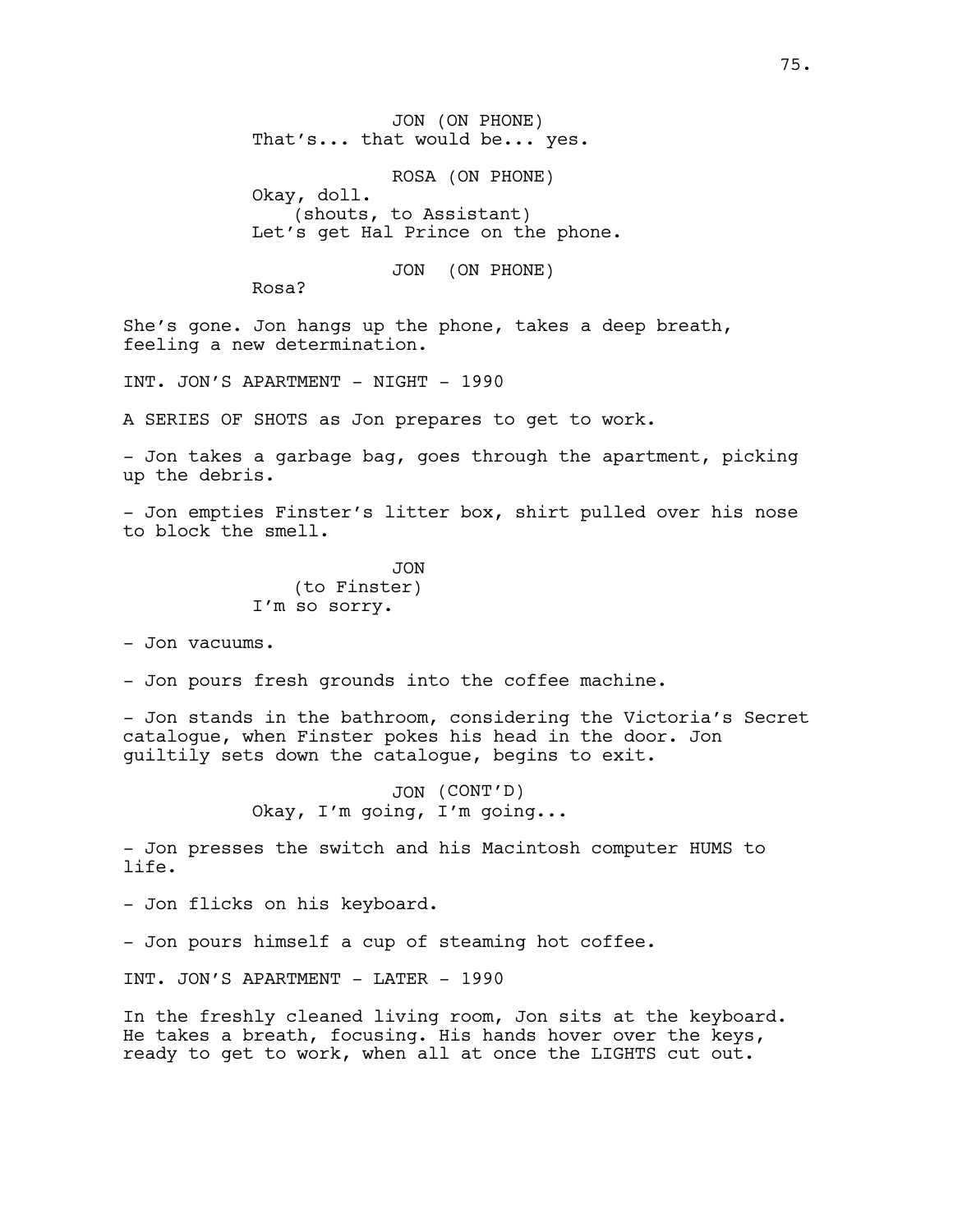Standing in the dark, on the phone, Jon -- in a state - pleads. A MAN'S VOICE comes through the receiver.

> JON (ON PHONE) Why wouldn't you have called to tell me that my payment was late *before* you cut off my power? How does that make sense?

MAN'S VOICE Sir, as I explained before, you received a notice in the mail --

JON (ON PHONE) You don't understand. I have a workshop -- a public presentation of my musical in twelve hours.

MAN'S VOICE

Sir --

JON (ON PHONE) I can pay you over the phone right now. I have my credit card right here.

MAN'S VOICE The billing office is closed for the night.

JON (ON PHONE) (loses it) *What am I supposed to do?* 

MAN'S VOICE (a beat) Sir, like I said, call --

He hangs up. A beat. He dials another number. The phone RINGS twice, before Susan's roommate BETH answers. We hear her VOICE through the receiver.

# BETH'S VOICE

Hello?

JON (ON PHONE) (turning on the charm) Hey, Beth. How are you? It's Jon.

BETH'S VOICE

(cold) Hi, Jon.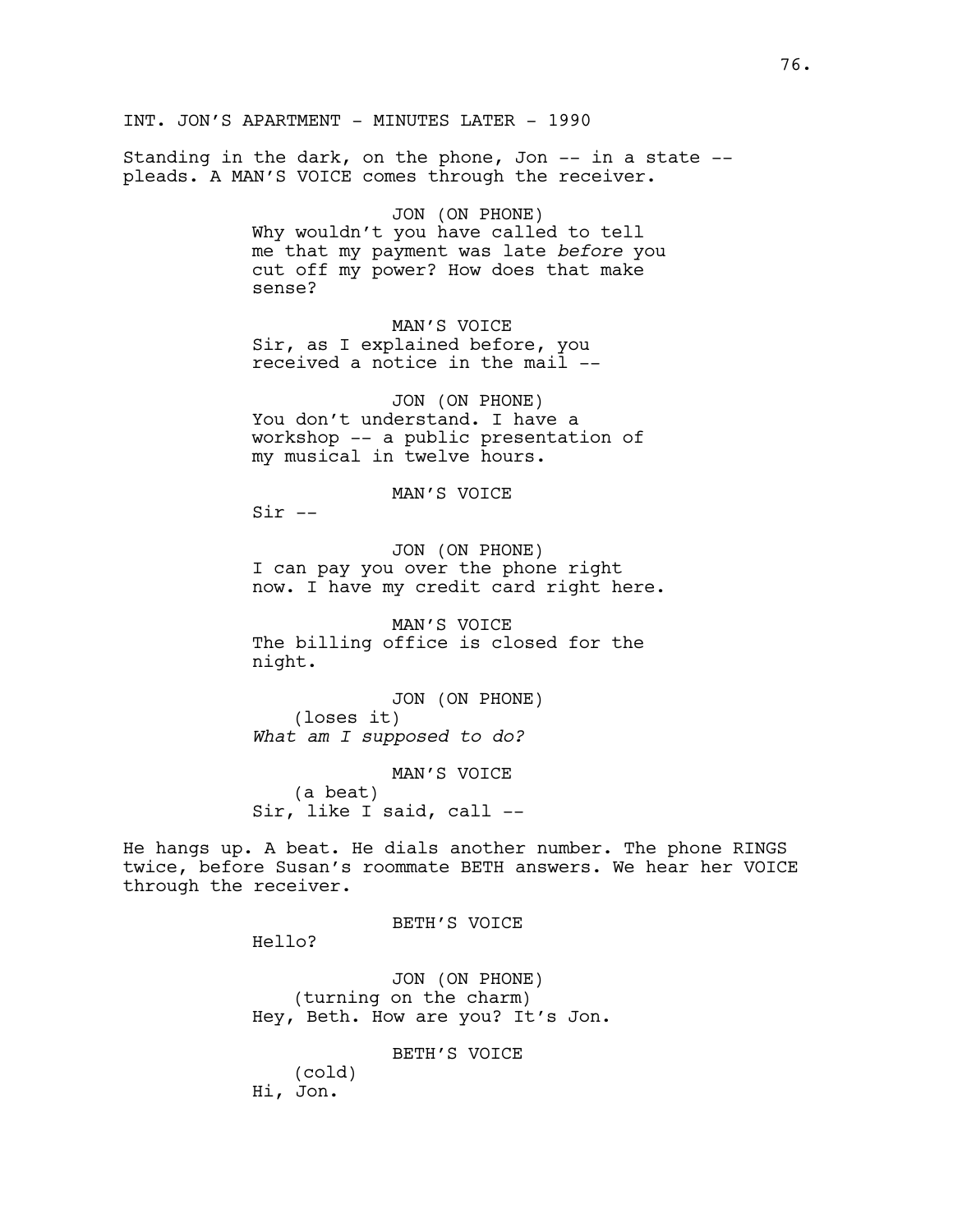BETH'S VOICE She doesn't want to talk to you, Jon.

He can't exactly blame her.

JON (ON PHONE) Can you give her a message for me?

BETH'S VOICE

What is it?

JON (ON PHONE) I wanted to remind her that tomorrow's my workshop and I know I don't have any right to ask this, but I just... I would really love her to be there.

> BETH'S VOICE (a beat)

I'll tell her you called.

INT. THEATER - NIGHT - 1992

As the driving DRUM and jittery BASS intro of **SWIMMING** begins, Jon sits at the piano, on the microphone.

JON

Here I am. The musical to which I have given my youth is about to be put on public display for every producer in New York. I haven't written a single note or a single lyric of the most important song in the show. I have no electricity. My best friend is furious with me. My girlfriend isn't speaking to me. And there's only one thing I can think of to do: swim.

INT. YMCA LOCKER ROOM - NIGHT - 1990

Jon listens to a Walkman, as he changes in the dank, filthy locker room, surrounded by a half dozen other MEN in various states of undress, lost entirely in his own thoughts.

> JON (V.O.) I HATE THIS LOCKER ROOM WHY WON'T SUSAN ANSWER MY CALLS? SWEAT WET ECHOES SMELL HELL RAP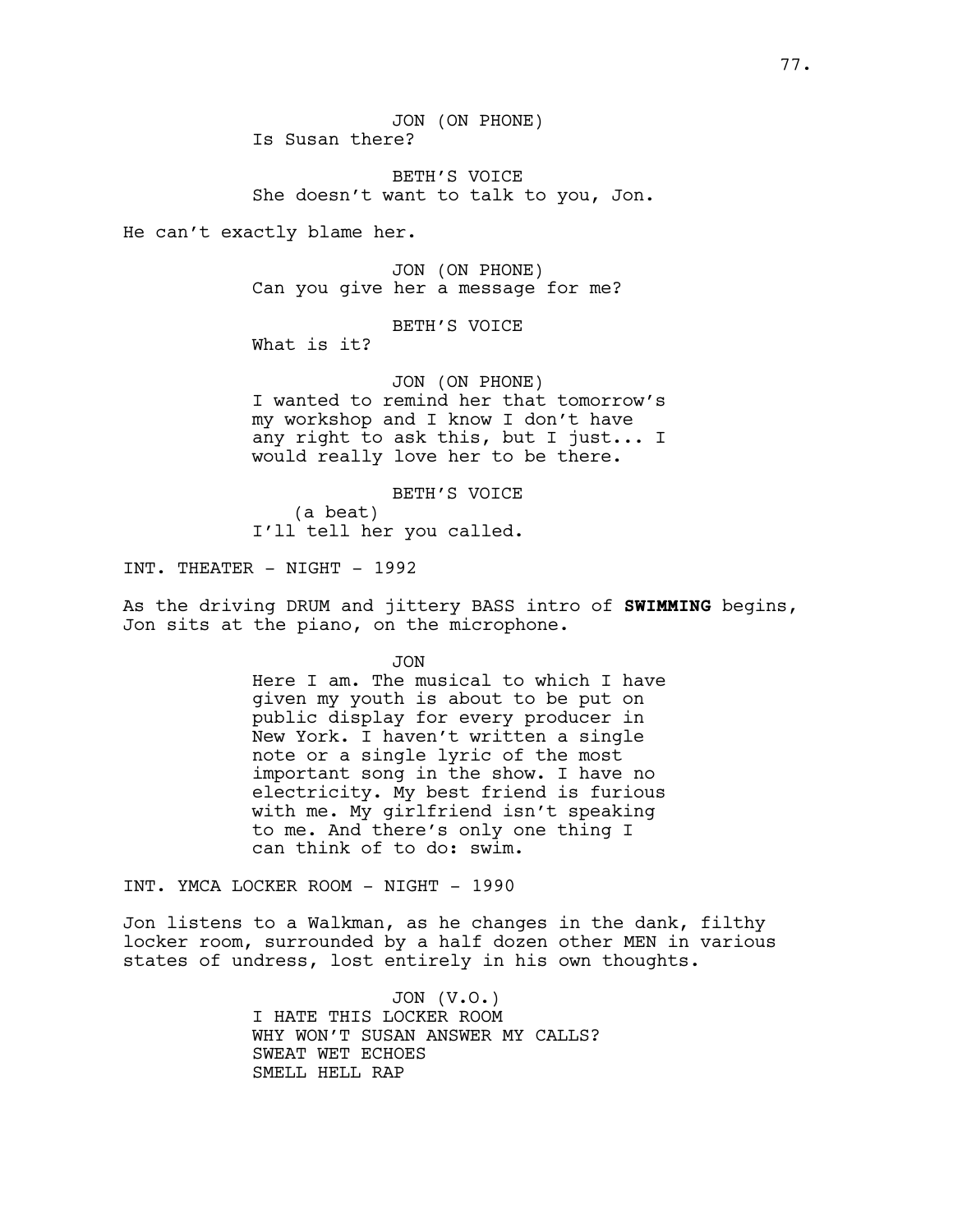He pulls off his shirt. A locker slams shut. He turns up the volume on the Walkman.

> JON (V.O.) PUMP UP THE VOLUME HOT, WET, HOT, SWEAT

INT. YMCA POOL - MINUTES LATER - 1990

Jon stands by the edge of the pool, putting on his swim cap - a few SWIMMERS doing laps.

> JON (V.O.) HOW'S THE WATER? STRETCH STRETCH SPIT IN THE MASK

He spits in his goggles.

JON (V.O.)

CLOUDY VISION

He puts them on, dips his foot in the water.

JON (V.O.) TEST THE WATER CONTEMPLATE THE DIVE THE SHOCK TO THE SKIN ANTICIPATE THE PAIN THE PAIN THE PAIN THE PAIN THE PAIN NOW

He DIVES in...

INT. YMCA POOL - MINUTES LATER - 1990

He swims laps at an aggressively fast pace.

JON (V.O.) 1, 2, 3 OH BITE THE AIR –- SEVEN

As he comes in and out of the water, vision blurry, he sees a WOMAN (30s) standing by the side of the pool.

> (MORE) JON (V.O.) THERE'S THAT GIRL –- 1, 2, 3, OH BITE THE AIR SMOOTH SOFT SKIN –- 2, 3, OH BITE THE - - 13 LONG LEGS, BROWN SKIN, AND WET HAIR WHOA OH AND WET HAIR HAS ROSA EVEN LISTENED TO MY TAPE? KICK, STRETCH, WINDMILL ARMS SEE THE HAND, POINT THE FEET PULL –- WET HAIR -– RELAX, THIS GUY'S TOO SLOW –- FIFTEEN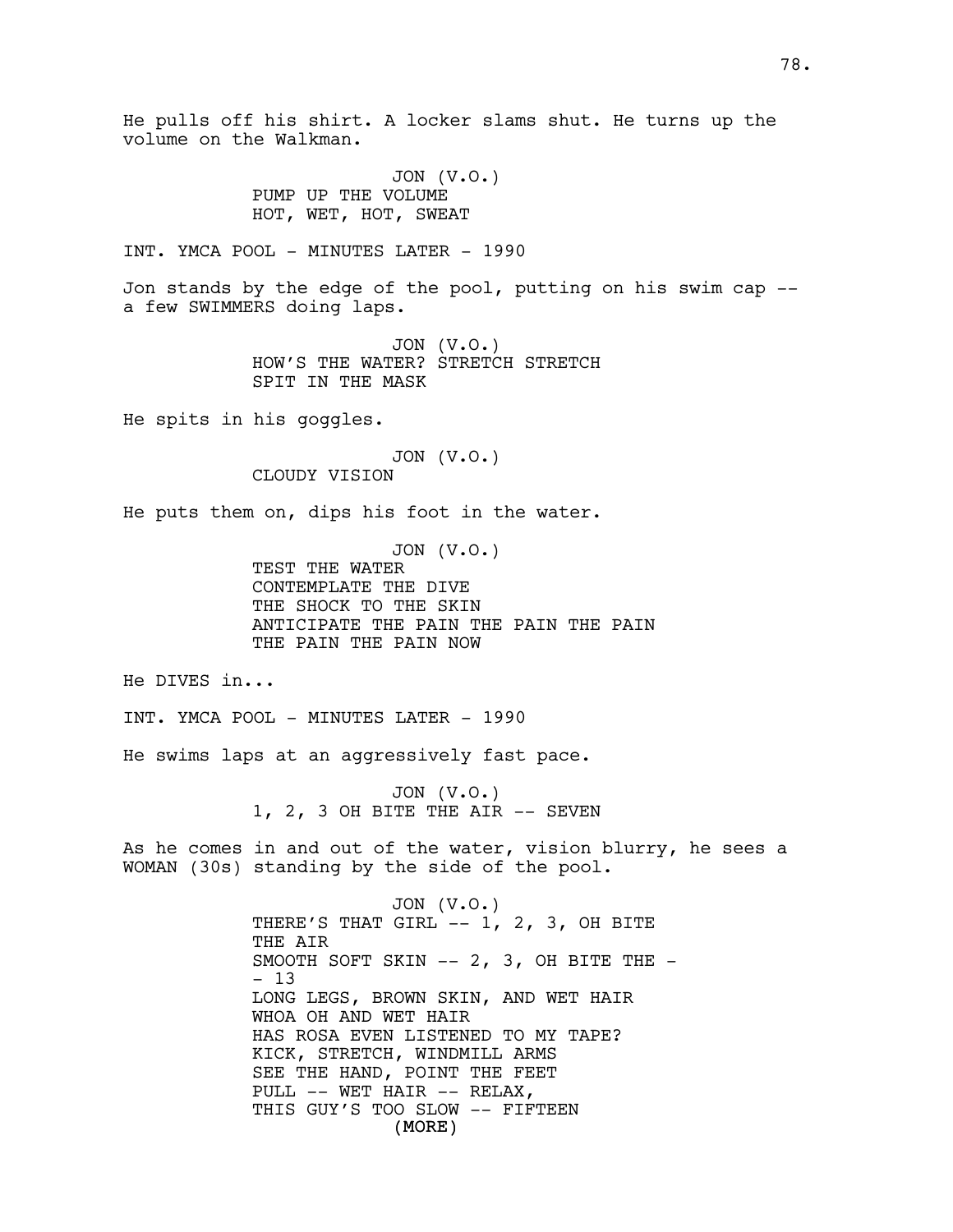JON (V.O.) (CONT'D) CAN I MAKE IT TO FORTY TOO SLOW

He's swimming as fast as he can now, driving his body to the brink of exhaustion. His vision becomes blurrier, and as he emerges from the water every few seconds to breathe, the Woman beside the pool seems to transform into Susan, then back to the Woman, then back to Susan, and so on, a trick of the light.

> JON (V.O.) TOUCH HIS HEEL –- MOVE ANSWER MY CALLS! RED GREEN STRIPES –- 50 FEET –- 60 FEET SHE LOOKS LIKE SUSAN DOES SHE KNOW I'M –- LOOK AT THE CURVE OF -– SUSAN'S BEAUTIFUL

Jon's pace becomes punishing.

JON (V.O.) 1, 2, 3, OH BITE THE AIR – SEVENTEEN THERE SHE IS – 1, 2, 3, OH BITE THE AIR SMOOTH SOFT SKIN – 2, 3, OH BITE THE -- TWENTY NINE LONG LEGS, BROWN SKIN AND WET HAIR WHOA OH AND WET HAIR OUT, DON'T THINK – OUT, OUT, LET IT OUT KEEP THE SHOULDER DOWN, DOWN EASY – NOT TOO HARD FIND THE MOVEMENT'S ORIGIN FINGERS – NO, HANDS – NO SHOULDER – NO, ELBOW – NO, NO THIRTY-SIX – FROM THE BACK, YES LOWER – THIRTY-NINE – FORTY CENTER, CENTER

As he hits forty laps, he stops, drained, empty. He lets go, allowing his body to sink. As he reaches the bottom, he begins to notice the lines on the tiles start to shift, blurring, unraveling, slowly rearranging themselves into a musical staff. Notes begin to spill across the staff. His song.

JON (V.O.)

AHHHHHH

JON (V.O.) FORWARD MOTION THROUGH THE WATER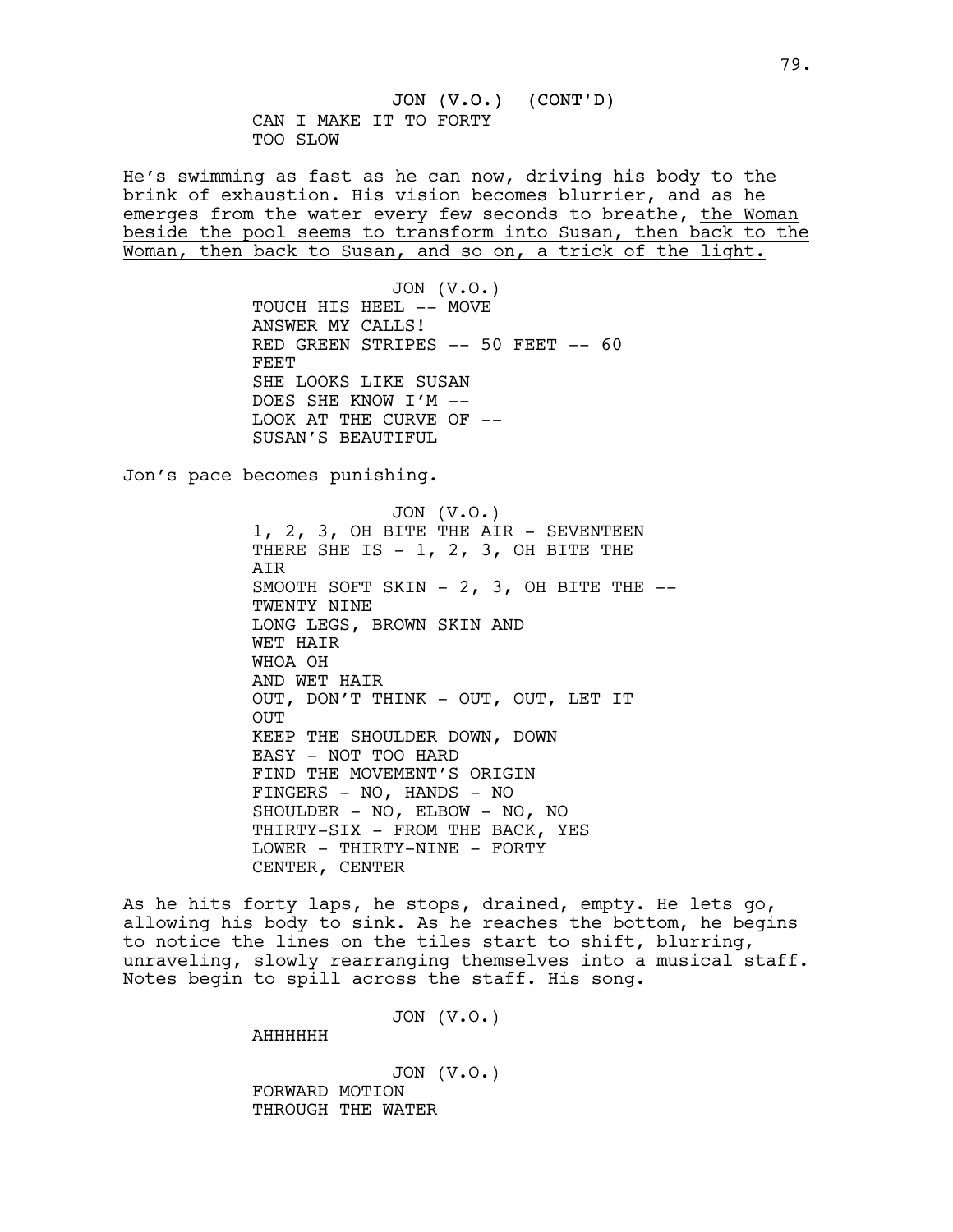KARESSA (V.O.) COME TO YOUR SENSES JON (V.O.) ESCAPE ROGER (V.O.) COME TO YOUR SENSES KARESSA (V.O.) COME TO YOUR SENSES JON (V.O.) I AM SOARING I'M THE WATER KARESSA (V.O.) YOU AS THE KNIGHT ROGER (V.O.) YOU'RE ON THE AIR JON (V.O.) ESCAPE ROGER (V.O.) I'M UNDERGROUND KARESSA (V.O.)

ME AS THE QUEEN

Jon comes to the surface, pulls himself out of the water, and walks quickly to the locker room. As the MUSIC continues --

INT. JON'S APARTMENT - NIGHT - 1990

Jon sits in the dark, a flashlight on his desk the only illumination, scribbling on music manuscript paper.

INT. REHEARSAL STUDIO - DAY - 1990

The rehearsal room has been set up for a reading -- folding chairs and music stands. Jon stands in the empty room, anxiously waiting, sheet music for his brand new song in hand.

> JON (V.O.) The show is about to begin. The room is completely empty. The show is about to begin and I am looking at sixty empty folding chairs.

Karessa walks in.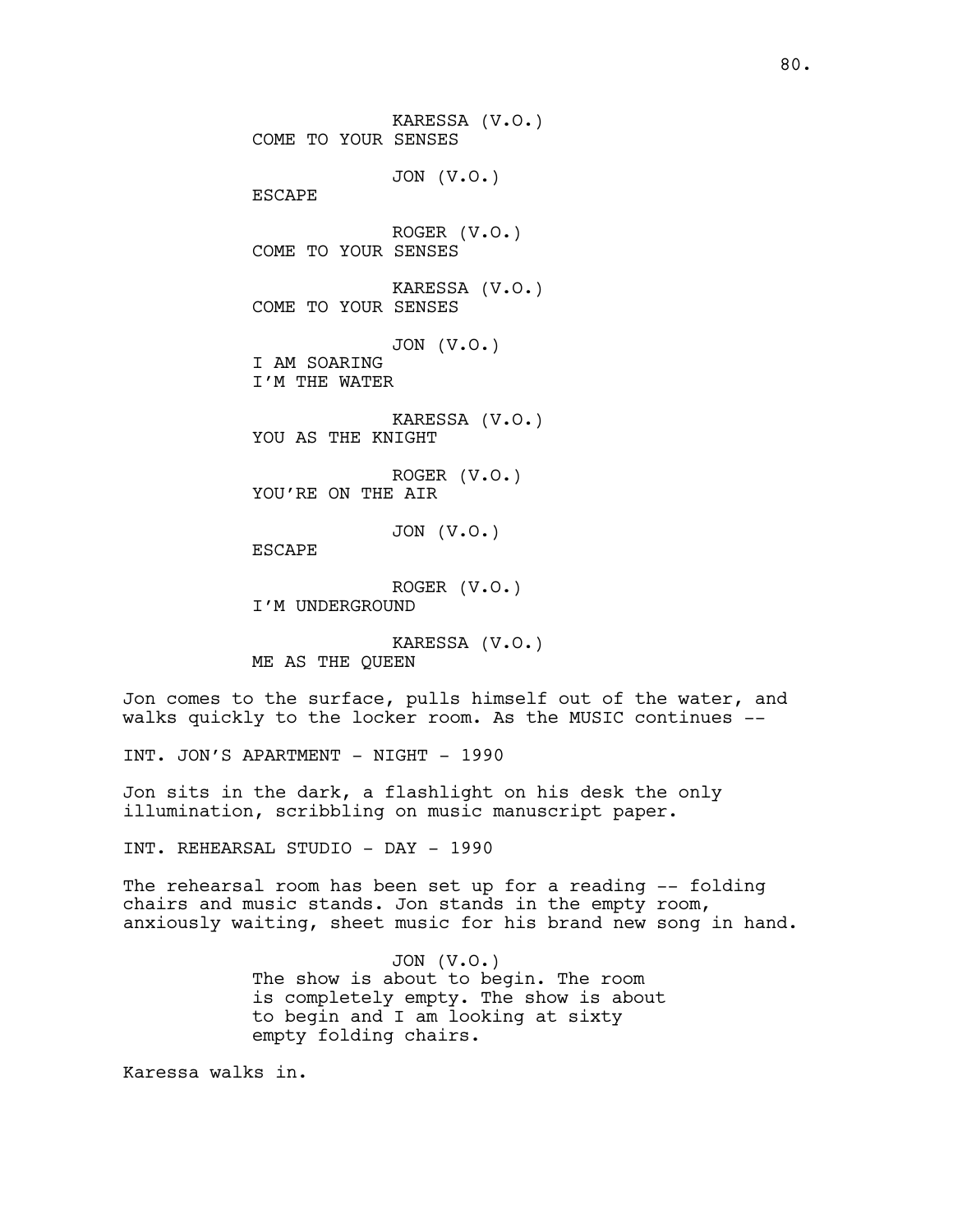KARESSA Hey, boy genius. JON I'm turning thirty on Sunday, you know? KARESSA Oh. Well, Happy Birthday. JON (unenthused) Thank you. KARESSA Thirty is still young. JON No one's here. KARESSA It's not even nine. The presentation doesn't start until ten. Jon laughs, realizing, relieved. JON Can you sight-read? He hands her the sheet music. JON (V.O.) Slowly, miraculously, people start to show up. INT. REHEARSAL STUDIO - LATER - 1990 Jon hugs his mother, NAN, as his father, AL, holds her coat. A dozen or so Audience Members have already taken seats. AL This is just phenomenal. Look at this space. It's phenomenal. JON It's a rehearsal studio, Dad. AL It's a *Broadway* rehearsal studio. This is the real thing. NAN We're very excited for you, dear.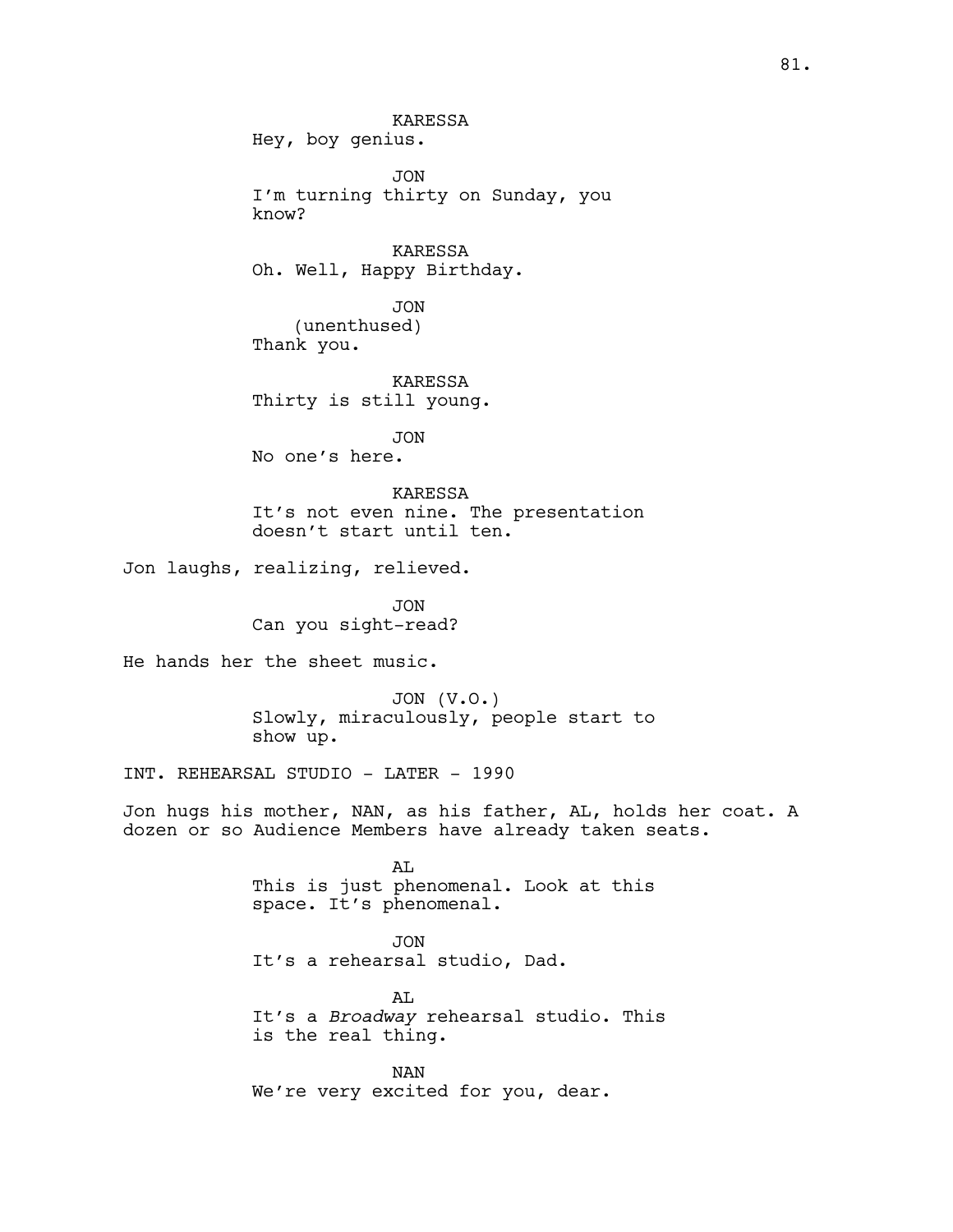AL (lowers his voice) Are they paying you?

JON

No.

NAN

Next time.

Al spots a seat in the second row, a hand-made RESERVED sign on it. He goes to sit in it.

> JON That's for someone else actually.

NAN (a look to Al) Do you like that?

Jon gestures to the empty room.

JON You can literally sit in *any other seat.* 

INT. REHEARSAL STUDIO - LATER - 1990

Half the seats are now taken, and the room is alive with CHATTER and anticipation, as Michael approaches Jon, some trepidation between them after the way they last left things.

MICHAEL

Good turnout.

JON Yeah. It's mostly friends.

MICHAEL

(sarcastic) What a nightmare.

JON (smiles, a beat) Thank you. For coming.

MICHAEL Wild horses, Jon. You know that...

As Michael takes a seat, Jon glances at the Reserved seat, still empty. He checks his watch.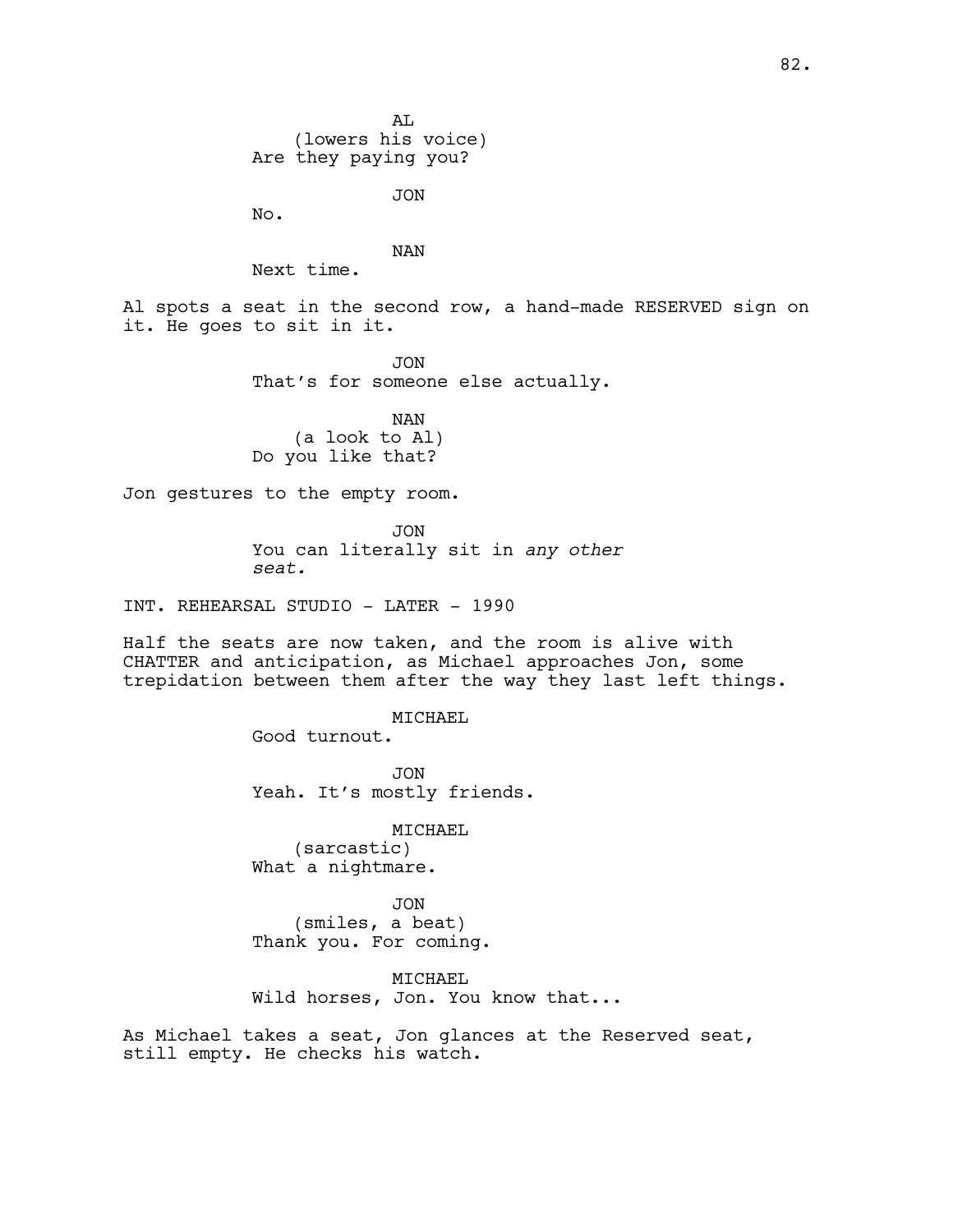INT. REHEARSAL STUDIO - LATER - 1990

The room is now nearly full. Rosa Stevens enters. She looks around. Jon watches her approach a random man.

ROSA

# Jonathan. How are you?

As the man turns around, confused, Jon races to save him.

JON Rosa. Jon Larson...

ROSA

(plays it off) There he is. Just the man I'm looking for. Are you nervous? Don't be nervous.

JON I'm a little nervous.

ROSA

Of course you're nervous. The first presentation of your musical is like having a colonoscopy in the middle of Times Square. Only, with a colonoscopy, the worst thing that could happen is, you find out you have cancer. With a musical, you find out you're already dead.

INT. REHEARSAL STUDIO - LATER - 1990

The room is now packed. Jon stands on the side of the room, glancing anxiously from the door to the still-empty seat with the Reserved sign. Ira approaches him.

> IRA We can't keep waiting. It's quarter past.

Jon finally nods. Ira puts a hand on his shoulder.

IRA (CONT'D)

Break a leg.

Ira takes the Reserved sign off the seat and sits. Jon finally accepts that Susan isn't coming. He looks around the packed room, steeling himself to say something.

> JON Hi. Good morning. Thank you. Welcome. I'm Jonathan Larson.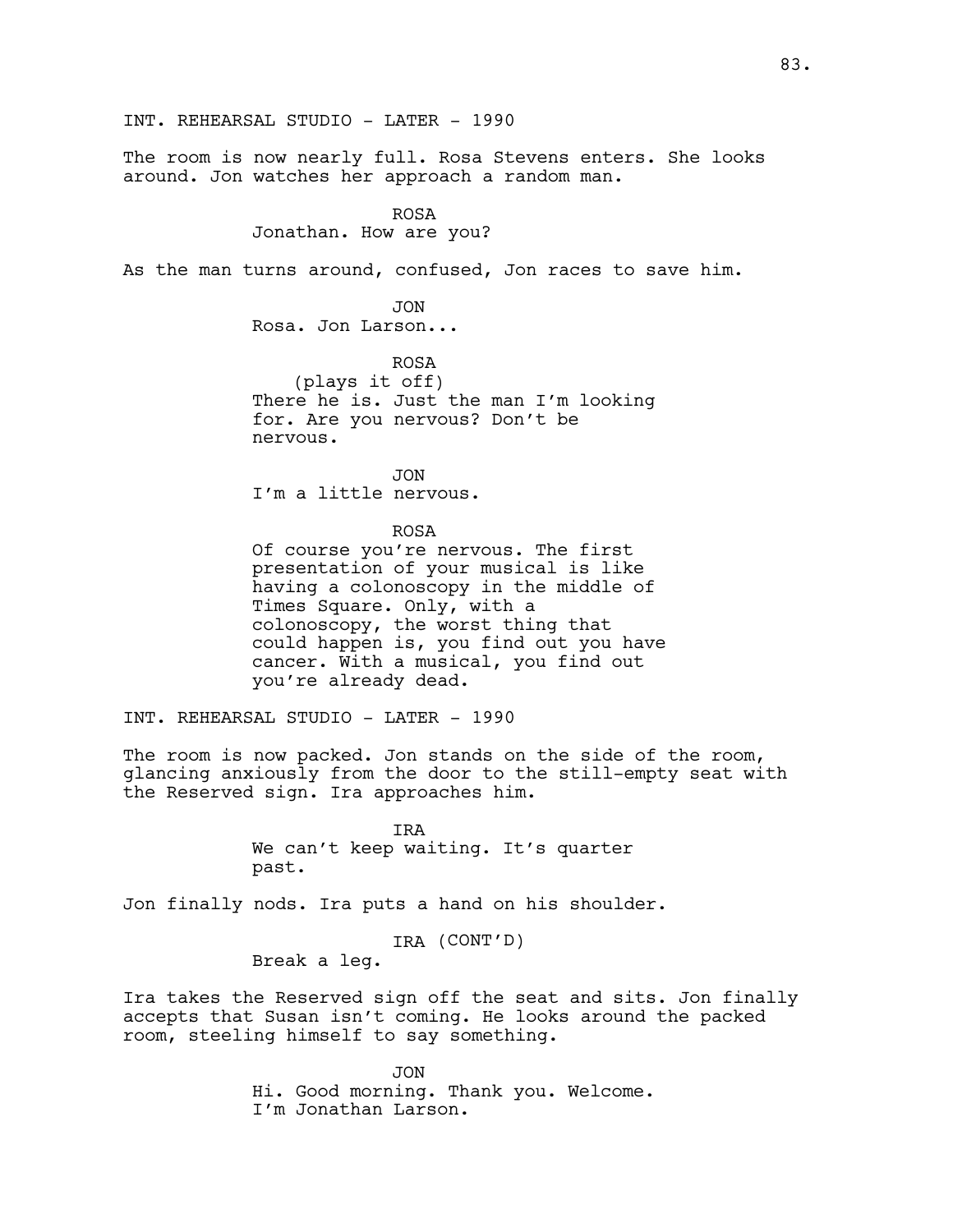Michael leads the applause. The rest of the room slowly joins.

JON (CONT'D) That's, you really don't have to do that... That's very kind. Thank you. Okay. Thank you all so much for being here this morning --

The door OPENS and Jon turns, expecting to see Susan there. Instead, in walks Stephen Sondheim. He ducks into a seat in the back row. Jon takes a moment to recover from his shock.

> JON (CONT'D) Right. Like I was saying, thank you. This is my musical, *Superbia*. I've been working on it for... a little while now. I really hope you like it.

APPLAUSE as Jon finds a seat in the front row.

INT. THEATER - NIGHT - 1992

Jon sits at the piano.

JON And the next hour and a half are a blur.

INT. REHEARSAL STUDIO - DAY - 1990

CLOSE ON Jon, watching the show. All we see is his face, stoic, unreadable.

> JON (V.O.) Then Karessa steps forward to sing the new song, not even twelve hours old.

INT. THEATER - NIGHT - 1992

Jon sits at the piano, as Karessa approaches the microphone at the lip of the stage.

> JON I close my eyes. I brace myself. I don't dare take a breath.

INT. REHEARSAL STUDIO - DAY - 1990

From behind, we see the figure of Karessa set her music stand at a microphone downstage, mirroring her movements from the concert in 1992.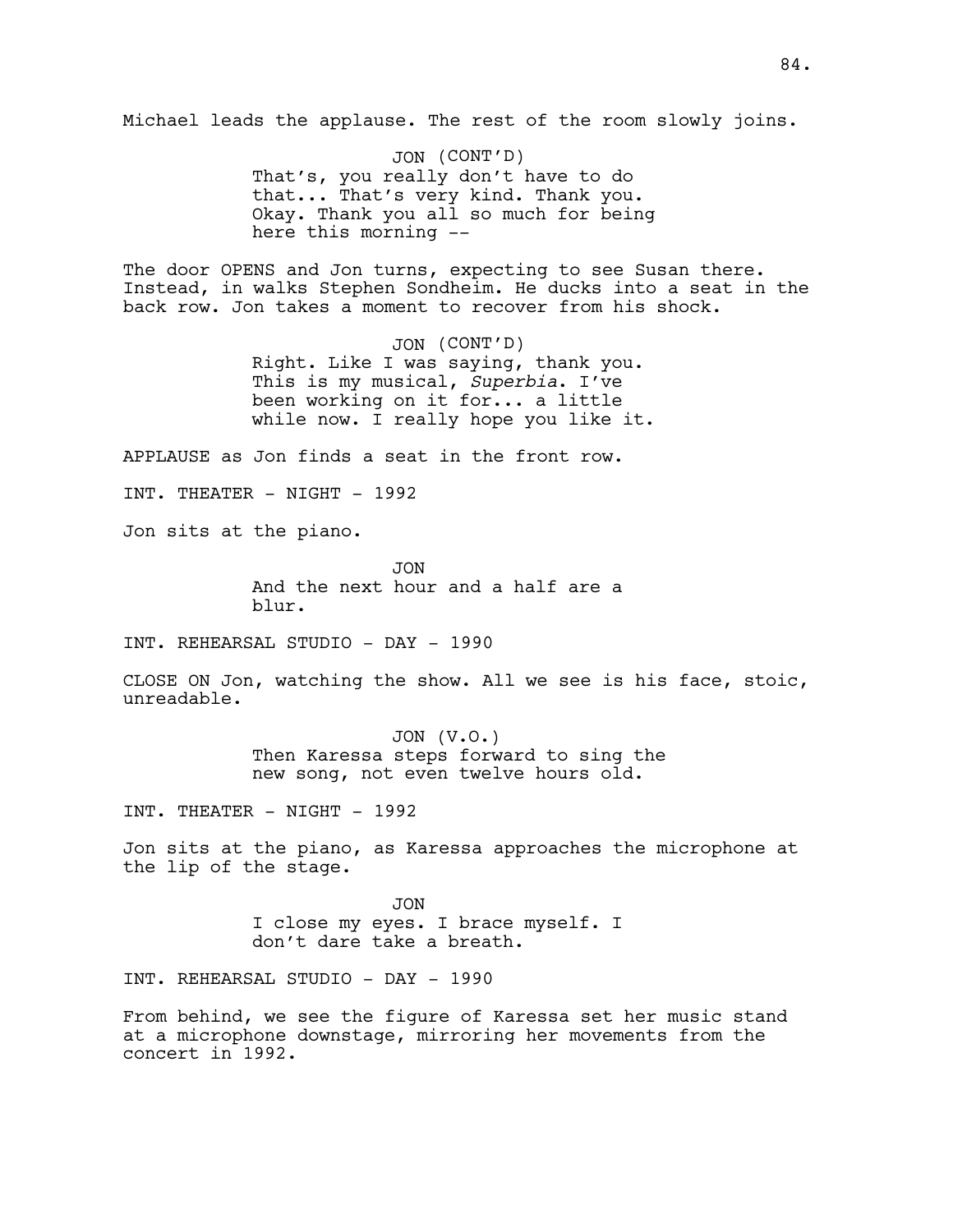JON (V.O.) But when I open my eyes, I don't see Karessa there.

Jon opens his eyes. REVERSE to find --

EXT. ROOF - NIGHT - 1990

Susan stands on the roof. Jon sits in a folding chair, watching as she sings **COME TO YOUR SENSES.** 

> SUSAN YOU'RE ON THE AIR, I'M UNDERGROUND SIGNAL'S FADING, CAN'T BE FOUND I FINALLY OPEN UP FOR YOU I WOULD DO ANYTHING BUT YOU'VE TURNED OFF THE VOLUME JUST WHEN I'VE BEGUN TO SING COME TO YOUR SENSES DEFENSES ARE NOT THE WAY TO GO AND YOU KNOW, OR AT LEAST YOU KNEW CAN'T YOU RECALL WHEN THIS ALL BEGAN IT WAS ONLY YOU AND ME IT WAS ONLY ME AND YOU

INT. REHEARSAL STUDIO - DAY - 1990

Karessa sings in the reading.

KARESSA I HAVE TO LAUGH WE SURE PUT ON A SHOW LOVE IS PASSÉ IN THIS DAY AND AGE HOW CAN WE EXPECT IT TO GROW? YOU AS THE KNIGHT ME AS THE QUEEN ALL I'VE GOT TONIGHT IS STATIC ON A SCREEN

EXT. ROOF - NIGHT - 1990

Susan sings.

(MORE) SUSAN COME TO YOUR SENSES SUSPENSE IS FINE IF YOU'RE JUST AN EMPTY IMAGE EMANATING OUT OF A SCREEN BABY BE REAL, YOU CAN FEEL AGAIN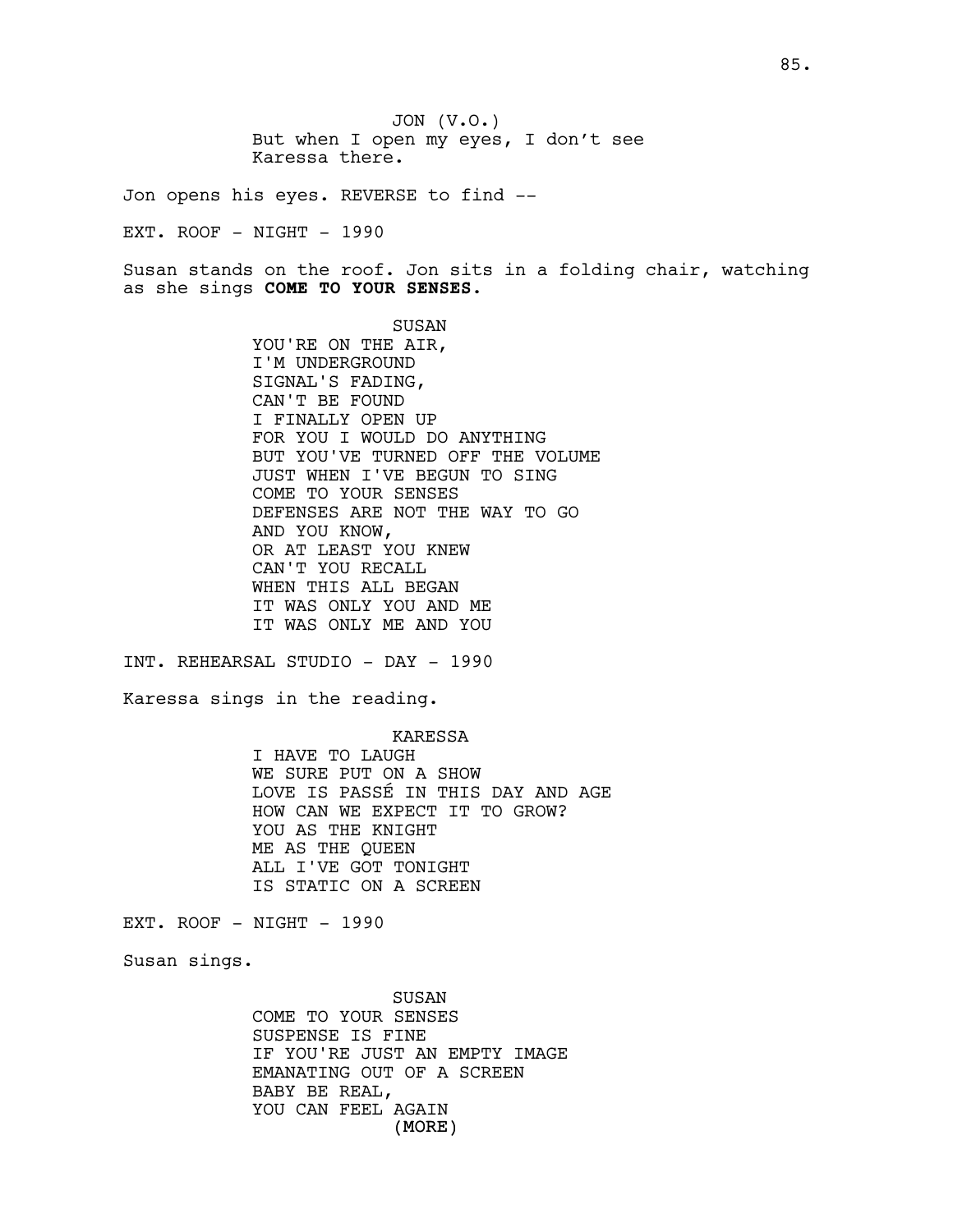SUSAN (CONT'D) YOU DON'T NEED A MUSIC BOX MELODY TO KNOW WHAT I MEAN

INT. REHEARSAL STUDIO - DAY - 1990

Karessa sings.

KARESSA

DEEP IN MY EYES, WHAT DO YOU SEE DEEP IN MY SIGHS, LISTEN TO ME

Susan and Karessa sing in harmony, as we begin to INTERCUT between the Studio and the Roof.

> KARESSA AND SUSAN LET THE MUSIC COMMENCE FROM INSIDE NOT ONLY ONE SENSE, BUT USE ALL FIVE COME TO YOUR SENSES COME TO YOUR SENSES COME TO YOUR SENSES BABY COME BACK ALIVE

INT. REHEARSAL STUDIO - DAY - 1990

An explosion of APPLAUSE rings out and Jon looks to the front of the room, where Karessa now bows. Jon smiles at the raucous response to the song, but he cannot help but feel a pang of something else -- something like regret.

INT. JON'S APARTMENT - LATER - 1990

Jon paces, staring at the phone, waiting for it to RING. Finally, it does. He answers immediately.

JON (ON PHONE)

Hello?

INT. ROSA STEVENS' OFFICE - CONTINUOUS - 1990

Rosa sits at her desk, on the call.

ROSA (ON PHONE) Hi, honey, it's Rosa.

INTERCUT throughout between them. Jon sighs in relief.

JON (ON PHONE) Thank you so much for calling.

ROSA (ON PHONE) Well, you've already left six messages.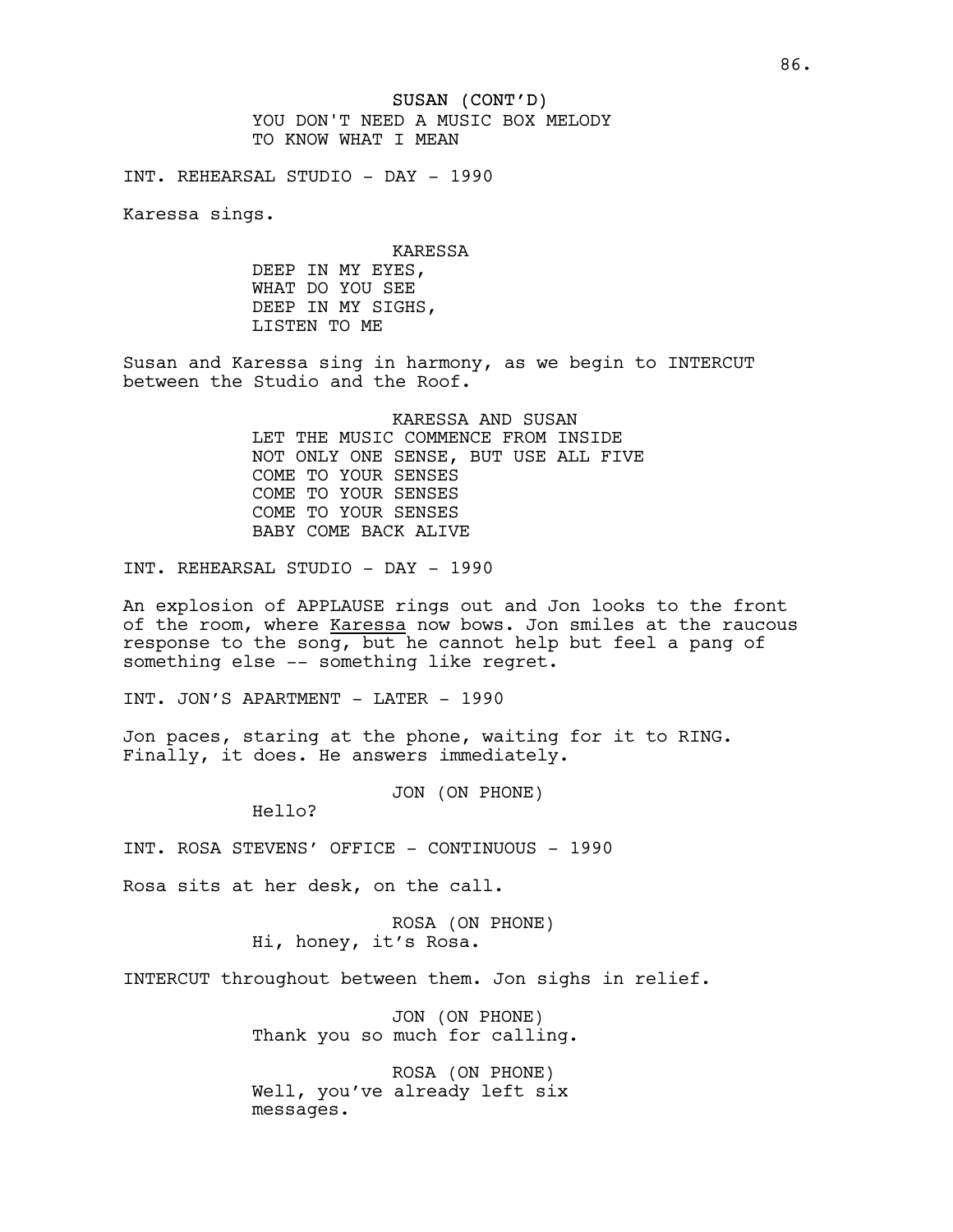JON (ON PHONE) Have you heard anything yet?

ROSA (ON PHONE) Honey, I have heard *nothing but raves*. I'm getting call after call after call.

JON (ON PHONE) Wow. Okay. That's great news.

ROSA (ON PHONE) Everybody is telling me the same thing: "That Jonathan Larson -- I can't wait to see what he does next."

JON (ON PHONE) What do you mean what I do next? What about *Superbia*?

Rosa acts like they have discussed this already, like she didn't predict a bidding war fifteen hours ago.

> ROSA (ON PHONE) I always told you this was a tough sell. It's too arty for Broadway - tourists aren't going to shell out fifty dollars to see a show about spaceships and robots...

JON (ON PHONE) Well, that's not what it's about.

ROSA (ON PHONE) Well, of course *I* know that, Jonathan. But these producers, they care about one thing and one thing only...

JON (ON PHONE) What about Off-Broadway?

ROSA (ON PHONE) It's too expensive for Off. You've got a cast of thousands, special effects...

She puts her hand over the phone, calls to her Assistant.

ROSA (ON PHONE) (CONT'D) Tell him I'll be on in a second. (to Jon) Listen, sweetie, I've got to run. Congratulations on a terrific presentation.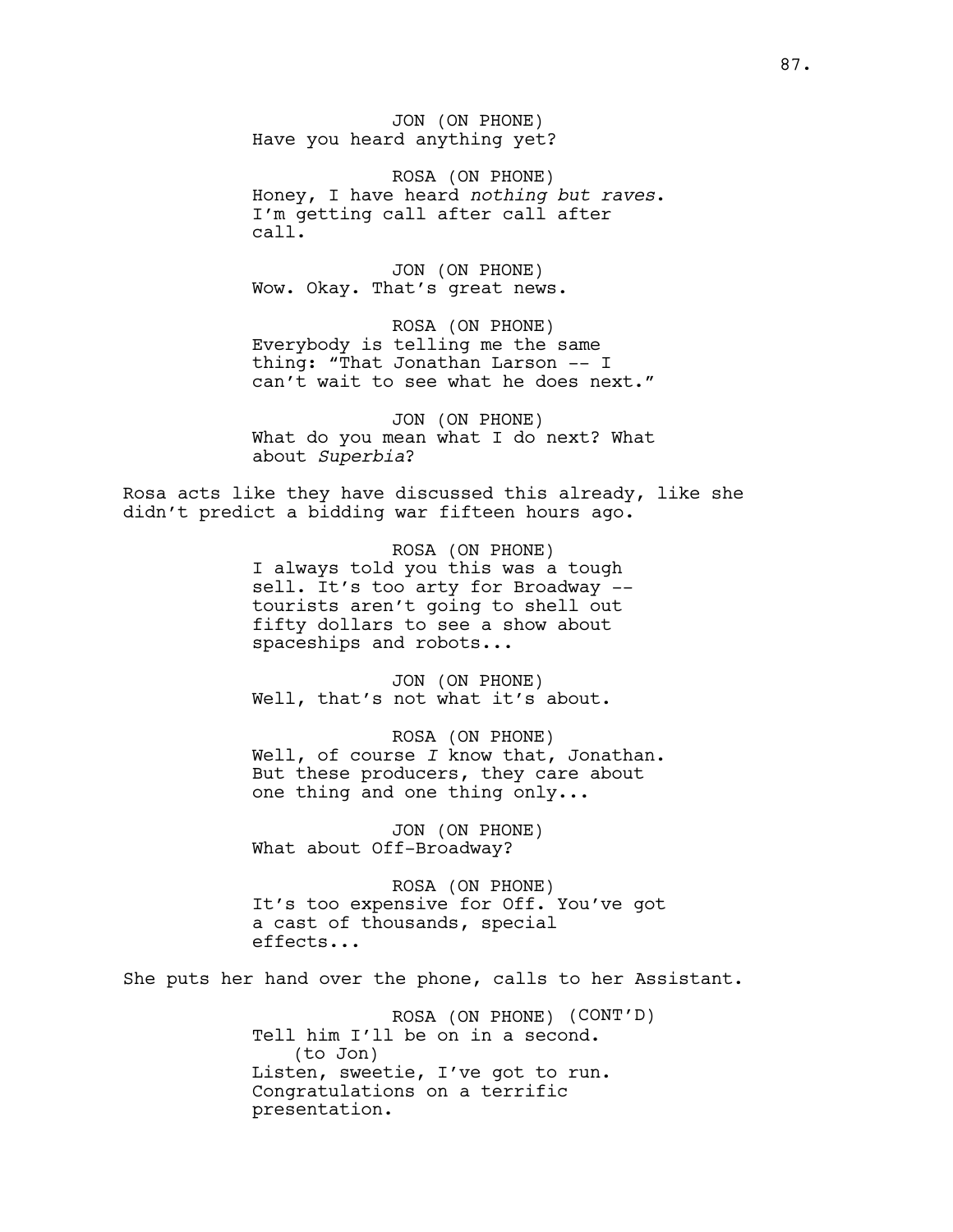JON (ON PHONE) But what am I supposed to do now?

Rosa frowns, confused by the question -- isn't it obvious?

ROSA (ON PHONE) You start writing the next one. And after you finish that one, you start the next. And on and on. That's what it is to be a writer, honey. You just keep throwing them against the wall and hoping against hope that eventually something sticks. (then) Listen. A little advice from someone that's been in this business a long, long time? On the next one... maybe try writing about what you know.

Jon looks around at his tiny, dingy apartment, the world he knows.

INT. MICHAEL'S OFFICE - DAY - 1990

Michael stands by his desk in a small-ish office, on the phone.

MICHAEL (ON PHONE) I think let's give it a minute and see what happens next week...

Jon enters.

JON I need a job. I'll apologize to the focus group lady. I'll never say anything bad about marketing research ever again, I swear to God.

MICHAEL (ON PHONE) I'm going to call you right back.

He hangs up the phone.

JON I want to do what you do. I want to have what you have. I want the BMW, I want the doorman, I want all of it.

MICHAEL What is going on?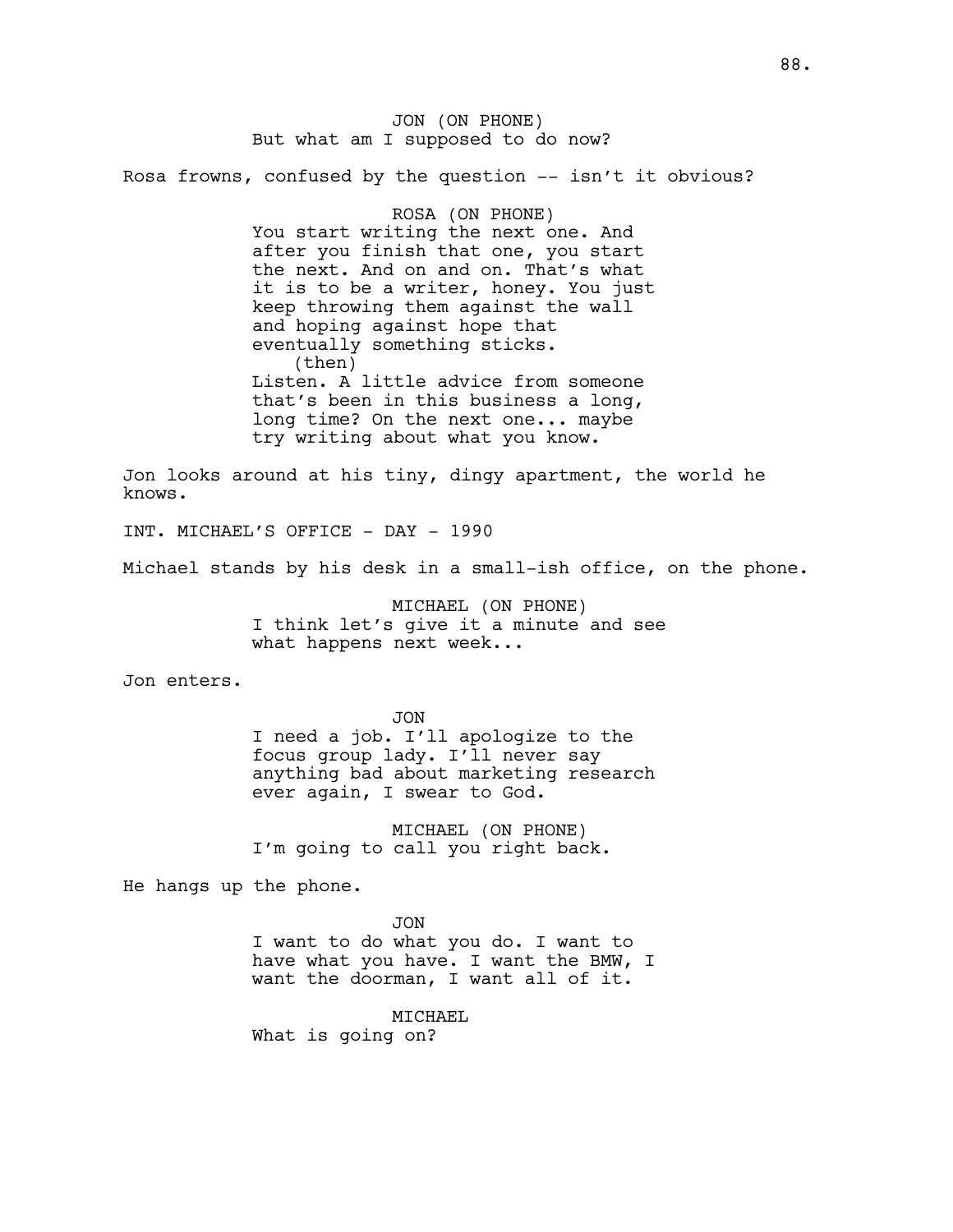MICHAEL I find that very hard to believe. It was incredible this morning...

JON Well, not incredible enough. (then) I can't do it again, Mike. I can't stomach five more years of waiting tables, five more years of writing things that no one will ever see while Broadway just churns out mega-musicals without a hint of anything original or interesting or, God forbid, something to actually *say* about the *world*.

Michael allows him to go on, patiently. When he's finished, he calmly responds.

> MICHAEL Are you done?

JON

No, actually --

MICHAEL

(cutting him off) The presentation was... Jon, it was amazing. It would be a tragedy to give up what you have.

JON

You did it.

MICHAEL

Please. I was a mediocre actor -- do you know how many mediocre actors there are in New York City? Do you know how many Jonathan Larsons there are? One.

JON I can't keep wasting my time, Mike. I turn thirty in two days.

MICHAEL

And?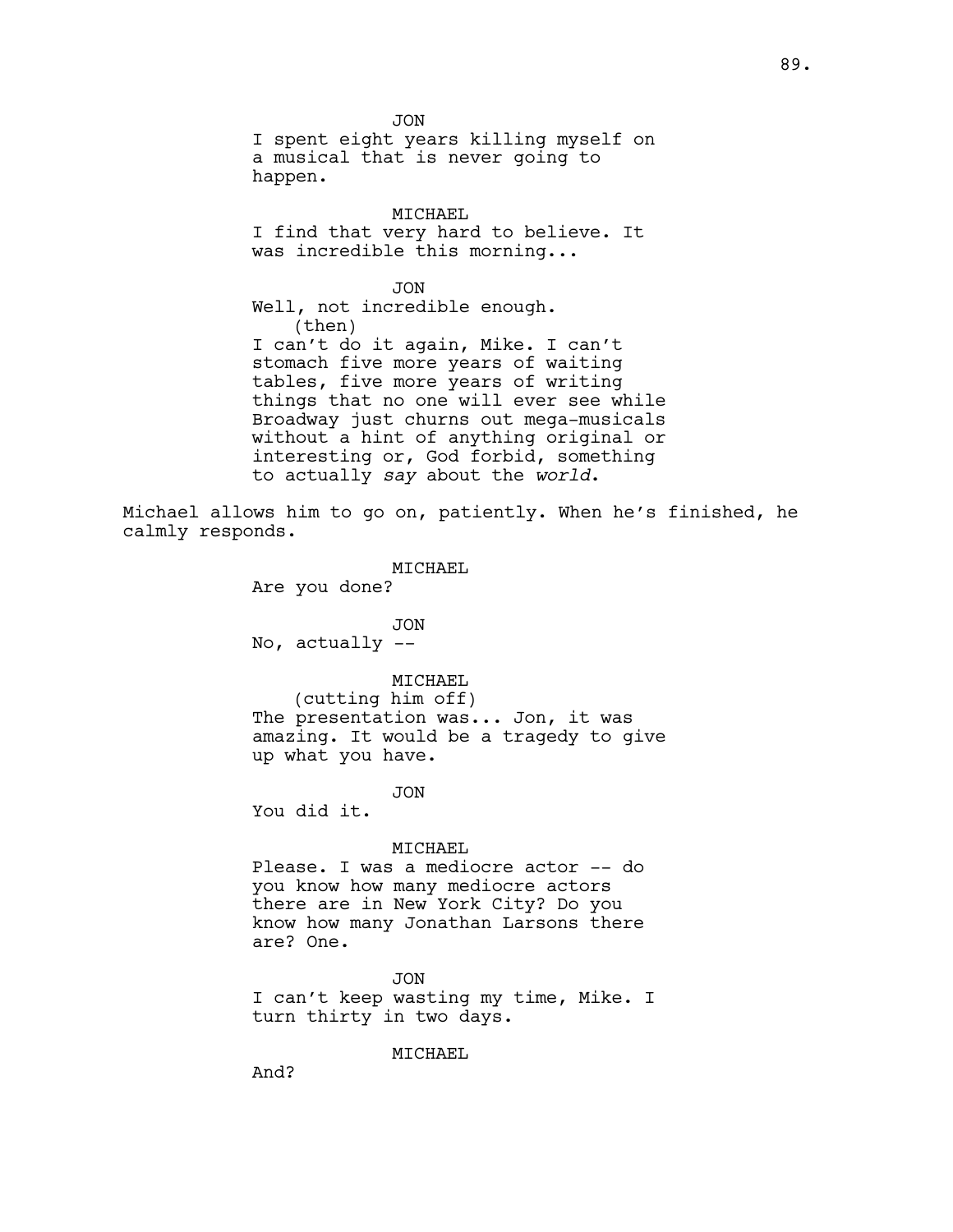JON Stephen Sondheim was twenty-seven when he had his first musical on Broadway.

MICHAEL Well, guess what? You're not Stephen Sondheim. You're going to have to wait a little bit longer...

Jon begins to spiral.

JON I can't keep waiting. This is my life.

MICHAEL

I understand.

JON You don't understand. I'm running out of time.

MICHAEL (scoffs) You are not running out of time.

JON You don't know anything about it.

MICHAEL (quietly) I'm HIV positive.

A long, terrible silence.

JON *What?* (Michael says nothing) How long have you...?

MICHAEL

A few days. (then) Who knows? I might get lucky. People do. They live a year, longer even. (a stoic smile) Anyway. I think I might know a thing or two about running out of time.

Jon stands there, reeling, as the TICKING returns.

JON Why didn't you tell me sooner?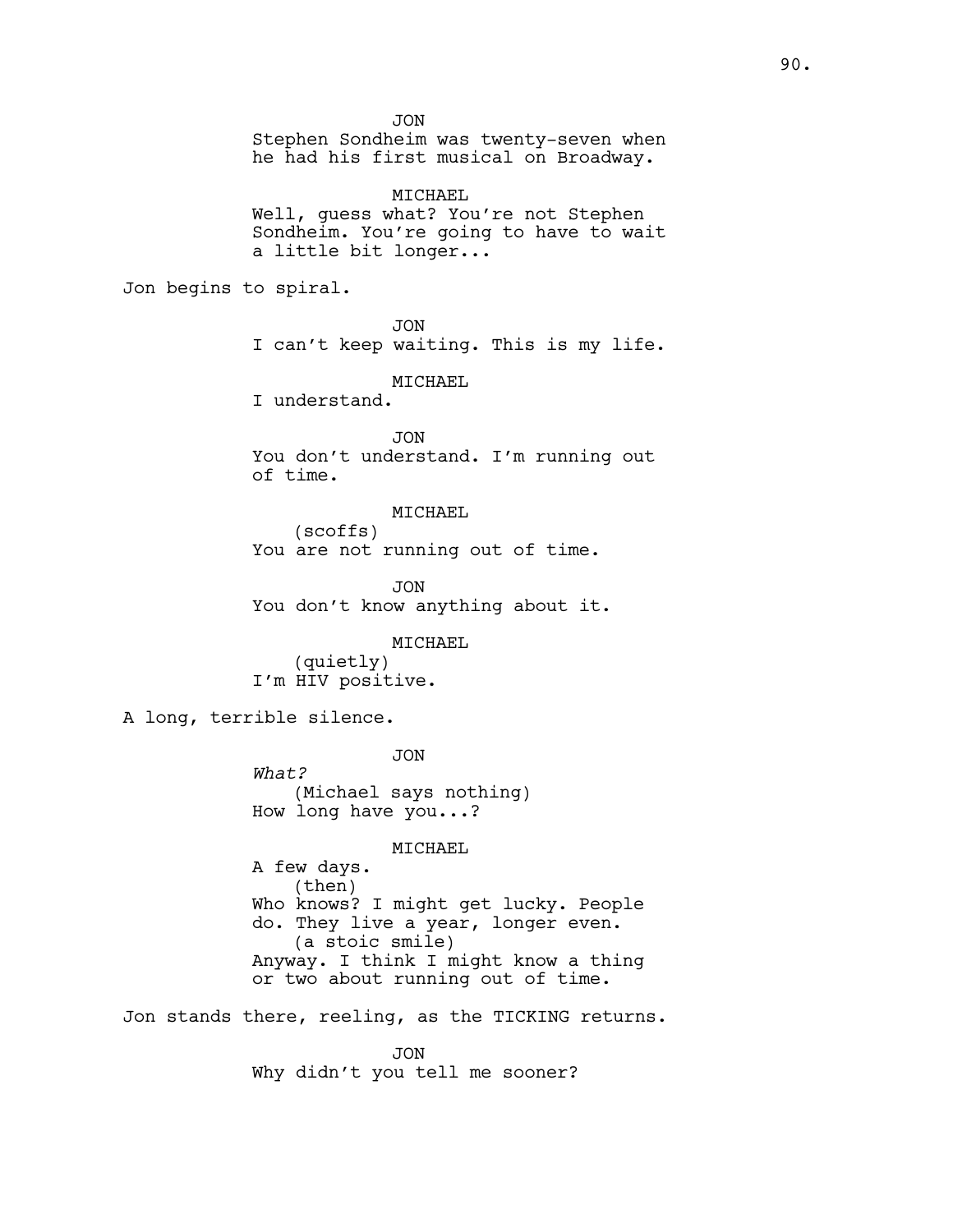Michael gives him a look. Jon realizes, with a sickened feeling.

JON (CONT'D)

You tried.

Michael's phone BUZZES. The voice of his ASSISTANT.

MICHAEL'S ASSISTANT Jill Kramer, returning, on line 2.

Michael clears his throat.

MTCHAEL I have to take that.

JONATHAN

Michael --

MICHAEL I can't talk about this now. Please.

Jon nods, weakly. Michael gathers himself, picks up the phone, as Jon turns and goes out the door...

INT. ELEVATOR - MINUTES LATER - 1990

Jon stands in a CROWDED elevator, surrounded by laughing, chitchatting EMPLOYEES. The TICKING grows louder and louder.

INT. THEATER - NIGHT - 1992

Jon sits at the piano, silent, shocked. Finally --

JON I think of the day I met Michael.

INT. ELEVATOR - MINUTES LATER - 1990

Jon stands there, listening to the TICKING.

JON (V.O.) It was the first day at sleep-away camp twenty-two years ago. We were eight. I think of high school. All the shows we did together.

Jon begins to hear something else --

INT. MICHAEL'S OFFICE - DAY - FLASHBACK - 1990

Days earlier, Michael stands, staring out the window, reeling. He holds the phone away from his ear, struggling to process the news he has just heard. He sings **REAL LIFE**.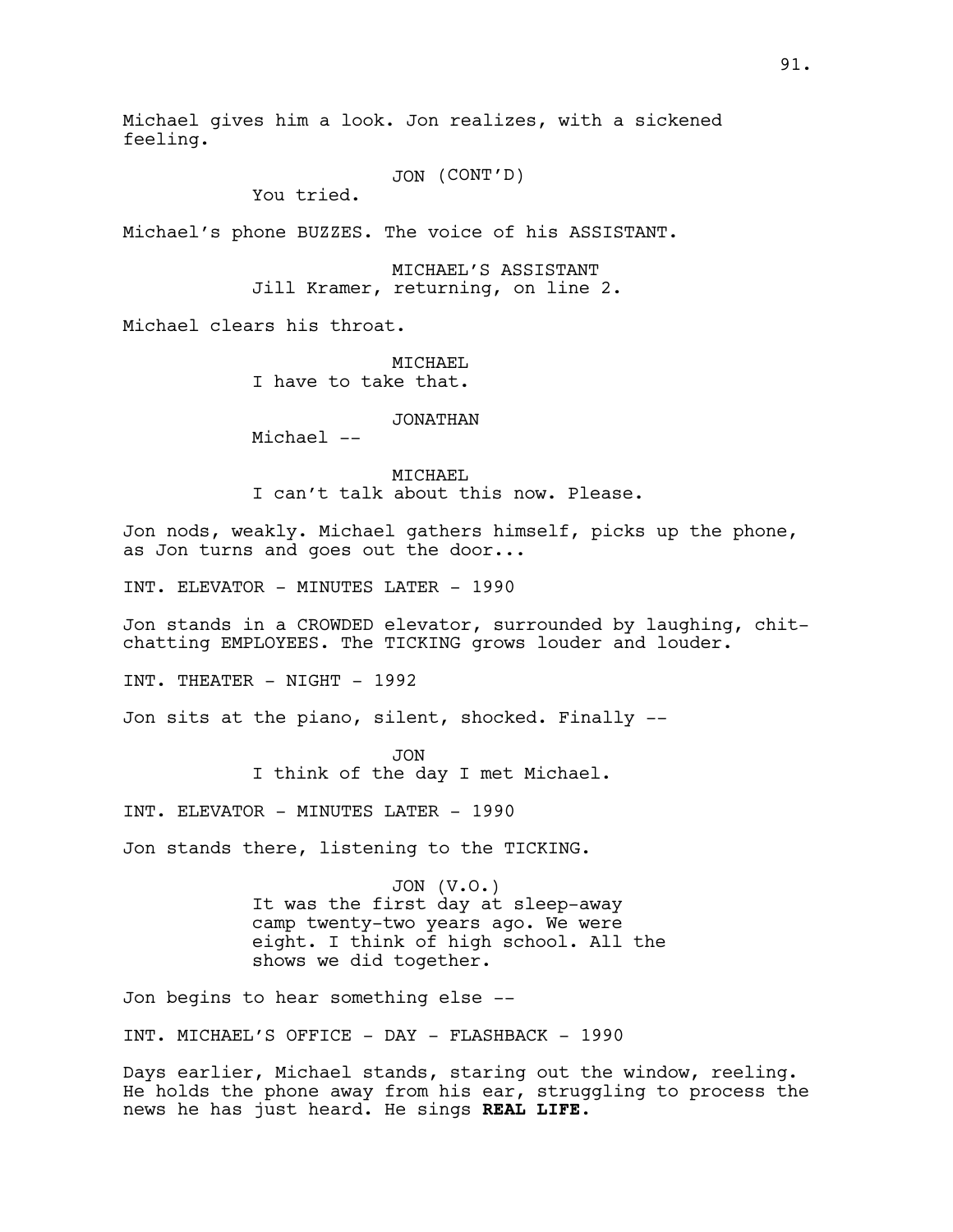INT. THEATER - NIGHT - 1992

Jon at the mic.

JON

I think of the summer our families decided to stay in the same town in Cape Cod, a mile away from each other. We'd meet at the beach every night. We'd sit there, talking until three in the morning. About our plans. How some day we would move to the city together, find a cheap apartment, and be discovered, and change the world...

EXT. MIDTOWN PHONE BOOTH - MINUTES LATER - 1990

Jon stands in a phone booth, receiver to his ear, listening as an answering machine picks up on the other end.

> SUSAN'S VOICE (from phone) Hey, you've reached Susan, Beth, Gordon, and Monique.

EXT. MIDTOWN STREET - CONTINUOUS - 1990

Jon trudges down 5th Avenue, the sky growing darker, day turning to night.

> JON (V.O.) I think of the first summer back from college. We smoked a bowl on the Kennedy breakwater and Michael told me he was gay.

MICHAEL (V.O.) IS THIS REAL LIFE? IS THIS REAL LIFE? IS THIS REAL LIFE?

EXT. CENTRAL PARK - MINUTES LATER - 1990

Jon is in the Park now, walking faster, the TICKING becoming unbearable.

> JON (V.O.) I think of our friends. So many. I think of their funerals.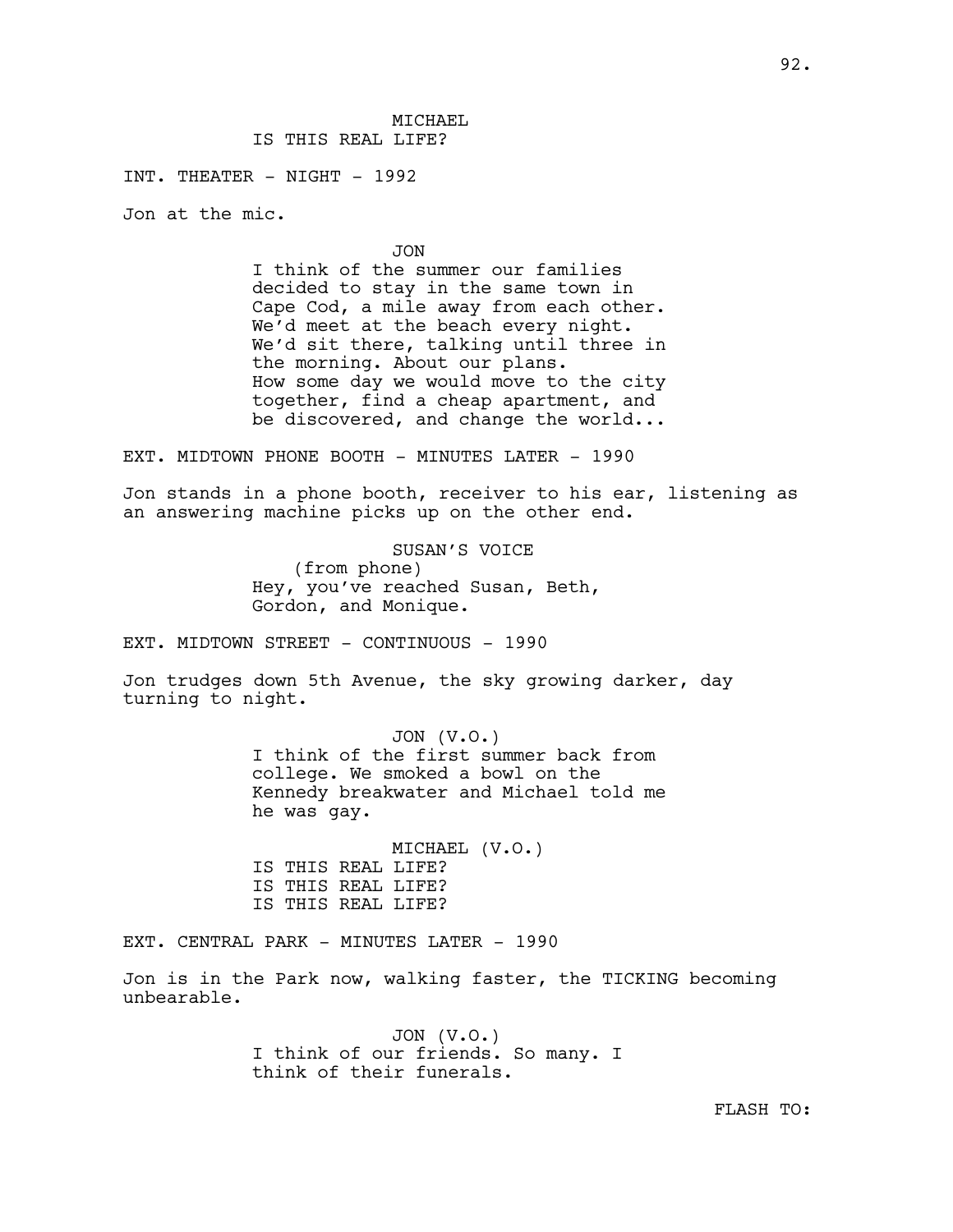As Jon sits in the hallway, two MEN (20s) stand outside of a hospital room, one of them trying to comfort the other, who is weeping uncontrollably.

> JON (V.O.) I think of their parents, not even fifty, saying the Kaddish over their children.

MICHAEL (V.O.) IS THIS REAL LIFE? IS THIS REAL LIFE?

EXT. CENTRAL PARK - EVENING - 1990

Jon walks faster and faster.

JON (V.O.) I think of them and I think of Michael and, before I understand what's happening, I start running...

Jon breaks into a run, the Park nearly empty now.

EXT. GREAT LAWN - MINUTES LATER - 1990

Jon reaches the Great Lawn, still at a run.

JON (V.O.) Past the pond, past the TS THIS REAL LIFE? Carousel... MICHAEL (V.O.)

The TICKING grows faster and louder, relentless, implacable, as Jon runs through the vast, empty field, tears streaming down his face, Michael's singing constant now.

JON (V.O.) The ticking is so loud now, I IS THIS REAL LIFE? can't hear anything. My heartbeat is pounding in my throat. The wind is shrieking through the trees. The sky is darkening. I want it to stop. I want it all to stop. MICHAEL (V.O.) IS THIS REAL IS THIS REAL IS THIS REAL IS THIS REAL

Jon suddenly sees something out of the corner of his eye. He stops. The singing stops.

Dozens of SEAGULLS perch on a nearby hill, seemingly watching him. He stands there, looking at them.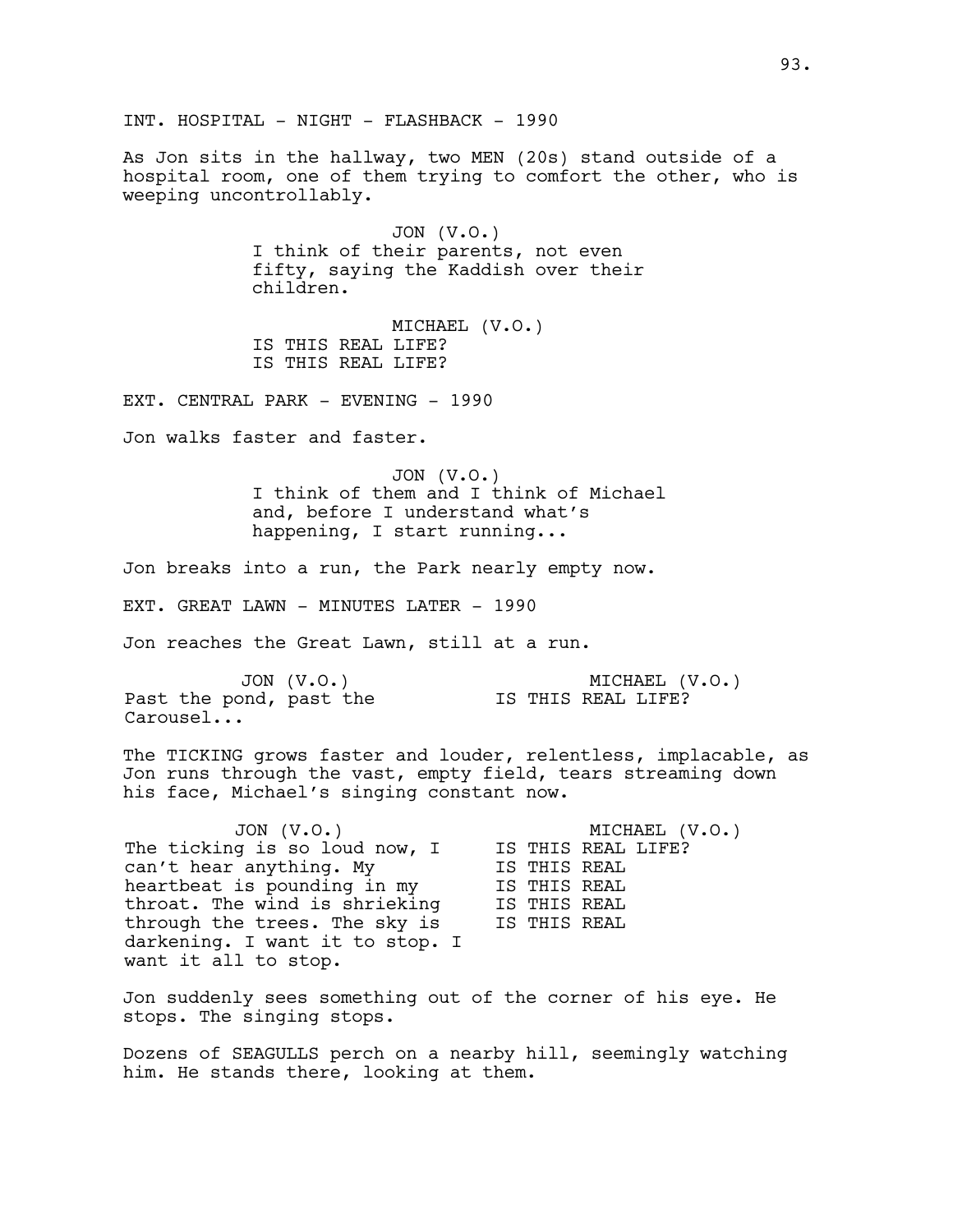The birds take to the air en masse, flying away. Jon follows the birds with his eyes -- to the Delacorte, an exquisite outdoor theater, a hundred yards away.

EXT. CENTRAL PARK - MINUTES LATER - NIGHT - 1990

Jon stands outside the theater, the TICKING unabated. He peers in through the chain-link fence and sees a rehearsal piano, covered by a tarp. He begins to climb the fence.

EXT. DELACORTE THEATER - MOMENTS LATER - 1990

Jon looks around, sees that he is alone. He delicately pulls the tarp from the piano. He sits at the bench and puts his hands over the keys. All at once, the TICKING stops. The only thing he can hear is the sound of his own breathing. He begins to play **WHY**, tentatively at first, passion and intensity building with the song.

> JON WHEN I WAS NINE, MICHAEL AND I ENTERED A TALENT SHOW DOWN AT THE Y

As Jon sings, we begin to INTERCUT with flashes to the past that he is remembering --

INT. YMCA BACKSTAGE AREA - DAY - FLASHBACK - 1969

YOUNG JON and YOUNG MICHAEL (both 9) practice a silly talent show number. Other KIDS practice nearby, a TEACHER supervising.

> JON (V.O.) NINE A.M. WENT TO REHEARSE BY SOME STAIRS MIKE COULDN'T SING BUT I SAID, "NO ONE CARES" WE SANG "YELLOW BIRD" AND "LET'S GO FLY A KITE" OVER AND OVER AND OVER TILL WE GOT IT RIGHT

INT. YMCA STAGE - DAY - FLASHBACK - 1969 Young Jon and Young Michael bow with the other Kids.

> (MORE) JON (V.O.) WHEN WE EMERGED FROM THE YMCA THREE O'CLOCK SUN HAD MADE THE GRASS HAY I THOUGHT, HEY, WHAT A WAY TO SPEND A DAY HEY, WHAT A WAY TO SPEND A DAY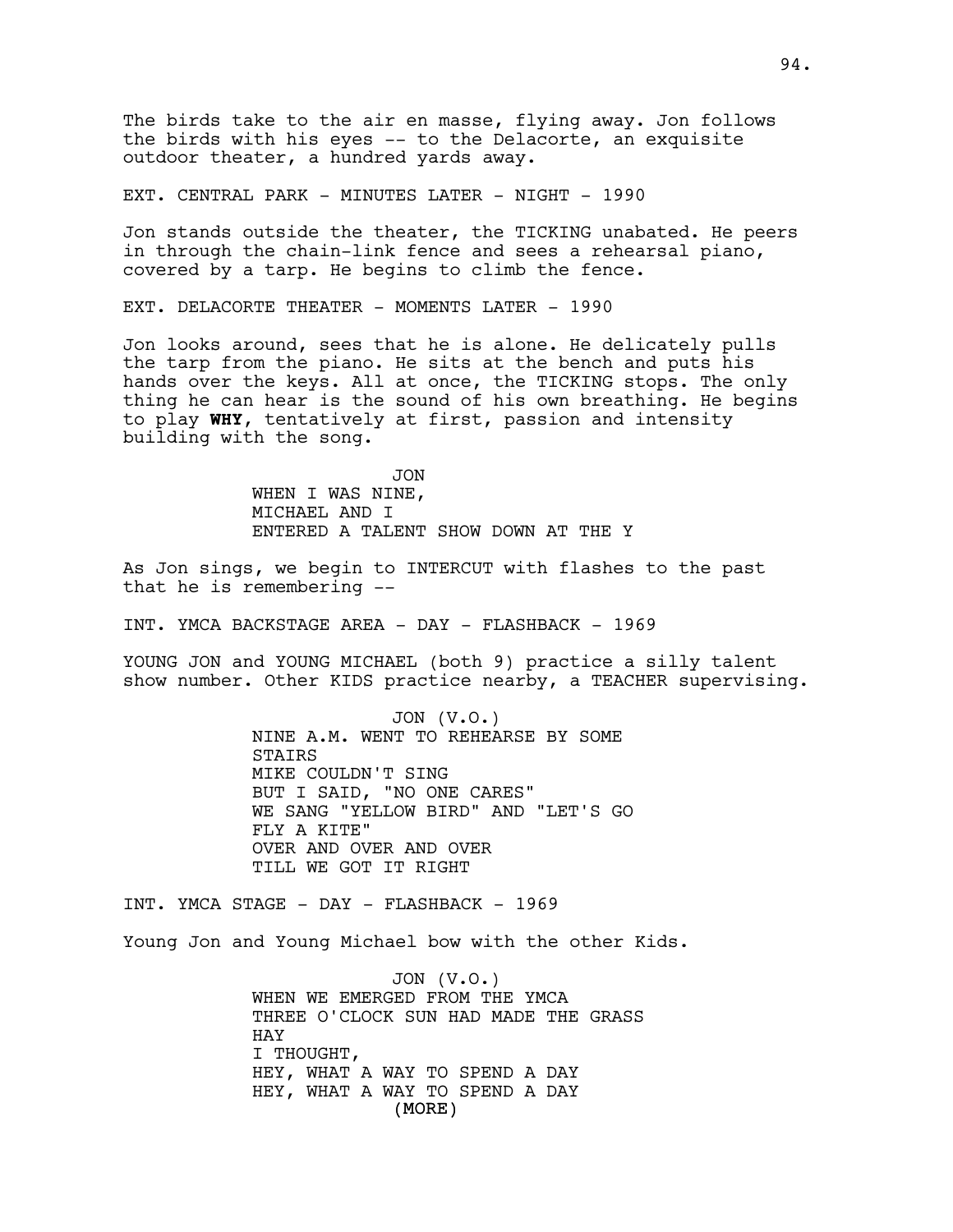JON (V.O.) (CONT'D) I MAKE A VOW, RIGHT HERE AND NOW I'M GONNA SPEND MY TIME THIS WAY

INT. DELACORTE THEATER - NIGHT - 1990

Jon plays the piano.

JON WHEN I WAS SIXTEEN, MICHAEL AND I GOT PARTS IN *WEST SIDE* AT WHITE PLAINS HIGH

INT. HIGH SCHOOL GYM - DAY - FLASHBACK - 1976

TEENAGE JON and TEENAGE MICHAEL (both 16) rehearse *West Side Story* in costume with a group of fellow HIGH SCHOOLERS. Everyone is incredibly focused, earnest, and committed.

> JON THREE O'CLOCK WENT TO REHEARSE IN THE GYM MIKE PLAYED "DOC," WHO DIDN'T SING -- FINE WITH HIM WE SANG "GOTTA ROCKET IN YOUR POCKET" AND "THE JETS ARE GONNA HAVE THEIR DAY, TONIGHT" OVER AND OVER AND OVER TILL WE GOT IT RIGHT

EXT. DELACORTE THEATER - NIGHT - 1990

Jon at the piano.

JON WHEN WE EMERGED, WIPED OUT BY THAT PLAY NINE O'CLOCK, STARS AND MOON LIT THE WAY

INT. HIGH SCHOOL GYM - DAY - FLASHBACK - 1976

Teenage Jon and Teenage Michael join the rest of the company in rehearsing the curtain call.

> JON I THOUGHT, HEY, WHAT A WAY TO SPEND A DAY HEY, WHAT A WAY TO SPEND A DAY

EXT. DELACORTE THEATER - NIGHT - 1990

Jon at the piano.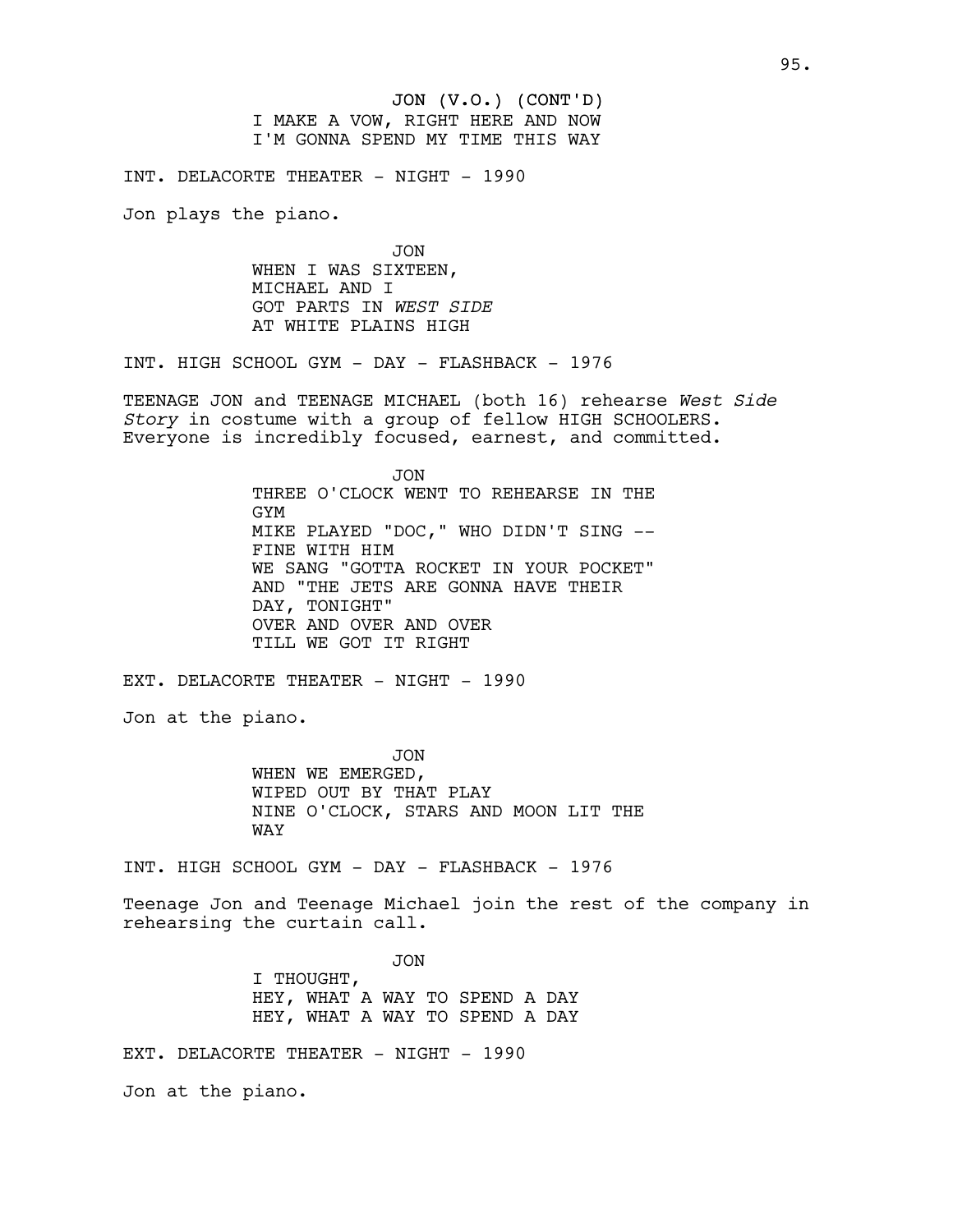JON I MADE A VOW, I WONDER NOW AM I CUT OUT TO SPEND MY TIME THIS WAY? WITH ONLY SO MUCH TIME TO SPEND DON'T WANNA WASTE THE TIME I'M GIVEN "HAVE IT ALL, PLAY THE GAME" -- SOME RECOMMEND I'M AFRAID, IT JUST MAY BE TIME TO GIVE IN I'M TWENTY-NINE, MICHAEL AND I LIVE ON THE WEST SIDE OF SOHO, NY NINE A.M., I WRITE A LYRIC OR TWO MIKE SINGS HIS SONG NOW ON MAD AVENUE I SING, "COME TO YOUR SENSES, DEFENSES ARE NOT THE WAY TO GO" OVER AND OVER AND OVER AND OVER AND OVER AND OVER AND OVER TILL I GET IT RIGHT WHEN I EMERGE FROM B MINOR OR A FIVE O'CLOCK, DINER CALLS, "I'M ON MY WAY" HEY, WHAT A WAY TO SPEND A DAY HEY, WHAT A WAY TO SPEND A DAY I MAKE A VOW - RIGHT HERE AND NOW I'M GONNA SPEND MY TIME THIS WAY I'M GONNA SPEND MY TIME THIS WAY

As Jon finishes, the skies open and it begins to pour. INT. MICHAEL'S APARTMENT - NIGHT - 1990 Michael opens the door to find Jon standing there, soaking wet.

> JON Whatever comes next... I'm here. I promise. There's a support group, it's called Friends In Deed. I just called them. They have a meeting tomorrow morning --

MICHAEL You look like shit.

JON (admitting) I'm so cold.

MICHAEL (laughs, opens door) Come on.

Jon steps forward, folding his arms around him. They stand there, in the doorway, holding one another.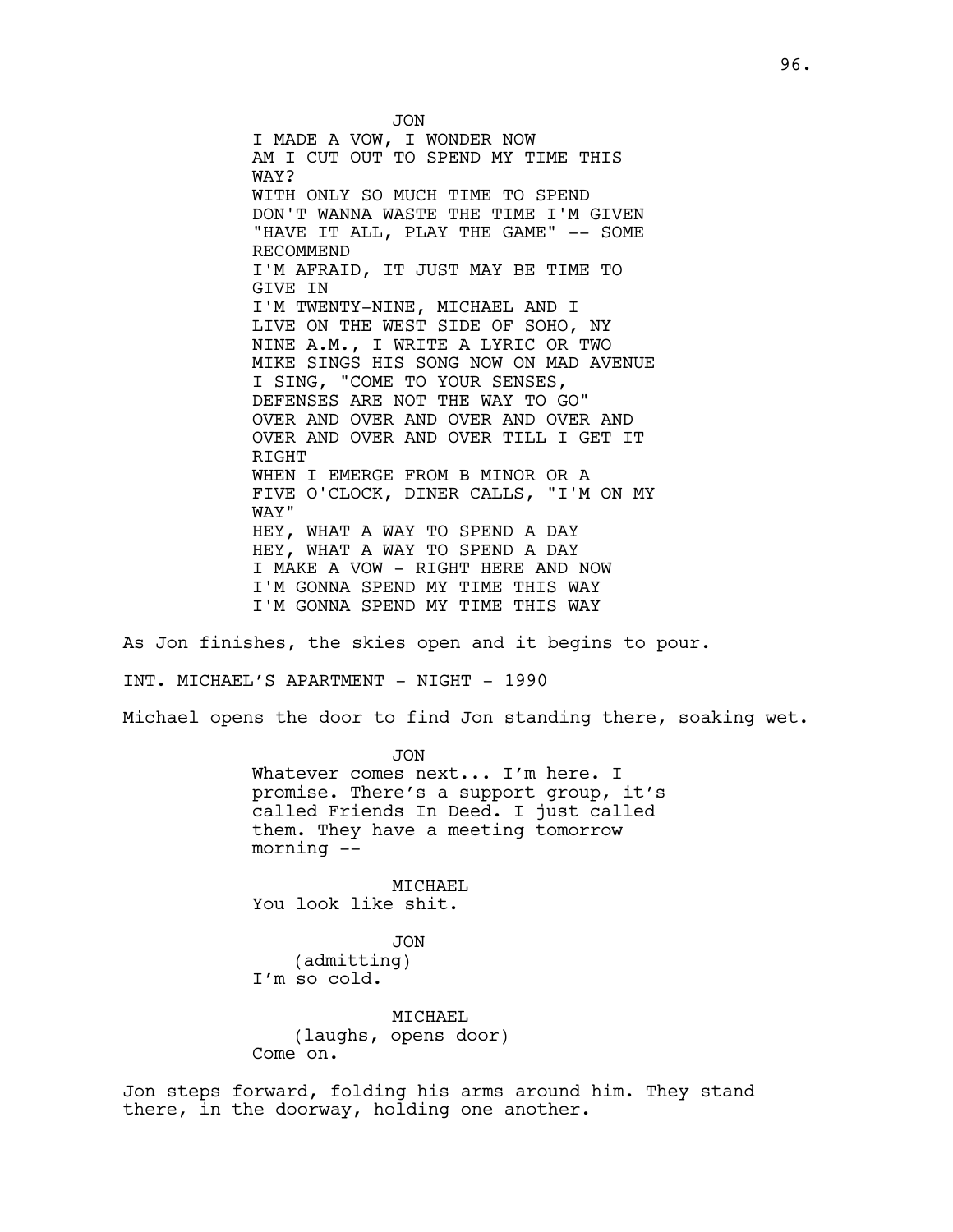INT. THEATER - NIGHT - 1992

Jon at the piano.

JON

Sunday night. My thirtieth birthday.

INT. JON'S APARTMENT - NIGHT - 1990

Jon, kneeling on the living room floor, arranges dozens of pieces of paper. It's unclear exactly what they are. The phone RINGS. The outgoing MESSAGE sounds.

JON (V.O.)

*Speak.*

SONDHEIM (V.O.) Jon? Steve Sondheim here. Rosa gave me this number. I hope it's okay to call you...

(Jon freezes, stunned) I didn't get a chance to speak with you after your reading, but I just wanted to say it was really good. Congratulations. I'd love to get together and talk to you about it, if you have any interest. No pressure.

Jon laughs -- as if he might not have interest in that.

SONDHEIM (V.O.) The main thing, though, is that it's first-rate work and it has a future. And so do you. I'll call you later with some thoughts if that's okay. Meanwhile, be proud.

As Jon turns to go, we see that the papers on the floor are a dozen pages torn out from his small spiral notebook -- filled with questions: "Fear or love?" "Why do we follow leaders that don't lead?" Etc.

INT. MOONDANCE DINER - NIGHT - 1990

A CLOSED sign hangs on the door of the Moondance, filled with a dozen or so FRIENDS of Jon's. Jon huddles with Carolyn.

> CAROLYN There was a small, very, very small, part of me that was... the teensiest bit happy to hear you're not leaving.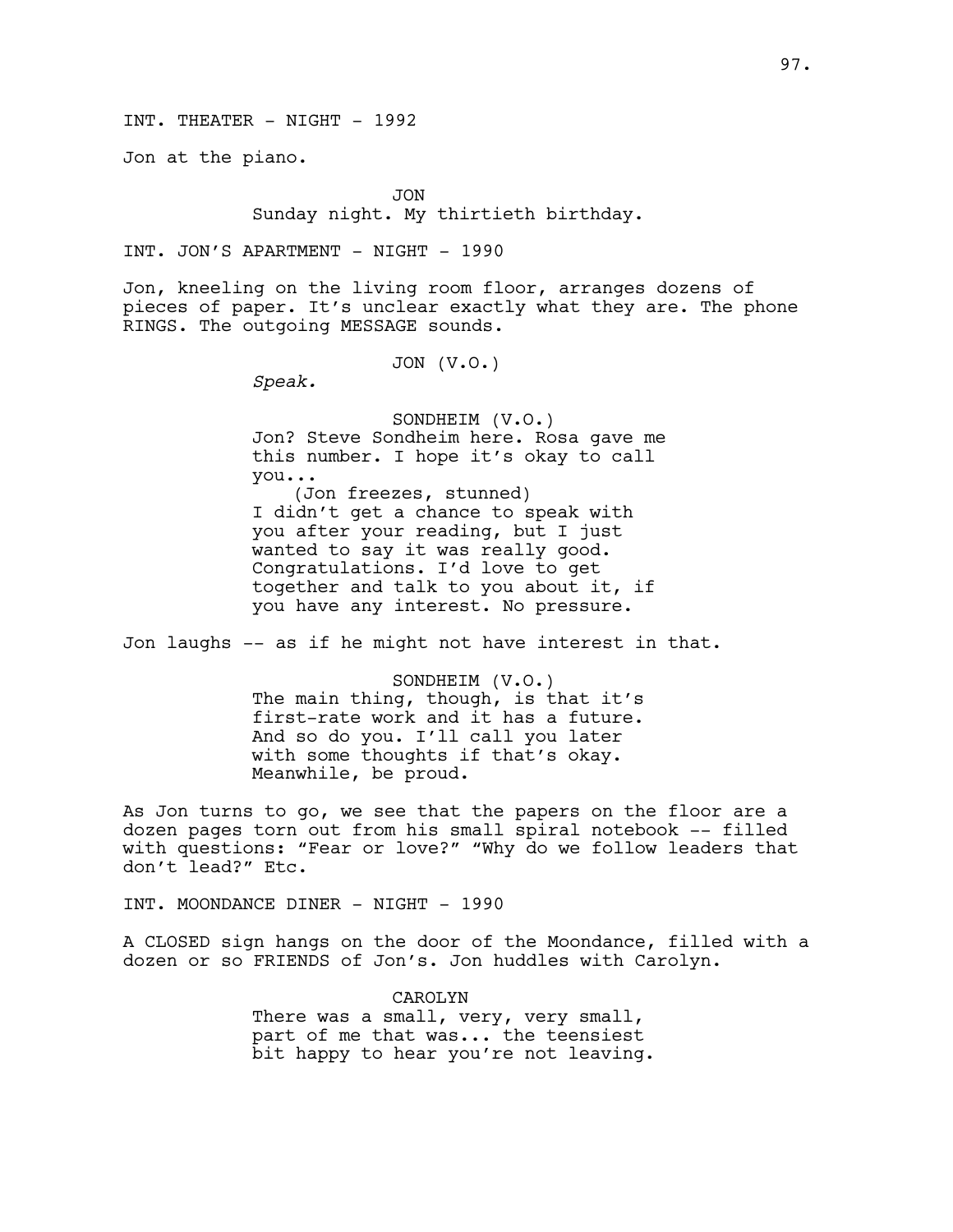JON Well, I would have been sad not to see you every Sunday morning. CAROLYN I told Freddy. He's pissed off at your agent. JON How is he? CAROLYN He should be going home soon. Jon looks to the locked front door, sees Susan there. She offers a smile. He returns it. EXT. MOONDANCE DINER - MOMENTS LATER - 1990 Jon unlocks the door and joins Susan outside. JON I didn't know that you were -- SUSAN I wasn't sure whether you would want me here. JON I'm happy you came. SUSAN How was the reading? SUSAN (CONT'D) Did anyone...? He shakes his head. SUSAN (CONT'D) I'm sorry. He shrugs -- what can you do? SUSAN (CONT'D) I wanted to be there, I just... JON I know. SUSAN What are you going to do now?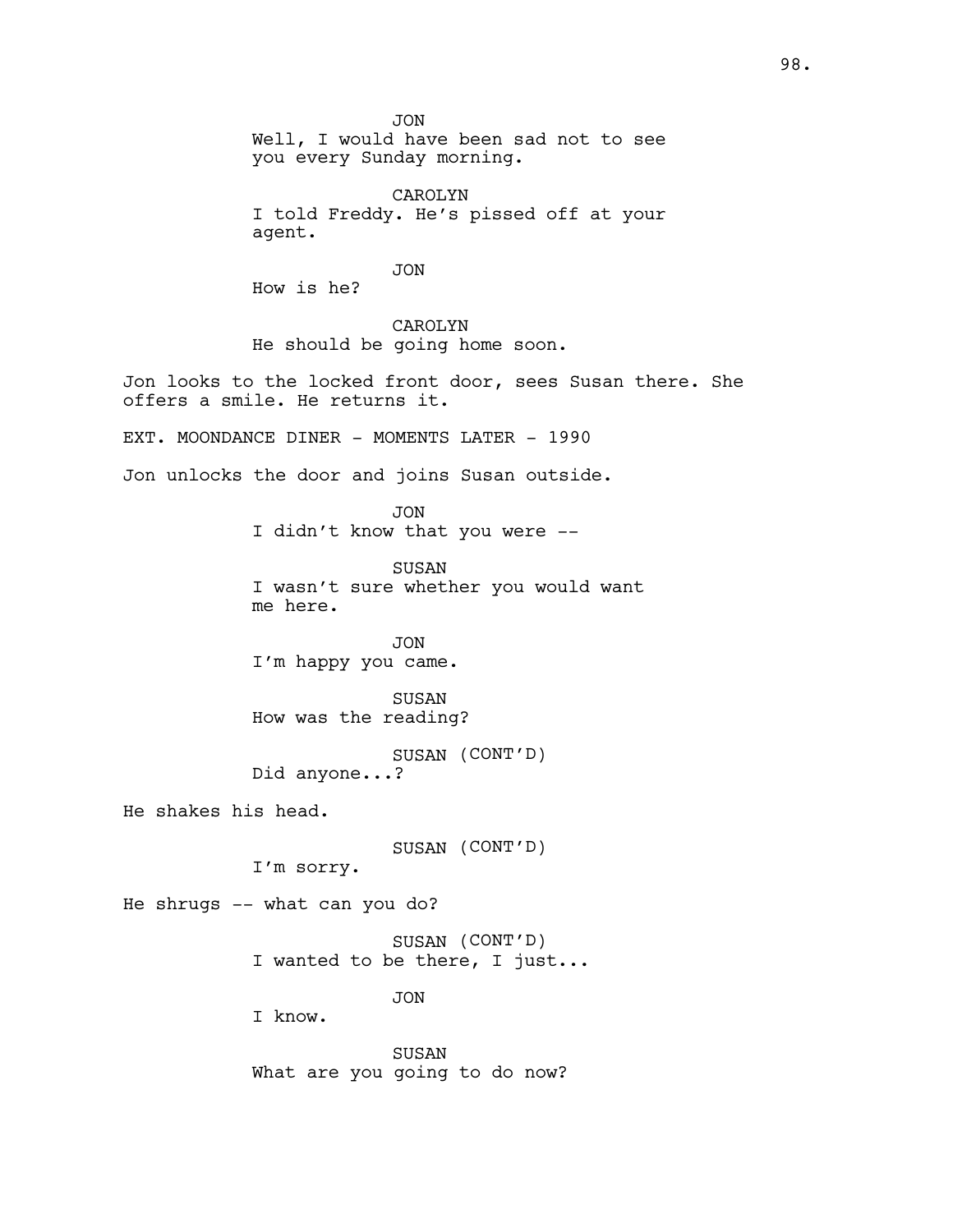SUSAN (a beat) I decided to take the job.

JON

I'm happy for you.

A long beat. Before it can get emotional, she hands him a present.

# SUSAN

Happy Birthday.

He looks at it -- the beautiful book of manuscript paper he wanted to buy at the Strand days earlier. She smiles.

> SUSAN (CONT'D) For the next one. Do you have any ideas?

JON (shakes his head) Just questions.

SUSAN That seems like a really good place to start. (then) Goodbye, Jonathan.

Susan turns and goes. Jon stands there, looking after her. As he does, we hear her VOICE.

> SUSAN (V.O.) The next one was *tick, tick...boom!*  After that, he went back to a project he'd started and put away, called *Rent.* It ran on Broadway for twelve years. It changed the definition of what a musical could be. What it could sound like. The kinds of stories that it could tell. Jonathan never got to see it. The night of the show's final dress rehearsal, he died from a sudden aortic aneurysm. He was thirty-five years old...

EXT. NEW YORK THEATER WORKSHOP - NIGHT - 1992

Before the show. Some last-minute STRAGGLERS make their way into the theater.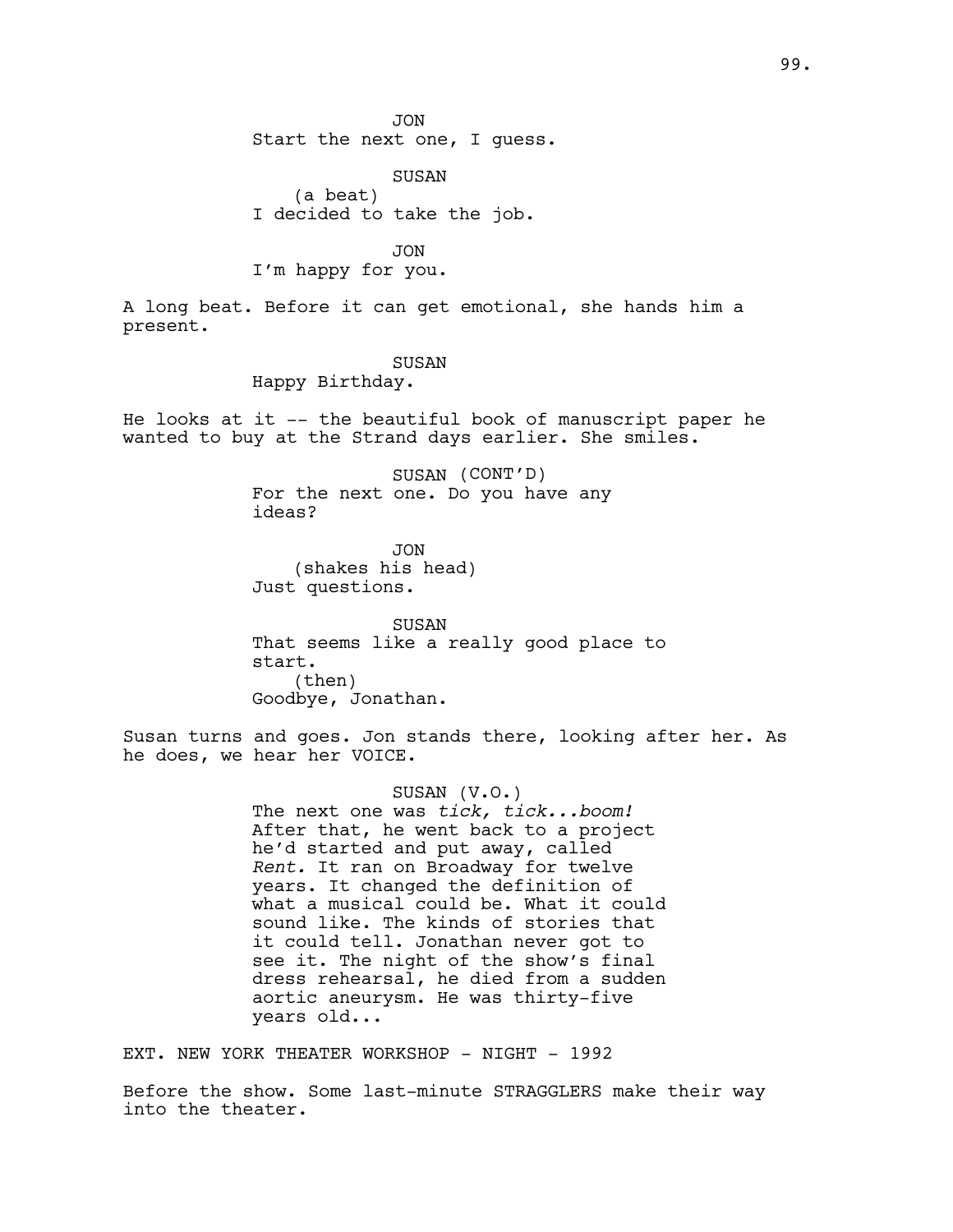As we follow them in, we linger on a flyer Scotch-taped there: "*tick, tick...BOOM*! A rock monologue by Jonathan Larson. December 14, 1992. One night-only."

> SUSAN (V.O.) He still had so many questions.

INT. THEATER - NIGHT - 1992

Jon begins to play **LOUDER THAN WORDS** at the piano. Over the course of the song we see his audience for the first time.

> JON WHY DO WE PLAY WITH FIRE? WHY DO WE RUN OUR FINGER THROUGH THE FLAME? WHY DO WE LEAVE OUR HAND ON THE STOVE, ALTHOUGH WE KNOW, WE'RE IN FOR SOME PAIN? OH, WHY DO WE REFUSE TO HANG A LIGHT, WHEN THE STREETS ARE DANGEROUS? WHY DOES IT TAKE AN ACCIDENT, BEFORE THE TRUTH GETS THROUGH TO US? CAGES OR WINGS, WHICH DO YOU PREFER? ASK THE BIRDS FEAR OR LOVE, BABY DON'T SAY THE ANSWER ACTIONS SPEAK LOUDER THAN WORDS WHY SHOULD WE TRY TO BE OUR BEST WHEN WE CAN JUST GET BY AND STILL GATN? WHY DO WE NOD OUR HEADS

JON AND ROGER ALTHOUGH WE KNOW

ROGER THE BOSS IS WRONG AS RAIN?

Jon looks out past the lights and sees Judy, the leader of the focus group, vibing to the music next to former madrigals singer Scott.

> JON WHY SHOULD WE BLAZE A TRAIL WHEN THE WELL WORN PATH SEEMS SAFE AND

Jon sees Ira Weitzman.

JON AND KARESSA

SO INVITING?

Jon sees Al and Nan, holding hands, bursting with pride.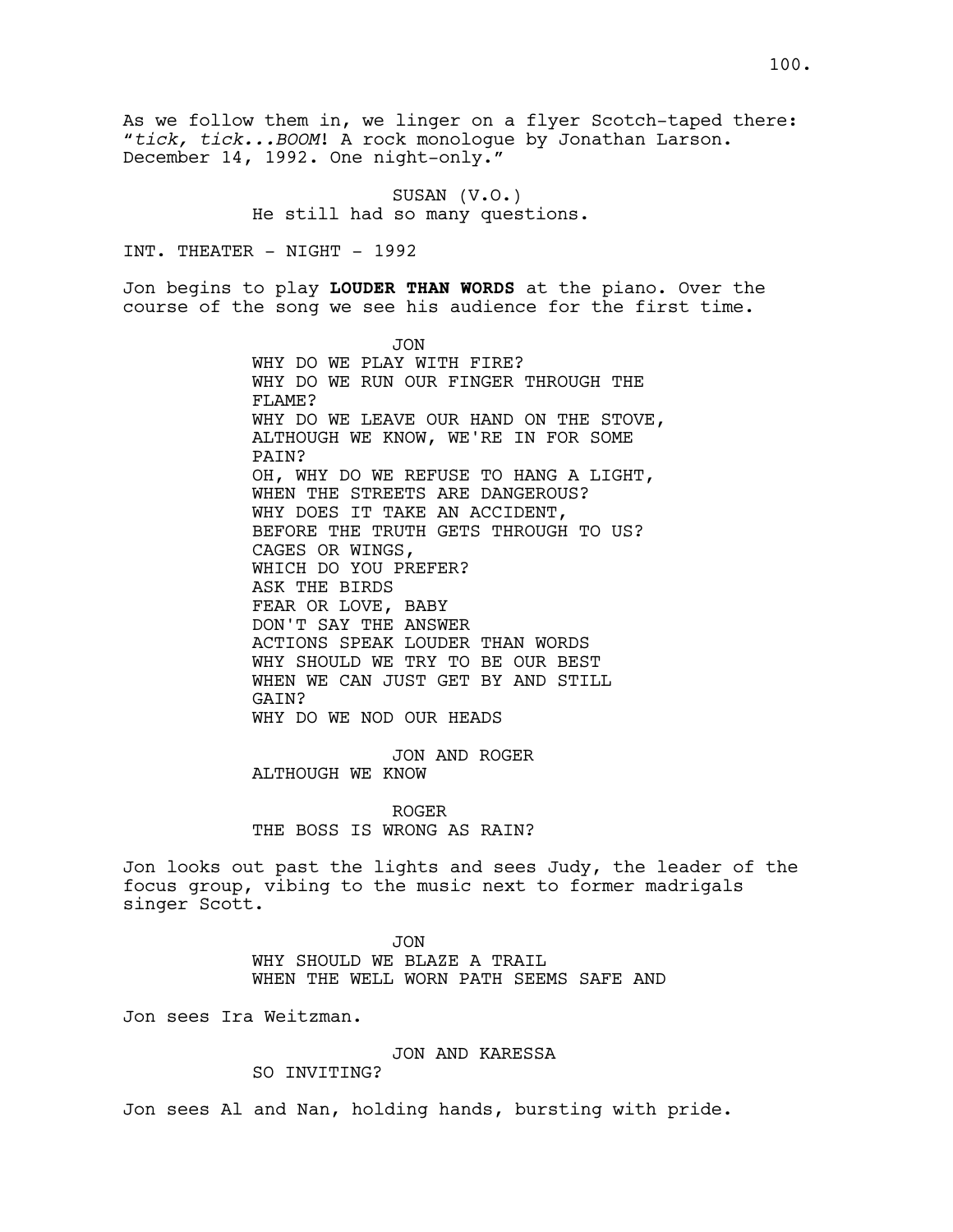KARESSA HOW, AS WE TRAVEL, CAN WE --

JON AND KARESSA -- SEE THE DISMAY AND KEEP FROM FIGHTING?

> ROGER AND KARESSA CAGES OR WINGS AH

JON CAGES OR WINGS WHICH DO YOU PREFER? ASK THE BIRDS

Jon sees Michael, almost as proud as his parents, healthy, well, holding hands with DAVID (30s), his boyfriend.

> JON, ROGER, AND KARESSA FEAR OR LOVE, BABY DON'T SAY THE ANSWER

JON ACTIONS SPEAK LOUDER THAN WORDS ROGER AND KARESSA LOUDER THAN, LOUDER THAN

We see more of the audience. Freddy. Carolyn. Stephen Sondheim. Cristin, Gerard, Danya, and Lauren from the *Superbia* workshop. Even Rosa is there.

> JON (CONT'D) WHAT DOES IT TAKE TO WAKE UP A GENERATION?

JON, ROGER, AND KARESSA HOW CAN YOU MAKE SOMEONE TAKE OFF AND FLY?

JON IF WE DON'T WAKE UP AND SHAKE UP THE NATION WE'LL EAT THE DUST OF THE WORLD WONDERING

> JON (CONT'D) ROGER AND KARESSA WHY

WHY

Jon looks out, finds a sign on an empty seat: "Reserved for Susan Wilson." She isn't coming. He takes this in.

> KARESSA WHY DO WE STAY WITH LOVERS WHO WE KNOW, DOWN DEEP JUST AREN'T RIGHT? WHY WOULD WE RATHER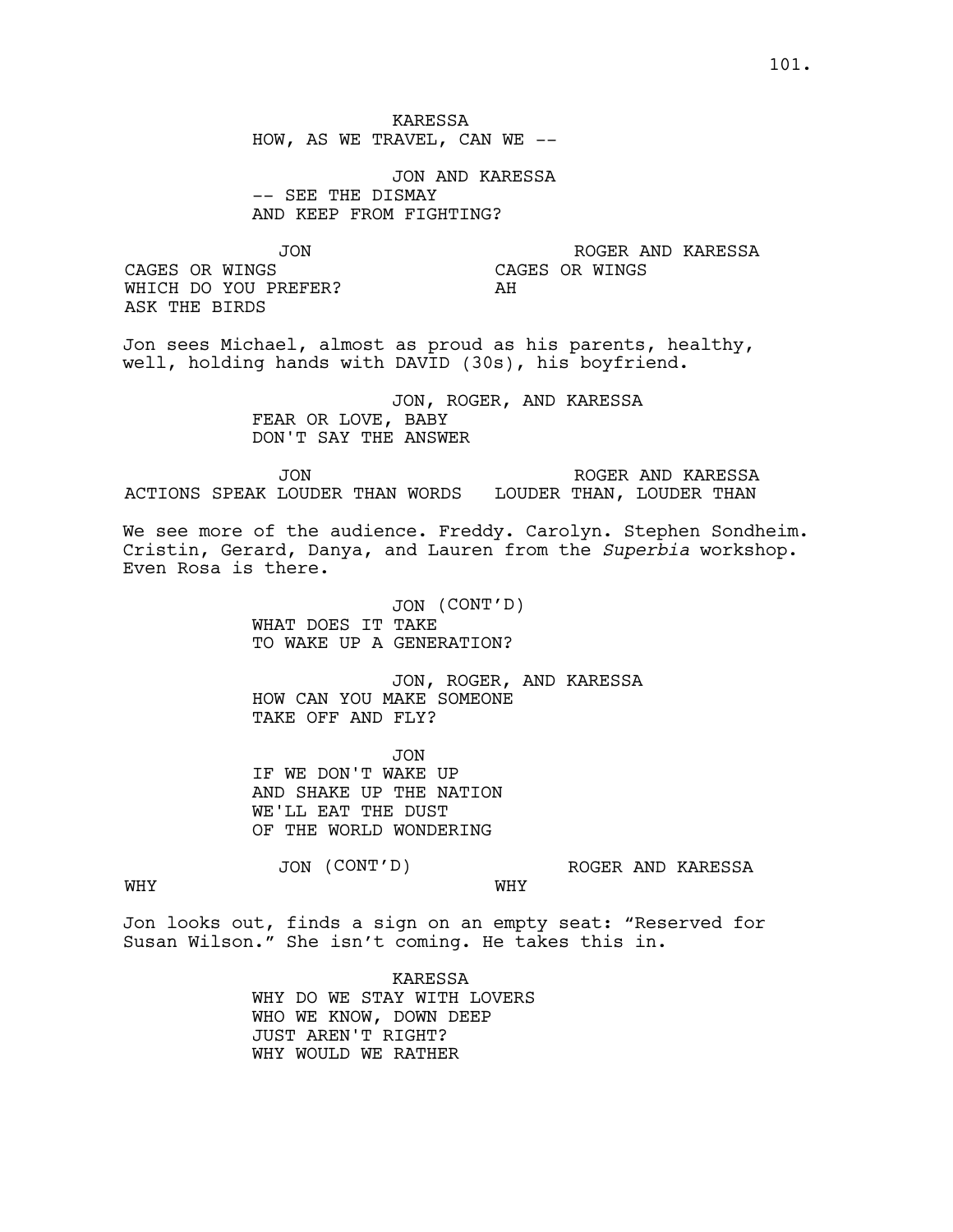JON, ROGER, AND KARESSA PUT OURSELVES THROUGH HELL THAN SLEEP ALONE AT NIGHT? JON WHY DO WE FOLLOW LEADERS WHO NEVER LEAD? ROGER WHY DOES IT TAKE CATASTROPHE TO START A REVOLUTION ROGER AND KARESSA IF WE'RE SO FREE TELL ME WHY JON SOMEONE TELL ME WHY SO MANY PEOPLE BLEED JON (CONT'D) CAGES OR WINGS WHICH DO YOU PREFER? ASK THE BIRDS ROGER AND KARESSA CAGES OR WINGS AH JON, ROGER, AND KARESSA FEAR OR LOVE, BABY DON'T SAY THE ANSWER JON ACTIONS SPEAK LOUDER THAN WORDS ROGER AND KARESSA LOUDER THAN, LOUDER THAN, LOUDER THAN, LOUDER THAN The band CUTS OUT and Jon, Roger, and Karessa sing a cappella. ALL. CAGES OR WINGS WHICH DO YOU PREFER? JON ASK THE BIRDS In the very back of the theater, unseen by Jon, Susan stands, watching, rapt, feeling a million different things at once. ALL AH FEAR OR LOVE, BABY DON'T SAY THE ANSWER JON ACTIONS SPEAK LOUDER